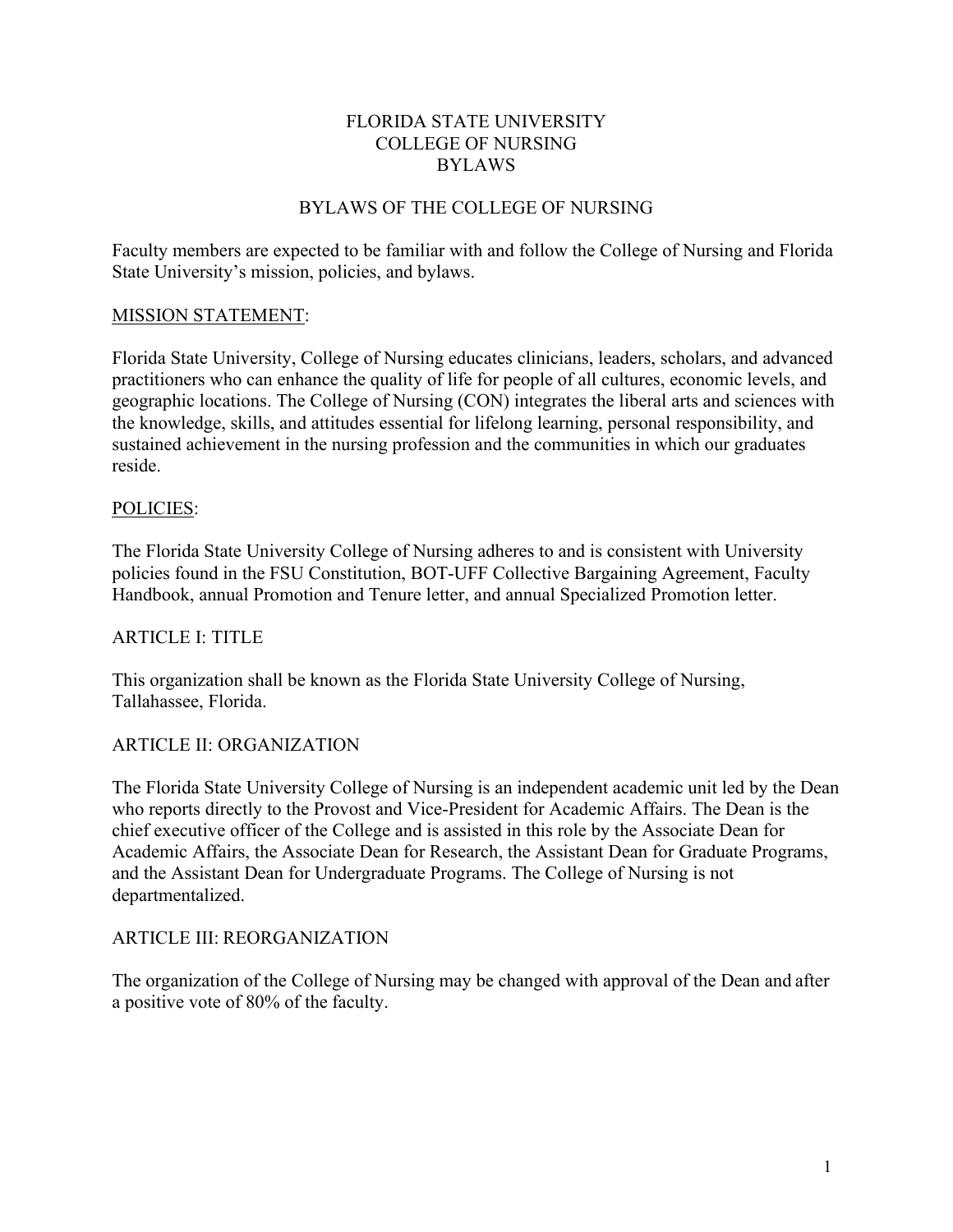# ARTICLE IV: ADMINISTRATIVE APPOINTMENTS

The Dean is appointed by the Provost after consulting with faculty and the University community. The Associate Dean for Academic Affairs, the Associate Dean for Research, and the Assistant Deans for Graduate and Undergraduate Programs are appointed by the Dean.

### ARTICLE V: FUNCTIONS:

The faculty shall be the basic legislative body of the College of Nursing, subject to the constitution of the University and regulations of the Florida Board of Governors. It shall act upon matters of concern to the College of Nursing.

### ARTICLE VI: MEMBERSHIP

Definitions:

- **Tenured/Tenure-Earning Faculty** Those holding academic ranks on a full-time basis for the academic year, and tenured faculty on part-time appointments.
- **Specialized Faculty** Those in full-time positions of Teaching Faculty I (Assistant Teaching Faculty), Teaching Faculty II (Associate Teaching Faculty), Teaching Faculty III (Senior Teaching Faculty), Assistant in Research, Associate in Research, Senior Research Associate, Instructional Specialist I (Assistant Instructional Specialist), Instructional Specialist II (Associate Instructional Specialist), and Instructional Specialist III (Senior Instructional Specialist).
- **Administrative Faculty** The Dean, Associate Deans and Assistant Deans of the College of Nursing.
- **Part-time/Adjunct Faculty** Those holding part-time or OPS faculty appointments.
- **Courtesy Faculty** Those appointed to a position utilizing the same criteria as general faculty, but who are not financially compensated.

### ARTICLE VII: OFFICERS AND THEIR FUNCTIONS

### Section 1 Dean

The Dean shall:

- 1. Act as faculty representative in relationship with other schools and colleges within the University and organizations external to the University.
- 2. Evaluate tenured/tenure-earning faculty with input as needed from the Associate Dean, Assistant Deans, student evaluations, and peer evaluations.
- 3. Provide an annual report on the status of the College of Nursing to the faculty of the College of Nursing and the Provost, including financial and faculty/staff positions.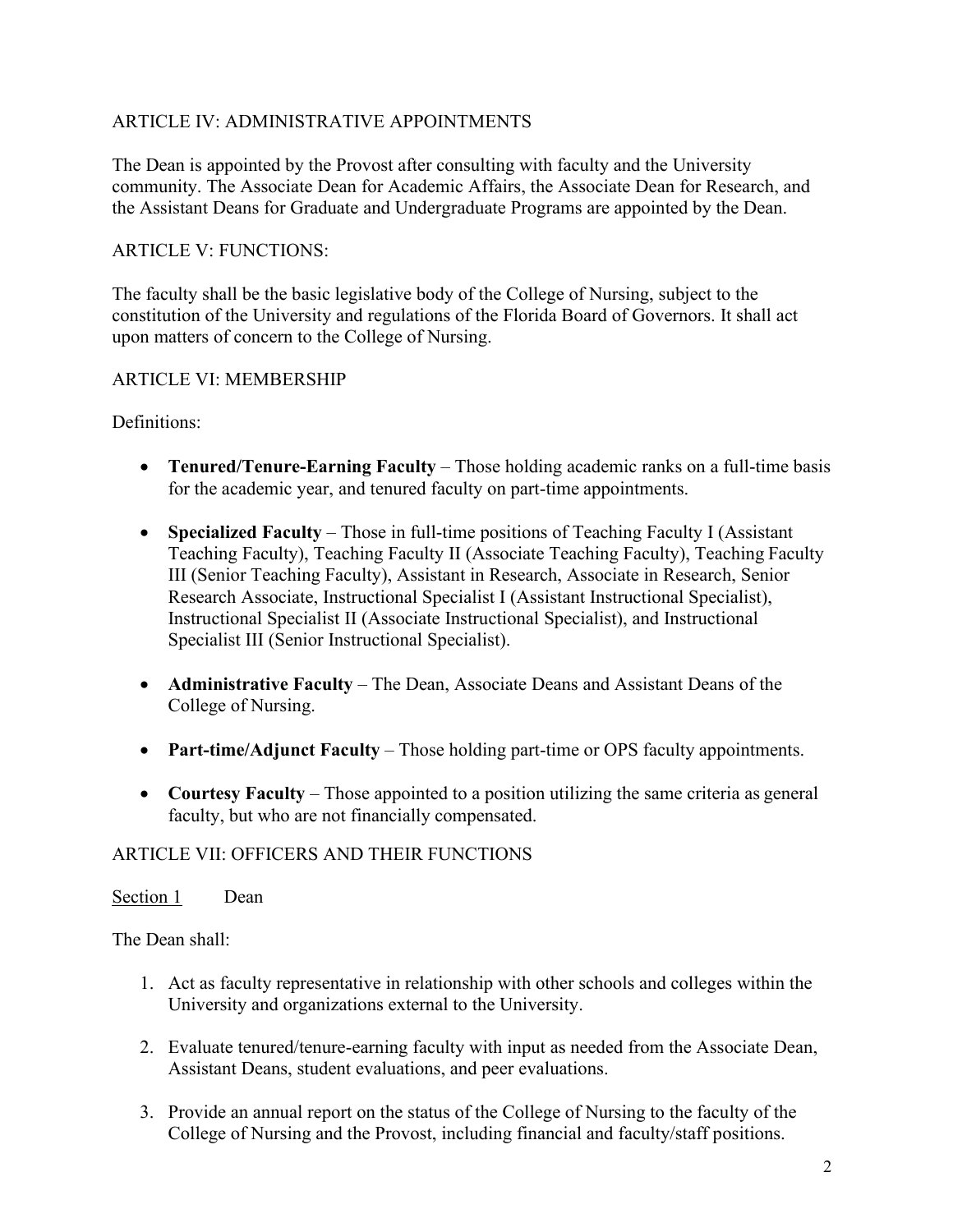4. Appoint the Executive Team to include the Associate Dean for Academic Affairs, the Associate Dean for Research, the Assistant Dean for Graduate Programs, and the Assistant Dean for Undergraduate Programs.

Section 2 Associate Dean for Academic Affairs

The Associate Dean for Academic Affairs shall:

- 1. Act as Dean in his/her absence.
- 2. Appoint faculty members to committees in the spring semester to be implemented the following academic year. Exception to appointment include the Promotion and Tenure, Specialized Faculty Promotion, and the Faculty Evaluation & Merit committees, whose members are elected.
- 3. Serve as an ex-officio member for all committees, with the exception of the Promotion and Tenure, Specialized Faculty Promotion, and the Faculty Evaluation & Merit committees.
- 4. Evaluate specialized faculty with input as needed from the Assistant Deans, student evaluations, and peer evaluations.
- 5. Manage annual assignment of responsibilities for all faculty (full-time and adjunct).
- 6. Produce CCNE self-study documents with the assistance of key faculty members.
- 7. Serve on the Executive teams.
- Section 3 Associate Dean for Research

The Associate Dean for Research shall:

- 1. Assist faculty and the College with grant writing.
- 2. Mentor faculty with research initiatives.
- 3. Serve on the Executive team.
- Section 4 Assistant Dean for Graduate Programs

The Assistant Dean for Graduate Programs shall:

- 1. Oversee all graduate curriculum and programs.
- 2. Report to the Associate Dean for Academic Affairs and the Dean regarding all aspects of the graduate program.
- 3. Serve on the Executive team.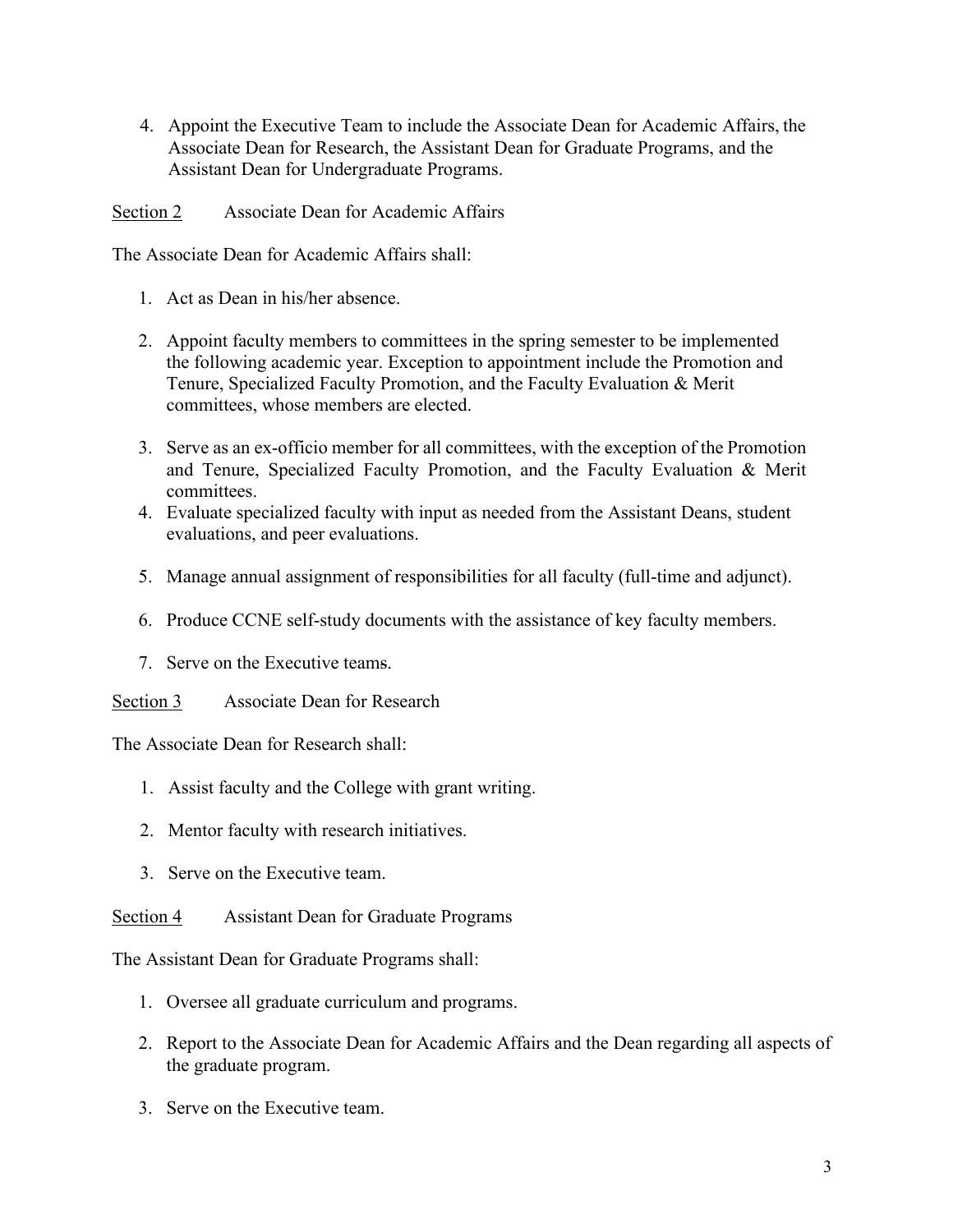### Section 5 Assistant Dean for Undergraduate Programs

The Assistant Dean for Undergraduate Programs shall:

- 1. Oversee all undergraduate curriculum and programs.
- 2. Report to the Associate Dean for Academic Affairs and the Dean regarding all aspects of the undergraduate program.
- 3. Serve on the Executive team.

Section 6 Graduate Program Coordinators

*Family Nurse Practitioner (FNP) Coordinator*

The Family Nurse Practitioner Coordinator shall:

- 1. Oversee all FNP program responsibilities.
- 2. Ensure the FNP program is aligned with the standards regulated by CCNE, NONPF, and AACN.
- 3. Collaborate with the Clinical Coordinator to facilitate student clinical experiences.
- 4. Report to the Assistant Dean for Graduate Programs, Associate Dean for Academic Affairs, and the Dean regarding all aspects of graduate major programs.
- 5. Serve on the Graduate Coordinators committee.

*Adult Gerontology Acute Care Nurse Practitioner (AGACNP) Coordinator*

The Adult Gerontology Acute Care Nurse Practitioner Coordinator shall:

- 1. Oversee all AGACNP program responsibilities.
- 2. Ensure the AGACNP program is aligned with the standards regulated by CCNE, NONPF, and AACN.
- 3. Collaborate with Clinical Coordinator to facilitate student clinical experiences.
- 4. Report to the Assistant Dean for Graduate Programs, Associate Dean for Academic Affairs, and the Dean regarding all aspects of graduate major programs.
- 5. Serve on the Graduate Coordinators committee.

*Psychiatric Mental Health Nurse Practitioner (PMHNP) Coordinator*

The Psychiatric Mental Health Nurse Practitioner Coordinator shall: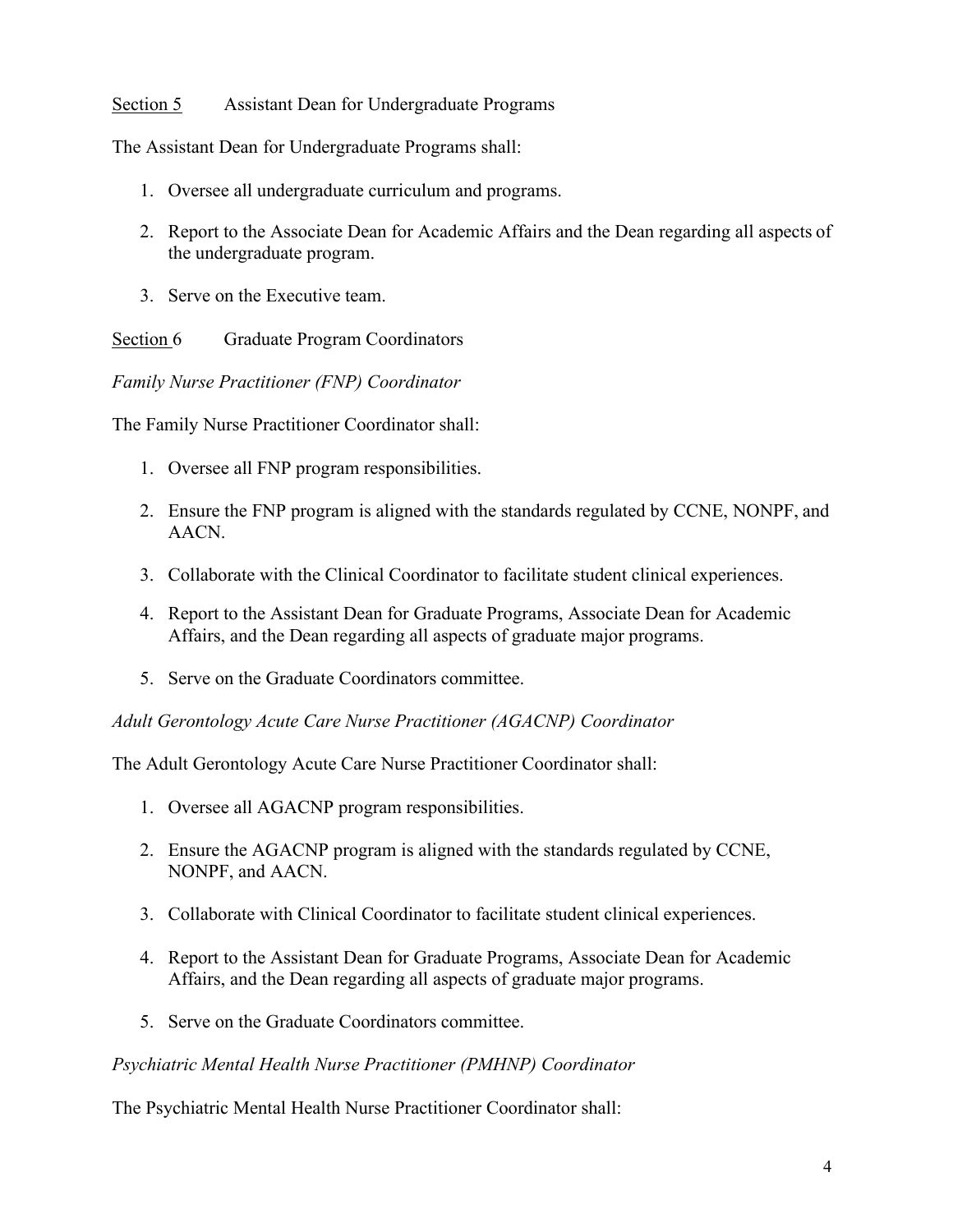- 1. Oversee all PMHNP program responsibilities.
- 2. Ensure the PMHNP program is aligned with the standards regulated by CCNE, NONPF, and AACN.
- 3. Collaborate with Clinical Coordinator to facilitate student clinical experiences.
- 4. Report to the Assistant Dean for Graduate Programs, Associate Dean for Academic Affairs, and the Dean regarding all aspects of graduate major programs.
- 5. Serve on the Graduate Coordinators committee.

# *Clinical Coordinator*

The Clinical Coordinator shall:

- 1. Collaborate with the major coordinators and clinical affiliates to facilitate student clinical experiences.
- 2. Responsible for initializing, updating, and maintaining CON Affiliation Agreements.
- 3. Report to the Assistant Dean for Graduate Programs, Associate Dean for Academic Affairs, and the Dean regarding all aspects of graduate major programs; and
- 4. Serve on the Graduate Coordinators committee.

# ARTICLE VIII: FACULTY MEETINGS

Section 1 Meeting Schedule

Meetings shall be held at least once during the fall and spring semesters, at a time specified by the Dean.

Section 2 Chairperson

The Dean, Associate Dean for Academic Affairs, or an elected faculty member shall preside over faculty meetings.

Section 3 Additional Meetings

Additional meetings, either regular faculty meetings or special meetings, may be called by the Dean or by request of 10% of the voting faculty.

Section 4 Ouorum

- 1. A quorum shall be 51 % of the voting faculty.
- 2. In the event of a tie vote, the procedure shall be as follows: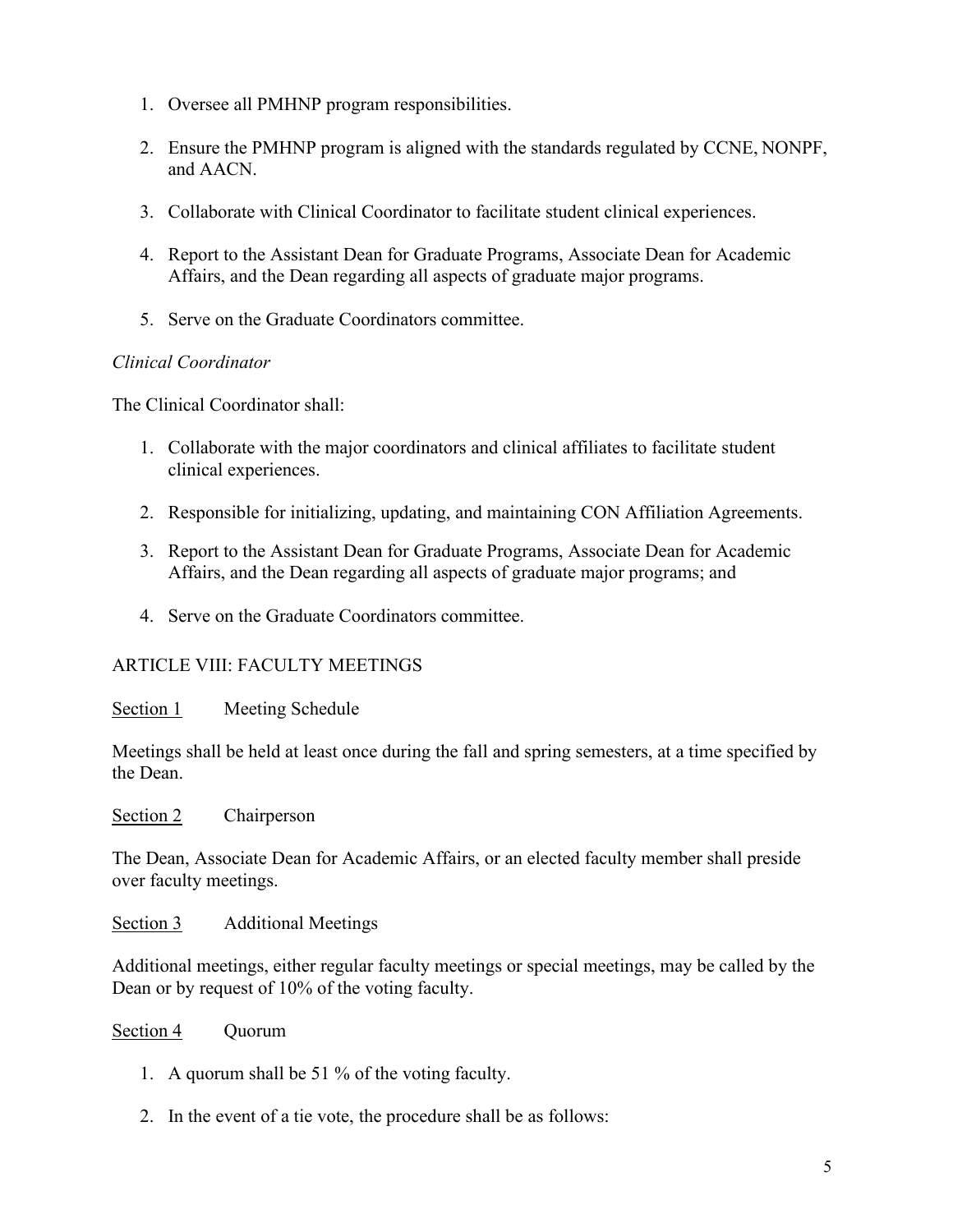- a. Caucus for up to 15 minutes and a re-vote; and
- b. If a tie remains after the caucus, the Chairperson shall break the tie.

Section 5 Meeting Agenda

The agenda for all faculty meetings shall include but not limited to:

- 1. Approval of minutes
- 2. Dean's report
- 3. Associate Dean's report(s)
- 4. Assistant Dean's report(s)
- 5. University committee reports
- 6. College of Nursing committee reports
- 7. Ad Hoc committee reports
- 8. Unfinished business
- 9. New business
- 10. Announcements

Section 6 Guidelines for Meetings and Minutes

Robert's Rules of Order Newly Revised shall serve as a guide for meetings and minutes.

Section 7 Recording Secretary

The Recording Secretary shall be the Administrative Specialist, who shall:

- 1. Conduct all faculty correspondence not appropriate within the domain of administration or a specific committee.
- 2. Prepare slates and tabulate ballots of elections.
- 3. Keep a current roster of the voting faculty membership.
- 4. Post faculty meeting minutes on the Nursing Communications/Teams site prior to the next meeting.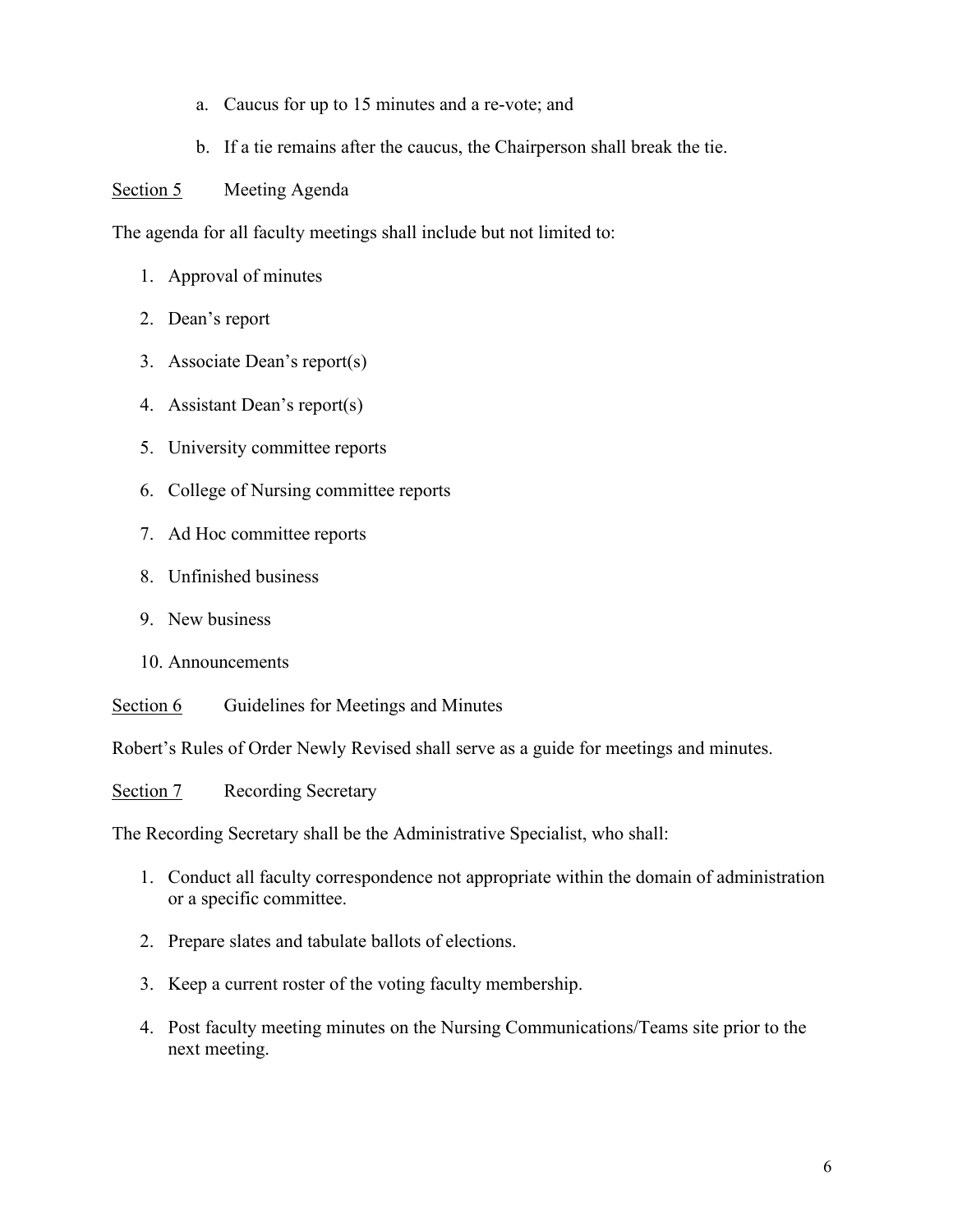5. Distribute the agenda and meeting minutes for faculty meetings over the internal website via email three (3) days prior to the meeting.

ARTICLE IX: VOTING

Section 1 Voting Members

All salaried faculty, who are employed part-time or more, are eligible to vote except as noted under Section 2. A majority of faculty voting members must vote in the affirmative for an item to be passed.

# Section 2 Voting Exceptions

- 1. Only tenured/tenure-earning faculty may vote on matters of promotion and tenure for tenured/tenure-earning faculty and the election of the Faculty Senator; and
- 2. Only specialized faculty may vote on matters of promotion for specialized faculty.

Section 3 Procedure for Election of Faculty Senate Representatives and Alternates

Procedure for the election of Faculty Senate Representative(s) and alternate(s) shall be:

- 1. The election of the Faculty Senator(s) shall take place upon notification from the Administrative Specialist to the University Faculty Senate, who notifies the College of the number to be elected.
- 2.
- 3. The ballot for each vacant seat shall be prepared and include the names of all eligible faculty members.
- 4. A separate ballot for each vacancy shall be distributed to each voting faculty member.
- 5. Completed ballots shall be given to the recording secretary, who shall hold them unopened until the specified date of return.
- 6. The recording secretary shall count the votes and render a written report of the resultsto the faculty.
- 7. The candidate receiving the highest number of votes shall be declared elected.
- 8. In the case of a tie, there shall be a run-off election held between or among the persons having the highest number of votes.
- 9. The alternate shall be the person with the second highest number of votes.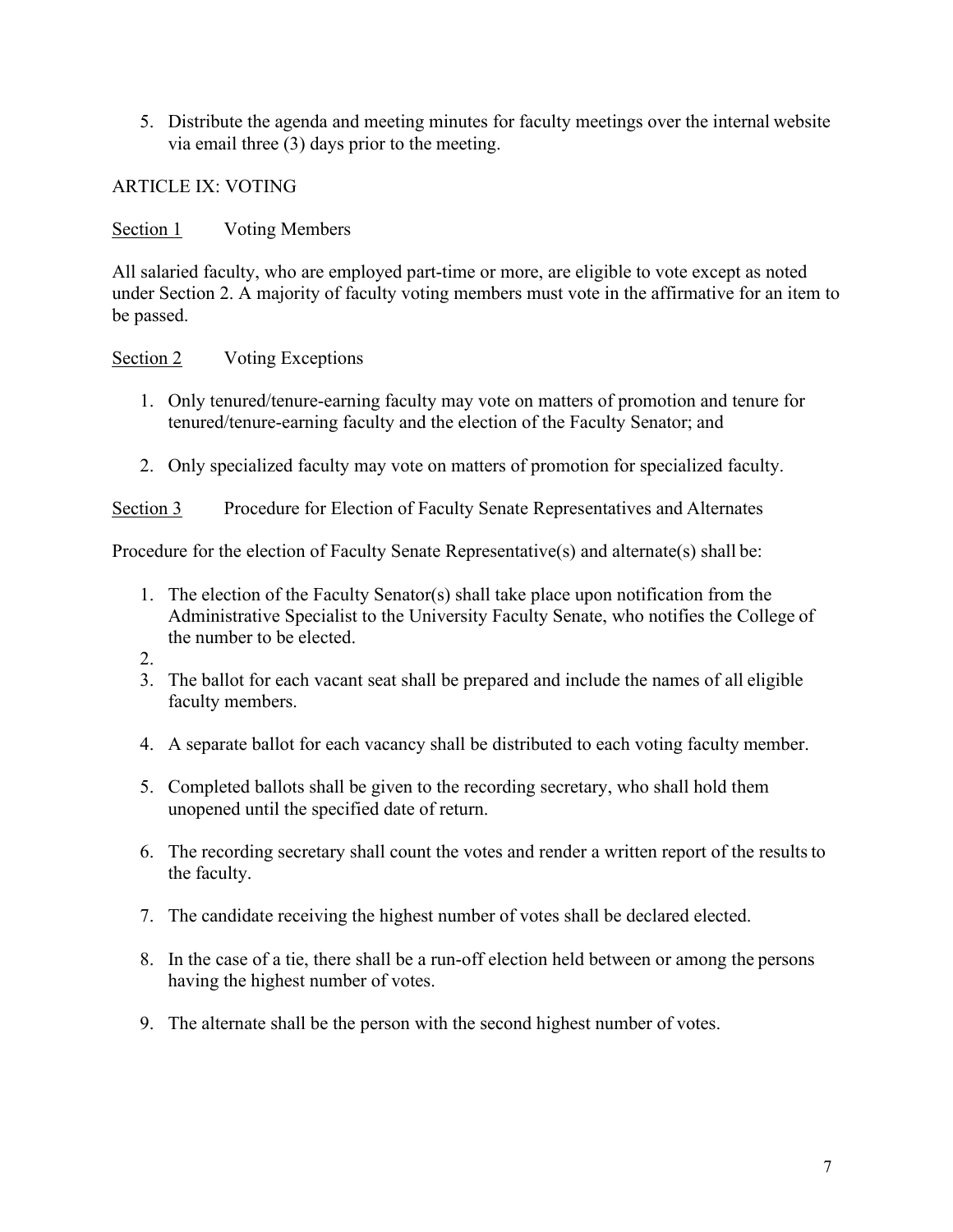# ARTICLE X: COMMITTEES

Section 1 College of Nursing Committees

There shall be the following committees:

- Graduate Admissions and Graduation
- Undergraduate Admissions and Graduation
- Bylaws
- Graduate Curriculum
- Undergraduate Curriculum
- Program Evaluation
- Student Affairs
- Scholarship
- Faculty Search
- Promotion and Tenure
- Specialized Faculty Promotion
- Faculty Evaluation and Merit

Section<sub>2</sub> General Provisions

General provisions for all committees shall include:

- 1. Committee Membership
	- a. The Associate Dean for Academic Affairs shall prepare a slate of committee members based on faculty request.
	- b. The Dean or Associate Dean for Academic Affairs may attend any committee meeting with the following exceptions: Promotion and Tenure, Specialized Faculty Promotion, and Faculty Evaluation & Merit, which are by invitation only.
	- c. Student members are invited to serve as non-voting members to the following committees: Graduate Admissions and Graduation, Undergraduate Admissions and Graduation, Program Evaluation, Graduate Curriculum, Undergraduate Curriculum, and Student Affairs.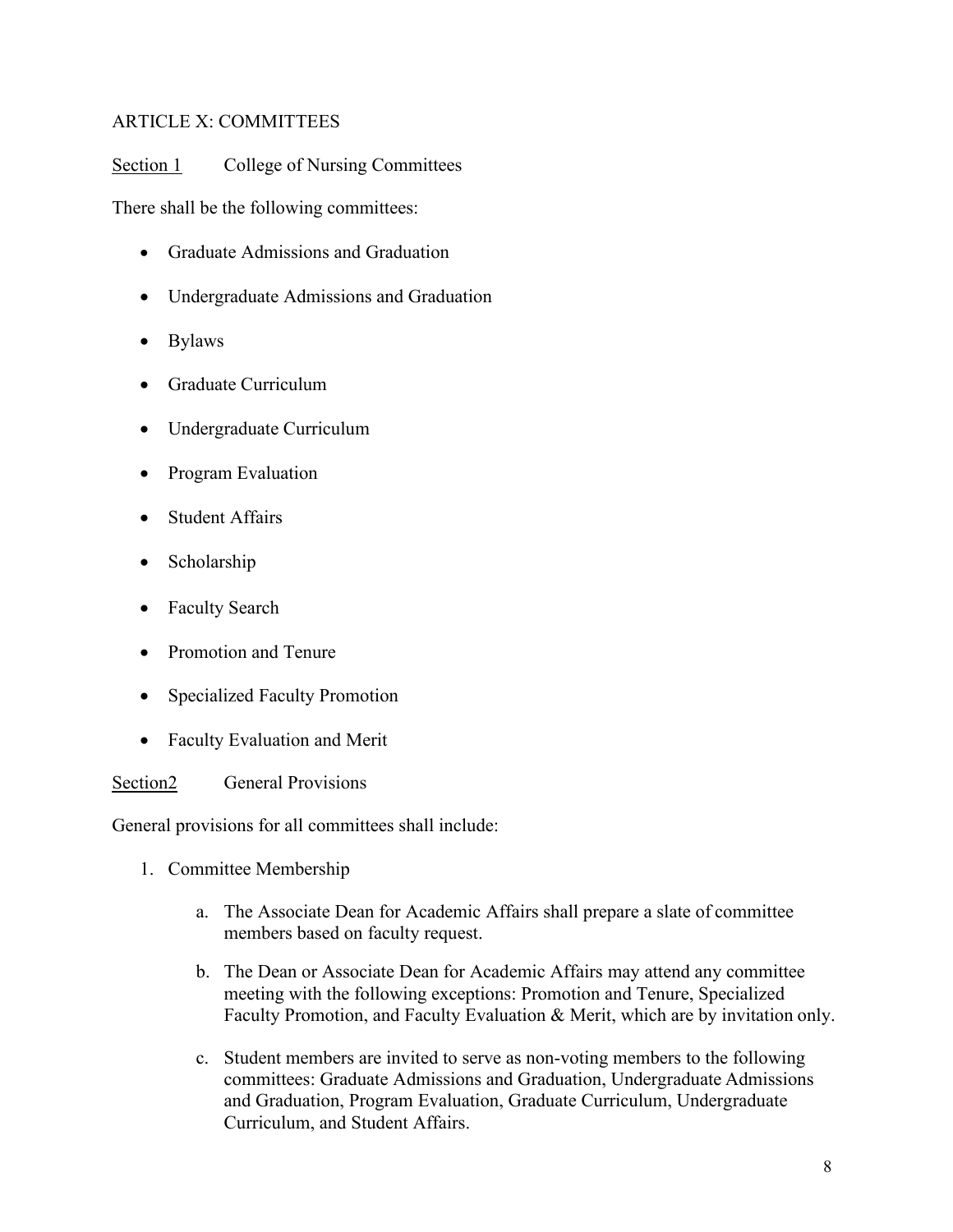- d. The election of student representatives to committees shall follow the procedures outlined in the College of Nursing Student Handbooks.
- e. An alternate for each student representative to serve in the absence of the regular representative shall be elected by the same procedures outlined in the College of Nursing Student Handbooks.
- 2. Voting in Committees
	- a. A quorum of two-thirds of the voting committee faculty members must be present for a vote to be taken.
	- b. All actions shall be passed by majority vote.
- 3. Terms
	- a. Faculty members shall serve for staggered three-year terms, except for the Promotion and Tenure, and Specialized Faculty Promotion., and Faculty Evaluation and Merit committees.
- 4. Selection of Chairperson and Vice-Chair
	- a. The first meeting of the committee will occur at the first fall faculty meeting where committee members will elect the Chairperson and Vice-Chairperson for the academic year for all committees. In order to assume the role of chairperson, a faculty member must have been in a faculty role for a minimum of two (2) years.
	- b. The first official committee meeting date will be determined at that time.
	- c. In addition to serving as Chairperson in the Chairperson's absence, the Vice-Chair will assume the Chair role in the second year of serving on the committee.
	- d. A new Vice-Chair will be elected each second year.
- 5. Committee Functions and Objectives
	- a. Committee functions will be reviewed, and objectives will be established at the first meeting of the academic year.
- 6. Annual Reports and Meeting Minutes
	- a. The Chairperson of each committee is responsible for the posting of minutes and written Annual Report on the Nursing Communications/Teams site. The Chairperson will submit an annual written report to be posted on the organization's learning management system.
- Section 3 Provisions for Specific Committees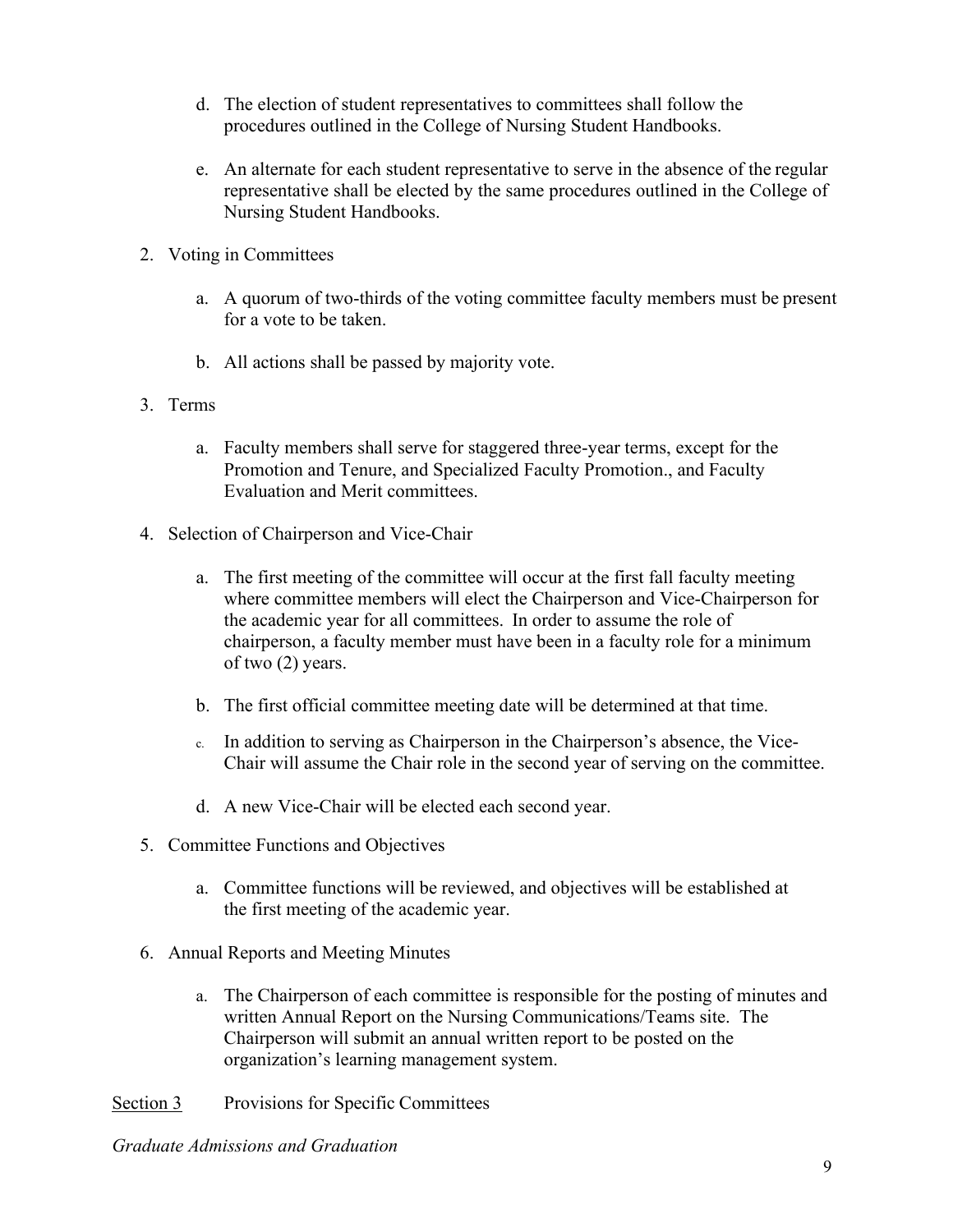- 1. The chairperson shall schedule meetings of the total committee at least twice a semester.
- 2. Membership:
	- a. There shall be at least five (5) faculty members on the committee, to include the Assistant Dean for Graduate Programs.
	- b. The Assistant Dean for Graduate Programs shall serve as a voting member.
	- c. There shall be one (1) non-voting graduate student member.
	- d. The Assistant Director of Student Services shall be a non-voting ex-officio member.
- 3. The functions of the committee shall be to:
	- a. Review and present recommendations to faculty about policies for admissions and graduation for all graduate programs.
	- b. Evaluate students for admission to the graduate program.
	- c. The Assistant Director of Student Services will use the appropriate rubric to rank order the graduate applicants. Once rank ordered, the Assistant Director of Student Services and the Assistant Dean for Graduate Programs will review the applicants, adjust, and present the list to the Committee for final approval. The Committee will inform Student Services of the admission decision. The Student Services Office will notify applicants regarding admissions.
	- d. Submit the names of candidates for degrees to the faculty for approval at a faculty meeting prior to the end of the semester.

#### *Undergraduate Admissions and Graduation*

- 1. The chairperson shall schedule meetings of the total committee at least twice a semester.
- 2. Membership:
	- a. There shall be at least five (5) faculty members on the committee, to include the Assistant Dean for Undergraduate Programs.
	- b. The Assistant Dean for Undergraduate Programs shall serve as a voting member.
	- c. There shall be one (1) non-voting undergraduate student member.
	- d. The Assistant Director of Student Services shall be a non-voting ex-officio member.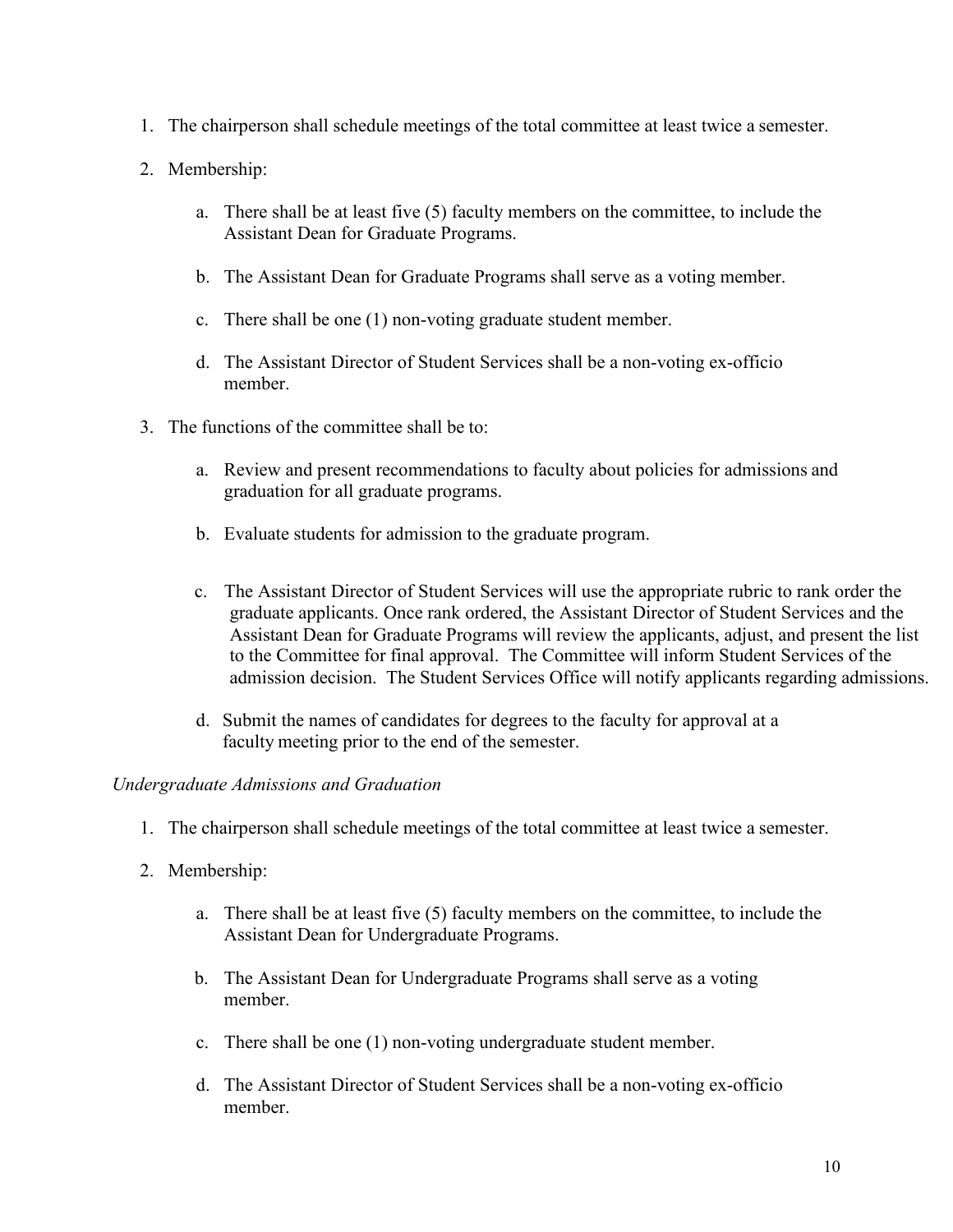- 3. The functions of the committee shall be to:
	- a. Review and present recommendations to faculty about policies for admissions and graduation for all undergraduate programs.
	- b. Evaluate students for admission into the undergraduate program.
	- c. The Assistant Director of Student Services and the Office of Student Services will use the appropriate rubric to rank order the undergraduate applicants. Once rank ordered, the Assistant Director of student Services, the College of Nursing advisor, and the Assistant Dean for Undergraduate Programs will review the applicants, adjust, and present the list to the Committee for final approval. The Committee will inform Student Services of the admission decision. The Student Services Office will notify applicants regarding admissions.
	- d. Submit the names of candidates for degrees to the faculty for approval at a faculty meeting prior to the end of the semester.

### *Bylaws*

- 1. The chairperson shall schedule meetings of the total committee at least once per year.
- 2. Membership:
	- a. There shall be at least three (3) faculty members on the committee.
	- b. There shall be at least two (2) tenured/tenure-earning faculty members on the committee.
	- c. The Administrative Specialist shall serve as ex-officio, non-voting member.
- 3. The functions of the committee shall be to:
	- a. Review bylaws on an annual .
	- b. Present to the faculty recommended revisions.

### *Graduate Curriculum*

- 1. The chairperson shall schedule meetings of the total committee at least twice per year.
- 2. Membership:
	- a. There shall be at least five (5) faculty members on the committee, to include the Assistant Dean for Graduate Programs, all with graduate teaching responsibilities and one (1) non-voting graduate student.
- 3. The functions of the committee shall be to:
	- a. Review and evaluate the graduate curriculum.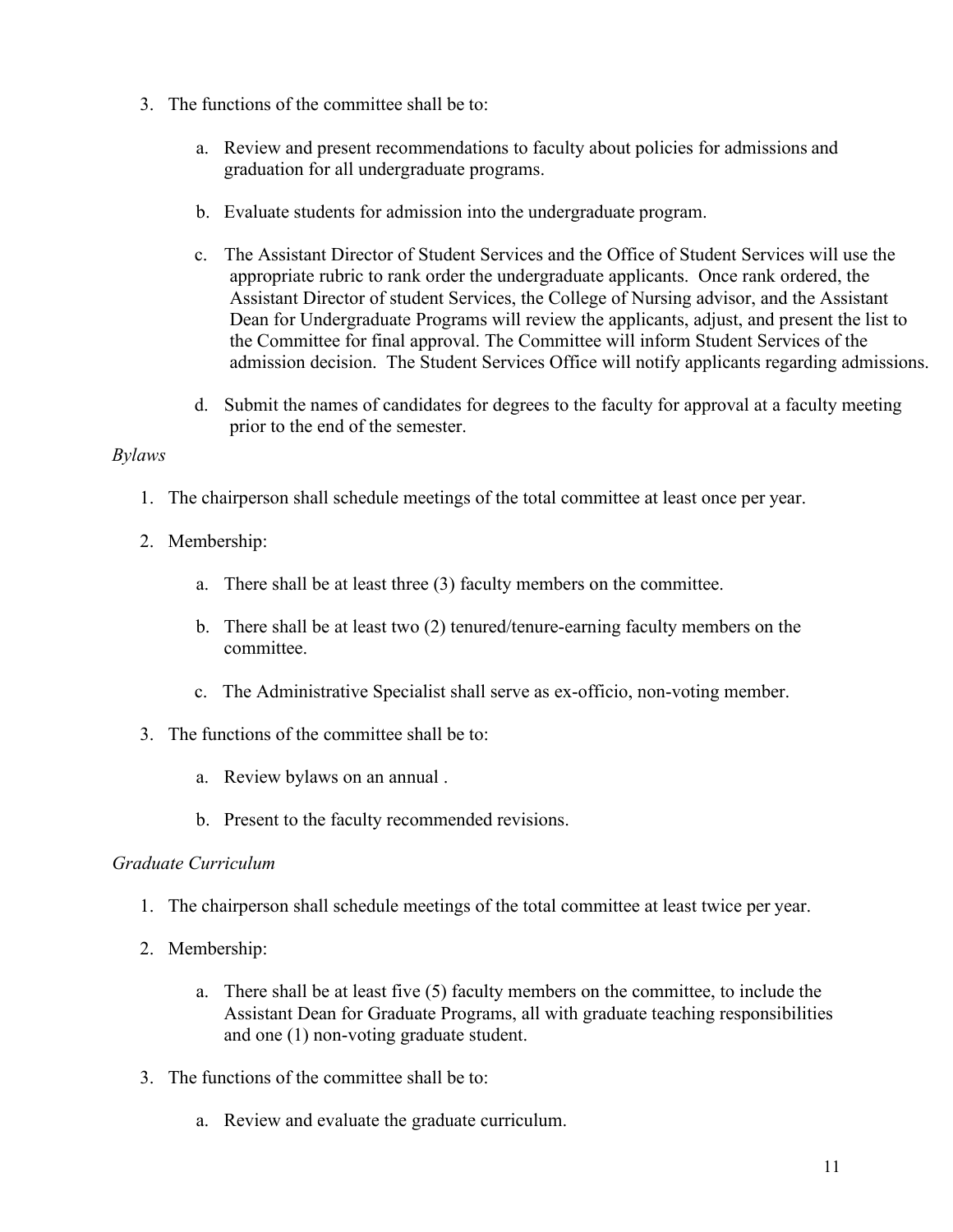- b. Review and evaluate student requests for exceptions regarding prerequisites and required courses.
- c. Formulate and present to the faculty recommendations for new programs and modifications of the graduate curriculum.
- d. Review and present revised or new course syllabi and new or revised programs for faculty consideration.
- e. After faculty approval, forward all curriculum changes to the administrative specialist, who will complete the remaining requirements and forward to the University Curriculum Committee for final approval.

### *Undergraduate Curriculum*

- 1. The chairperson shall schedule meetings of the total committee at least twice per year.
- 2. Membership:
	- a. There shall be at least five (5) faculty members on the committee, all with teaching responsibilities in the Undergraduate Program, Assistant Dean for Undergraduate Programs, and one (1) non-voting undergraduate student.
- 3. The functions of the committee shall be to:
	- a. Review and evaluate the undergraduate curriculum.
	- b. Review and evaluate student requests for exceptions regarding prerequisites and required courses.
	- c. Formulate and present to the faculty recommendations for new programs and modifications of the undergraduate curriculum.
	- d. Review and present revised or new course syllabi and new or revised programs for faculty consideration.
	- e. After faculty approval, forward all curriculum changes to the administrative specialist, who will complete the remaining requirements and forward to the University Curriculum Committee for final approval.

# *Program Evaluation*

- 1. The chairperson shall schedule meetings of the total committee at least twice per semester.
- 2. Membership:
	- a. There shall be at least five (5) faculty members, two (2) who teach primarily in the graduate program and two (2) who teach primarily in the undergraduate program. The Assistant Dean for Graduate Programs, and the Assistant Dean for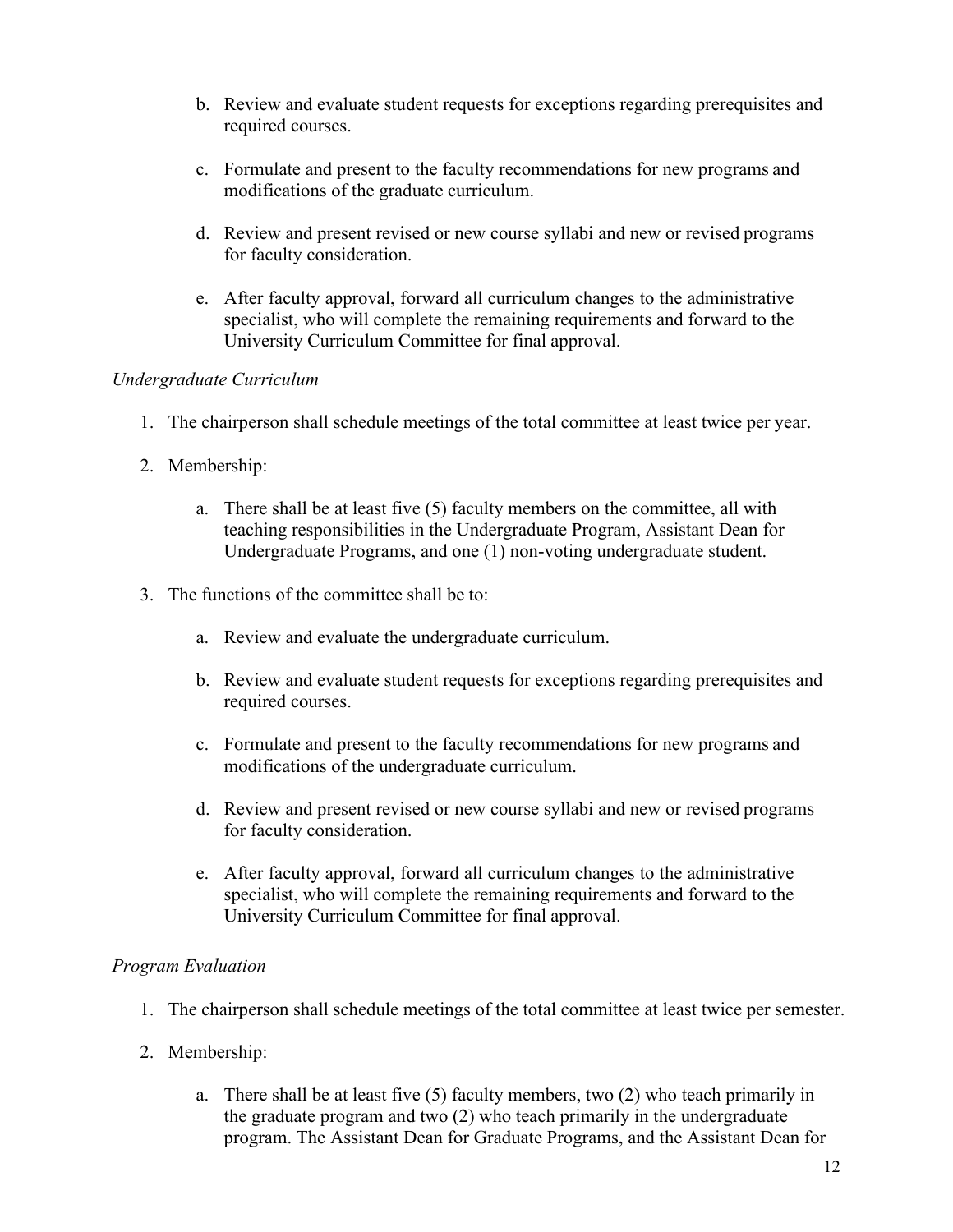Undergraduate Programs shall be ex- officio; and

- b. There shall be one (1) voting community member, and two (2) non-voting student members, one (1) graduate and one (1) undergraduate.
- 3. The function of the committee shall me to:
	- a. Develop and coordinate an overall plan of evaluation for the College of Nursing in terms of the established mission, goals, standards, and current health care trends.
	- b. Report these findings to the faculty for approval.
	- c. Collect evaluation data and make recommendations to appropriate committees and/or administration for changes or development of new programs.

### *Student Affairs*

- 1. The chairperson shall schedule a meeting of the committee at least three times a year.
- 2. Membership:
	- a. There shall be three (3) faculty members., Assistant Director of Student Services, Assistant Dean for Graduate Programs, and Assistant Dean for Undergraduate Programs shall be ex-officio. Additionally, faculty advisors of NSNA, Diversity & Inclusion, and Community Outreach liaison shall attend as needed; and
	- b. There shall be two (2) non-voting student members; one (1) graduate and one (1) undergraduate.
- 3. The function of the committee shall be to:
	- a. Evaluate and facilitate and monitor the engagement of students in service leadership, personal development, and growth in the Nursing discipline by encouraging student involvement in community activities and organizations.
	- b. Promote active participation of students with faculty in undergraduate nursing research activities.
	- c. Support and collaborate with students and persons from varying cultural backgrounds to promote self-awareness and respect for all persons, while embracing cultural competence and inclusion as basic tenets of the nursing profession and the University.

# *Scholarship*

1. The chairperson shall schedule a meeting of the total committee at least twice per year.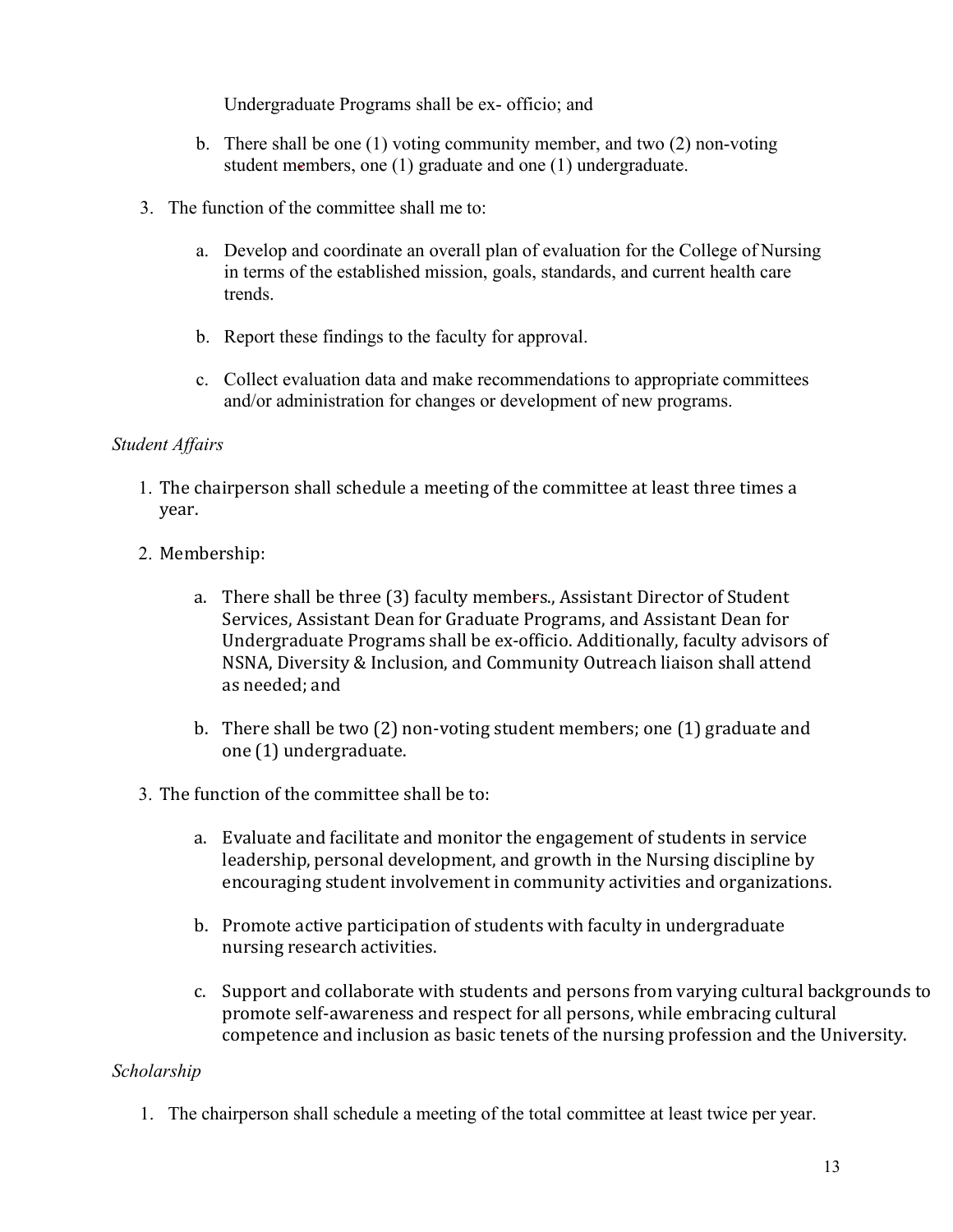- 2. Membership:
	- a. There shall be four (3) faculty members. The Assistant Director of Student Services, Assistant Dean for Graduate Programs, Assistant Dean for Undergraduate Programs, Director of Development for the College of Nursing, and the Assistant Director of Administrative Services/UBA Nursing shall be exofficio.
- 3. The function of the committee shall be to:
	- a. Communicate scholarship application information to students.
	- b. Oversee the scholarship application process.
	- c. Review scholarship applications and select recipients of scholarships awarded by the College of Nursing.

#### *Faculty Search*

- 1. The committee elects a chairperson who shall schedule meetings of the total committee as needed.
- 2. Membership:
	- a. There shall be at least five  $(5)$  faculty members on the committee; three  $(3)$ tenured/tenure-earning and two (2) specialized.
- 3. The function of the committee shall be to:
	- a. Approve position description and vacancy announcement/advertisement which should include the request for three (3) letters of recommendation and the official transcripts of the applicant's highest earned degree in nursing and terminal degree if in a different area of study.
	- b. Review applications.
	- c. Rank the applicants by utilizing the Application Screening Form. (See Appendix J).
	- d. Conduct telephone or video interviews with semi-finalists.
	- e. Disseminate the finalists' curriculum vitae to faculty.
	- f. Invite the finalists to come to the College of Nursing during which they will meet with the faculty and the faculty search committee. Tenure-earning faculty candidates will also present their area of research; and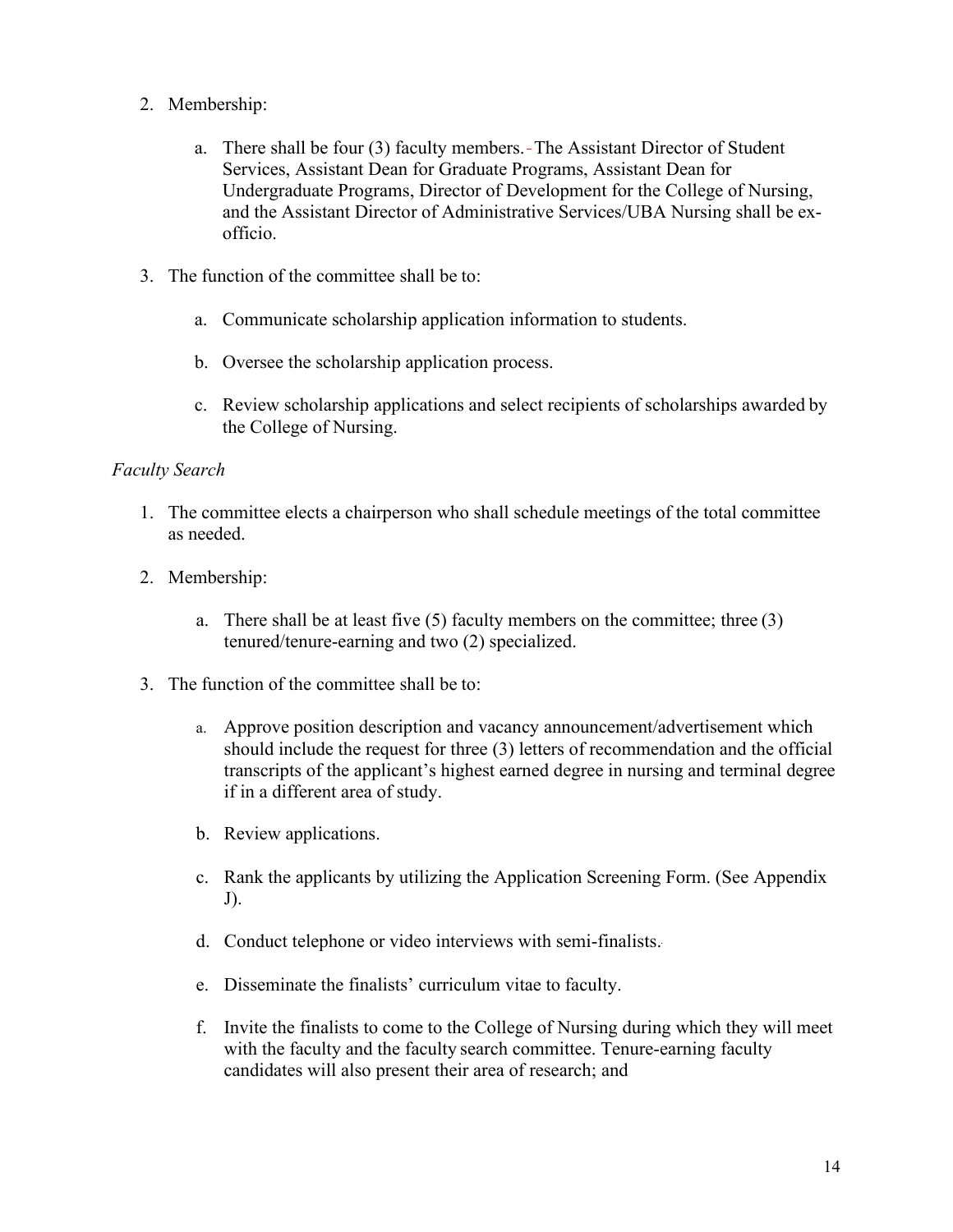g. Distribute evaluation sheets to faculty for feedback on candidates, review faculty feedback and rank order the finalists, and submit recommendation of the top candidate(s) to the Dean.

# *Diversity and Inclusion Committee*

- 1. The chairperson shall schedule meetings of the total committee at least twice a semester.
- 2. Membership:
	- a. The committee shall consist of seven (7) faculty members to include the Community Outreach Liaison, a representative from the Undergraduate Curriculum Committee, Graduate Curriculum Committee, and Student Affairs Committee , two (2) undergraduate students, two (2) community representatives, one (1) graduate student, and a representative from Student Services,.
- 3. The function of the committee shall be to:
	- a. Promote awareness of diversity and inclusion among faculty, staff, and students by increasing awareness of the importance of diversity and inclusion by identifying and scheduling training, workshops, and presentations for the faculty, staff, and students.
	- b. Seek opportunities for exposure and collaborations with diverse groups and organizations on campus and in the community for faculty, staff, and students by working with the Community Outreach Liaison to assist in engaging with diverse events and organizations in the community.
	- c. Increase efforts for recruitment and retention of diversity faculty, staff, and students within the College of Nursing by collaborating with Student Services and the Search Committees to assist with the recruitment of diverse individuals.
	- d. Increase diversity and including across the curriculums by identifying course resources and content for diversity and including, identifying individuals for diversity and inclusion presentations and provide feedback on diversity, and inclusion in courses.
	- e. Establish diversity and inclusion resources for faculty, staff, and students by developing an online repository of credible websites, books, journals, and other content for learning and reinforcing principles of diversity and inclusion that is accessible to faculty, staff, and students.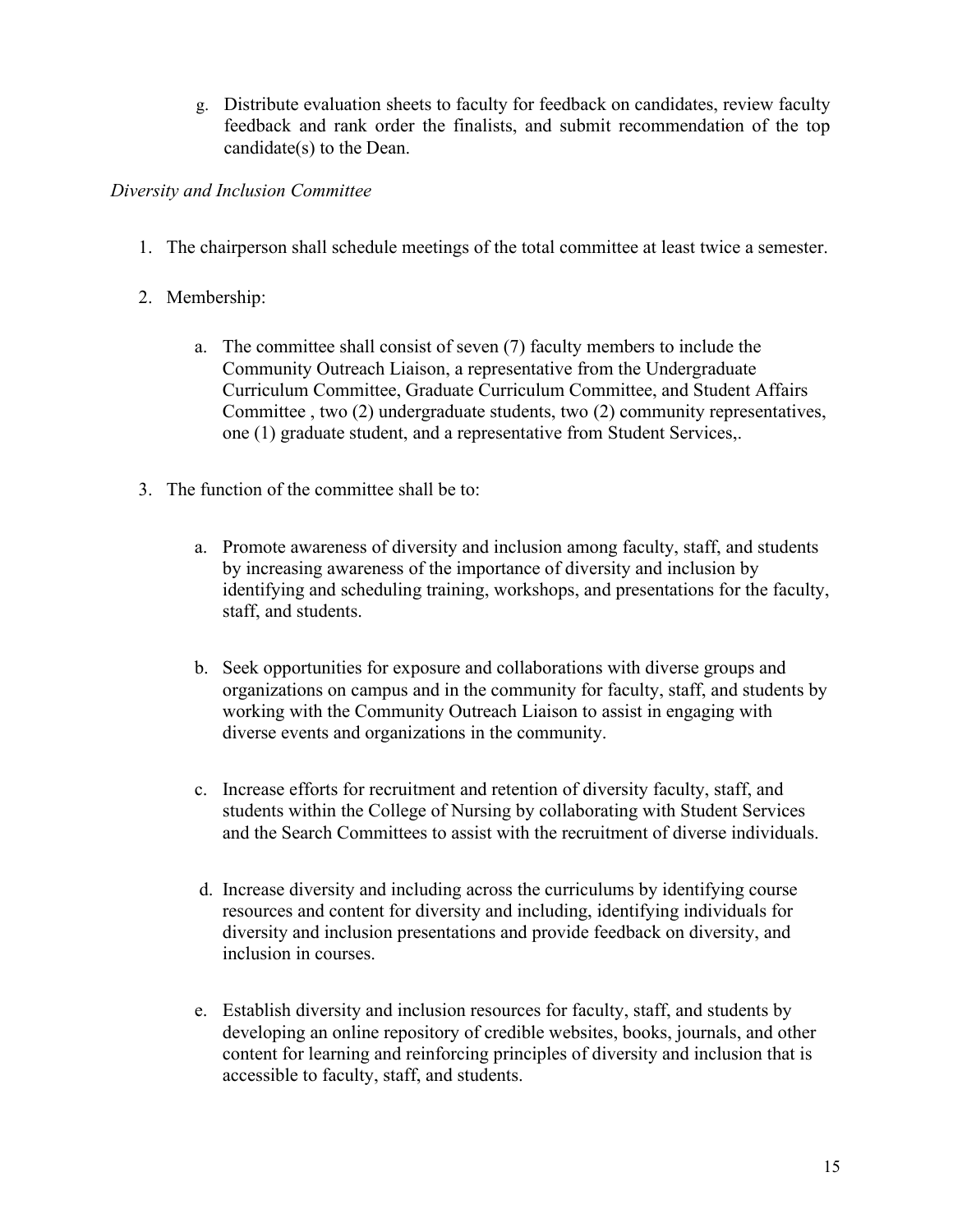# Section 4 Provisions for Specific Elected Committees

#### *Promotion and Tenure*

- 1. The chairperson shall schedule meetings of the total committee at least twice per year.
- 2. Membership:
	- a. The committee shall consist of all tenured non-administrative members of the faculty and one non-voting, tenure track, non-tenured faculty member.
	- b. During the initial year of the policy (2021), Chair, Vice Chair and University Representative will be elected. Subsequently, the committee will elect a new Vice Chair annually in the fall. On an annual basis the Vice Chair will rotate into the Chair, and on the following year, will become the University representative. This will result in a three-year term in leadership, with one year dedicated to each of the roles.

The roles progression is as follows:

Year 1 – Vice Chair

Year 2 – Chair

Year 3 – University Representative

- c. Annually, the tenure track, non-tenured faculty members will elect, by secret ballot, a representative to the committee. The non-tenured committee member will represent the concerns of the non-tenured faculty in committee interactions and deliberations, as well as participate in promotion and tenure binder reviews and discussion. The non-tenured representative will serve in a non-voting capacity.
- 3. The function of the committee shall be to:
	- a. Ensure University policies and procedures for promotion and tenure are followed. (See Appendix A);
	- b. Assist in identifying and participating in activities that provide basis for University promotion and tenure.
	- c. Guide and counsel tenure-earning faculty regarding documentation for the process of review, second, third, or fourth (depending on date of hire) year reviews and promotion and tenure.
	- d. Validate, with the Dean, time in rank of all faculty members to determine eligibility of candidates for University promotion and/or tenure.
	- e. Review promotion and tenure binders each year and submit written documentation to the Dean regarding the faculty members' progress toward promotion and/or tenure.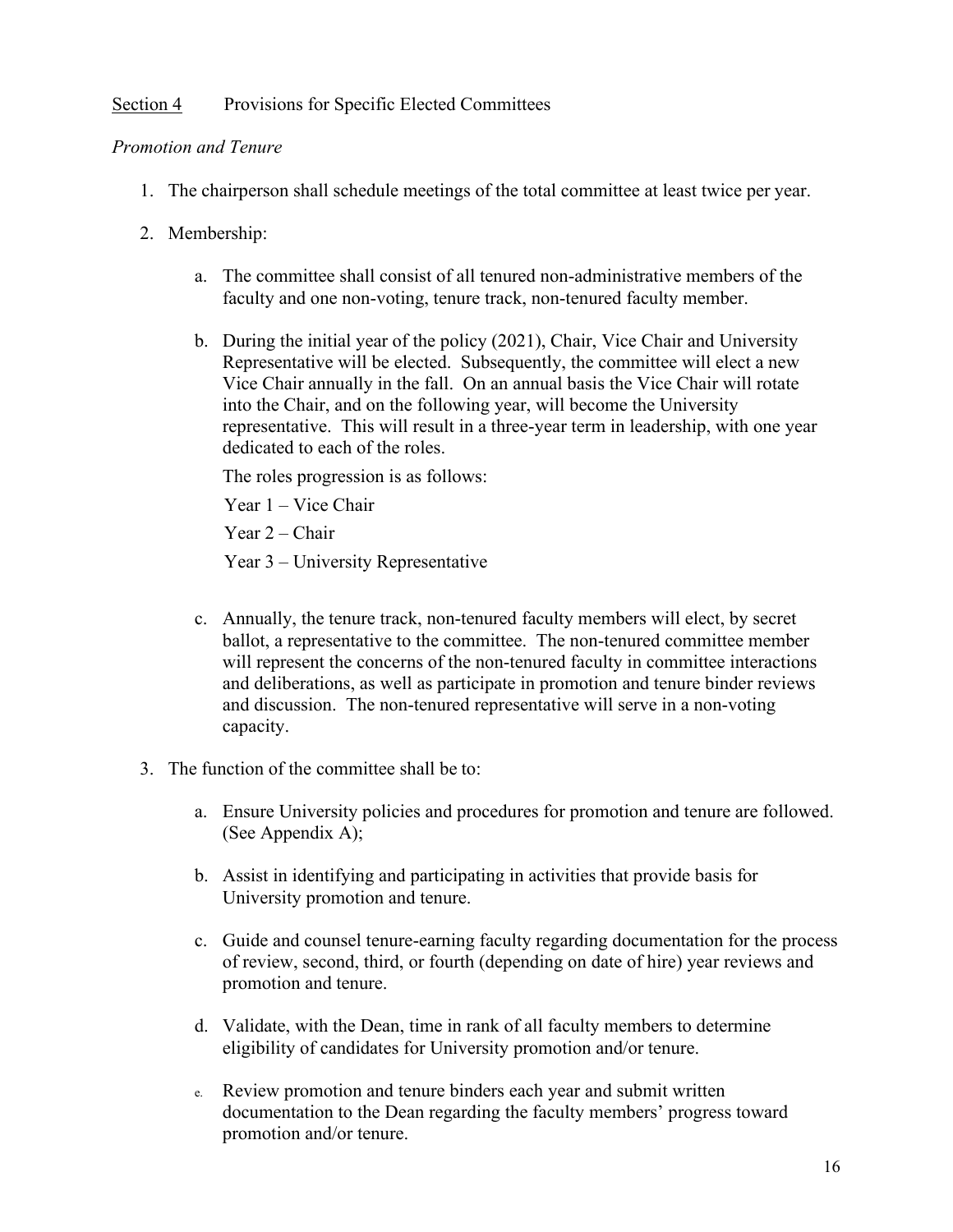- f. Receive and review all e-binders of prospective candidates, vote by secret ballot, and place the results in the e-binder.
- g. Identify problems, develop tools, and recommend policies for promotion and tenure; and
- f. Develop and recommend policy and criteria for promotion and tenure for the College of Nursing to be approved by the faculty.

# *Specialized Faculty Promotion*

- 1. The chairperson shall schedule meetings of the total committee at least twice per year.
- 2. Membership:
	- a. The committee shall consist of five (5) Specialized Faculty members; and
	- b. Members shall be elected by secret ballot at the beginning of the spring semester to serve a three (3) year term, to be implemented the following academic year.
- 3. The function of the committee shall be to:
	- a. Ensure the University and College of Nursing policies and procedures for promotion are followed. (See Appendix B).
	- b. Review and evaluate each submitted specialized faculty promotion binder annually based on the criteria in Appendix B.
	- c. Communicate these recommendations from the review/evaluation in a letter to the faculty member, copied to the Associate Dean for Academic Affairs for discussion at the faculty member's annual evaluation.
	- d. In the case of applications for promotion, review and evaluate the cumulative evidence of progress toward promotion as documented in the binder and vote by secret ballot to support or not support promotion based on the criteria in Appendix B.
	- e. Communicate the outcome of the committee's vote in a letter to the Associate Dean for Academic Affairs and copied to the faculty member.

# *Faculty Evaluation and Merit*

- 1. The chairperson shall schedule meetings of the total committee at least twice per year.
- 2. Membership: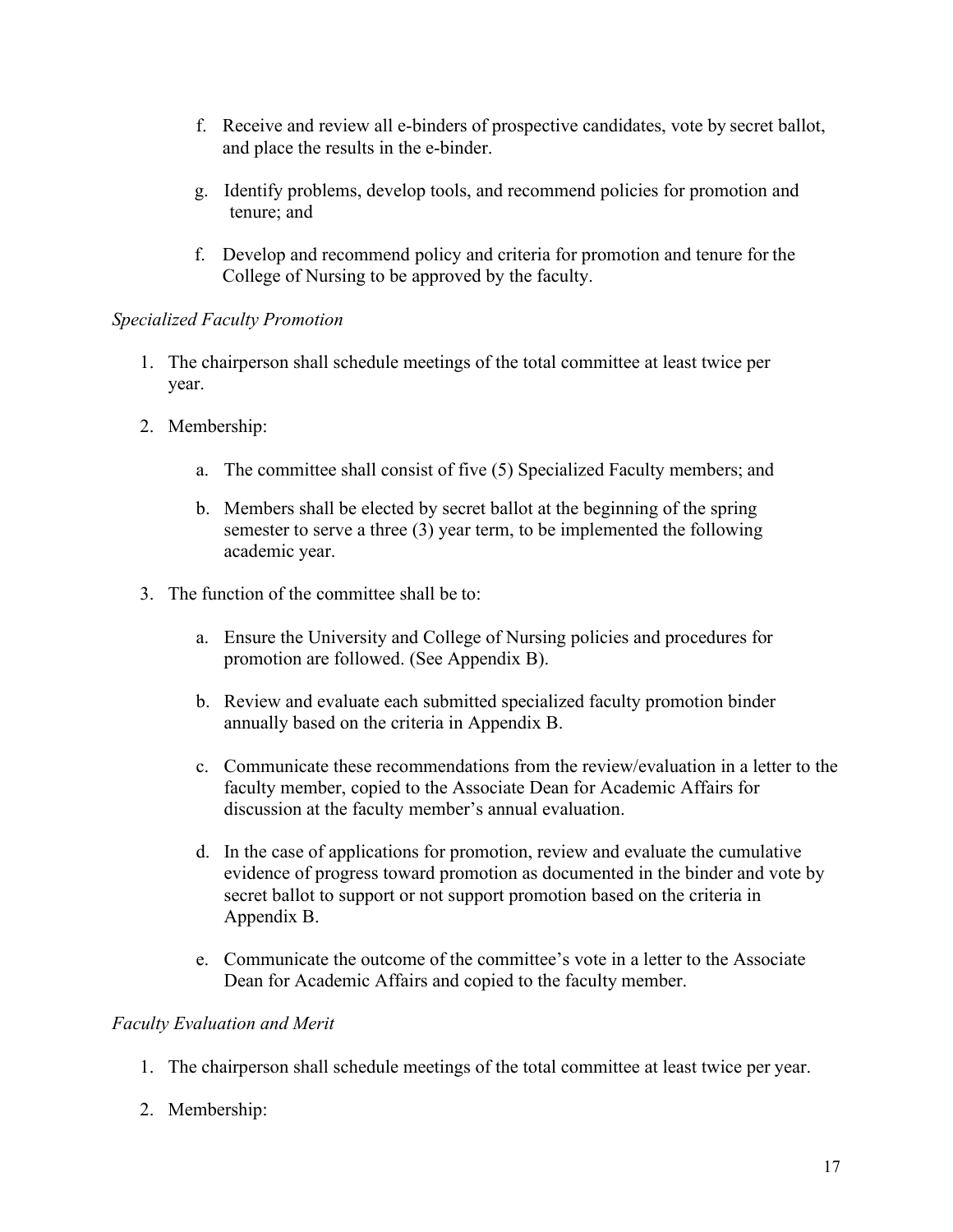- a. There shall be three (3) members, two (2) of which shall be tenured/tenureearning faculty; and
- b. Members shall be elected by secret ballot at the beginning of the spring semester to serve a three (3) year term, to be implemented the following academic year.
- 3. The function of the committee shall be to:
	- a. Review and revise merit criteria.
	- b. Conduct faculty needs assessment.
	- c. Plan faculty development.
	- d. Rank faculty for merit and submit to the Dean.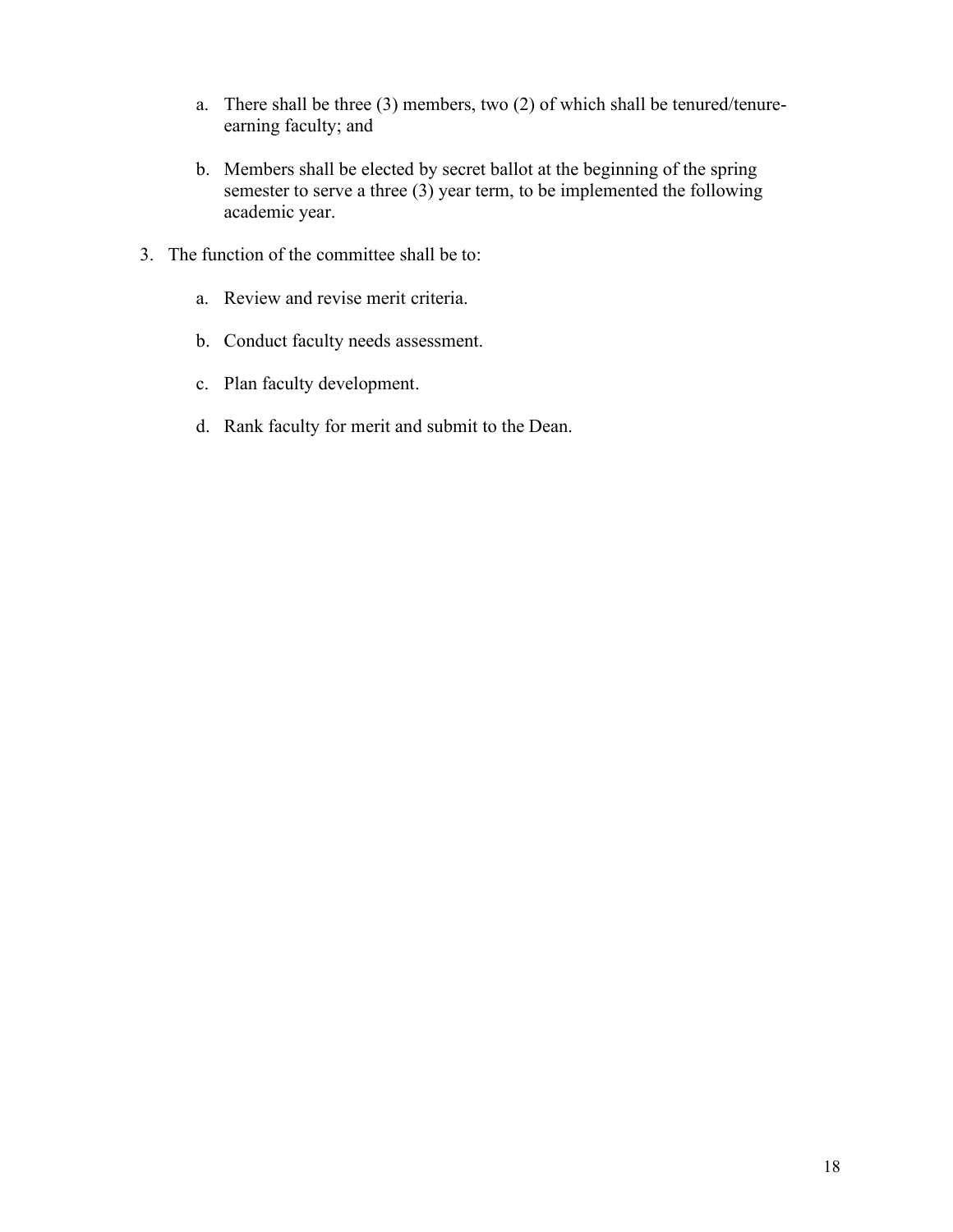# ARTICLE XI: GRADUATION REQUIREMENTS

### *Bachelor of Science in Nursing*

The University policy is that a 2.0 or better grade point average is required for graduation. The College of Nursing policies are:

- 1. A student is granted a Bachelor of Science in Nursing (BSN) degree upon satisfactory completion of liberal studies, prerequisites, elective courses, and the prescribed courses in nursing listed in the College of Nursing Undergraduate Student Handbook.
- 2. Eligibility for graduation from the nursing program, requires a grade of 75% or better in all nursing courses and a Satisfactory (S) in all clinical courses.
- 3. A total of 120 credit hours is required for the BSN degree.
- 4. See the Undergraduate General Bulletin for graduation requirements for a Baccalaureate degree.

### *Doctor of Nursing Practice*

The graduate program seeks to maintain its academic integrity and that of its students in accordance with University graduate policies and ensure the quality of each clinical experience. The College of Nursing policies are:

- 1. A student is granted a Doctorate of Nursing Practice (DNP) degree upon satisfactory completion of prerequisites, elective courses, and the prescribed courses in nursing listed in the College of Nursing Graduate Student Handbook;
- 2. Eligibility for graduation from the nursing program requires a grade of "B" (3.0) or a Satisfactory (S) in all clinical courses, and a 3.0 grade point average in all nursing coursework each semester.
- 3. A total of.79 credit hours and 1,035 clinical hours are required for the FNP/DNP degree, 78 credit hours and 1,080 clinical hours are required for the AGACNP/DNP degree, and 42 credit hours and up to 540 clinical hours for the PMHNP Post Master DNP degree.
- 4. The work for graduate nursing degrees must be completed within seven (7) years from the time the student first registers for graduate credit.
- 5. Any graduate work transferred from another institution must have commenced no more than seven (7) years prior to the completion of the degree for the credits to be applicable to the graduate nursing degree. (In certain circumstances, exceptions may be allowed.
- 6. See the Graduate General Bulletin for graduation requirements for a Doctorate degree.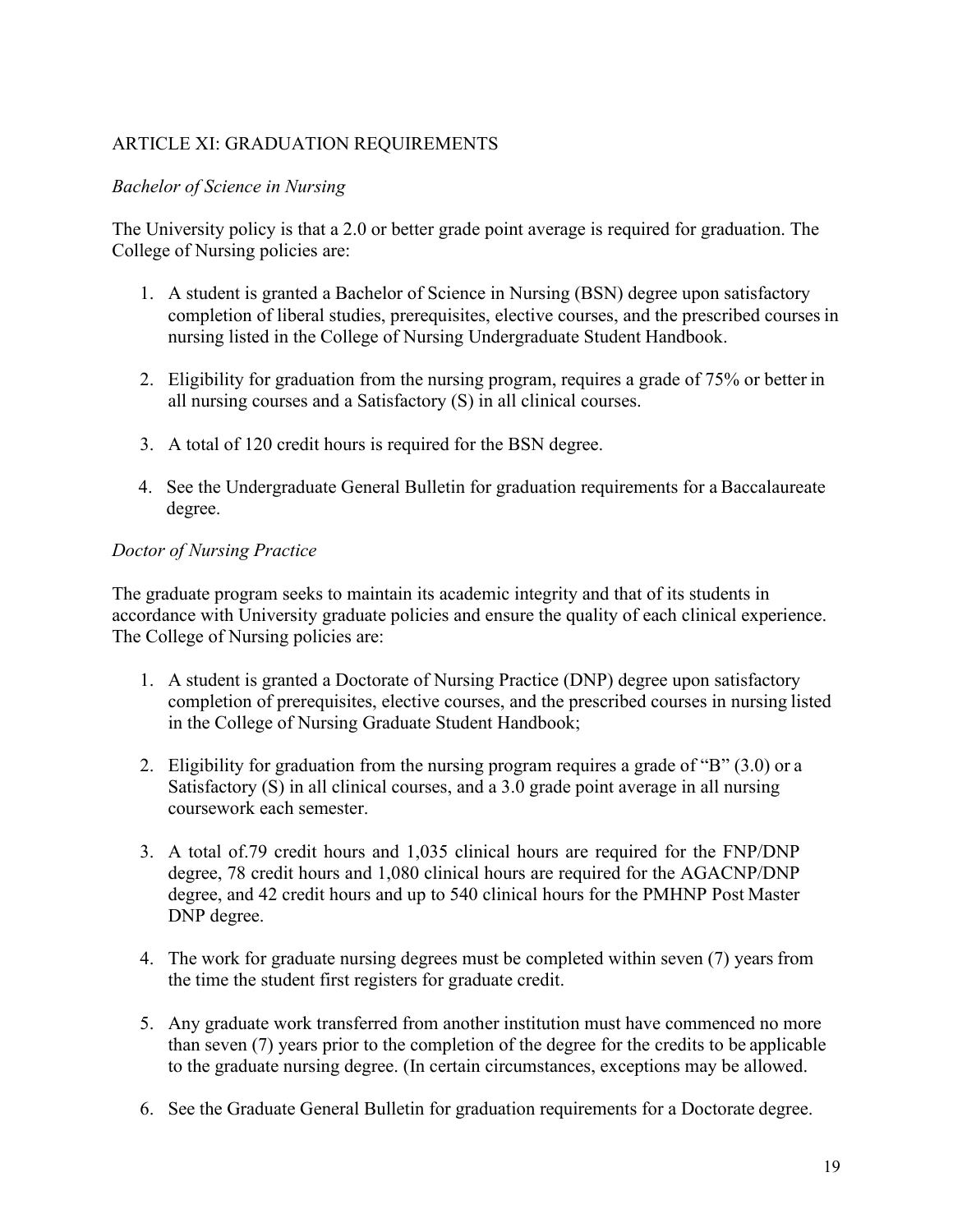#### ARTICLE XII: BYLAWS REVISION

The Bylaws of the College of Nursing may be amended by two-thirds (2/3) majority vote of the voting faculty provided the amendment(s) have been circulated to the voting faculty ten (10) working days prior to the voting. The Bylaws will be reviewed at least once annually.

|                               | Appendix A Promotion and Tenure Criteria (Tenured/Tenure-Earning Faculty)                                                                                                                                    |  |  |  |
|-------------------------------|--------------------------------------------------------------------------------------------------------------------------------------------------------------------------------------------------------------|--|--|--|
| Appendix B                    | Promotion Criteria (Specialized Faculty)                                                                                                                                                                     |  |  |  |
| Appendix C                    | Criteria for Graduate Faculty Status and Graduate Teaching Status<br>$(CON Policy F-16)$                                                                                                                     |  |  |  |
| Appendix D                    | Summer Supplemental Assignments (CON Policy F-15)                                                                                                                                                            |  |  |  |
| Appendix E                    | 2013 Performance Evaluation Criteria (Tenured and Tenure-Earning Faculty) and<br>2013 Performance Evaluation Criteria (Non-Tenure-Earning Faculty) Faculty<br>Annual Evaluation and Report (CON Policy F-10) |  |  |  |
| Appendix F                    | Merit Criteria and Distribution (CON Policy F-14)                                                                                                                                                            |  |  |  |
| Appendix G                    | Academic Program Review – Program Evaluation Plan                                                                                                                                                            |  |  |  |
| Appendix H                    | Course Approval Policies                                                                                                                                                                                     |  |  |  |
| Appendix I                    | <b>FSU Substantive Change Policy</b><br>(https://sacs.fsu.edu/documents/University-Substantive-Change-Policy.pdf)                                                                                            |  |  |  |
| Appendix J                    | College of Nursing Initial Applicant Screening Form                                                                                                                                                          |  |  |  |
| Approved by Faculty: 03/25/16 | 09/16/16<br>12/09/16<br>08/23/17<br>03/02/18<br>09/21/18<br>09/18/19<br>12/04/2020                                                                                                                           |  |  |  |

Approved by Dean: 03/26/16 09/16/16 12/09/16 08/30/17 03/02/18 09/21/18 09/18/19 12/04/2021

Bylaws approved on December 04, 2021 are to become effective for the 2021-2022 academic year.

Approved by the University  $09/26/17$ <br>Approved by the University  $01/17/21$ Approved by the University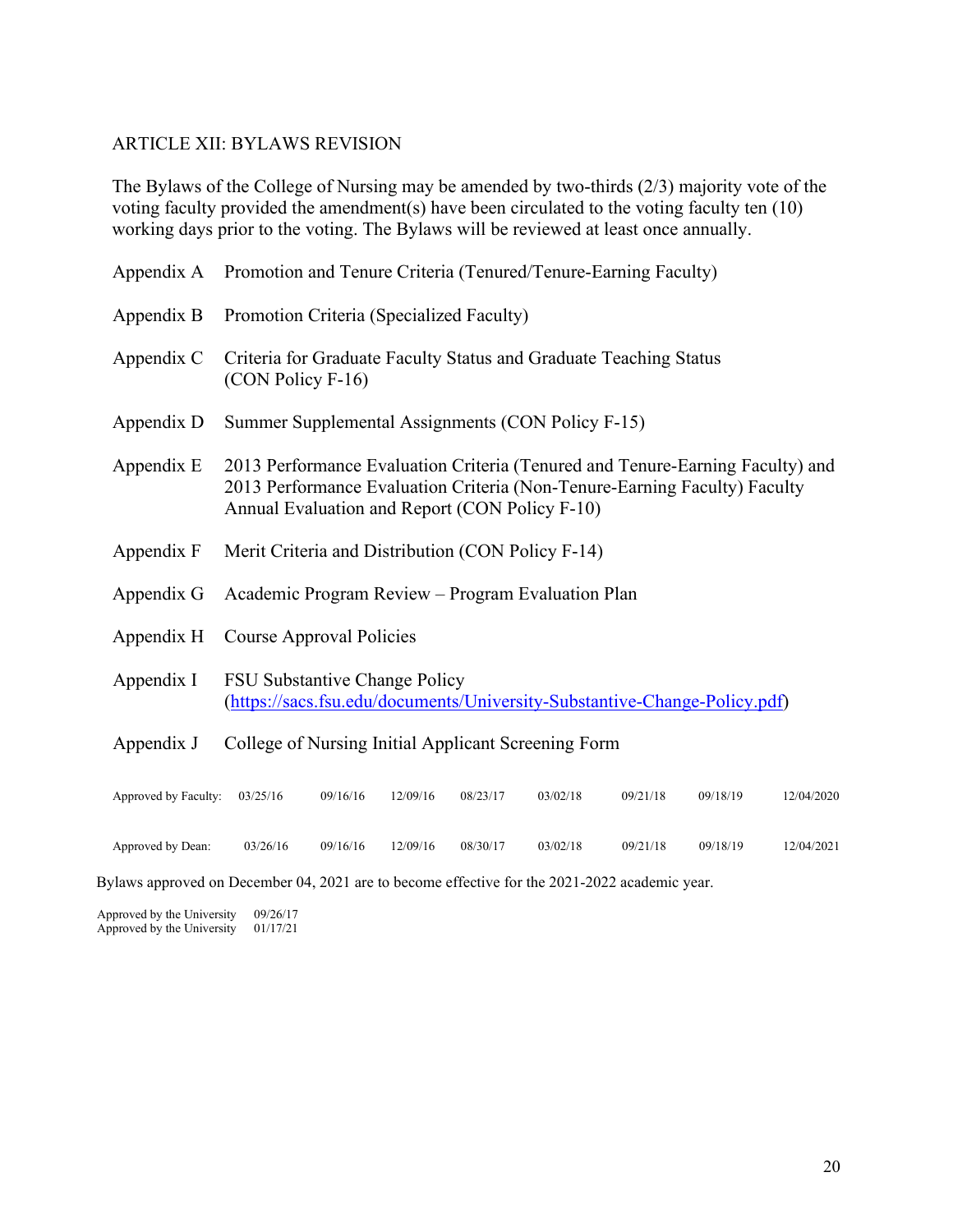## **Florida State University College of Nursing Promotion and Tenure Criteria Tenured/Tenure-Earning Faculty**

# PROMOTION AND TENURE

Faculty hired at the rank of Assistant Professor or above may be considered for promotion and tenure each year. By rule, the rank of Assistant Professor is ineligible for tenure until promotion to Associate Professor, which can occur simultaneously with tenure. The period of time in the rank of Assistant Professor is normally five (5) years with the binder submitted in the fall of the sixth year. With sufficient justification, faculty may be considered for tenure and promotion early after four (4) years. In this case, the binder would be submitted in the fall of the fifth year. Demonstrated merit, not years in the rank, is the guiding factor. Faculty may also request a delay in consideration for promotion and tenure until the end of the sixth year. In this case, the binder would be submitted in the fall of the seventh year on the tenure track. It is important to note, however, that faculty must be tenured within seven (7) years from the time of their initial employment. Failure to achieve tenure by year seven will result in contract non-renewal.

The *Florida Statutes,* Section 240.245, the *Florida Administrative Code* (FAC), 6C-5.113 and 6C-5.225, the *FSU Constitution,* Article VI (6C2-1.004(6), FAC) and the *BOR/UFF Collective Bargaining Agreement,* Article 14 and 15, contain provisions which apply to promotion and tenure or both. The *Florida Administrative Code,* 6C-5.221 (BOR policy) and 6C2-4.034 (FSU policy), and Article 10 of the *BOR/UFF Agreement* contain provision on evaluation of faculty. A compilation of these policies is found in the *University Faculty Handbook*, https://facultyhandbook.fsu.edu/handbook-sections.

# PROMOTION AND TENURE COMMITTEE

The committee shall consist of all tenured non-administrative members of the faculty and one non-voting, non-tenured, tenure-earning faculty member. One member of the CON Promotion and Tenure Committee will be elected for membership on the University Promotion and Tenure Committee.

# WORKSHOP ON PROMOTION AND TENURE

On behalf of the University Promotion and Tenure Committee, the Office of the Vice President for Faculty Development and Advancement will conduct an official workshop on binder preparation for faculty members who are potential candidates for promotion and tenure.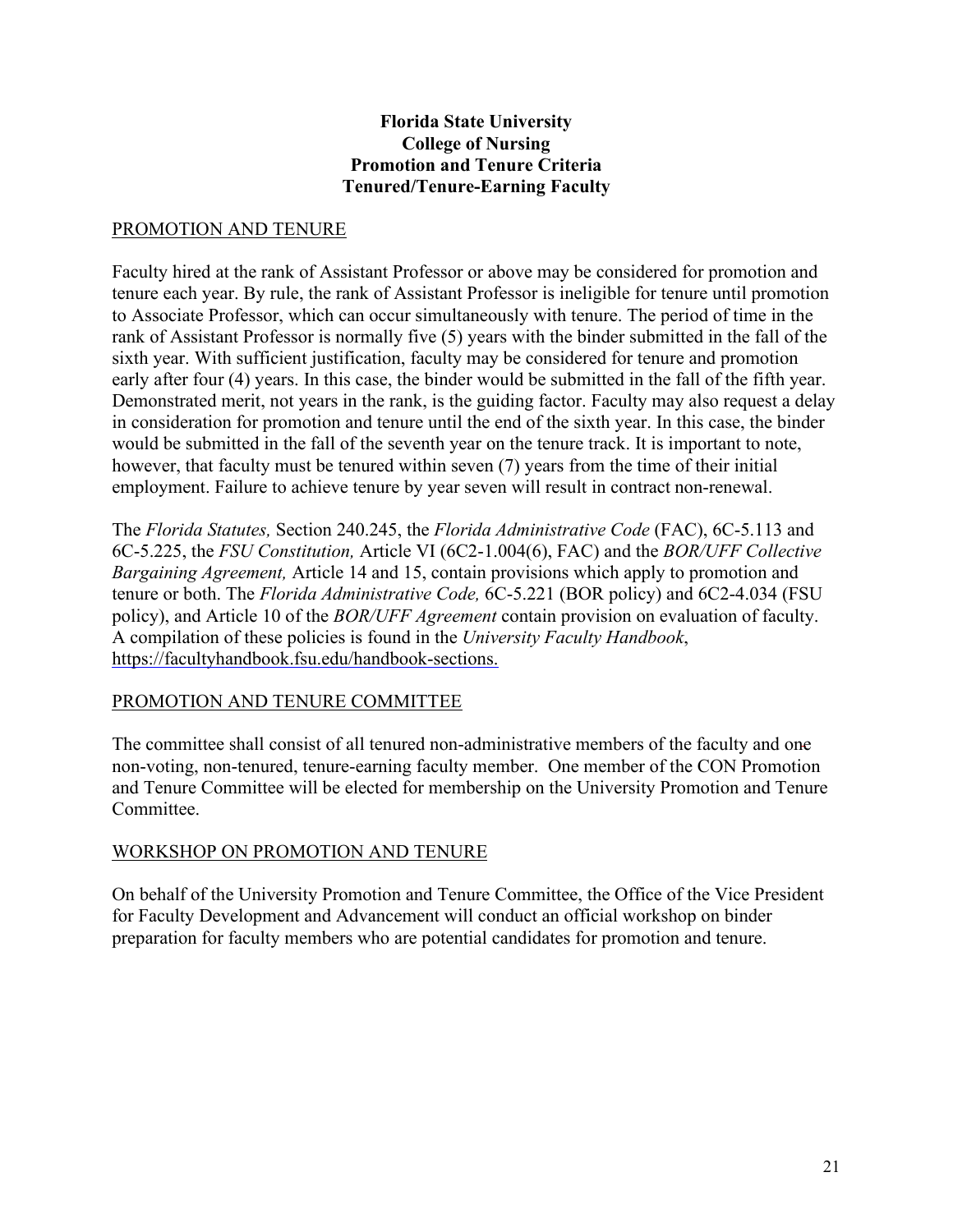# RECOMMENDATIONS FOR PROMOTION AND TENURE

Faculty in tenure earning positions should have assignments in the areas of teaching, research, and service. These assignments should reflect the needed emphasis for each faculty member to successfully meet the University criteria for promotion and/or tenure. Each year, a written evaluation of progress toward promotion and/or tenure will be provided by the CON Promotion and Tenure Committee and forwarded to the Dean by March  $20<sup>th</sup>$  for inclusion in the progress toward promotion and/or tenure and discussion at the faculty member's annual evaluation.

Assistant Professors hired July 1, 2019 or later shall receive a tenure review in their third year. Assistant Professors hired before July 1, 2019 and who have not yet had a  $2<sup>nd</sup>$  year review may choose between a 2nd and 4th year set of reviews or a 3rd year review. Assistant Professors hired before July 1, 2019 and who have already had a 2nd year review shall have a 4th year review. These reviews are mentoring opportunities during which the College's Promotion and Tenure Committee shall provide specific feedback and advice reflecting expectations for tenure and how the faculty member is progressing toward meeting those expectations. The faculty member shall meet with the Dean to discuss the report. Tenure Review Report(s) shall be included in the tenure binder. Assistant Professors hired with credit toward tenure shall have credited years included in the determination of the timing of the third-year review unless an alternative schedule is mutually agreed upon by the faculty member and his or her supervisor.

In the fall semester, faculty who are eligible to be considered for promotion and/or tenure will assist the Administrative Specialist to prepare their tenure e-binder for submission to the CON Promotion and Tenure Committee. The committee will review the e-binder, convene to discuss the e-binder, and then cast secret ballots "for" or "against" the candidate's promotion and/or tenure. The chairperson will document the results, citing reasons for any negative votes. All tenured faculty members will also review the e-binder and submit secret ballots on the candidate's tenure only. The final votes will be tabulated by the CON Promotion and Tenure Committee and placed in the e-binder, then forwarded to the Dean, and then to the University Promotion and Tenure Committee. This process will be completed in the fall semester in accordance with the deadlines established by the University Promotion and Tenure Committee.

In the spring semester of the second, third, or fourth (depending on date of hire) academic year*s*  of employment, tenure-earning faculty will undergo a formal evaluation process in preparation for promotion and/or tenure. The CON Promotion and Tenure Committee and the Dean of the College will evaluate the candidate's progress toward promotion and/or tenure. The process is as follows:

1. With the assistance of the Administrative Specialist, the faculty member is expected to prepare the second, third, or fourth (depending on date of hire) Year Review binder in the spring semester by March  $1<sup>st</sup>$ . This binder will contain the materials relevant for the review except for external letters.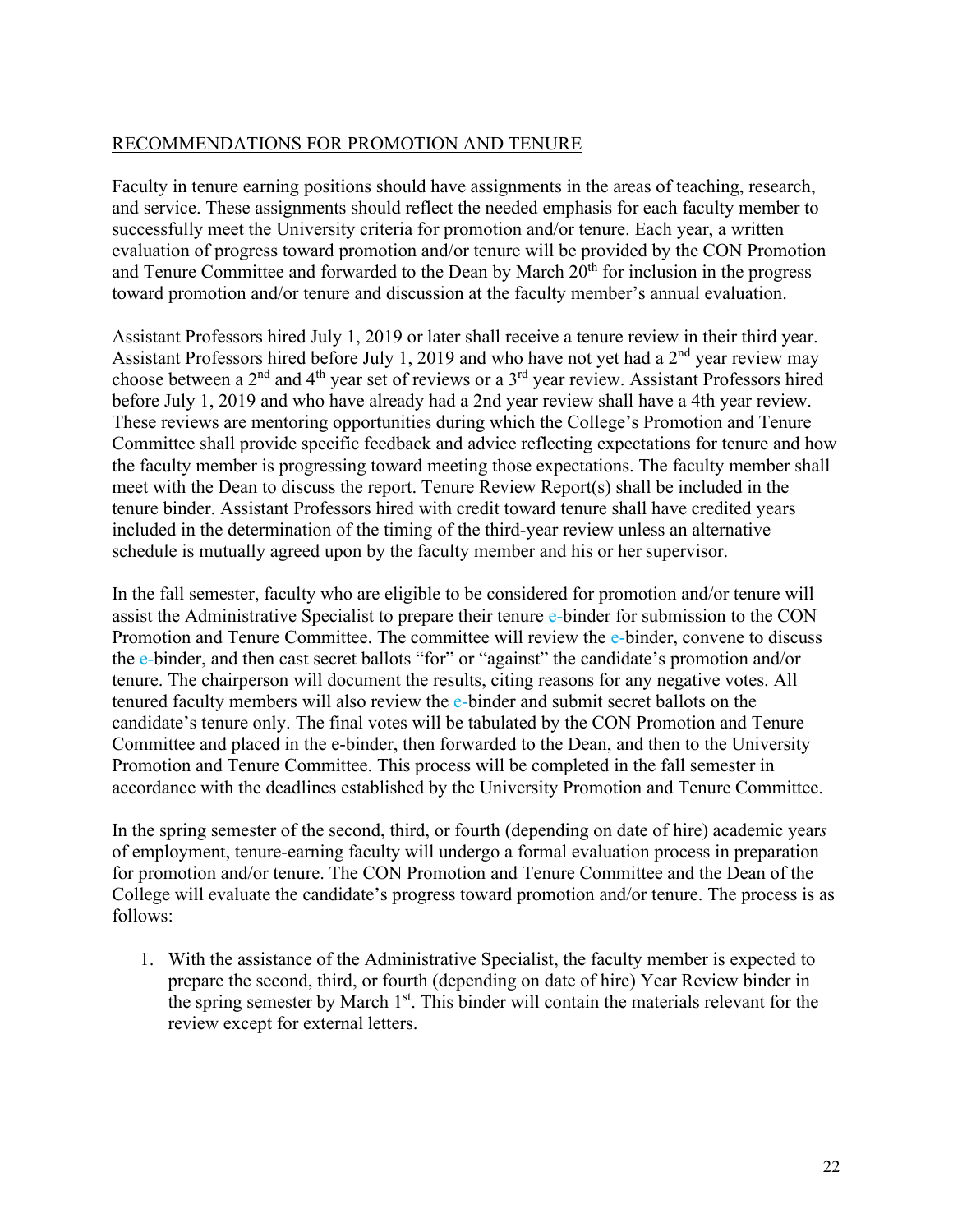- 2. In March of the review year, the CON Promotion and Tenure Committee will independently review the binder using the same criteria used in the promotion and tenure review process.
- 3. The committee will formulate and provide evaluative feedback regarding the faculty member's progress toward promotion and/or tenure. If the committee makes the decision that insufficient progress is being made, the committee will provide the faculty member with specific recommendations for improvement. The Chairperson of the Promotion and Tenure Committee is responsible for providing faculty with these recommendations both verbally and in writing.
- 4. A copy of the written recommendation of the Committee is submitted to the Dean by March  $20<sup>th</sup>$  for inclusion in the progress toward promotion and/or tenure and discussed as part of the faculty member's annual evaluation.

# STANDARDS FOR PROMOTION AND TENURE

I: Promotion to Associate Professor (For discussion)

Faculty members being considered for promotion to the rank of Associate Professor shall hold a master's degree in Nursing or graduate preparation appropriate to the area of responsibility and an earned Doctorate in Nursing or related field. Promotion to Associate Professor shall be based on the following standards:

# *Teaching*

Excellence is an important component of the Promotion and Tenure criteria. A pattern of positive SPCI reports is essential. Any pattern of negative SPCI reports should be followed by completion of a remedial course offered by the University Center for Teaching Excellence. A subsequent improvement in SPCI reports is expected.

Competence in teaching at the Baccalaureate or Graduate level is evidenced by at least one (1) of the following:

- 1. Depth of knowledge related to teaching assignment. (Example of documentation: peer evaluations).
- 2. Demonstration of the professional role model with students in the clinical and classroom setting. (Examples of documentation: clinical practice, national and specialty certifications).
- 3. Leadership or initiative in the preparation and revision of course and curriculum materials related to teaching assignments.
- 4. Creative and innovative teaching as demonstrated by a variety of strategies (e.g. learning activities, grading rubrics, etc.).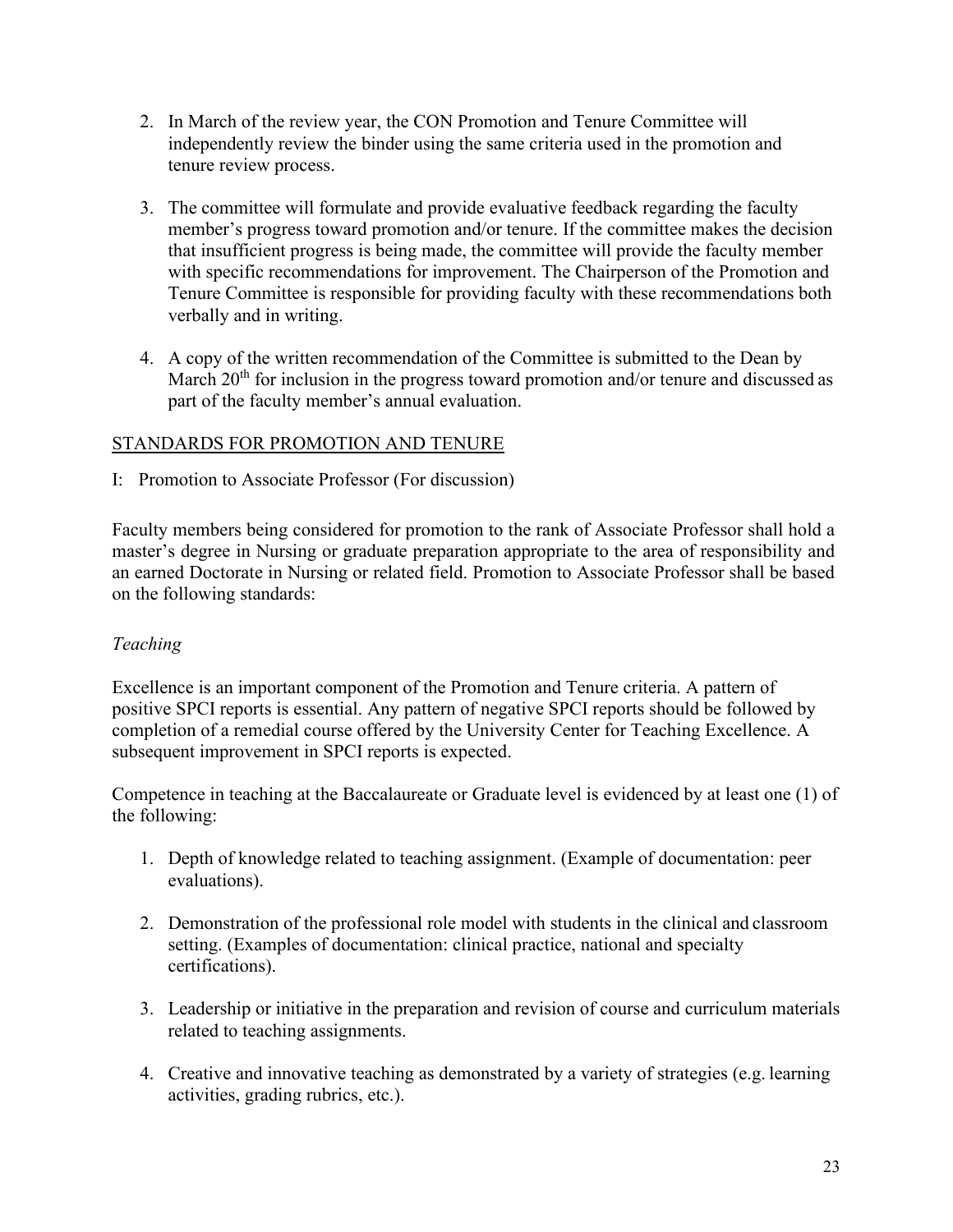- 5. Demonstration of skill in managing the learning environment (e.g. syllabus, learning activities, peer evaluation, teaching plan).
- 6. Invited guest lectures.

# *Research and Scholarship*

Presence of an ongoing program of research is necessary to demonstrate specialization in a focused area of nursing. The area of specialization must demonstrate scientific independence from research supervisors at the graduate level. Components of the program of research must be linked in a cogent manner to provide evidence of a sustainable program of research that could extend one's scientific efforts. Evidence of the program of research is evaluated based upon the following criteria:

- A. Publications Research articles that present original scholarly research are the highest form of scholarship, and thus show the highest degree of accomplishment and expertise by the faculty member. An average of two (2) publications per year is expected. Criteria for evaluating publications are:
	- 1. Authoring or co-authoring of refereed research, clinical or policy-based articles in top tier or specialty journals is a priority. Top tier journals are listed in the Web of Knowledge Journal Citation Reports. Journals are ranked according to their impact factor. Candidates should note the impact factor and the significance of the manuscript after each journal article publication in the curriculum vitae.
	- 2. Research articles in journals that are unranked, but that represent national or international outlets for scientifically based scholarship.
	- 3. Books in which the faculty member is listed as sole author of the entire work.
	- 4. Edited books and book chapters that represent an area of the faculty members' expertise.
	- 5. Articles based upon research methods or statistical techniques that appear in journals listed in the Web of Knowledge Journal Citation Reports. Similar articles that are not listed in the Citation Reports are weighted less if they are in unranked journals.
	- 6. Other published reports and/or professional contributions.
- B. Presentations Faculty member is expected to present at least one (1) professional scholarly presentation per year. Criteria for evaluating presentations are:
	- 1. Refereed podium presentations are ranked in the order of: International, National, Regional, State and Local.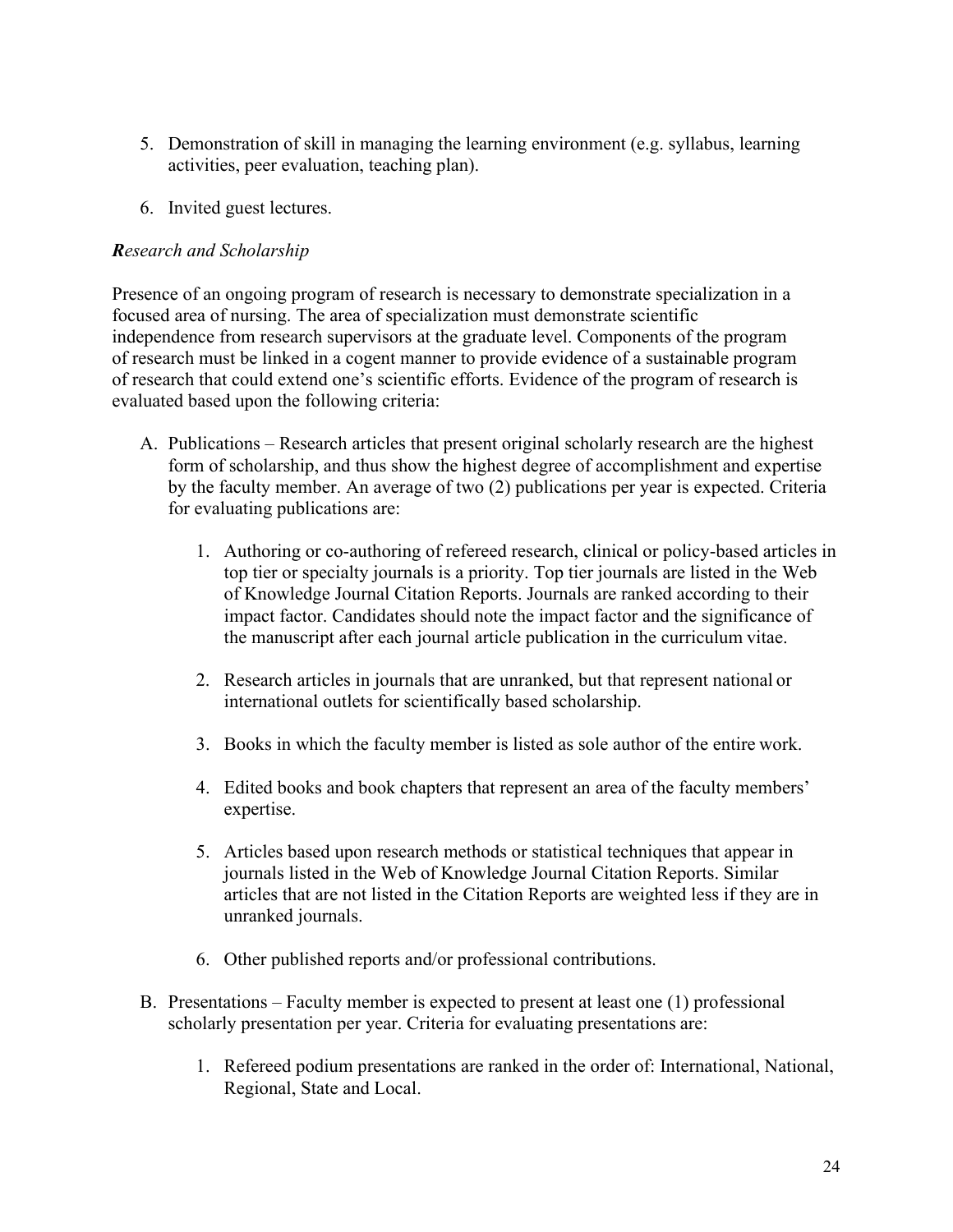- 2. Presentations that reflect the faculty member's scientific findings as a component of the program of research.
- 3. Presentations that reflect statistical research methods, clinical practice or policy issues.
- 4. Refereed poster presentations.
- C. Grants At the Associate Professor level, the candidate's record should be characterized by sustained attempts to gain external funding. Feedback from unfunded grant submissions should reflect a competitive application. Grant activity will be evaluated based on the following criteria:
	- 1. Extent of funding (funding agency, funding amount, years of funding);
	- 2. Faculty member's role on the grant; and
	- 3. Source of funds (external vs. internal).
- D. Serving on an editorial review committee.
- E. Serving on scientific and grant review panels.
- F. Professional testimony.
- G. Development of professional media.
- H. Research consultation.

*Service to the College, the University, and the Profession*

- A. **University service** activities are ranked as follows:
	- 1. Chairperson of a University committee.
	- 2. Member of a University committee or service as the CON faculty senator.
	- 3. Chairperson of a CON committee.
	- 4. Member of a CON committee.
- B. **Professional service** activities are ranked as follows:
	- 1. Leadership in a national professional organization.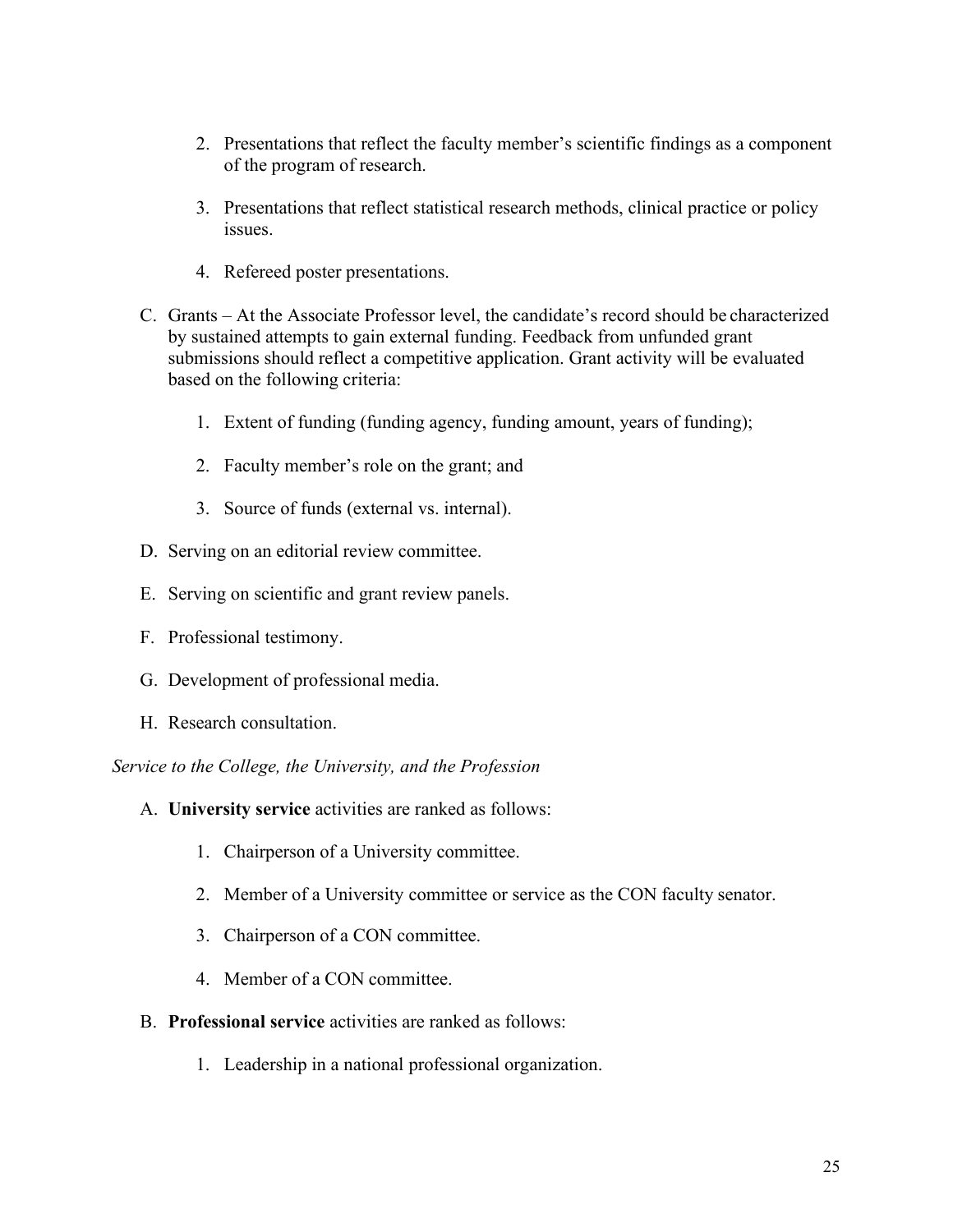- 2. Leadership on a committee in a national professional organization.
- 3. Regional and/or state leadership in a professional organization.
- 4. Active participation as a member of a professional organization.
- 5. Professional consultation (e.g. CCNE site visitor).
- 6. Service as an editor or reviewer to a journal. This will be ranked in the order of: International; National; State; and, Local. Additionally, the impact factor journal and the term and extent of service to the organization will be considered
- C. **Community service** activities are not weighted, but include:
	- 1. The provision of clinical or administrative service to an agency within the community.
	- 2. Presentations to the public.
	- 3. Professional consultation to agencies within the community.
- II: Promotion to Professor

Faculty members being considered for promotion to the rank of Professor shall hold a Master's Degree in Nursing or graduate preparation appropriate to the area of responsibility and an earned Doctorate in Nursing or related field. Promotion to Professor shall be based on the following standards:

# *Teaching*

Excellence is an important component of the Promotion and Tenure criteria. A pattern of positive SPCI reports is essential and expected.

Competence in teaching at the Baccalaureate or Graduate level is evidenced by at least one (1) of the following:

- 1. Depth of knowledge related to teaching assignment. (Examples of documentation: SPCI and peer evaluations).
- 2. Demonstration of the professional role model with students in the clinical and classroom setting. (Examples of documentation: clinical practice and national and specialty certifications).
- 3. Leadership and creativity in the preparation and revision of course and curriculum materials related to teaching assignments and web development.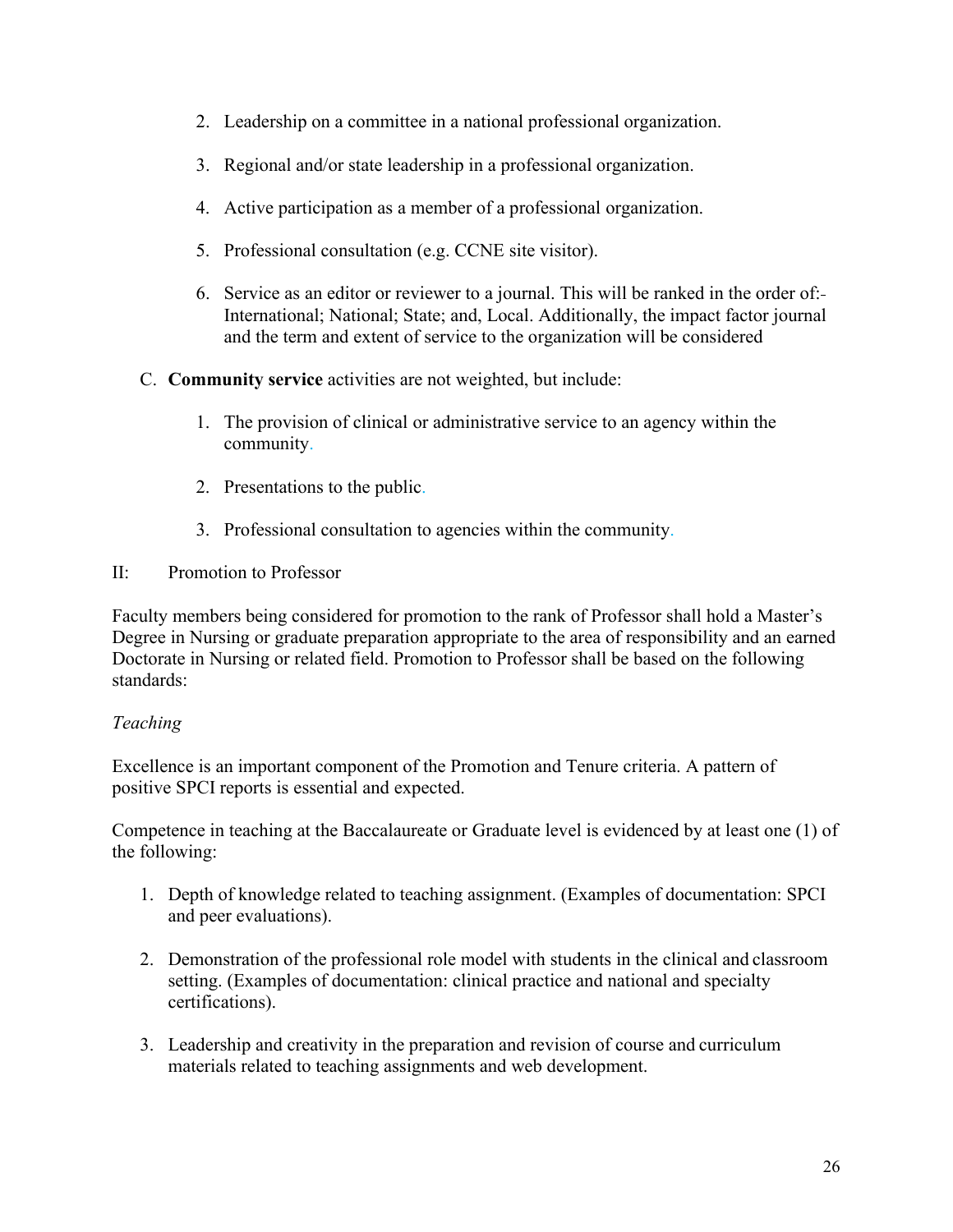- 4. Creative and innovative teaching methodologies for new course development or revisions to existing courses.
- 5. Invited guest lecturer.
- 6. Professional consultant outside the University.
- 7. Mentoring of junior faculty.

# *Research and Scholarship*

Presence of an ongoing program of research that demonstrates national and international recognition in a focused area of nursing science. Components of the program of research should be linked in a cogent manner in order to illustrate expertise in the area of specialization.

Evidence of the program of research is evaluated based upon the following criteria:

- A. Publications Research articles that present original scholarly research are the highest form of scholarship, and thus show the highest degree of accomplishment and expertise by the faculty member. An average of two (2) publications per year in competitive/impact journals is expected. Other publications should reflect work with students and colleagues. Mentoring both students and junior faculty in their research endeavors is expected and highly regarded. Types of publications are ranked below:
	- 1. Authoring or co-authoring of refereed research, clinical or policy-based articles in top tier or specialty journals is a priority. Top tier journals are listed in the Web of Knowledge Journal Citation Reports. Journals are ranked according to their impact factor. Candidates should note the impact factor after each journal article publication in the curriculum vita.
	- 2. Research articles in journals that are unranked, but that represent national or international outlets for scientifically based scholarship.
	- 3. Books in which the faculty is listed as the sole author of the entire work.
	- 4. Edited books and book chapters that represent an area of the faculty member's expertise.
	- 5. Articles based upon research methods or statistical techniques that appear in journals listed in the Web of Knowledge Journal Citation Reports. Similar articles that are not listed in the Citation Reports are weighted less if they are in unranked journals.
	- 6. Other published reports and/or professional contributions.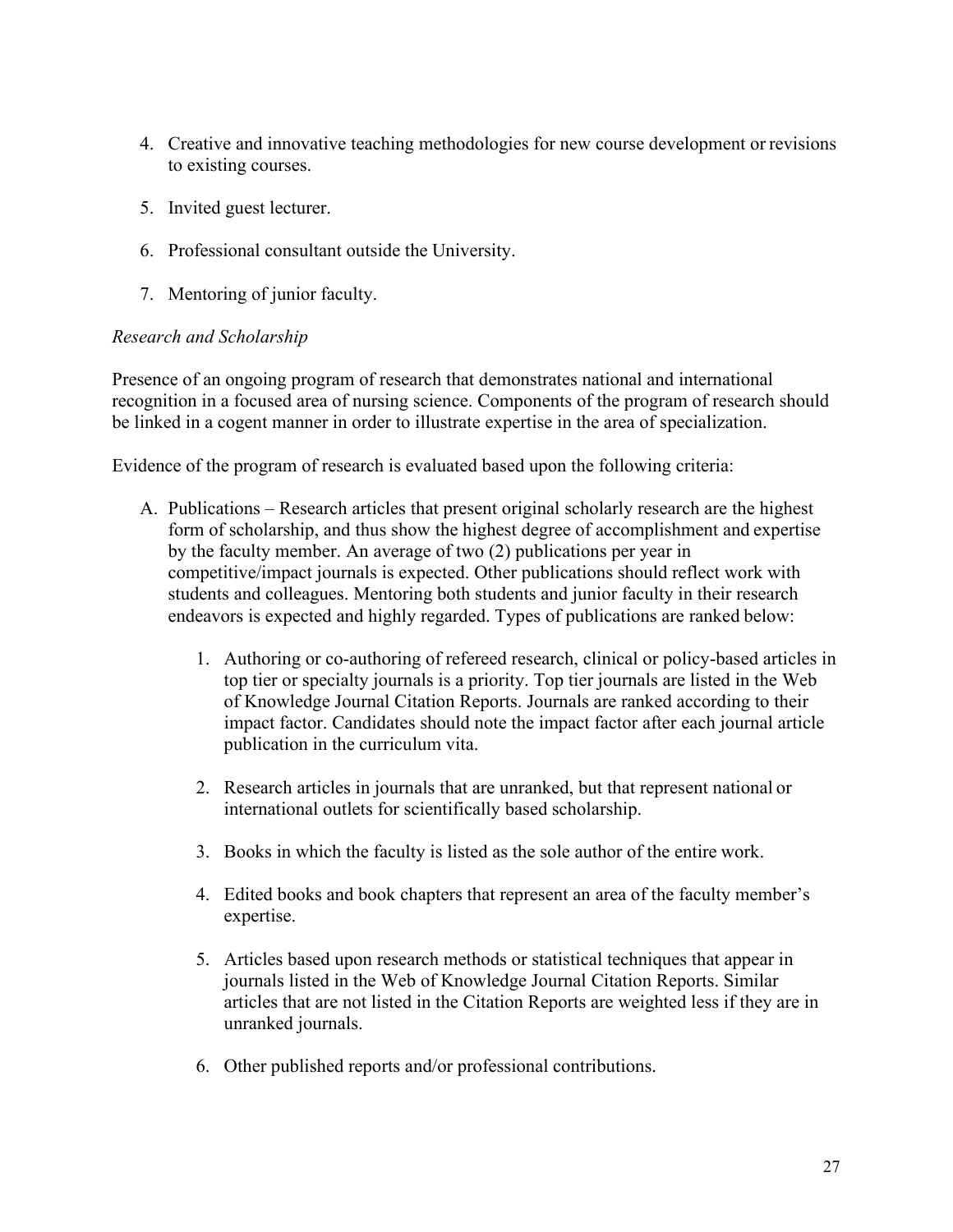- B. Presentations Faculty member is expected to present an average of two  $(2)$  scholarly presentations per year. Criteria for evaluating presentations are:
	- 1. Refereed podium presentations are ranked in the order of: International, National, Regional, State and Local.
	- 2. Presentations that reflect the faculty member's scientific findings as a component of the program of research.
	- 3. Presentations that reflect statistical research methods, clinical practice or policy issues.
	- 4. Refereed poster presentations.
- C. Grants At the full professor level, the candidate's record should be characterized by a pattern of success in gaining external funding for their program of research. The candidate is expected to be a PI or Co-PI of a funded program. Grant activity will be evaluated based upon the following criteria:
	- 1. Extent of funding (funding amount, years of funding).
	- 2. Faculty member's role on the grant.
	- 3. Source of funds (internal vs. external).
- D. Serving on an editorial review committee
- E. Serving on scientific and grant review panels
- F. Professional testimony
- G. Development of professional media
- H. Research consultation

*Service to the College, the University, and the Profession*

- A. **University service** activities are ranked as follows:
	- 1. Chairperson of a University committee.
	- 2. Member of a University committee or service as the CON faculty senator.
	- 3. Chairperson of a CON committee.
	- 4. Member of a CON committee; and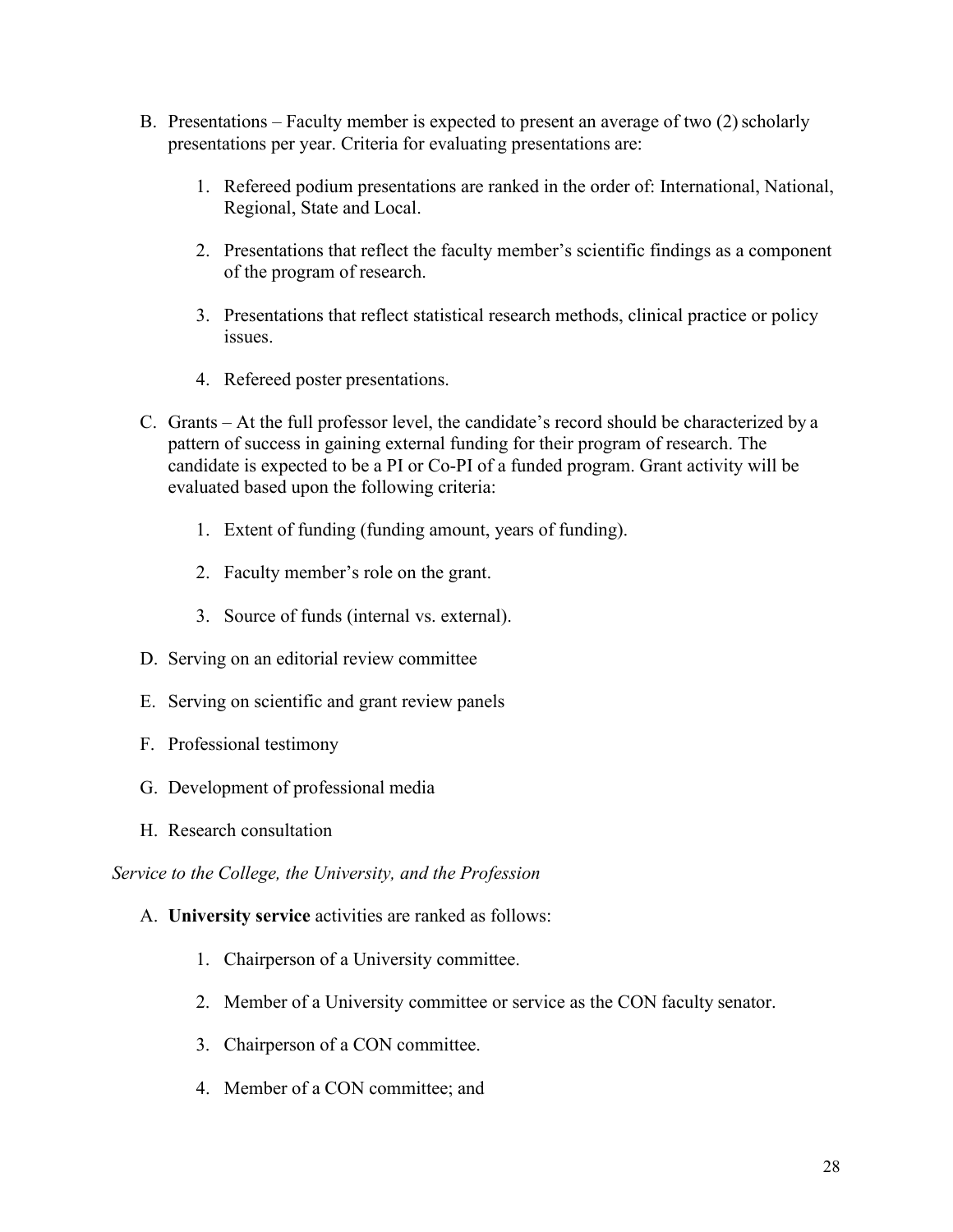- 5. Mentoring of junior faculty related to teaching, research, and service.
- B. **Professional service** activities are ranked as follows:
	- 1. Leadership in a national professional organization.
	- 2. Leadership on a committee in a national professional organization.
	- 3. Regional and/or state leadership in a professional organization.
	- 4. Active participation as a member of a professional organization.
	- 5. Professional consultation (e.g. CCNE site visitor); and
	- 6. Service as an editor or reviewer to a journal. This will be ranked in the order of: International; National; State; and, Local. Additionally, the term and extent of service to the organization will be considered.
- C. **Community service** activities are not weighted, but include:
	- 1. The provision of clinical or administrative service to an agency within the community
	- 2. Presentations to the public.
	- 3. Professional consultation to agencies within the community.

# III: TENURE

The standards are the same as those for promotion to the rank to which the candidate is being considered (Associate Professor or Professor) or the rank currently held by the candidate if the candidate is not being considered for promotion.

When some credit toward tenure earned at another institution has been agreed upon in writing at the time of hire, faculty hired without tenure will be evaluated for tenure on the basis of the joint records of work at FSU and at the prior institutions.

| Approved by Committee: | 08/21/20 |          |            |
|------------------------|----------|----------|------------|
| Approved by Faculty:   | 02/12/16 | 12/09/16 | 12/04/2020 |
| Approved by Dean:      | 02/12/16 | 12/09/16 | 12/04/2020 |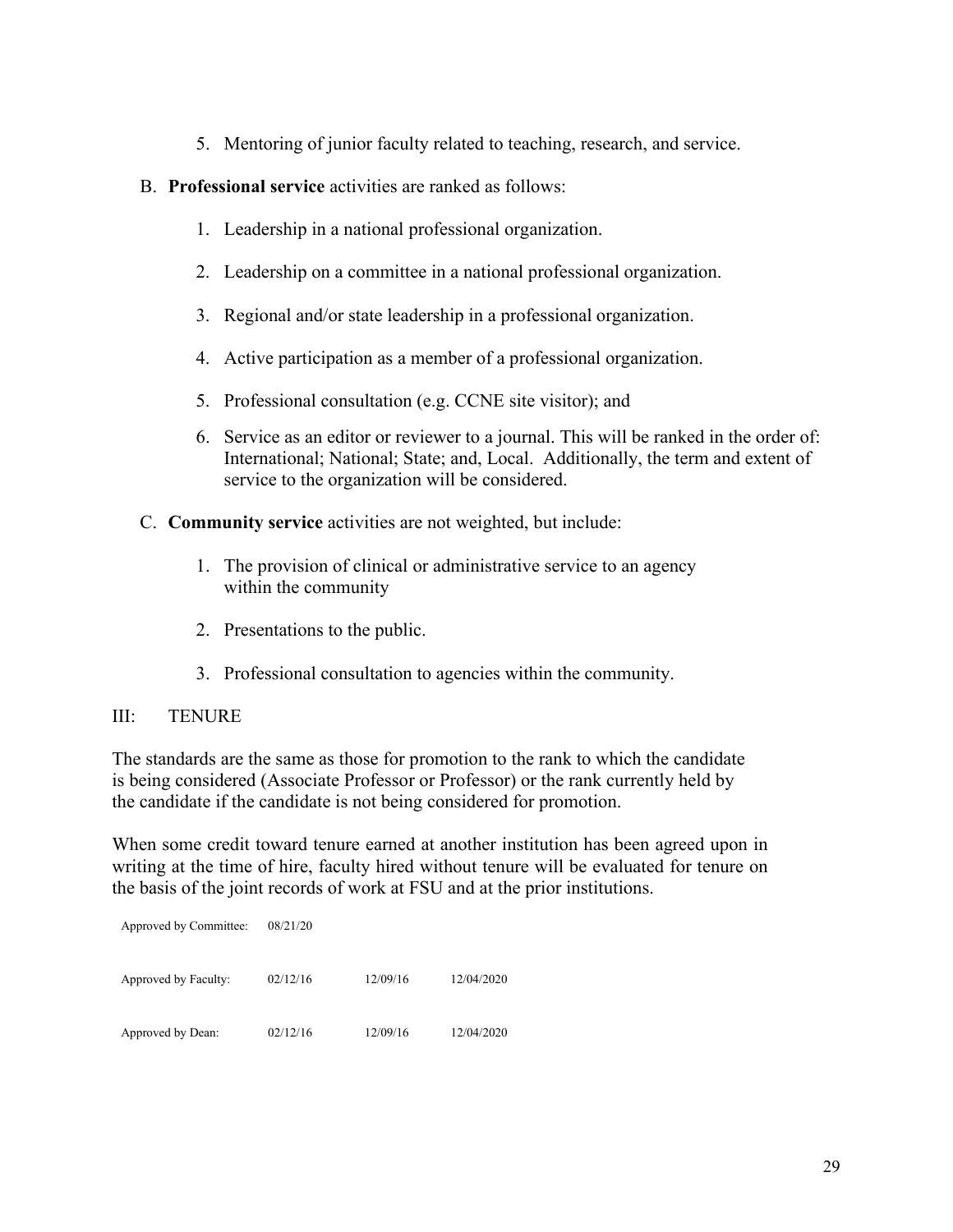# **Florida State University College of Nursing Promotion Criteria Specialized Faculty**

### PROMOTION

Faculty hired at the rank of Teaching Faculty I (Assistant Teaching Faculty), Instructional Specialist I (Assistant Instructional Specialist) or above may be considered for promotion each year.

The *BOR/UFF Collective Bargaining Agreement*, Article 14, contains provisions which apply to promotion. A compilation of these policies is found in the *University Faculty Handbook*. <http://facultyhandbook.fsu.edu/sites/g/files/upcbnu471/files/FacultyHandbook2017.pdf>

# PROMOTION COMMITTEE

The committee shall consist of five (5) Specialized Faculty members elected by ballot at the beginning of the spring semester to serve a three (3) year term.

# RECOMMENDATIONS FOR PROMOTION

Faculty in specialized positions should have assignments in the areas of teaching, research, and service. These assignments should provide opportunities for the faculty member to successfully meet the University and College of Nursing criteria for promotion. Specialized Faculty who have been assigned an administrative code shall be subject to the normal promotion criteria and procedures for the applicable rank. They may not substitute performance of their administrative duties for qualifications in teaching, research, and service.

Decisions regarding promotion are made by evaluating cumulative evidence of sustained effectiveness in teaching, research, and service. Immediately following appointment, the faculty member will be assisted in preparing a specialized faculty promotion binder. This binder will house the cumulative evidence of progress toward promotion. Each year the Specialized Faculty Promotion Committee will review, as peers, the binders of all Specialized Faculty who submit one for review.

Binders are due to the committee chairperson by February 15th. Priority review of binders is given to faculty who wish to be considered for promotion in that year. Using the promotion criteria checklist based on the Vice President for Faculty Development and Advancement annual Specialized Faculty Promotion Process and College of Nursing Bylaws, the committee will identify gaps in progress toward promotion. The committee chairperson will provide a written evaluation of progress toward promotion to the faculty member with a copy to the Associate Dean for Academic Affairs. This written evaluation will be provided March  $30<sup>th</sup>$  for discussion at the faculty member's annual evaluation. The committee chairperson will forward all reviewed binders to the Associate Dean for Academic Affairs for review. the binder will then be returned to each respective faculty with the committee's completed checklist.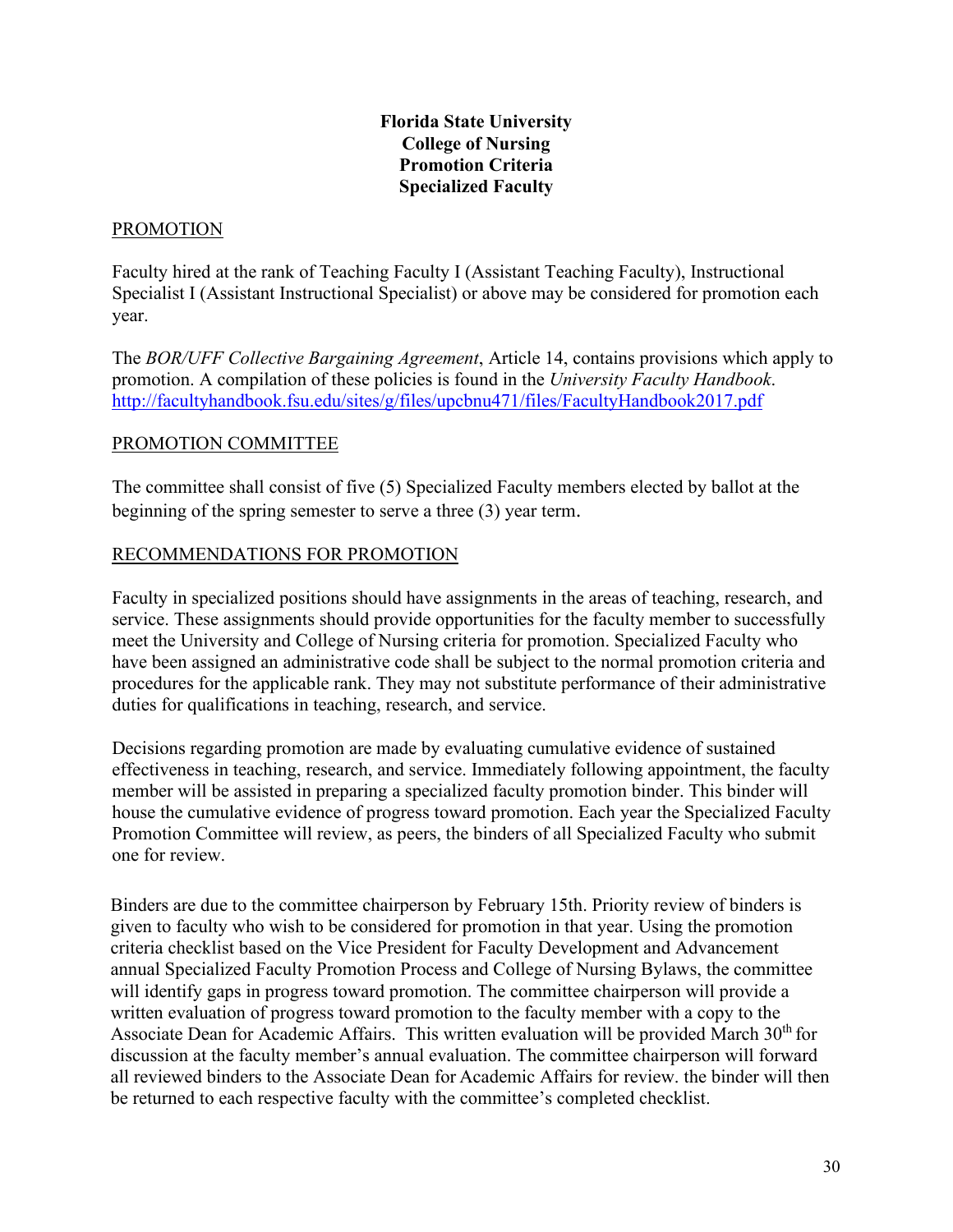The Associate Dean for Academic Affairs will provide a written letter of progress toward promotion for each faculty member. These written evaluation letters will be included in the binder from the date of hire at FSU per the *BOR/UFF Collective Bargaining Agreement*, Article 14.

If the faculty member wishes to be considered for promotion, he/she informs the Associate Dean for Academic Affairs. The Associate Dean for Academic Affairs may not withhold a faculty member's binder from review should the faculty member wish to be considered. The promotion binder is submitted for consideration to the Specialized Faculty Promotion Committee. Using the promotion criteria checklist based on the Vice President for Faculty Development and Advancement annual Specialized Faculty Promotion Process and College of Nursing Bylaws, the committee will determine promotion eligibility and/or readiness. The committee reviews the binder and votes by secret ballot to support or not support promotion with a simple majority carrying the decision. The committee chairperson communicates a narrative explanation summarizing the meeting and the vote (providing the number of affirmative, negative, and abstain votes) in a letter to the Associate Dean for Academic Affairs. The Associate Dean for Academic Affairs reviews the binder and sends a letter of recommendation to the Dean. The Dean reviews the binder and sends a letter of recommendation to the Vice President for Faculty Development and Advancement on or before the date designated in the annual Specialized Faculty Promotion letter from the Vice President for Faculty Development and Advancement. To ensure transparency, the faculty member is copied on the written recommendation letters at each stage of the review. A candidate may withdraw his or her file from consideration within five (5) working days of being informed of the recommendation at a given stage.

### STANDARDS FOR PROMOTION

# I-A: Promotion to Teaching Faculty II (Associate Teaching Faculty)

Faculty members being considered for promotion to the rank of Teaching Faculty II (Associate Teaching Faculty) must have earned a Doctorate in Nursing or related field or a Master's Degree in Nursing from an accredited institution. Although the period of time in the rank of Teaching Faculty I (Assistant Teaching Faculty) is normally five (5) years, early promotion after four (4) years is possible where there is sufficient justification. Demonstrated merit, not years in the rank, is the guiding factor. The faculty member must prepare a statement summarizing his/her cumulative accomplishments in the rank and reflecting upon his/her philosophy of teaching, scholarship of teaching, and service. Promotion to Teaching Faculty II (Associate Teaching Faculty) shall be based on the following standards:

### *Teaching*

The faculty member must show evidence of:

1. Well-planned, well-delivered courses.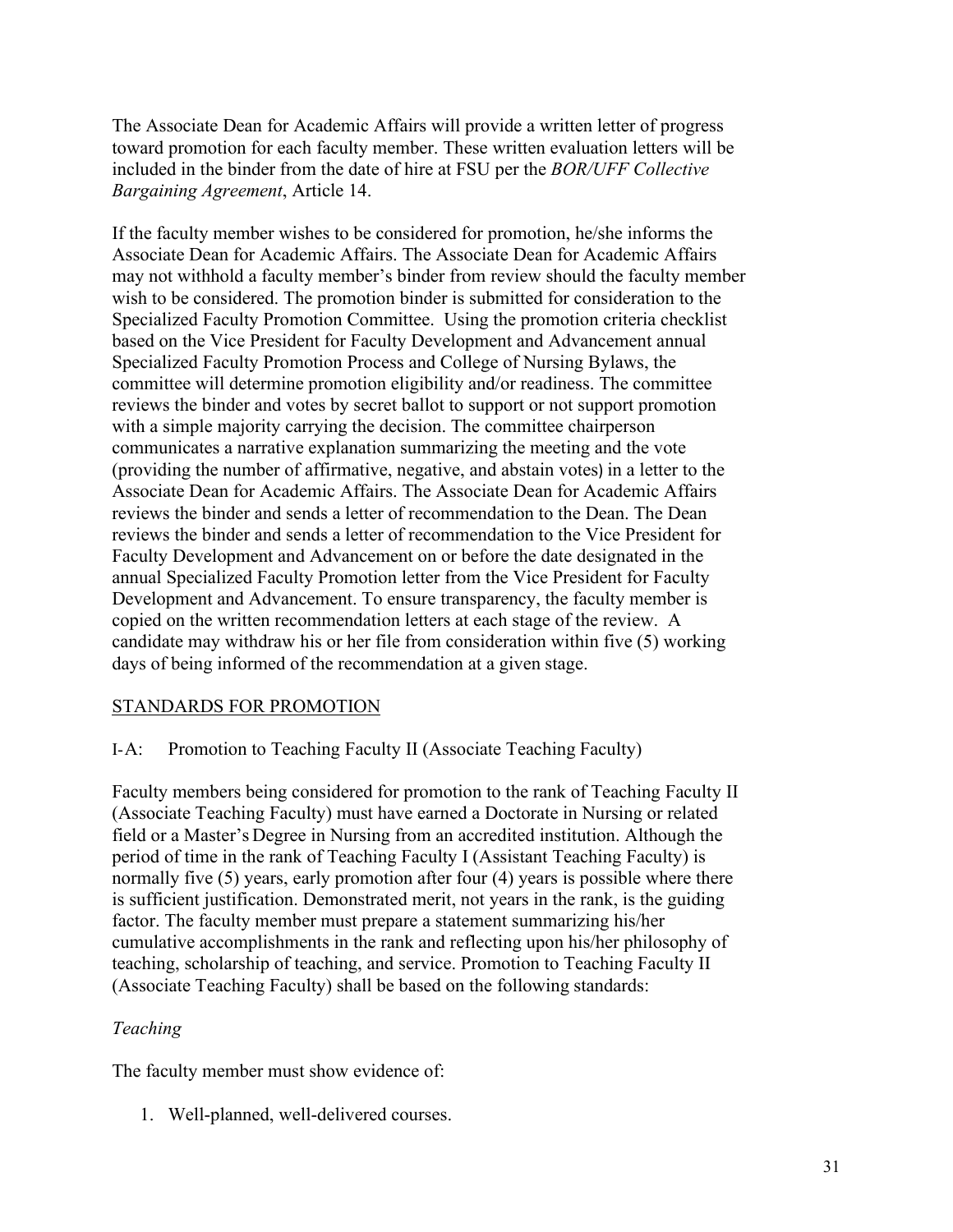- 2. SPCI, (Student Perception of Courses and Instructors summaries) that at a minimum, meet the average score of the unit.
- 3. Having taught multiple courses simultaneously.
- 4. Acting as lead instructor for a course.
- 5. Instructional innovation.
- 6. Having led or assisted with the development of a new or revised course.

### *Scholarship of Teaching*

The faculty member must show evidence of:

- 1. Authorship of educational materials and the dissemination of these materials to the appropriate audience via publications and/or presentations.
- 2. Authorship of research/clinical/policy materials relevant to the profession of nursing and the dissemination of these materials to the appropriate audience via publications and/or presentations.

### *Service*

The faculty member must show evidence of:

- 1. Service to the College of Nursing.
- 2. Service to the community.
- 3. Service to the profession.
- 4. Membership in at least one (1) professional society or organization.
- I-B: Promotion to Instructional Specialist II (Associate Instructional Specialist)

Faculty members being considered for promotion to the rank of Instructional Specialist II (Associate Instructional Specialist) must have an earned a Doctorate in Nursing or related field with a Master's Degree in Nursing from an accredited institution and national certification.

Although the period of time in the rank of Instructional Specialist I (Assistant Instructional Specialist) is normally five (5) years, early promotion after four (4) years is possible where there is sufficient justification. Demonstrated merit, not years in the rank, is the guiding factor. The faculty member must prepare a statement summarizing his/her cumulative accomplishments in the rank and reflecting upon his/her philosophy of teaching, scholarship of teaching and service. Promotion to Instructional Specialist II (Associate Instructional Specialist) shall be based on the following standards: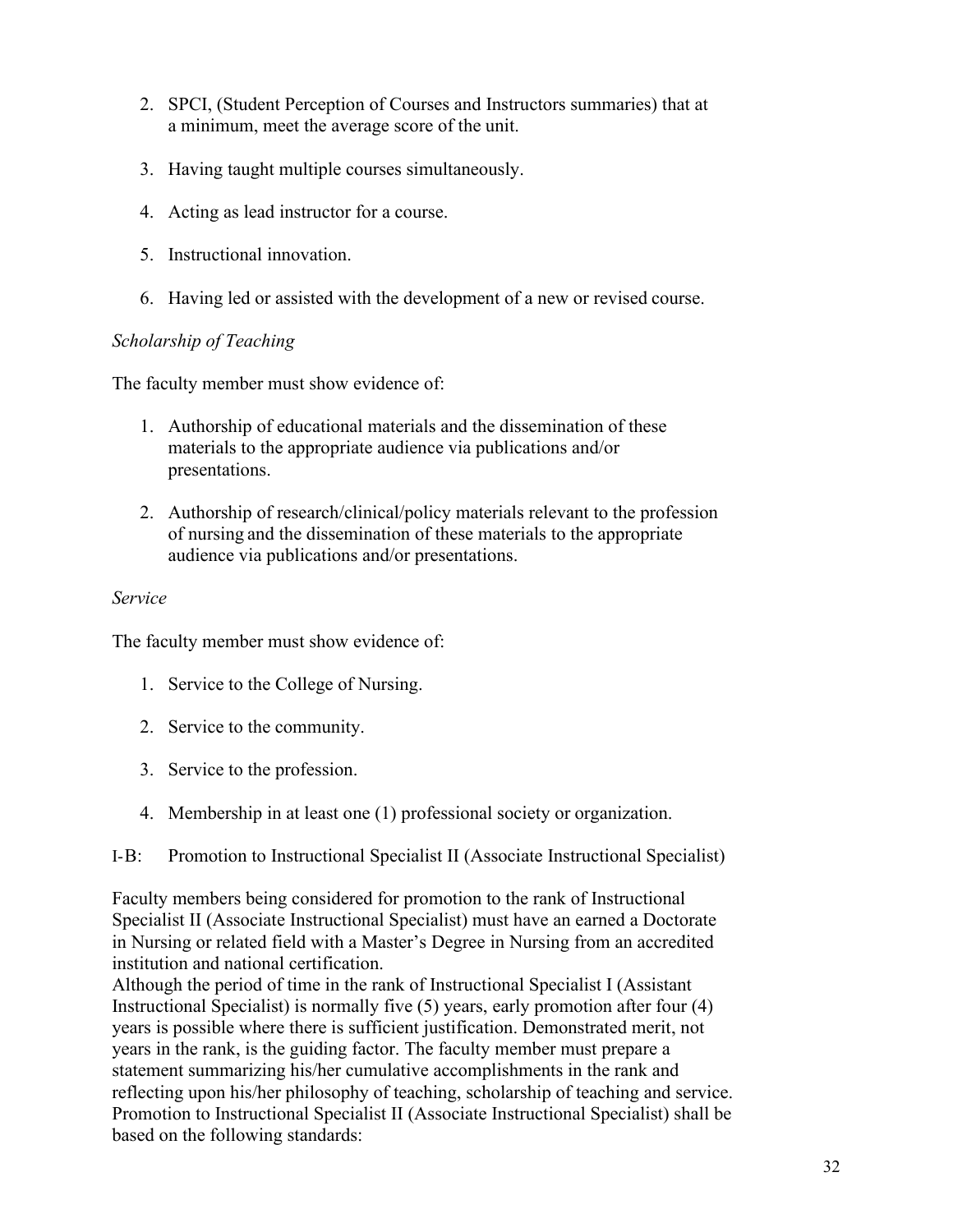# *Instructional Support*

The faculty member must show evidence of:

- 1. Well organized and equipped learning environments for clinical learning.
- 2. Innovative evidence-based strategies in structuring student clinical learning activities.
- 3. Effective integration of technology in College of Nursing laboratories.
- 4. Efficient maintenance and upkeep of the College of Nursing laboratories and associated equipment.
- 5. Effective collaboration with course faculty assigned to experiences in the College of Nursing laboratories.
- 6. Effective management of financial, material, and human resources associated with the College of Nursing simulation and laboratory spaces.
- 7. Participation in course revision and/or development.

### *Scholarship of Teaching*

The faculty member must show evidence of:

- 1. Authorship of educational materials and the dissemination of these materials to the appropriate audience via publications and/or presentations.
- 2. Authorship of materials relevant to the profession of nursing, and the dissemination of these materials to the appropriate audience via publications and/or presentations.

### *Service*

The faculty must show evidence of:

- 1. Service on College of Nursing committees.
- 2. Service to the community.
- 3. Service to the profession.
- 4. Membership in at least one (1) professional society or organization.
- I-C: Promotion to Associate in Research (Research Support)

Faculty members being considered for promotion to the rank of Associate in Research must have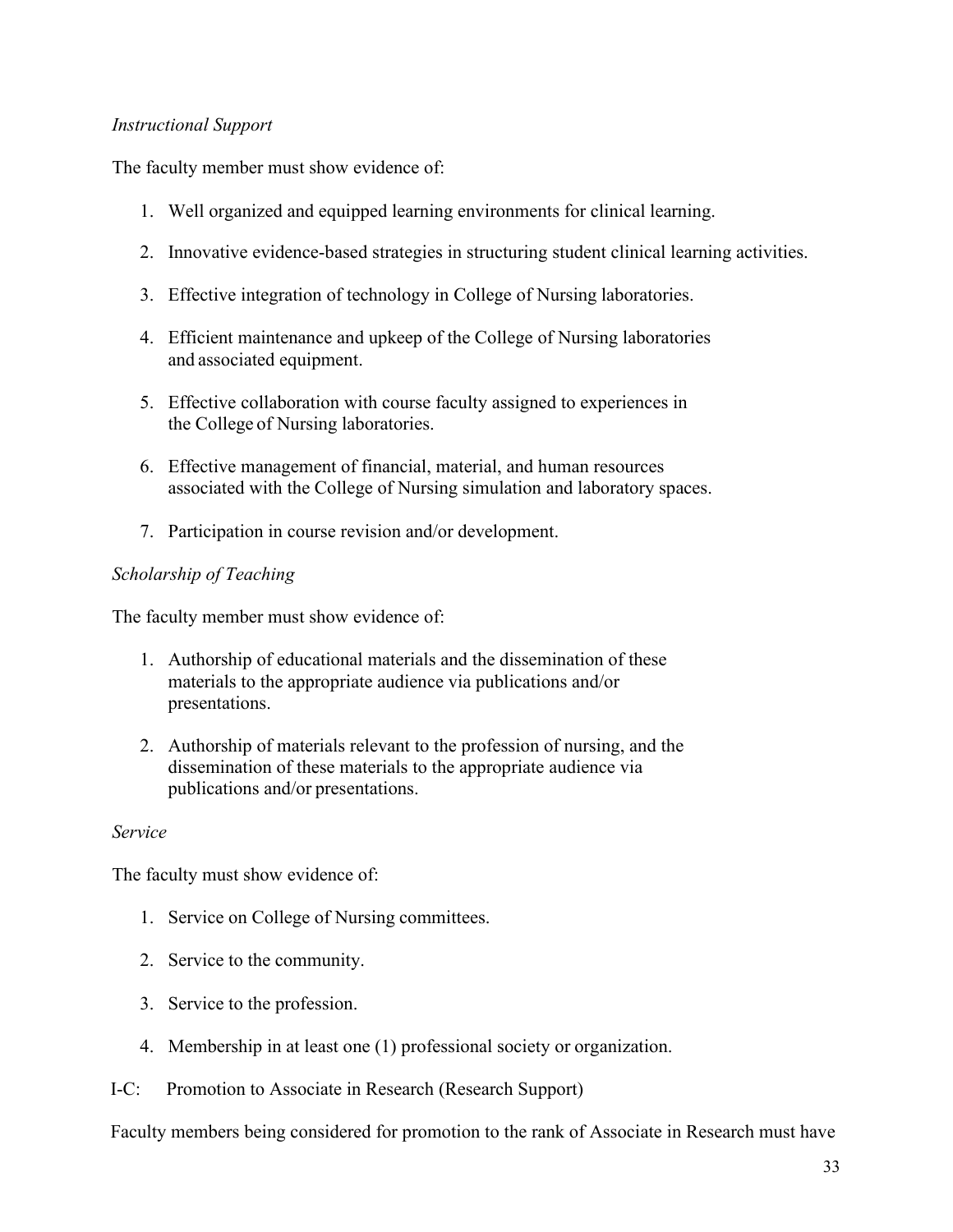an earned PhD from an accredited institution. Although the period of time in the rank of Assistant in Research is normally five (5) years, early promotion after four (4) years is possible where there is sufficient justification. Demonstrated merit, not years in rank, is the guiding factor. The faculty member must prepare a statement summarizing his/her cumulative accomplishments in the rank and reflecting upon his/her research support activities.

# *Research Support*

The faculty must show evidence of:

At least three examples of research support. The following list is provided as suggested activities which provide evidence of research support.

- 1. Application of statistical theories and methods to solve practical problems at the College of Nursing for faculty and students.
- 2. Through design of surveys assist College of Nursing administration in solving admission and curriculum issues which is a data drive decision.
- 3. Guide faculty and students in deciding on what data is needed to answer specific research and clinical questions.
- 4. Guide faculty and students in determining methods for finding or collecting data.
- 5. Guide faculty and students in designing surveys/questionnaires to collect data.

# *Teaching*

The faculty must show evidence of:

- 1. Well-planned well-delivered courses.
- 2. Student Perception of Courses and Instructors (SPCI) summaries that exceed the average score of the unit
- 3. Instructional innovation.
- II-A: Promotion to Teaching Faculty III (Senior Teaching Faculty)

Faculty members being considered for promotion to the rank of Teaching Faculty III (Senior Teaching Faculty) must have an earned a Doctorate in Nursing or related field with a master's degree in Nursing from an accredited institution. Although the period in the rank of Teaching Faculty II (Associate Teaching Faculty) is normally five (5) years, promotion is possible after four (4) years where there is sufficient justification. Demonstrated merit, not years in the rank, is the guiding factor. The faculty member must prepare a statement summarizing his/her cumulative accomplishments in the rank and reflecting upon his/her philosophy of teaching, scholarship of teaching, and service. Promotion to Teaching Faculty III (Senior Teaching Faculty) shall be based on the following standards: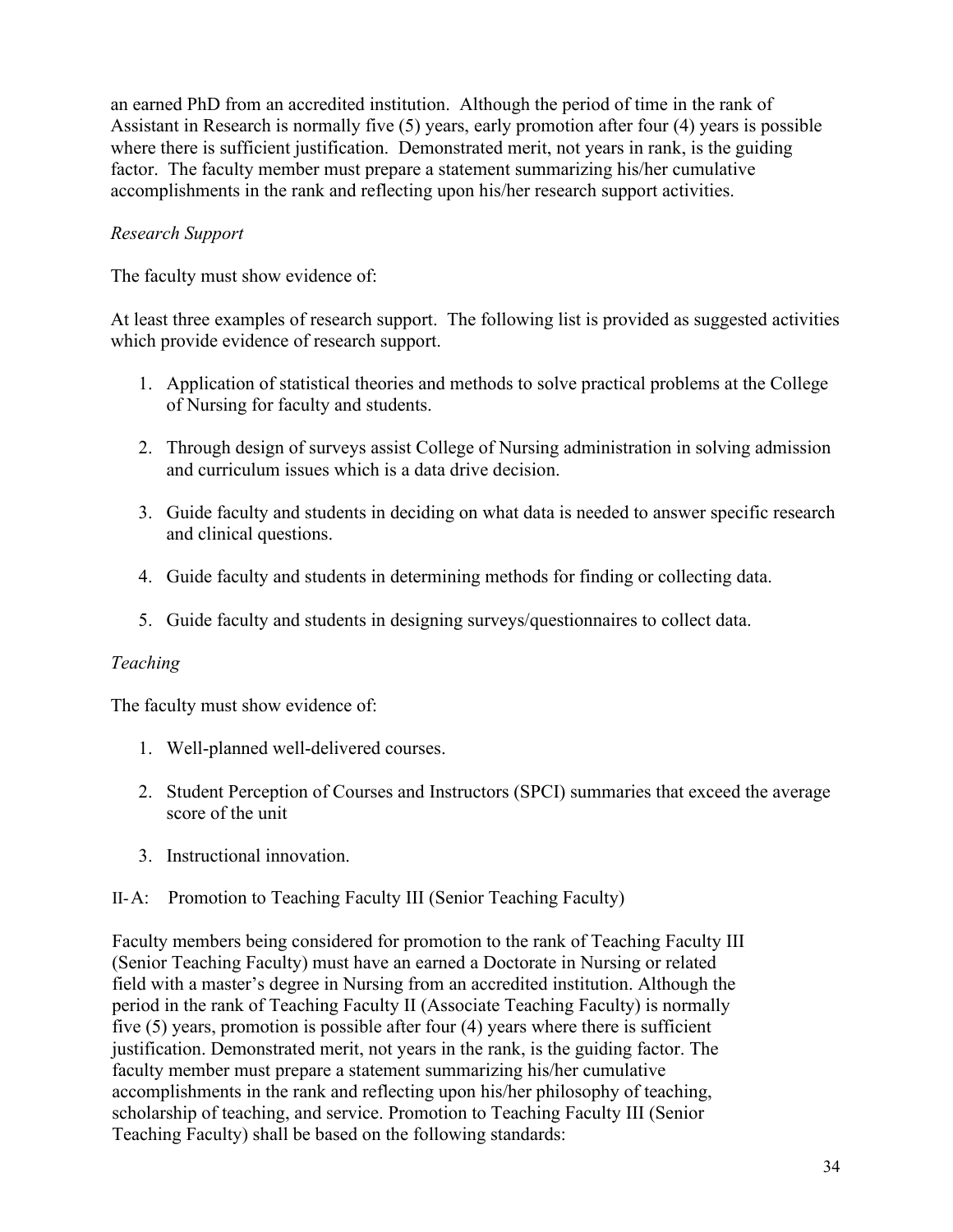# *Teaching*

The faculty must show evidence of:

- 1. Evidence of well-planned well-delivered courses.
- 2. Student Perception of Courses and Instructors (SPCI) summaries that exceed the average score of the unit.
- 3. Having taught multiple courses simultaneously.
- 4. Having acted as lead instructor for different courses.
- 5. Instructional innovation.
- 6. Mentoring junior faculty in the development of courses, teaching and student evaluation strategies.
- 7. Having led or assisted with the development of a new or revised course.

### *Scholarship of Teaching*

The faculty must show evidence of:

- 1. Authorship of educational materials and the dissemination of these materials to the appropriate audience via publications and/or presentations; and
- 2. Authorship of materials related to the profession of nursing and the dissemination of these materials to the appropriate audience via publications and/or presentations.

### *Service*

The faculty must show evidence of:

- 1. Service on College of Nursing committees.
- 2. Service to the community.
- 3. Service to the profession.
- 4. Having served as an officer in at least one (1) professional society or organization.
- II-B: Promotion to Instructional Specialist III (Senior Instructional Specialist)

Faculty members being considered for promotion to the rank of Instructional Specialist III (Senior Instructional Specialist) must have an earned a Doctorate in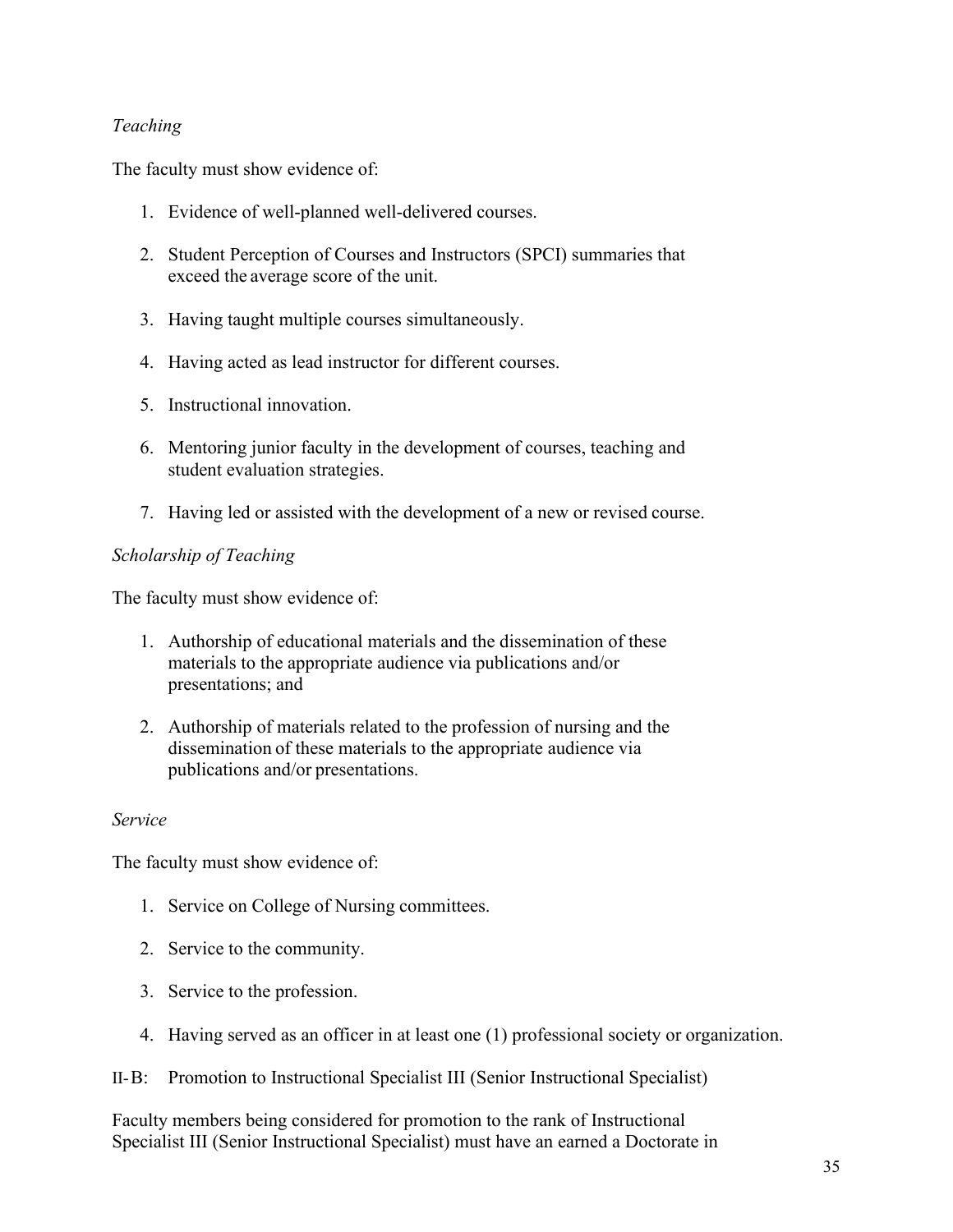Nursing or related field with a master's degree in Nursing from an accredited institution. Although the period of time in the rank of Instructional Specialist II (Associate Instructional Specialist) is normally five (5) years, promotion is possible after four (4) years where there is sufficient justification. Demonstrated merit, not years in the rank, is the guiding factor. The faculty member must prepare a statement summarizing their cumulative accomplishments in the rank reflecting upon their philosophy of teaching, scholarship of teaching, and service. Promotion to Instructional Specialist III (Senior Instructional Specialist) shall be based on the following standards:

### *Instructional Support*

The faculty member must show evidence of:

- 1. The development, presentation, evaluation and refining of learning materials utilized for innovative evidence-based strategies for clinical learning activities.
- 2. The evaluation of the effectiveness of the laboratory and College of Nursing policies in facilitating learning activities in the College of Nursing laboratories.
- 3. Effective forecasting of ongoing equipment and supply needs in order to ensure the long-term viability of the laboratory.
- 4. Collaboration with faculty, staff and students for their teaching, operational, and instructional technology needs.
- 5. Establishing efficient processes designed to ensure the effective management offinancial, material, and human resources associated with the laboratory.
- 6. Collaboration with colleagues across campus and community related to the optimization of learning activities within the College of Nursing, and the integration of interdisciplinary activities where appropriate.

# *Scholarship of Teaching*

The faculty member must show evidence of:

- 1. Authorship of educational materials and the dissemination of these materials to the appropriate audience via publications and/or presentations.
- 2. Authorship of materials relevant to the profession of nursing and the dissemination of these materials to the appropriate audience via publications and/or presentations.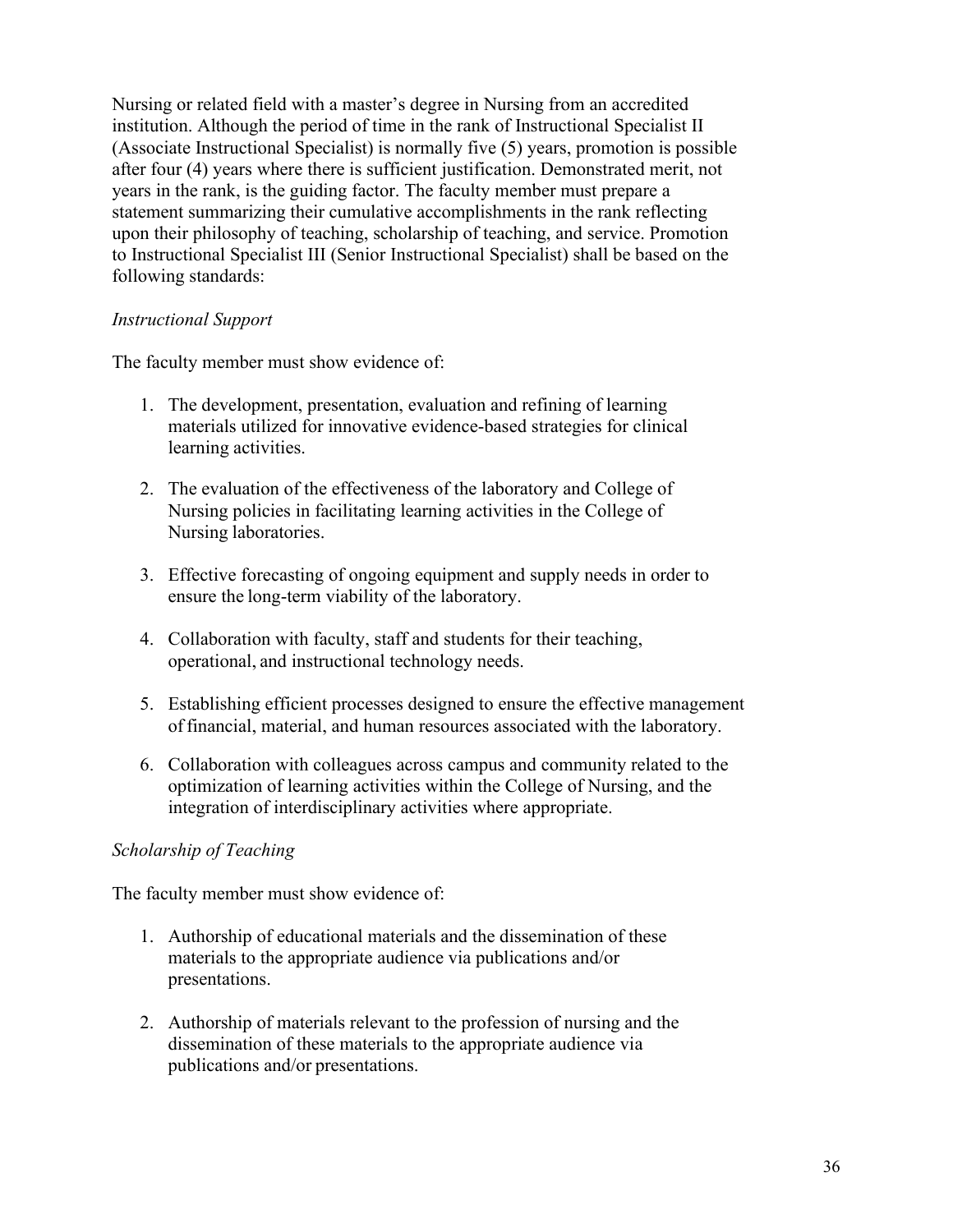## *Service*

The faculty member must show evidence of:

- 1. Service on College of Nursing committees.
- 2. Service to the community.
- 3. Service to the profession.
- 4. Having served as an officer in at least one (1) professional society or organization.

II.-C: Promotion to Senior Research Associate (Research Support)

Faculty members being considered for promotion to the rank of Associate in Research must have earned a PhD from an accredited institution. Although the period of time in the rank of Associate in Research is normally five (5) years, early promotion after four (4) years is possible where there is sufficient justification. Demonstrated merit, not years in rank is the guiding factor. The faculty member must prepare a statement summarizing his/her cumulative accomplishments in the rank and reflecting upon his/her research support activities.

## *Research Support*

The faculty member must show evidence of:

At least three examples of research support. The following list is provided as suggested Activities which provide evidence of research support.

- 1. Identifies and acquires additional data sources, both internal and external, that can be used to enhance analyses for College of Nursing faculty and graduate students.
- 2. Lead the development of analytical models to drive superior research/evident-based practice outcomes.
- 3. Develop in-depth understanding of drivers for optimization by utilizing statistics and data mining techniques.
- 4. Evaluate and use Data Mining Tools.
- 5. Continually monitor database information and future needs of the College of Nursing faculty and graduate students.
- 6. Explore and acquire data from outside sources.

## *Teaching*

The faculty member must show evidence of:

1. Well-planned well-delivered courses.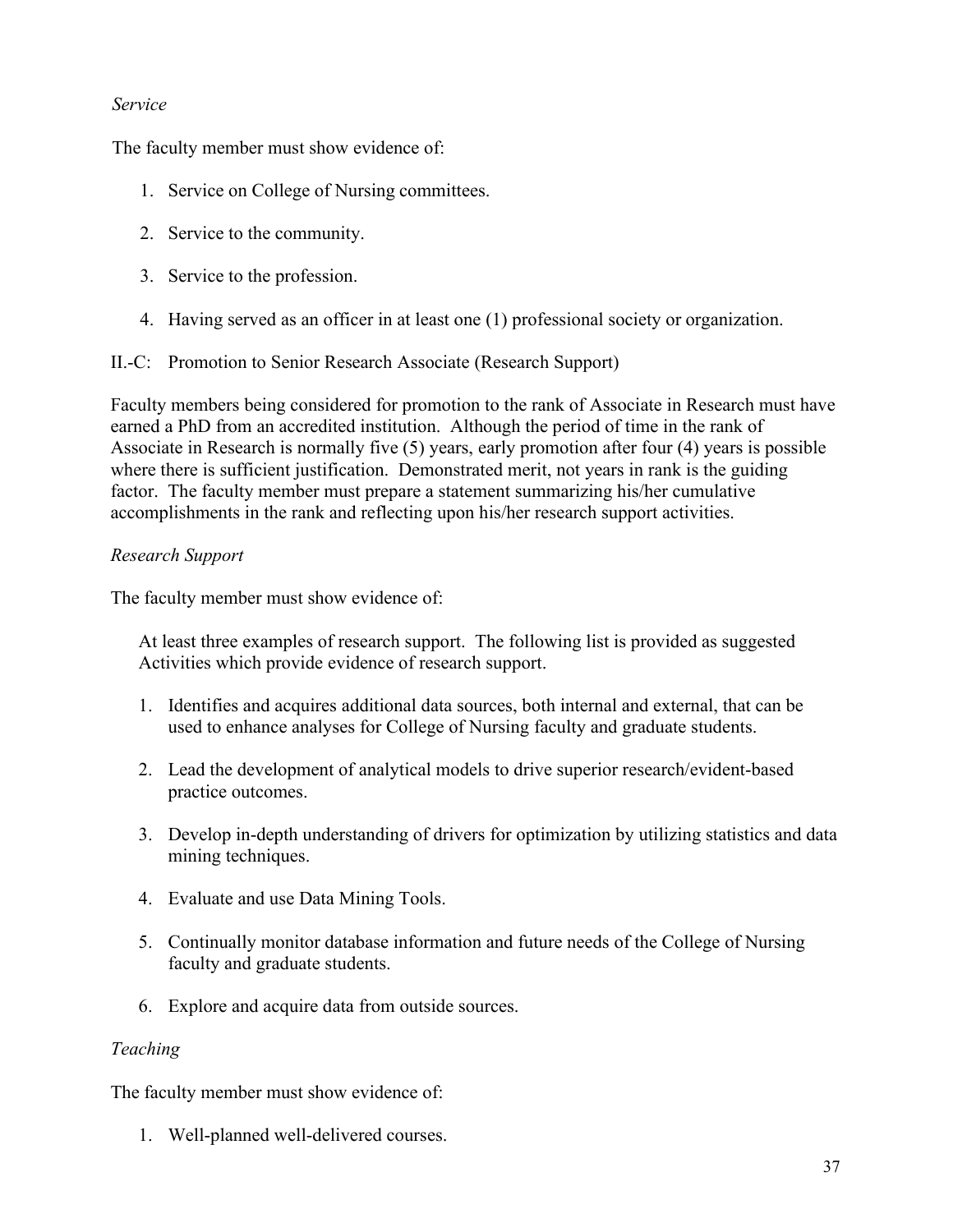- 2. Student Perception of Courses and Instructors (SPCI) summaries that exceed the average score of the unit.
- 3. Instructional innovation.

| Approved by Committee: | 08/21/20 |          |          |            |
|------------------------|----------|----------|----------|------------|
| Approved by Faculty:   | 02/12/16 | 12/09/16 | 03/02/18 | 12/04/2020 |
| Approved by Dean:      | 02/12/16 | 12/09/16 | 03/02/18 | 12/04/2020 |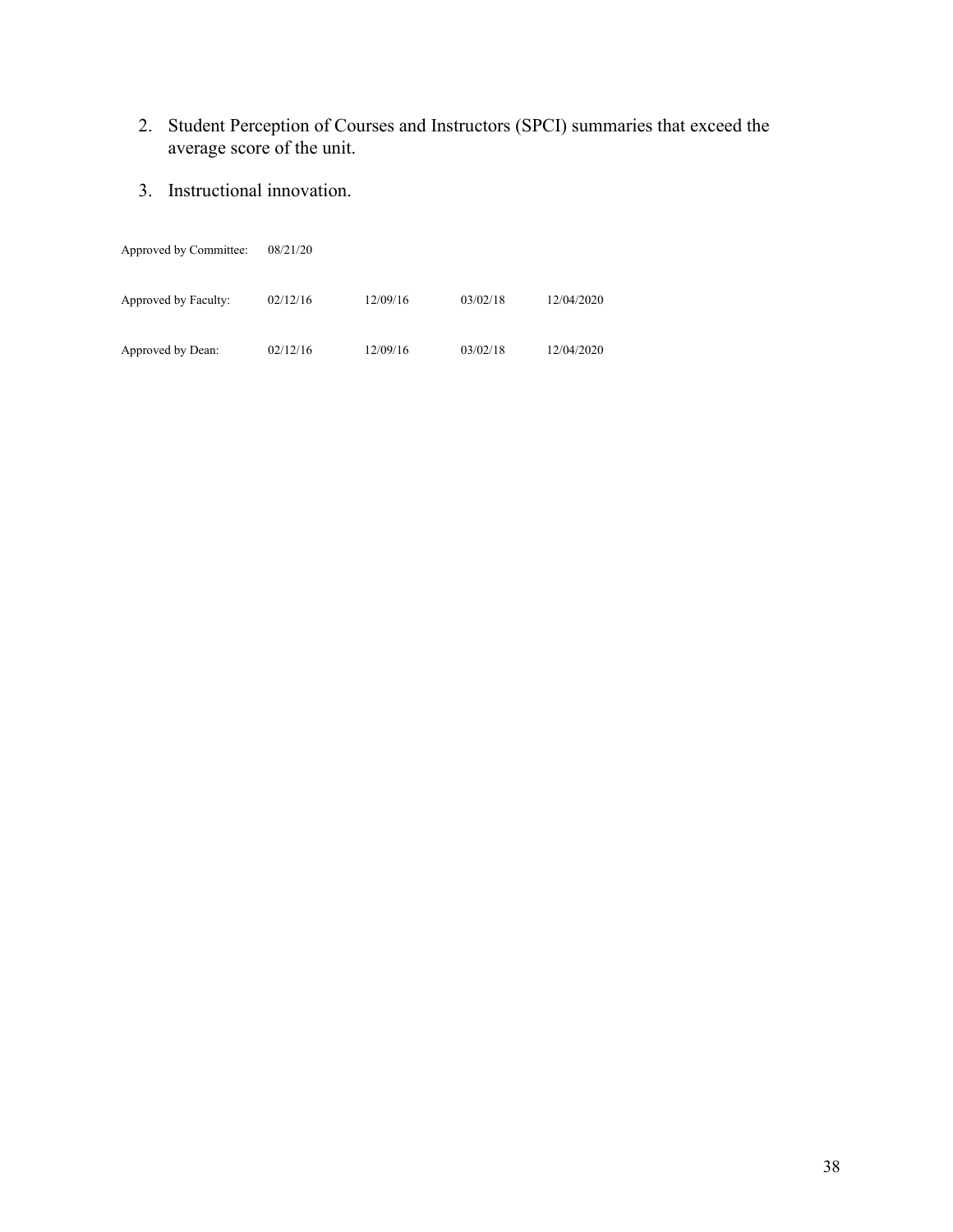## **APPENDIX C**

## **Policy F – 16 FLORIDA STATE UNIVERSITY COLLEGE OF NURSING**

## TITLE: **GRADUATE FACULTY STATUS AND GRADUATE TEACHING STATUS**

#### POLICY: Nursing faculty who meet the following criteria may be awarded Graduate Faculty Status (GFS):

- 1. Completed a doctoral degree in nursing (PhD, DNP, ND, DNSc) or related field (PhD, EdD, ScD).
- 2. Shown evidence of research-based scholarship resulting in peer- reviewed publications and presentations.
- 3. Appointed as a tenured or tenure-earning faculty member.
- 4. Actively participate in graduate education.
- 5. Received a two-thirds majority vote in favor of appointment bythe College of Nursing faculty who currently have GFS within the College.

Appointment with GFS permits a faculty member to teach graduate courses, sit on graduate student supervisory committees, direct doctoral nursing projects (DNP) and direct masters and doctoral students' thesis, research projects and dissertations. GFS can be awarded to new hires upon their arrival at FSU depending on prior experience.

Nursing faculty who meet the following criteria may be awarded Graduate Teaching Status (GTS):

- 1. Completed a doctoral degree in nursing (PhD, DNP, ND, DNSc.) or related field (PhD, EdD, ScD)
- 2. Appointed as a non-tenured faculty member.
- 3. Demonstrated teaching and clinical expertise.
- 4. Received a two-thirds majority vote in favor of appointment bythe College of Nursing faculty who currently have GFS within the college.

Visiting in Lieu of Adjunct (OPS) appointments who meet the following criteria may be awarded Temporary Graduate Teaching Status (GTS):

1. Completed a doctoral degree in nursing (PhD, DNP, ND, DNSc) or related field (PhD, EdD, ScD) or an MSN with licensure as an APRN with 5 years clinical experience.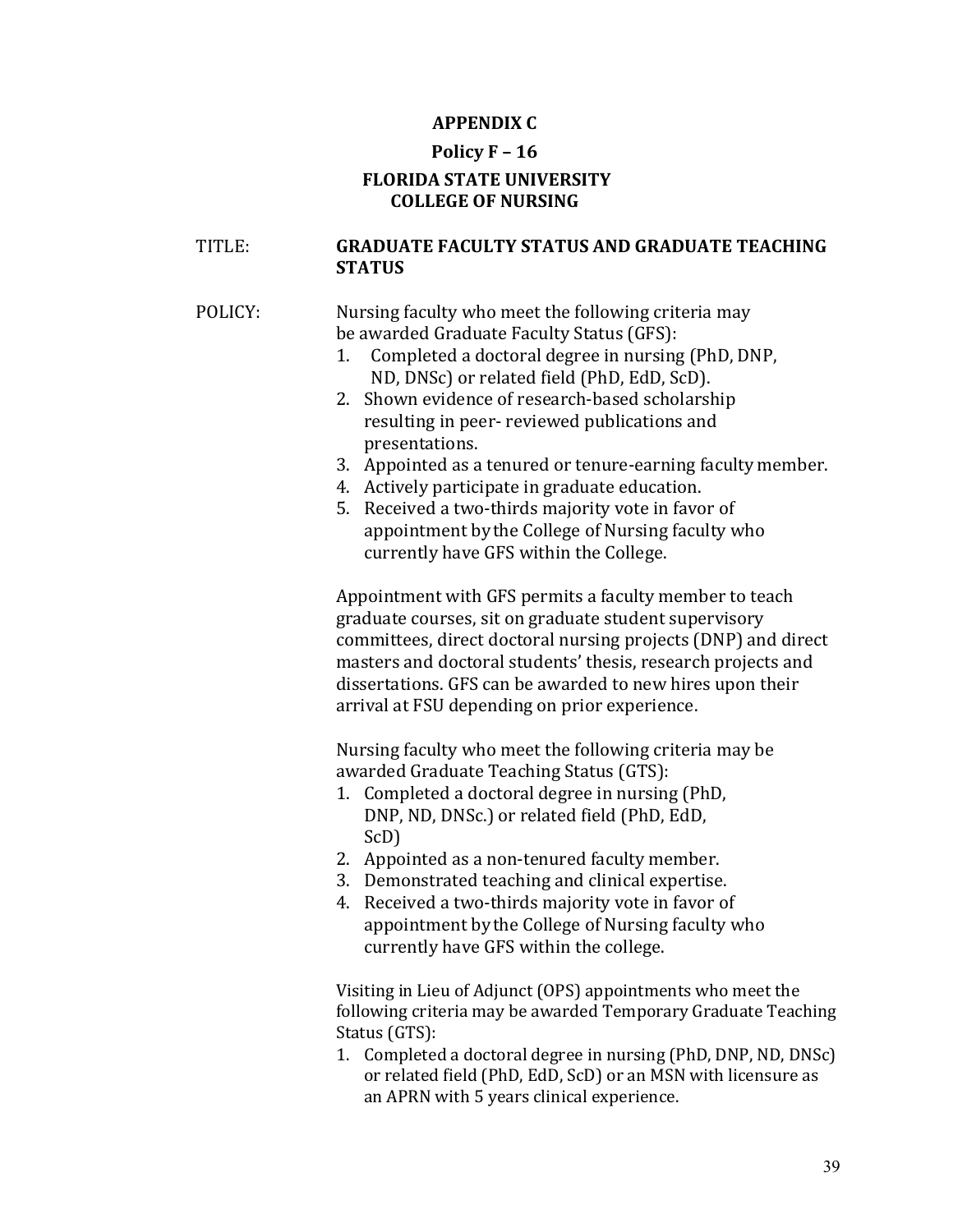- 2. Appointed as a Visiting in Lieu of Adjunct (OPS) faculty member.
- 3. Demonstrated teaching and clinical expertise.
- 4. Received a two-thirds majority vote in favor of appointment by the Collee of Nursing faculty who currently have GFS within the College.

Appointment with GTS permits a faculty member to teach graduate courses, sit on masters supervisory committees, direct doctoral nursing projects (DNP), co-direct master's thesis and research projects, and co- direct doctoral research projects within their defined area of expertise.

RATIONALE: Members of the graduate faculty are expected to actively engage in graduate education through teaching, mentoring and research supervisions. They should show evidence of research-based scholarship and/or creative work resulting in peer-reviewed publications and presentations or equivalent work, such as clinical practice in a certified specialty.

#### PROCEDURE:

- 1. New faculty to GFS must be affirmed by a supermajority (2/3) vote of the GFS faculty of the College of Nursing and by approval of the academic Dean and the Dean of the Graduate School.
- 2. GFS can be awarded to new hires upon their arrival at FSU dependingon previous experience. Graduate Teaching Status (GTS) may be awarded for new tenure-earning faculty until they meet the criteria forGFS.
- 3. The College of Nursing will send to their academic Dean and the Dean of the Graduate School a request for GFS and GTS approval on appropriate form with a current CV appended to the form. For new faculty hires, this package may be combined with the appointment papers.
- 4. Review of GFS and GTS will take place at a minimum every five years. Revocation of GFS or GTS requires a supermajority (2/3) vote of nursing faculty holding GFS. Faculty who wish to reapply for GFS or GTS lost will submit a letter with supporting documentation to the academic Dean for vote by nursing faculty holding GFS and for approval by the academic Dean and the Dean of Graduate School.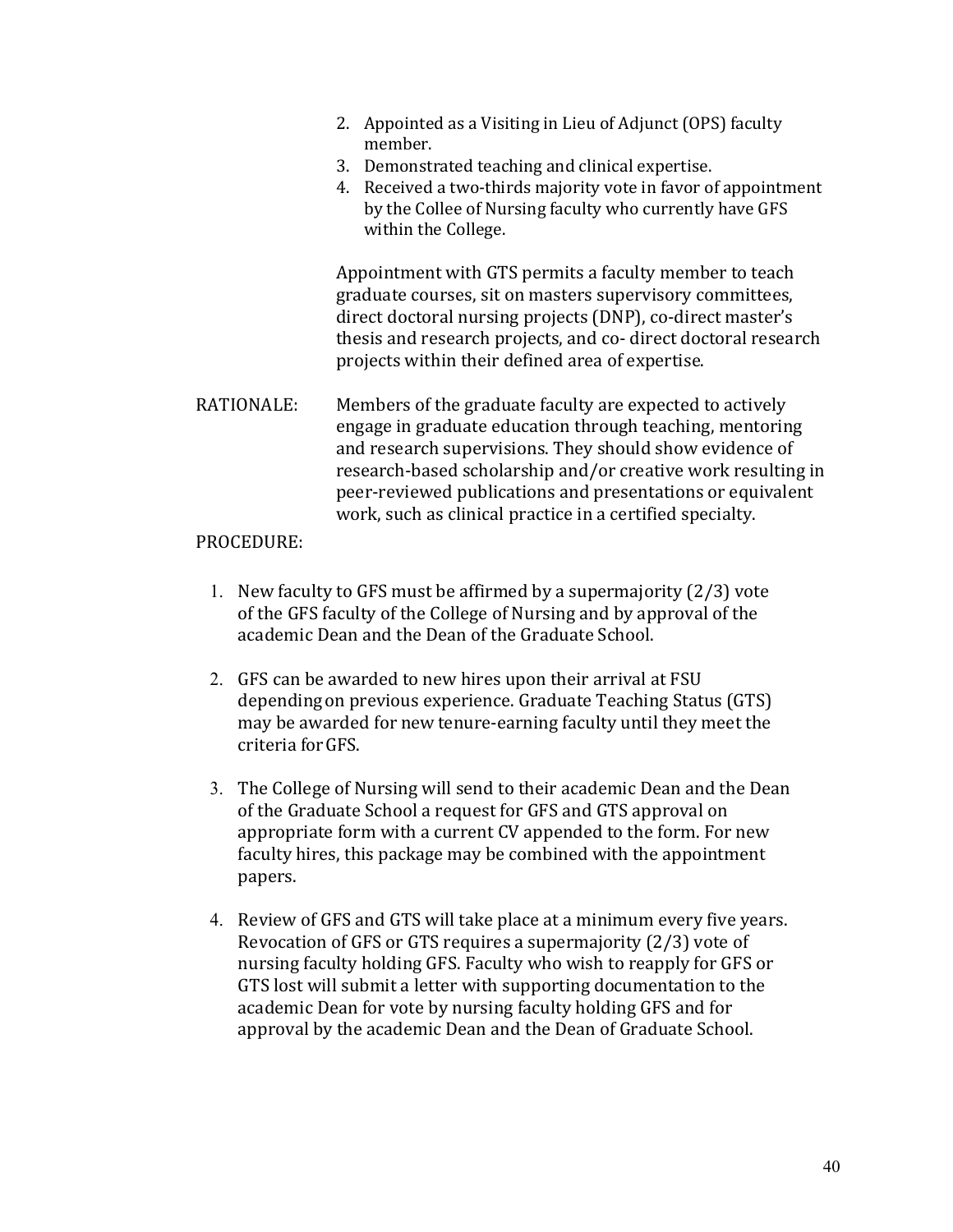## Approved:

|       | Faculty: 12/8/08; 1/24/2020 |
|-------|-----------------------------|
| Dean: | 12/8/08; 1/24/2020          |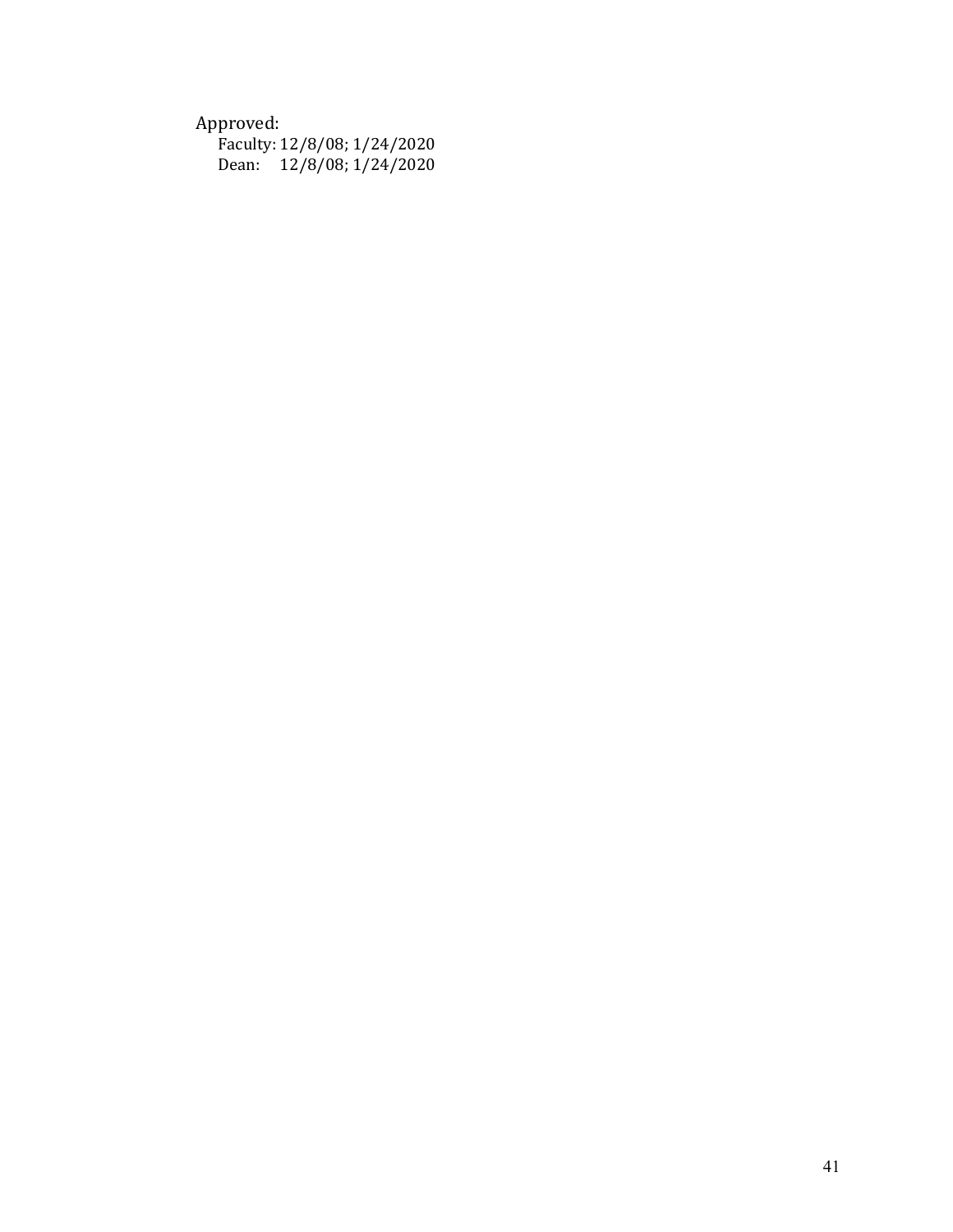## **Policy F**-**15 FLORIDA STATE UNIVERSITY COLLEGE OF NURSING**

## TITLE: **Summer Supplemental Assignments**

- POLICY: Priority for summer teaching assignments is based upon departmental needs, faculty expertise, rank, and years in service for qualified faculty, and faculty request. Priority for summer teaching assignments shall be given to full time faculty who have expertise in the area and have previously taught the course.
- RATIONALE: In accordance with the Collective Bargaining Agreement between the Florida State University Board of Trustees and the United Faculty of Florida, normal nine (9) month (academic year) faculty contracts shall be for thirty-nine (39) consecutive weeks and a supplemental summer contract may be offered for all or part of the remaining year. Supplemental summer assignments shall be offered to qualified faculty members before offering this work to persons outside of the University.

## PROCEDURE:

- 1. A list of summer course offerings shall be distributed to all faculty members at a minimum of eight weeks prior to end of Spring Semester.
- 2. Faculty will designate in writing their preference for teaching identified courses.
- 3. Assignments will be made in accordance with:
	- a. Faculty expertise. The number of times faculty has taught the course, formal educational preparation related to course, years in clinical practice, and teaching evaluations will be considered.
	- b. Rank and years in service for qualified faculty. Full-time faculty members have priority over part-time or adjunct positions.
	- c. Faculty requests.
- 4. Should there be more faculty requests than available courses; assignments will be rotated yearly among qualified faculty based on the above criteria.

| Approved by: Faculty |      | 12/08/08 | 12/09/16 | 12/04/2020 |
|----------------------|------|----------|----------|------------|
|                      | Dean | 12/08/08 | 12/09/16 | 12/04/2020 |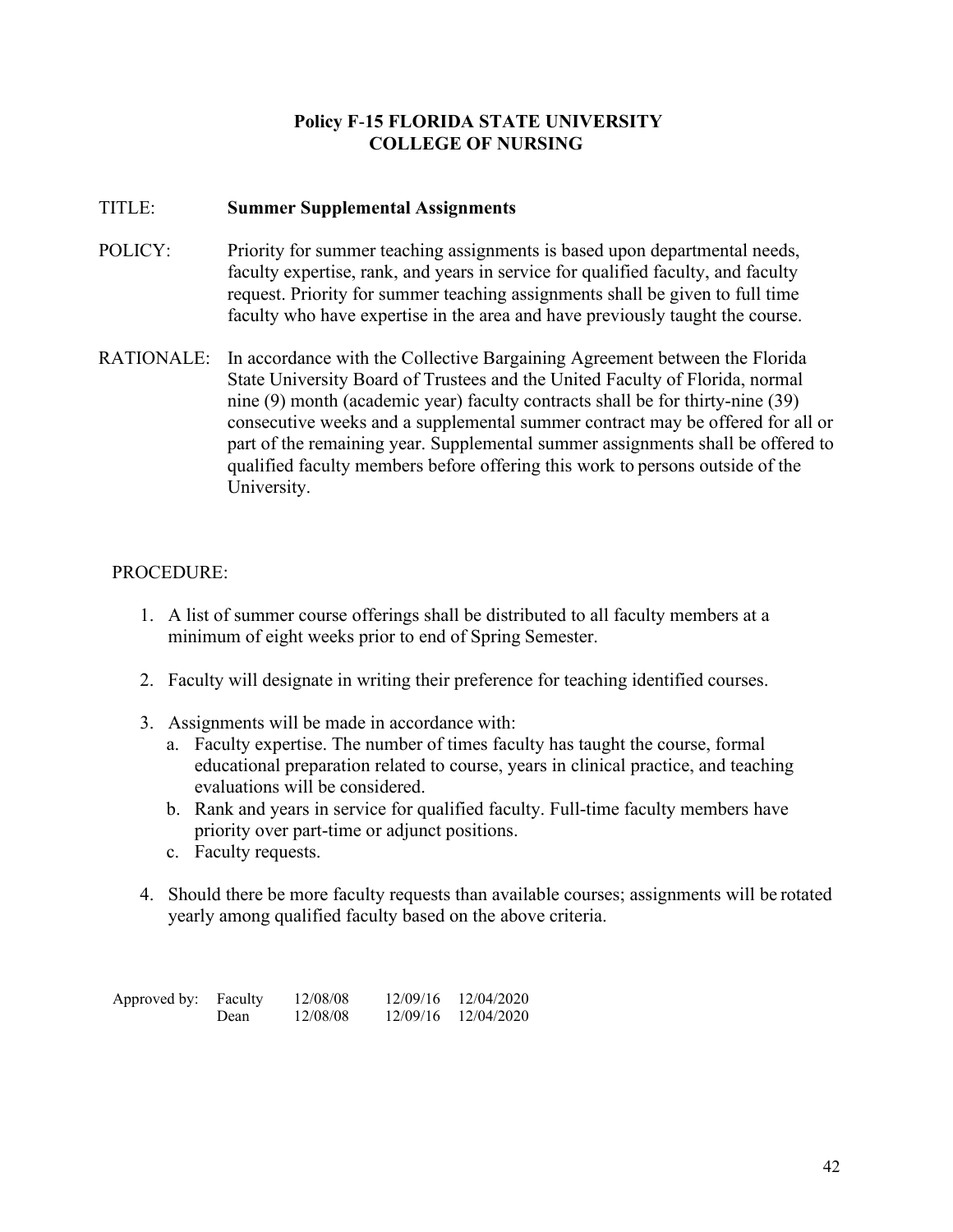Florida State University College of Nursing Appendix E CON Policy F-10

2013 Performance Evaluation Criteria (Tenured and Non-Tenure-Earning Faculty) Definitions:

- Meets FSU's High Expectations This describes an individual who demonstrates the requisite knowledge and skills in his/her field of specialty and completes assigned responsibilities in a manner that is both timely and consistent with the high expectations of the university.
- Exceeds FSU's High Expectations This describes an individual who exceeds expectations during the evaluation period by virtue of demonstrating noted achievements in teaching, research, and service, which may include several of the following: high level of research/creative activity, professional recognitions, willingness to accept additional responsibilities, high level of commitment to serving students and the overall mission of the Department, involvement/leadership in professional associations, initiative in solving problems or developing new ideas.
- Substantially Exceeds High Expectations This describes a faculty member who far exceeds performance expectations during the evaluation period and achieves an extraordinary accomplishment or recognition in teaching, research, and service, which may include several of the following: highly significant research or creative activities; demonstrated recognition of the individual by peers as an authority in his/her field; securing significant external funding; and attaining significant national or international achievements, awards, and recognition.

Criteria:

## **Meets FSU's High Expectations**

- Teaching Meets activities listed in annual Assignment of Responsibilities (AOR)
- Research Meets activities listed in annual assignment of Responsibilities (AOR)
- Service Meets activities listed in annual Assignment of Responsibilities (AOR)

## **Exceeds FSU's High Expectations**

**Teaching – Meets annual Assignment of Responsibilities (AOR) plus two (2) of the**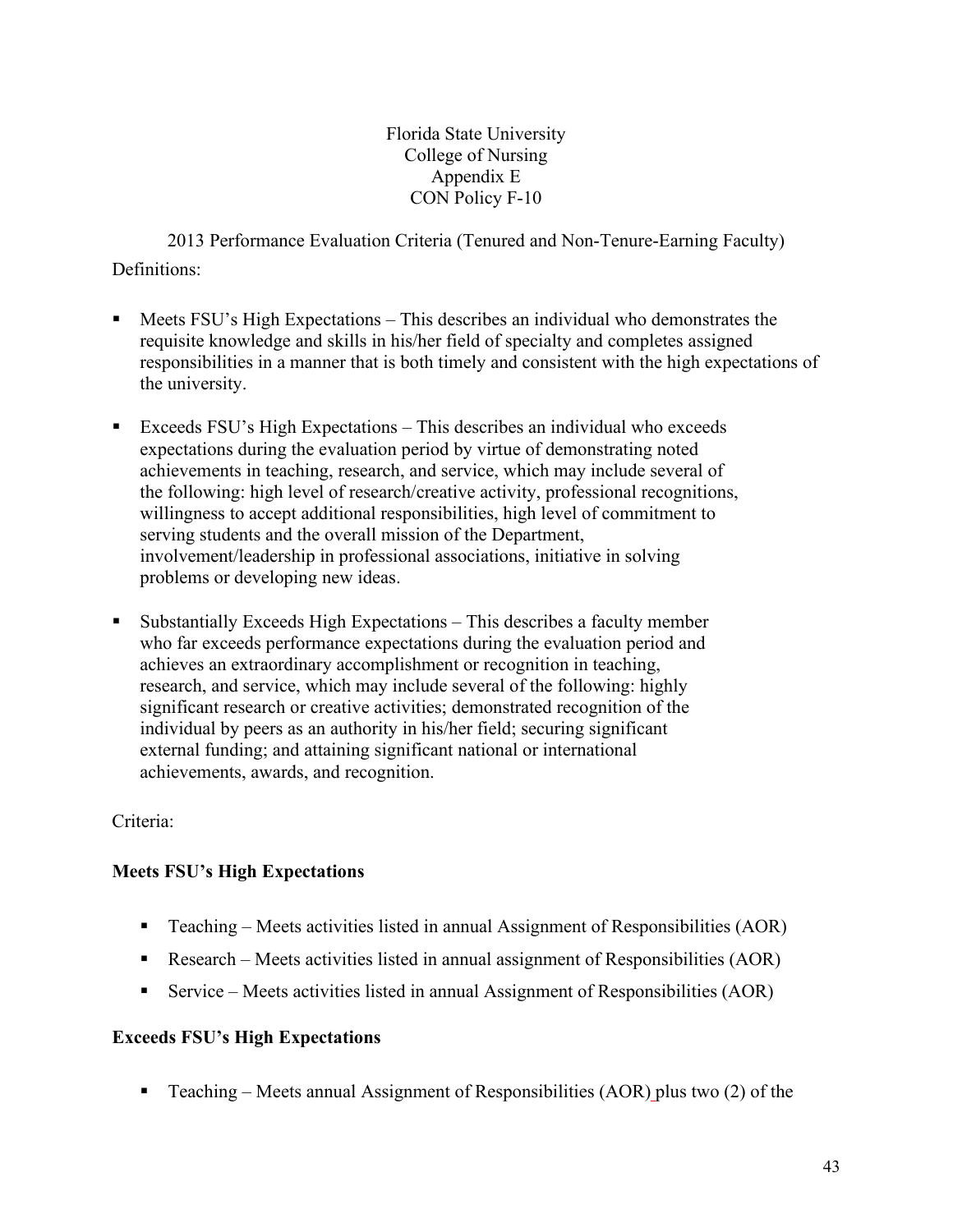#### following:

- o Teaches a DIS class
- o Supervises an undergraduate honors thesis
- o Was nominated for a teaching award on campus
- o Scores at least a 90% Excellent/Very Good for "overall assessment of instructor" on SPCI (Student Perception of Courses and Instructors)
- o Develops a new course syllabus
- o Provides at least one (1) lecture in another department on campus
- Research Meets annual Assignment of Responsibilities (AOR) plus two (2) of the following:
	- o Publishes one (1) research article based on author's original research in a refereed journal that is rated on Web of Science
	- o Publishes one (1) Integrative Review article in a refereed journal that is rated on Web of Science
	- o Provides one (1) national/international speech or presentation based on author's original research
	- $\circ$  Provides two (2) podium or poster presentations based on the author's original research
	- o Authors an internal or external grant in the role of PI or Co-PI, excluding FYAP that is approved for funding of at least \$5,000
	- o Authors an external research grant in the role of PI or Co-PI requesting funding for \$50,000 or greater
	- o Authors or co-authors one (1) or more book chapters that has been accepted for publication
- Service Meets annual Assignment of Responsibilities (AOR) plus two  $(2)$  of the following:
	- o Supervises an undergraduate Garnet and Gold Scholar
	- o Serves as a member of a volunteer community board
	- o Supervises students in a CON volunteer project
	- o Chairs at least one (1) CON committee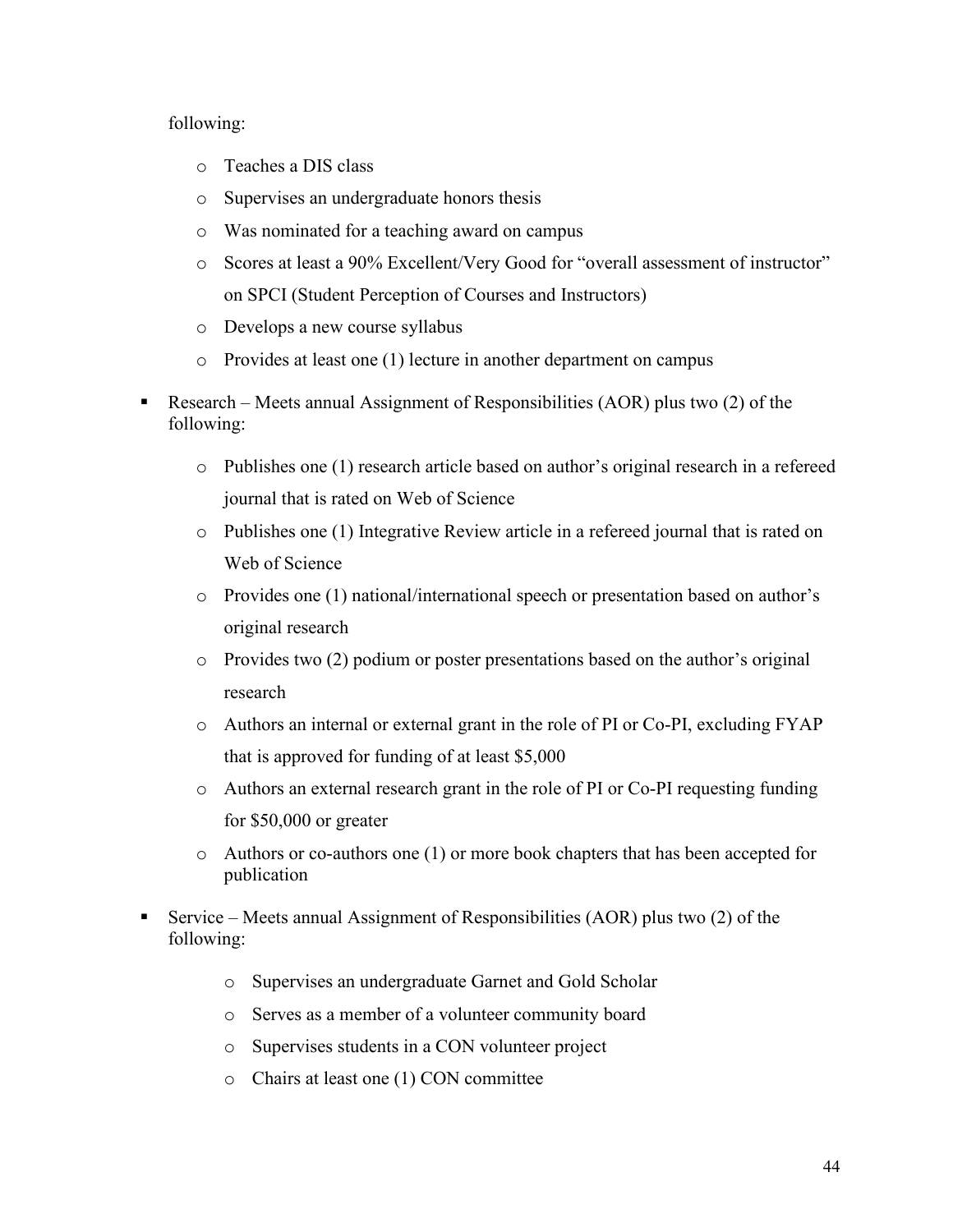o Serves as an officer or board member in a local or state nursing organization

## **Substantially Exceeds FSU's High Expectations**

- **Teaching Meets annual Assignment of Responsibilities (AOR) plus two (2) of the** following:
	- o Teaches two (2) or more DIS students each semester
	- o Supervises two (2) or more honors theses
	- o Was nominated and won a teaching award on campus
	- o Scores at least a 95% Excellent/Very Good for "overall assessment of instructor" on SPCI (Student Perception of Courses and Instructors)
	- o Develops a new course syllabus and teaches course
	- o Provides at least two (2) lectures in another department on campus
- Research Meets annual Assignment of Responsibilities (AOR) plus two  $(2)$  of the following:
	- $\circ$  Publishes two (2) articles based on the author's original research in a refereed journal that is rated on Web of Science
	- o Publishes two (2) Integrative Review articles in a refereed journal that is rated on Web of Science
	- o Provides two (2) national/international speeches or presentations based on author's original research
	- o Provides two (2) podium or poster presentations based on the author's original research
	- o Serves as a reviewer for external or federal grants
	- o Authors an external research grant in the role of PI or Co-PI that is funded for \$50,000 or greater.
	- o Authors or co-authors one (1) or more books that have been accepted for publication
- Service Meets annual Assignment of Responsibilities (AOR) plus two  $(2)$  of the following: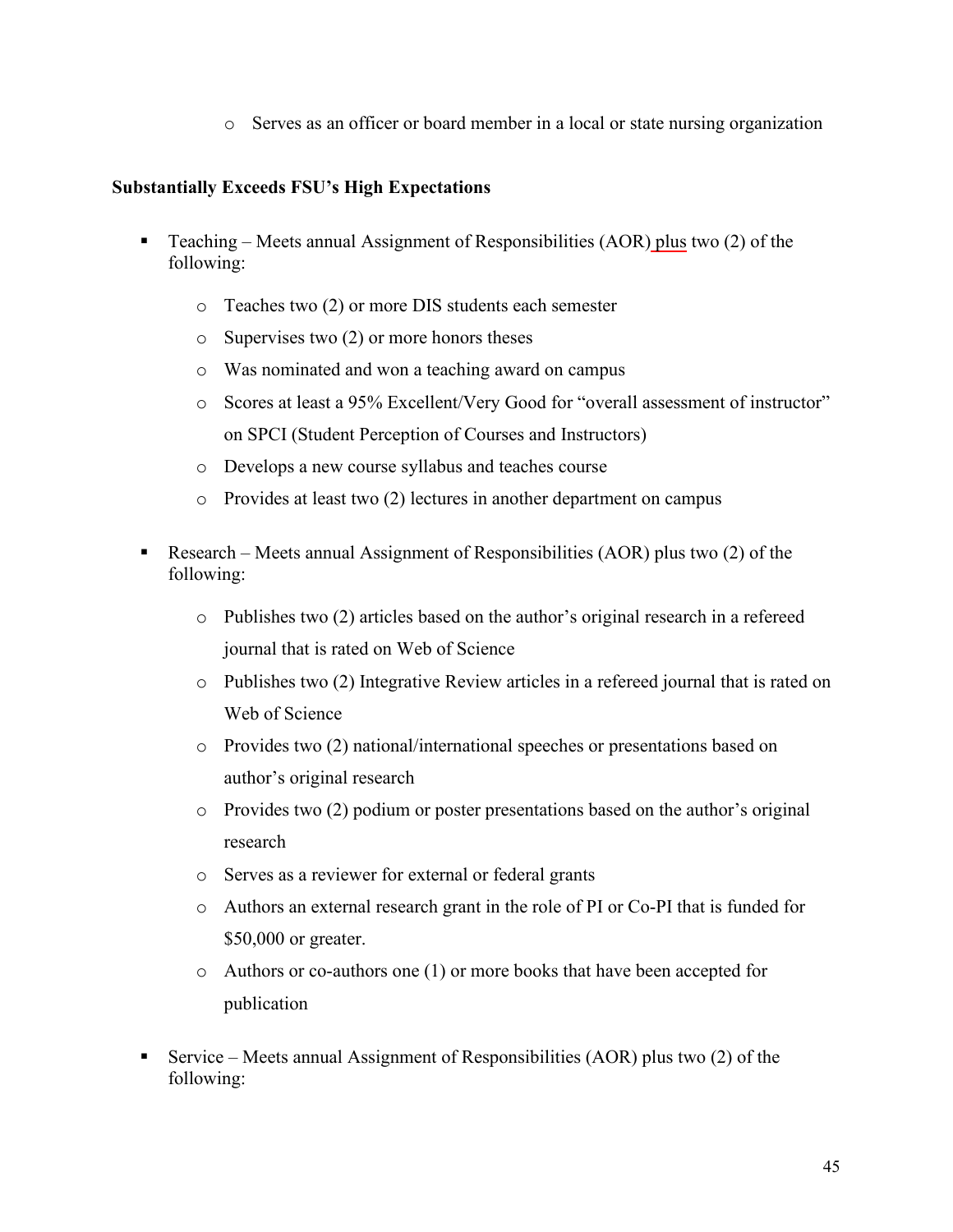- o Serves as an officer of a volunteer community board
- o Is involved in at least two (2) student volunteer projects
- o Serves as a sponsor for at least one (1) student service project
- o Supervises two (2) or more undergraduate Garnet and Gold Scholars
- o Chairs at least two (2) CON committees
- o Chairs one (1) University committee
- o Provides leadership in organizing at least one community-wide project
- o Serves as an officer or board member in a national or international nursing organization
- o Provides multiple guest lectures in the community

## **2013 Performance Evaluation Criteria (Non-Tenure-Earning Faculty)**

## **Meets FSU's High Expectations**

- Teaching Meets annual Assignment of Responsibilities  $(AOR)$
- Clinical Scholarship (Research) Meets annual assignment of Responsibilities (AOR)
- Service Meets annual Assignment of Responsibilities  $(AOR)$

## **Exceeds FSU's High Expectations**

- Teaching Meets annual Assignment of Responsibilities (AOR) plus two  $(2)$  of the following:
	- o Teaches one (1) or more DIS classes
	- o Supervises undergraduate honors thesis
	- o Was nominated for a teaching award on campus
	- o Scores at least a 90% rating of Excellent/Very Good for "overall assessment of instructor" on SPCI (Student Perception of Courses and Instructors)
	- o Develops a new course syllabus
	- o Provides at least one (1) lecture in another department on campus
- Clinical Scholarship (Research) Meets annual Assignment of Responsibilities (AOR) plus two (2) of the following: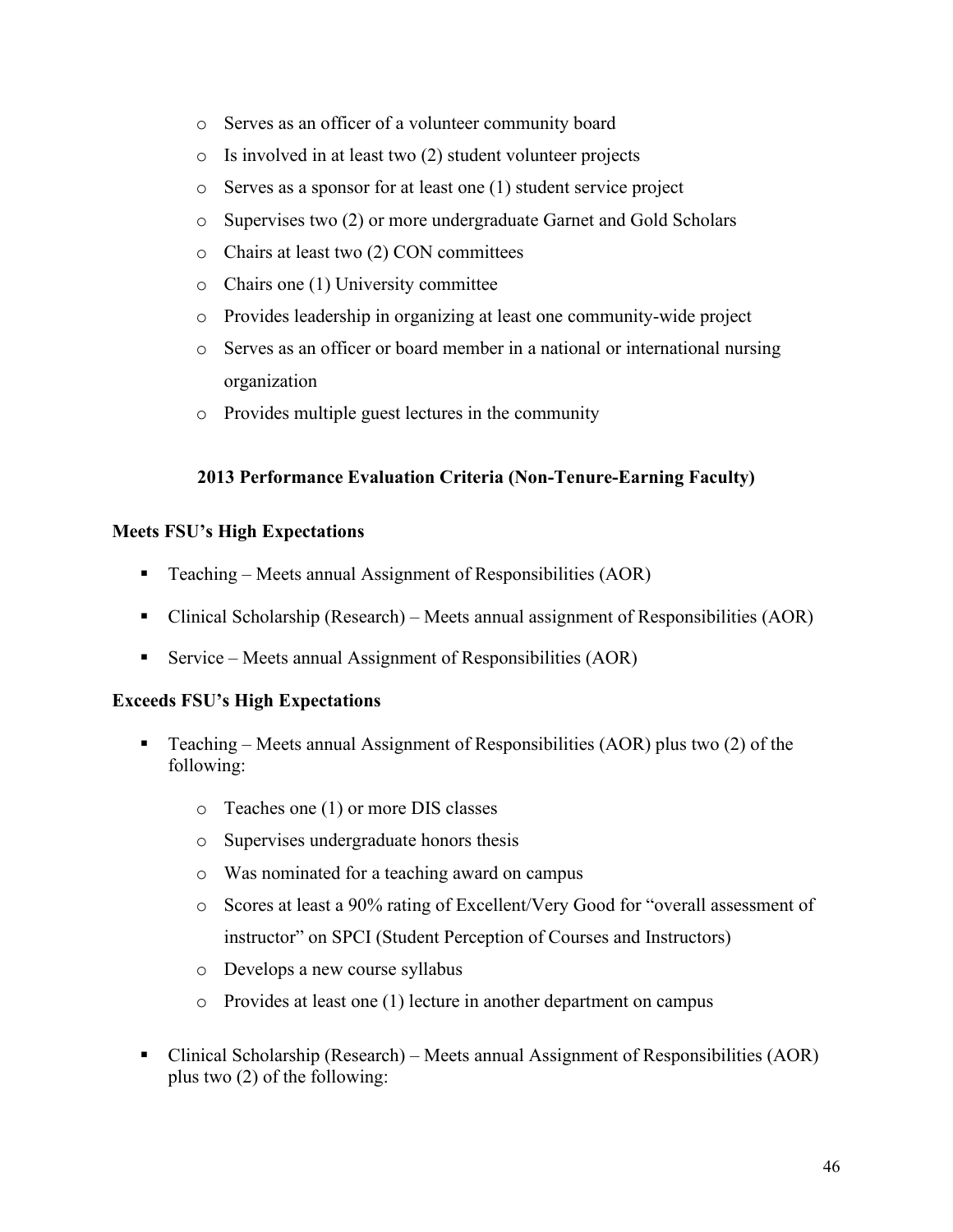- o Publishes one (1) clinical, theoretical or research article in a refereed journal
- o Provides one (1) national/international speech or presentation
- o Provides two (2) podium or poster presentations
- o Authors or co-authors a program grant that is approved for funding
- o Authors or co-authors a book chapter that has been accepted for publication
- Service Meets annual Assignment of Responsibilities (AOR) plus two  $(2)$  of the following:
	- o Serves as a member of a volunteer community board
	- o Helps students in a CON volunteer project
	- o Supervises a undergraduate Garnet and Gold Scholar
	- o Chairs at least one CON committee
	- o Serves as an officer or board member in a local or state nursing professional organization

## **Substantially Exceeds FSU's High Expectations**

- **Teaching Meets annual Assignment of Responsibilities (AOR) plus two (2) of the** following:
	- o Teaches two (2) or more DIS students each semester
	- o Was nominated and won a teaching award on campus
	- o Scores at least a 95% Excellent/Very Good for "overall assessment of instructor" on SPCI (Student Perception of Courses and Instructors)
	- o Develops a new course syllabus and teaches course
	- o Provides at least two (2) lectures in another department on campus
- Clinical Scholarship (Research) meets annual Assignment of Responsibilities (AOR) plus two (2) of the following:
	- o Publishes two (2) clinical, theoretical or research articles in a refereed journal
	- o Provides two (2) national/international speeches or presentations
	- o Provides two (2) podium or poster presentations
	- o Authors or co-authors an external grant of \$5,000 or more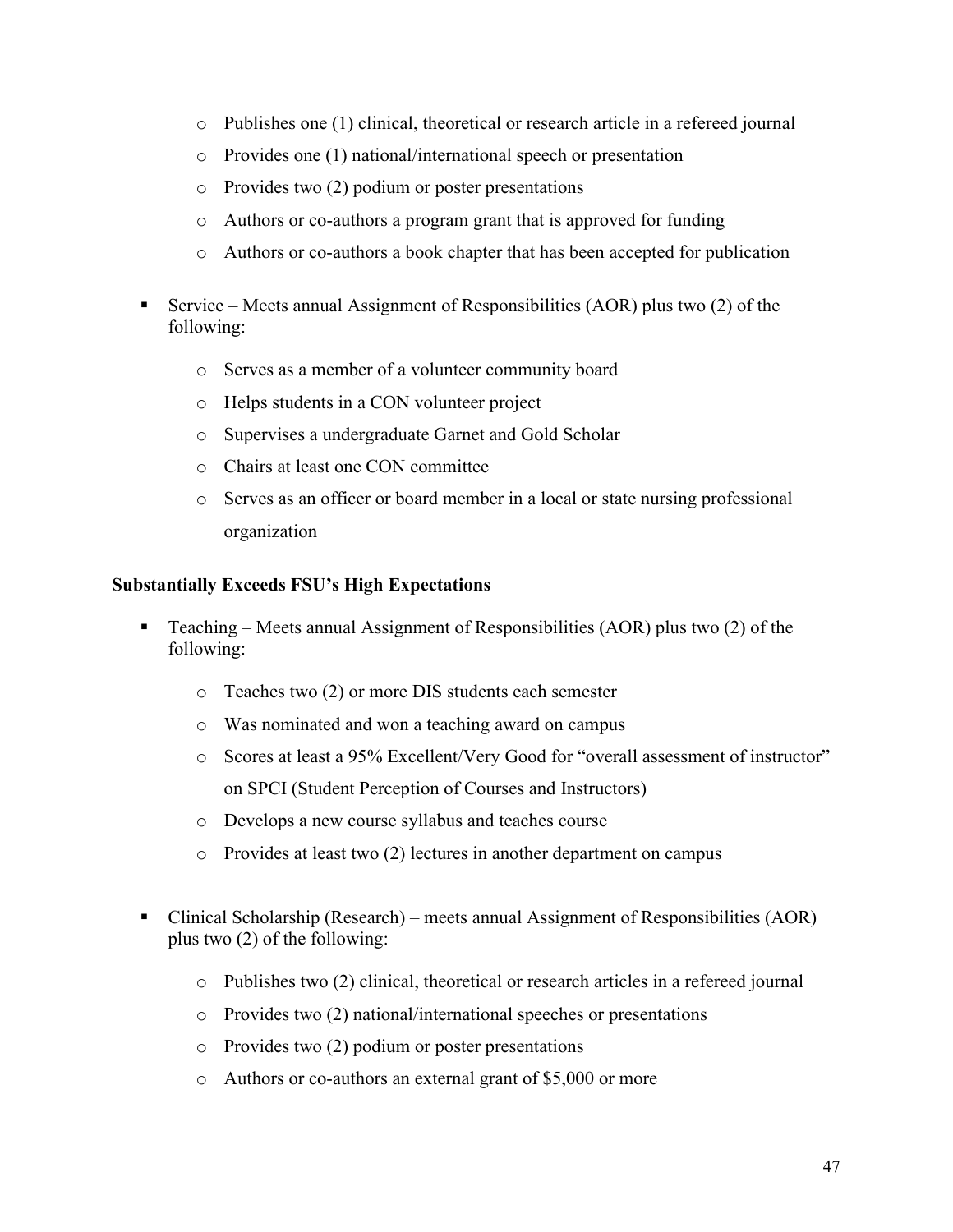- o Authors or co-authors a book that has been accepted for publication
- o Serves as a reviewer for external or federal grants
- Service Meets annual Assignment of Responsibilities (AOR) plus  $90\%$  of the following:
	- o Serves as an officer on a volunteer community board
	- o Coordinates at least two (2) student volunteer projects
	- o Serves as a sponsor for at least one (1) student service project
	- o Supervises two (2) or more undergraduate Garnet and Gold Scholars
	- o Chairs at least two (2) CON committees
	- o Chairs one (1) University committee
	- o Involved in at least one (1) community-wide projects
	- o Provides multiple guests lectures in the community
	- o Serves as an officer or board member in a national or international professional nursing organization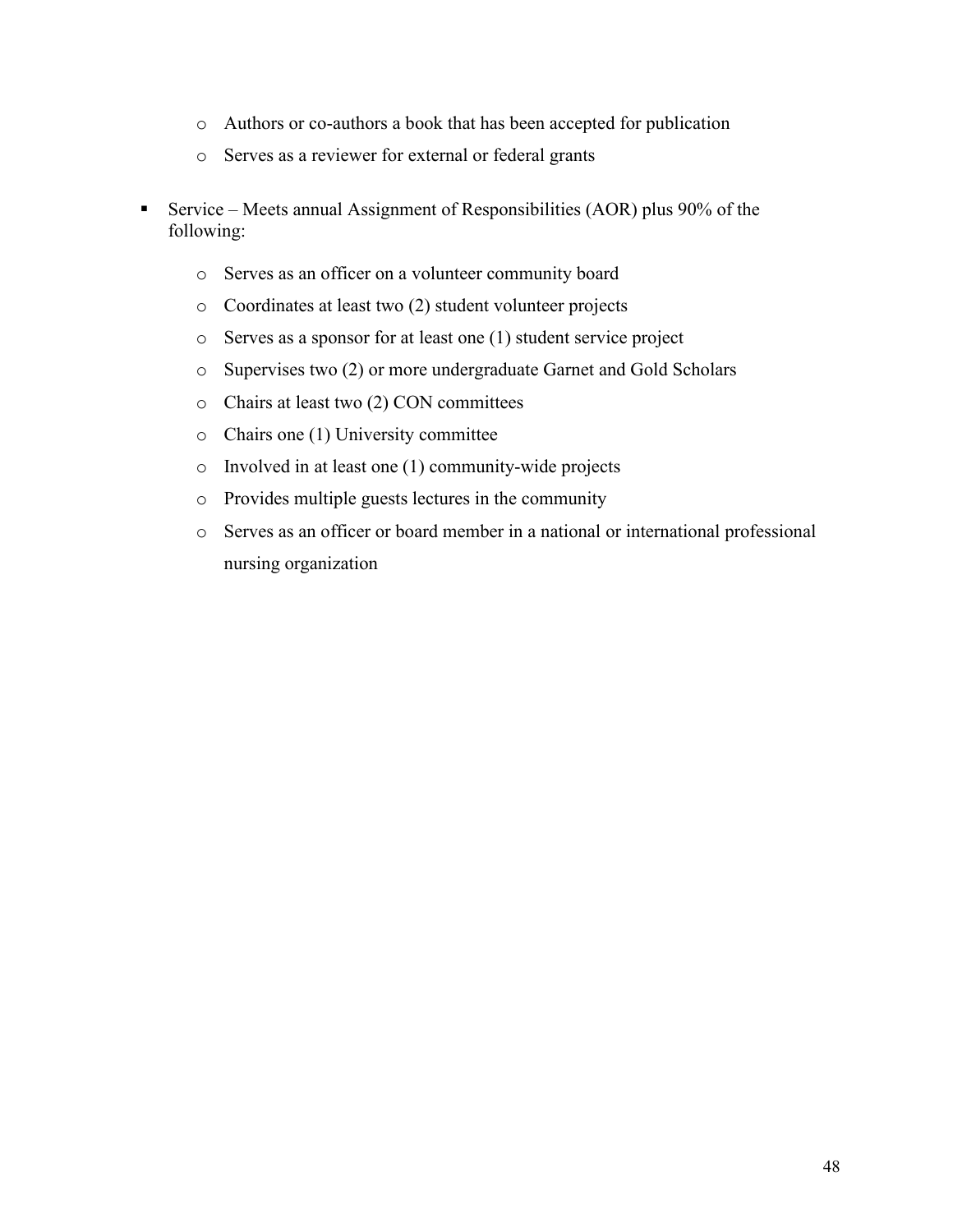#### **Policy F-10 FLORIDA STATE UNIVERSITY COLLEGE OF NURSING**

#### TITLE: FACULTY ANNUAL EVALUATION AND REPORT

POLICY: In accordance with University policy, Article 10, Performance Evaluation of 2004-2007 BOT-UFF Collective Bargaining Agreement, each full-time faculty member will be evaluated in the areas of teaching, research, service each academic year. The evaluation method will consist of self-reporting (Faculty Annual Report and Evaluation [Attachment A]), observation of teaching by peers including both theory and clinical (if applicable) (Peer Review of Teaching Effectiveness in Theory and Clinical)[Attachment B], SPOT evaluations, and review of all material by the Dean of the College of Nursing.

> All faculty members in the College of Nursing (other than those on a personal leave of absence and those not being reappointed who have received a notice of non-reappointment or are not entitled to receive a notice of nonreappointment) will be evaluated annually during the Spring Semester.

The annual evaluation is completed during each Spring Semester based on the prior Spring, Summer (if employed), and Fall semester assignments of responsibilities, Faculty Annual Report and Evaluation (Attachment A), Peer Review of Teaching Effectiveness in Theory and Clinical (Attachment B), and SPCI evaluations will be used.

Nursing faculty are responsible for maintaining an updated curriculum vita on the FEAS System. Faculty wishing to be considered for merit should complete the Meritorious Activity of Faculty Report found in Faculty Policy F-14.

RATIONALE: Annual Faculty Report and Evaluation is utilized by the Dean of the College of Nursing and Associate Dean for Academic Affairs to assist in completion of the University evaluation form and by the Promotion and Tenure Committee and the Specialized Promotion Committee to determine recommendation for Promotion and/or Tenure. Failure to submit the annual reports will preclude the committee from recommending for Promotion and/or Tenure.

PROCEDURE (Effective Spring 2021)

#### PROCEDURE FOR FULL-TIME FACULTY:

- 1. An electronic copy of the Faculty Annual Report and Evaluation Report (Attachment A), and an updated Curriculum Vita should be submitted to the Administrative Specialist by February 15 of the academic year along with a written summary of faculty accomplishments related to teaching, scholarship, and service.
- 2. Classroom and clinical observation or visitation will be conducted by the director of teaching excellence in the following manner: (1) a faculty member will be notified at least two weeks in advance of a classroom or clinical visit; (2) a written report of the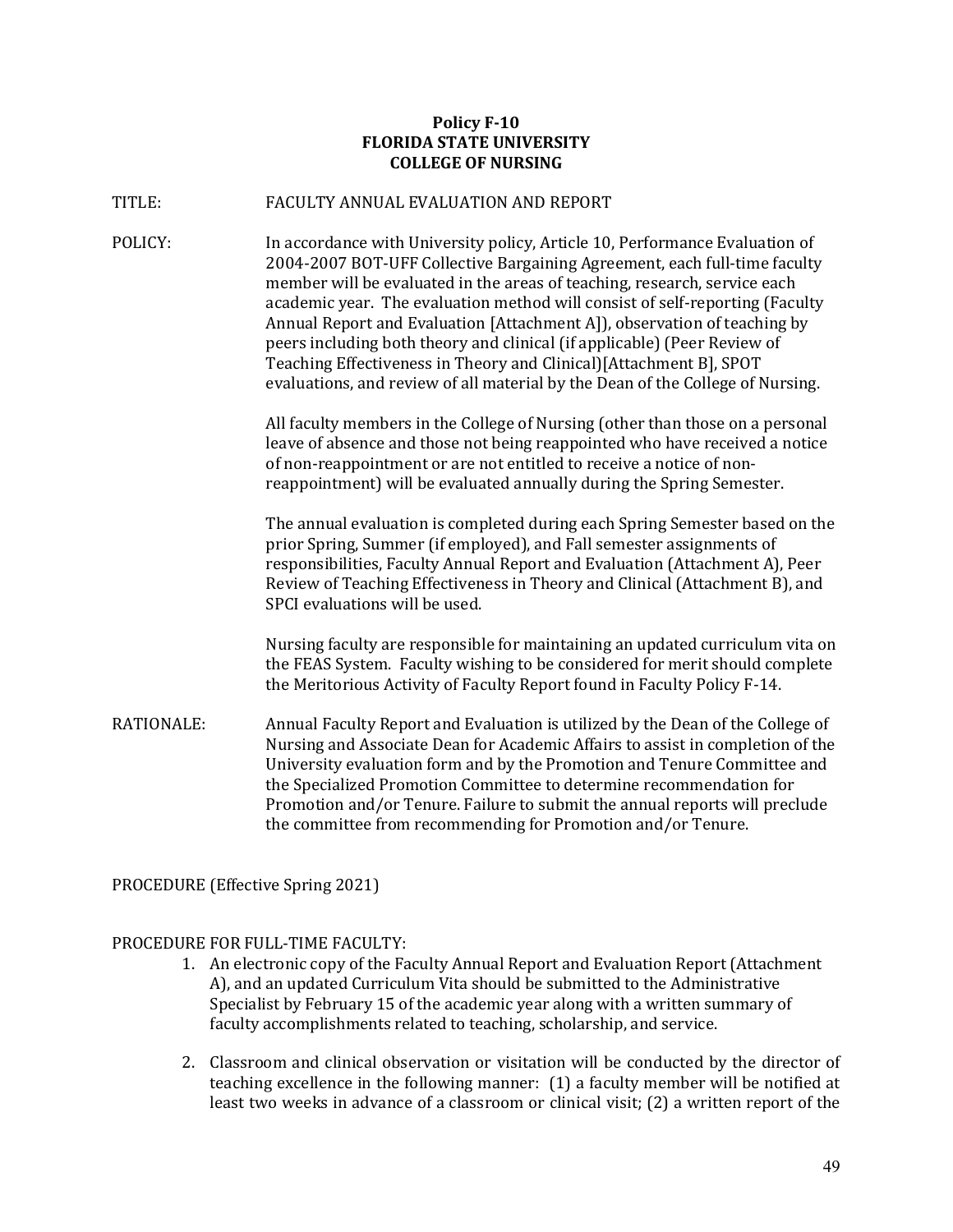observation will be submitted to the faculty member within ten working days of the observation--otherwise, nothing from the visit may be used in the evaluation process; and (3) the final report will be submitted to the Dean and/or the Associate Dean for Academic Affairs for use in the annual evaluation. The narrative report may suggest corrective action for any shortcoming that is identified. No corrective action that impinges upon academic freedom may be suggested. The faculty member may reply to the report and have the reply attached to the form. For clarification refer to Article 10, BOT-UFF Collective Bargaining Agreement. Upon request, a faculty member may invite one or more peers to provide an evaluation of their teaching based on direct observation or visitation.

- 3. Faculty are also required to have students complete SPOT Evaluations during the Spring, Summer (if teaching), and Fall Semester.
- 4. The Dean's Executive Secretary will schedule an appointment with the faculty member during the Spring Semester for their Annual Evaluation.
- 5. A copy of the Annual Faculty Evaluation will be provided to each faculty member and placed in their evaluation file.

#### PROCEDURE FOR PART-TIME FACULTY:

- 1. Adjunct faculty will be evaluated in teaching. The evaluation will be completed by the appropriate Assistant Dean. Upon request, a faculty member may invite one or more peers to provide an evaluation of their teaching based on direct observation or visitation.
- 2. A copy of the Annual Faculty Evaluation will be provided to each faculty member and placed in their employee file.

Approved:

| -----------<br>Faculty: | 1/24/2020; 12/04/2020 |
|-------------------------|-----------------------|
| Dean:                   | 1/24/2020; 12/04/2020 |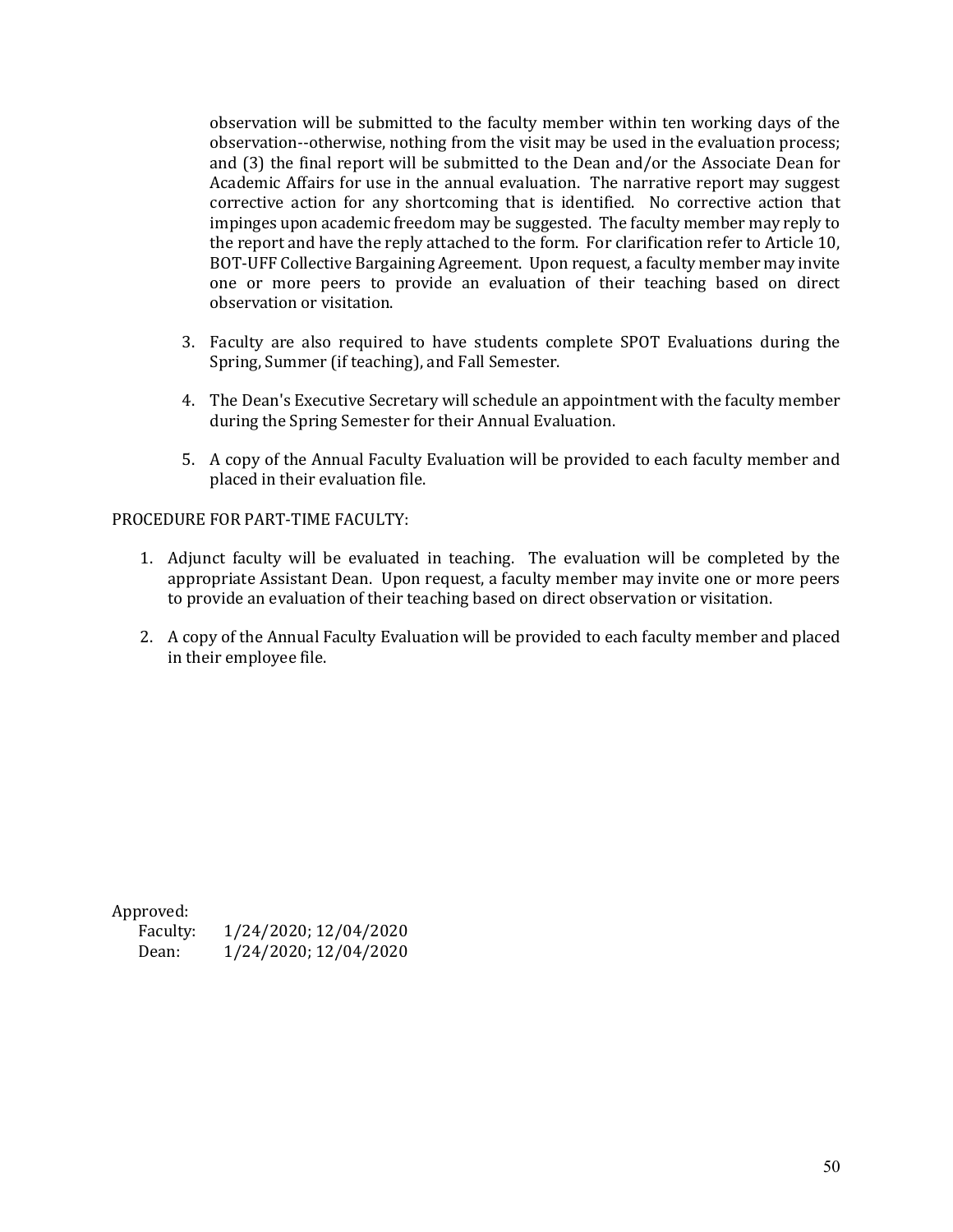## **Florida State University College of Nursing Policy F-10 Attachment A**

## **Faculty Annual Report and Evaluation**

| <b>Name</b>        |                                                                   | Year         |
|--------------------|-------------------------------------------------------------------|--------------|
| Rank               | <b>RN License</b>                                                 | <b>State</b> |
|                    | I wish to be considered for merit. Yes No                         |              |
|                    | Memberships in professional organizations and honorary societies. |              |
|                    | F.N.A. 20 __ yes _____, no ____) F.L.N. 20 __ (yes ____, no ____) |              |
| Others (list)      |                                                                   |              |
| <b>INSTRUCTION</b> |                                                                   |              |

## **1. Teaching assignment: Indicate if Lead Faculty. Indicate % of assignment for each semester.**

|  | こourse # | l itle of course | Contact hours | ·nrolled |
|--|----------|------------------|---------------|----------|
|--|----------|------------------|---------------|----------|

**Spring**

**\_\_\_\_\_\_\_** %

**Summer**

**\_\_\_\_\_\_\_** %

**Fall \_\_\_\_\_\_** %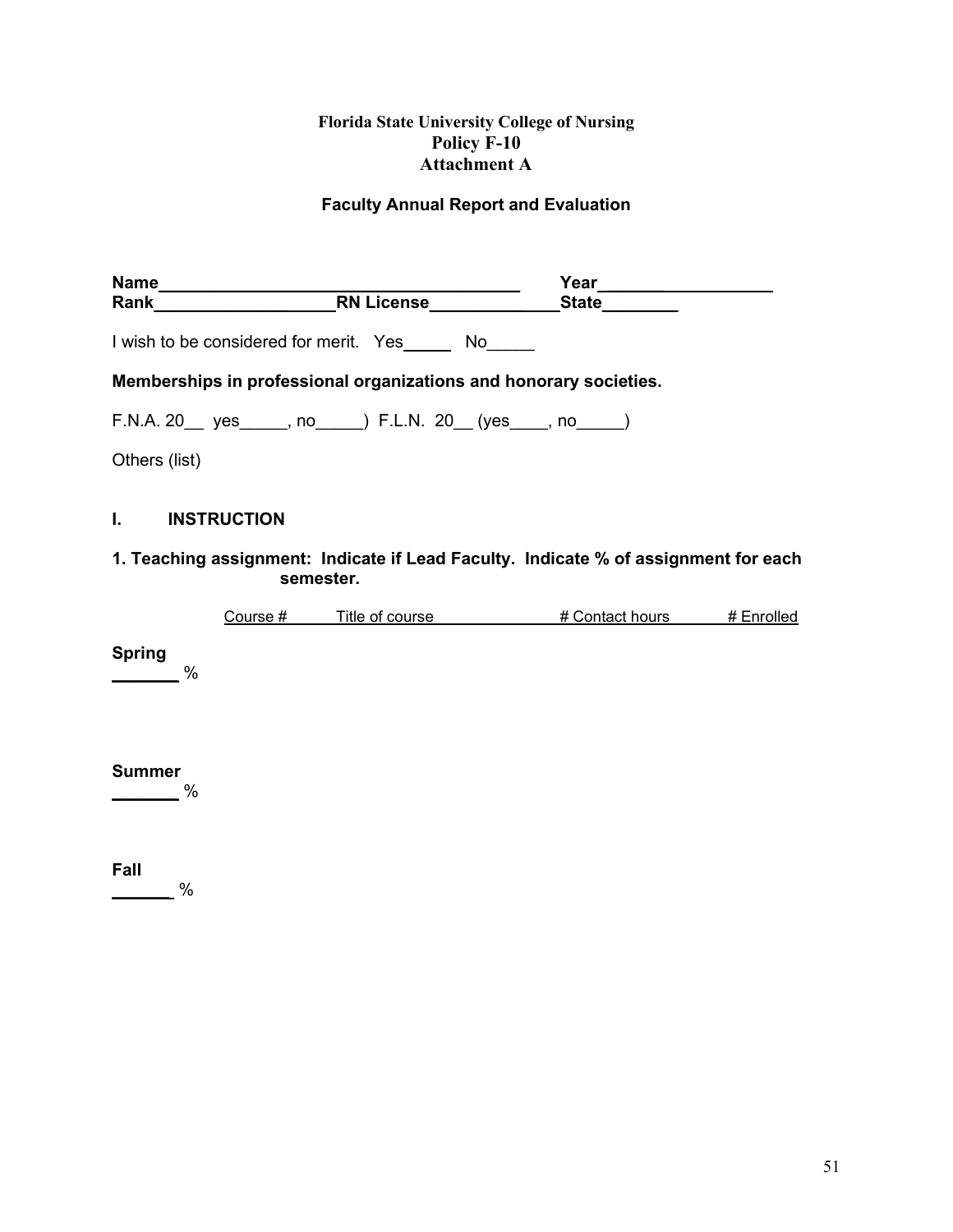**2. Guest lectures given:** ( List date, course number, topic, number of hours, department)

**3. Thesis/dissertation**: (List chair or member, title of thesis, name of student and department

**4.** Preceptorship: (List course number and title, number of students and contact hours)

- **5. Student advisement:** (list number of graduate/undergraduate advisees)
- **6.** Other instructional development: (e.g, new courses; special materials)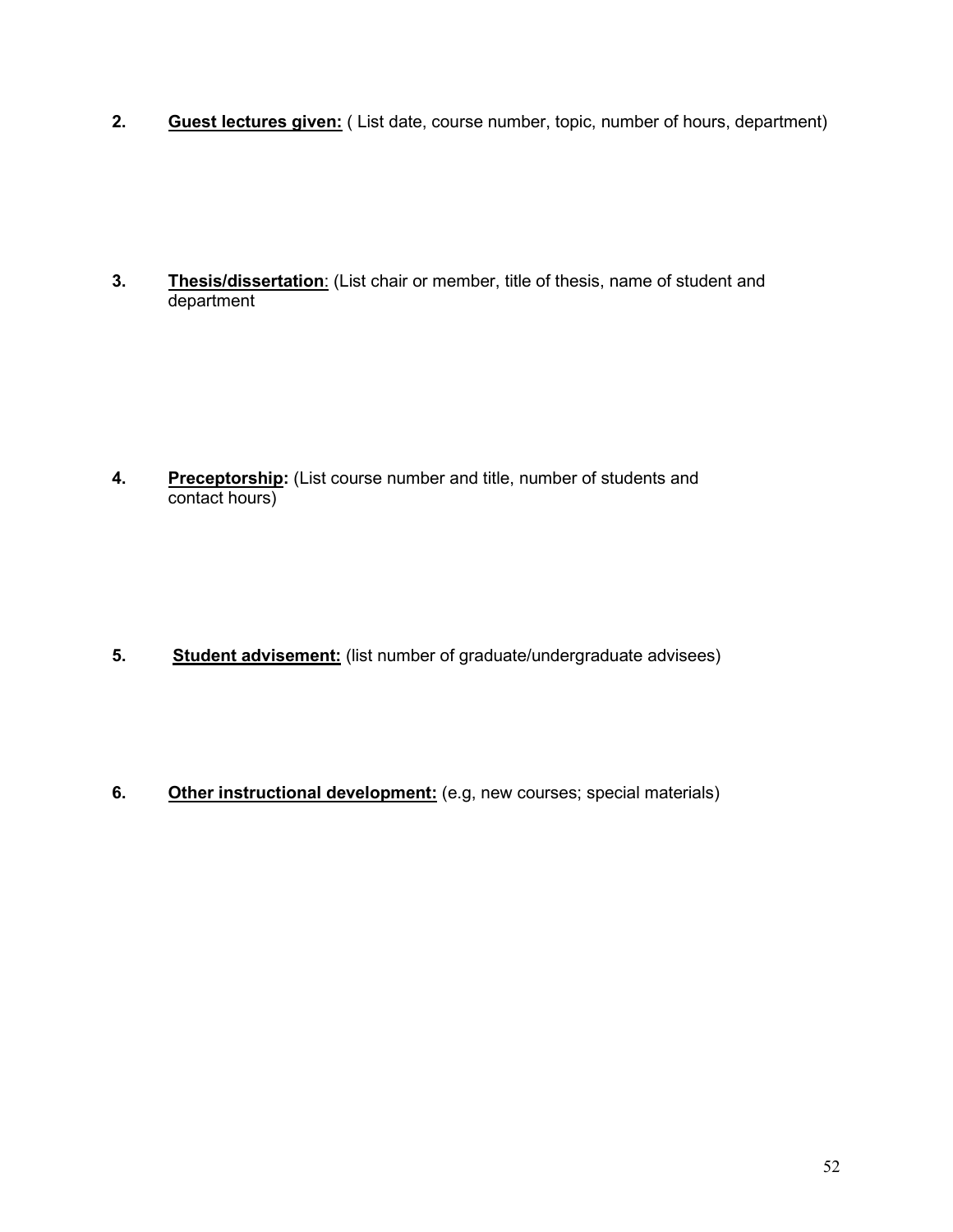## **II. RESEARCH AND SCHOLARLY ACTIVITY**

To be filled out indicating the semester when work was done.

Percentage assigned: Spring % Fall %

- **1. Grant activity** (Proposals submitted, obtained, completed, dates, funding source, amounts if funded; if in progress note, include date for submission)
- **2. Publications** (Use APA format; indicate if refereed, type of publication, authorship, title, date, etc.)
	- **A. Publications in print**

**-Referred**

**-Non Referred**

*B. PUBLICATIONS IN PRESS*

**-REFFERRED**

**-NON REFFERRED**

**C. MANUSCRIPTS SUBMITTED**

**-REFFERED**

**-NON REFFERRED**

- **3**. **Scholarly papers and presentations**
- **4. Other participation at professional meetings** (e.g. panels, workshops, discussants)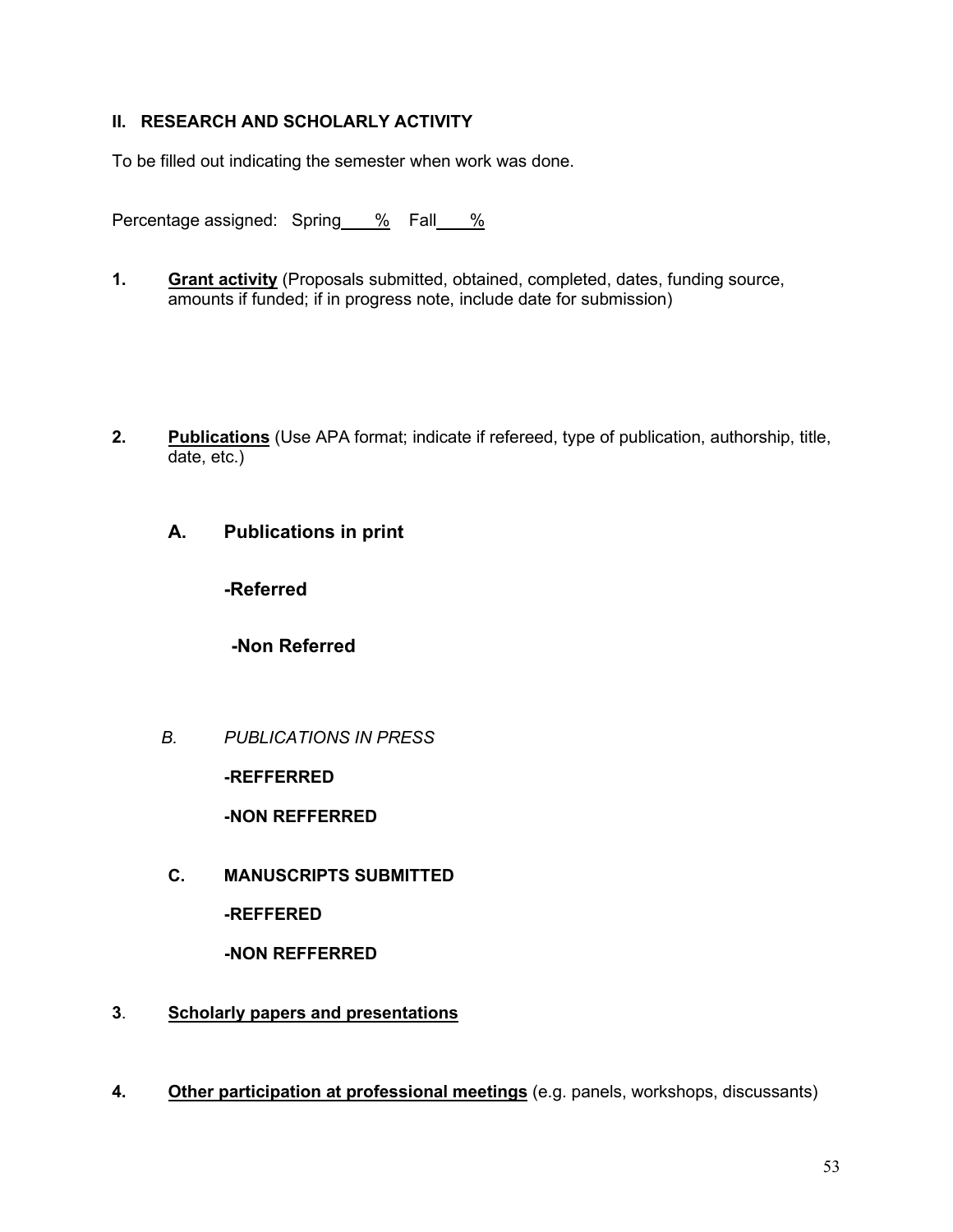**5. Research in** progress (describe extent of completion, phase project is in)

## **III. SERVICE**

Percentage Assign: Spring % Fall %

1. **College of Nursing** (indicate chair/member of committees)

- 2. **University** (indicate if chair or member)
- 3. **Professional Organization Activity** (specify activities, e.g., offices held/special projects, etc.)
- 4. **Public Schools**
- 5. **Faculty Practice** (describe nature/scope)
- 6. **Community Activities** (presentations/offices in civic organizations/civic activities)

## 7. **Administrative Responsibilities**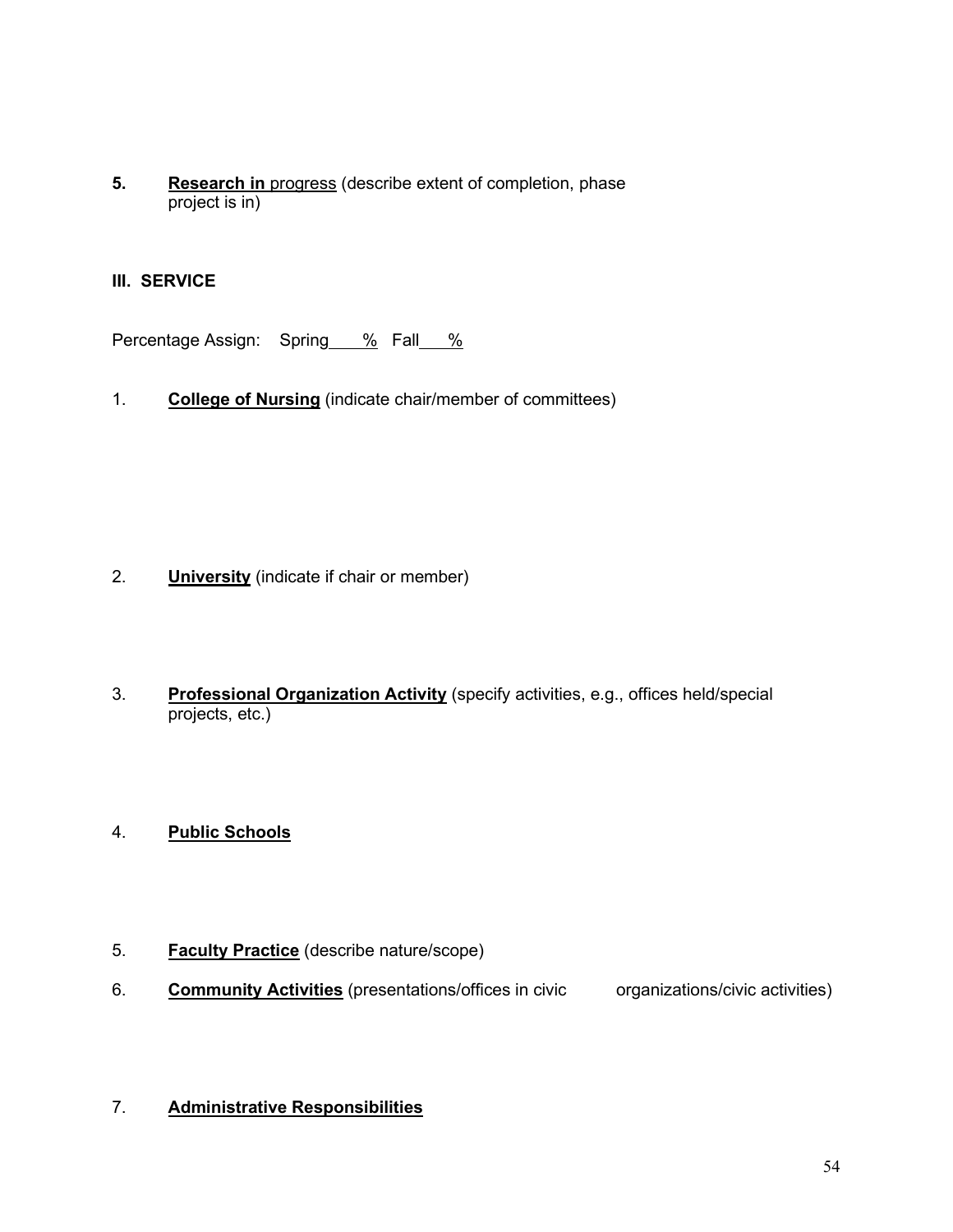## 8. **Professional Development**

a. Professional meetings attended:

| Date | $T$ itle | Sponsor | Location | Contact<br>Hours |
|------|----------|---------|----------|------------------|
|      |          |         |          |                  |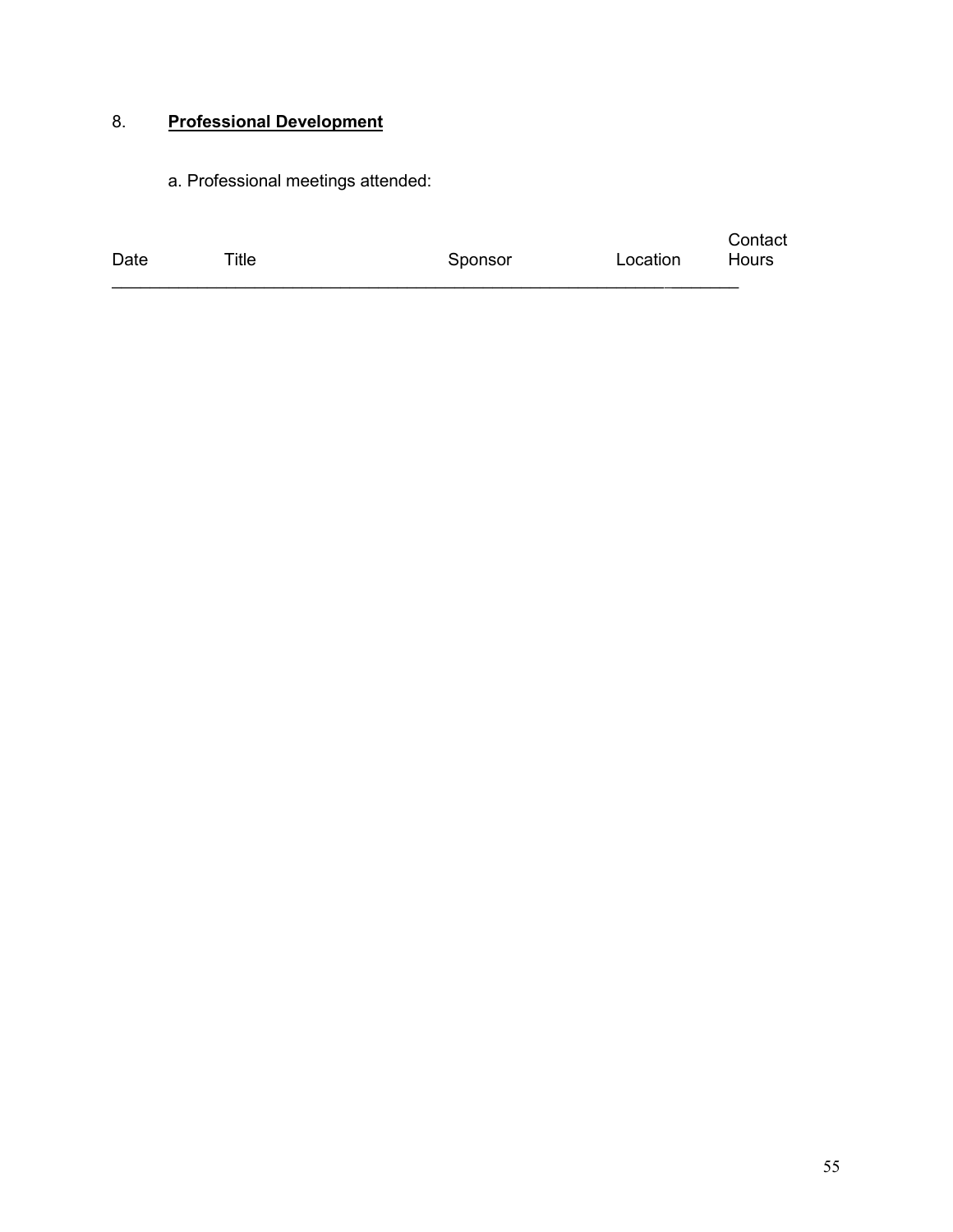# Summary of Faculty Accomplishments

Teaching

**Scholarship** 

**Service**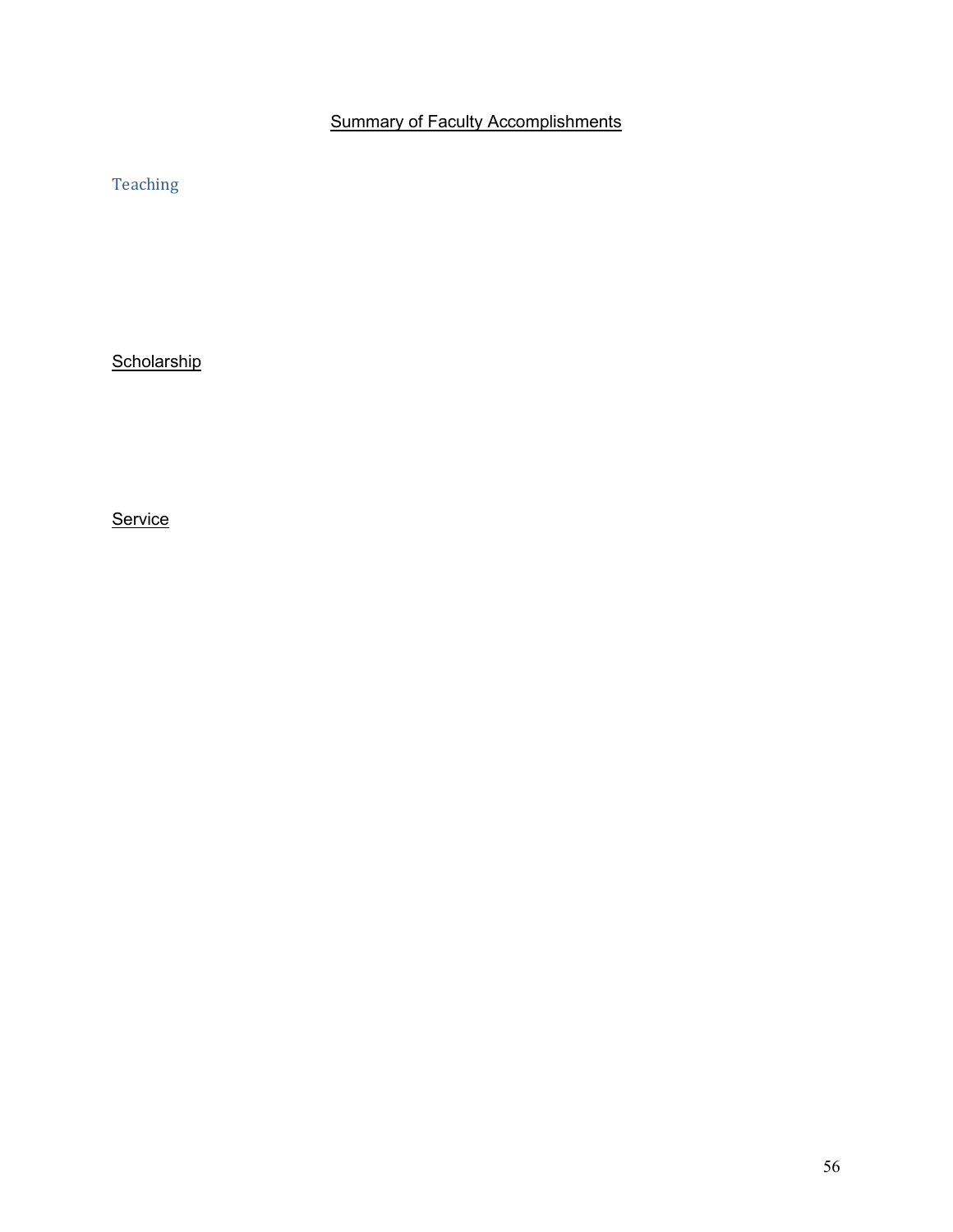|                   | <b>Policy F-14</b><br><b>FLORIDA STATE UNIVERSITY</b><br><b>COLLEGE OF NURSING</b>                                                                                                                                                                                                                                                                              |
|-------------------|-----------------------------------------------------------------------------------------------------------------------------------------------------------------------------------------------------------------------------------------------------------------------------------------------------------------------------------------------------------------|
| TITLE:            | <b>MERIT CRITERIA AND DISTRIBUTION</b>                                                                                                                                                                                                                                                                                                                          |
| POLICY:           | The College of Nursing will utilize specific criteria<br>and procedures for distribution of merit-based salary<br>increases. All faculty members will be reviewed for<br>merit. The Faculty Evaluation Committee of the<br>College of Nursing will use criteria provided in the<br>Meritorious Activity Report (Attachment A) to<br>determine merit pay awards. |
| <b>RATIONALE:</b> | In accordance with UFF-BOT, Article 10, Merit Evaluations,<br>Section 10.4 and Article 23, Merit Salary Increases/Bonuses,<br>Section 23.5, merit-based salary increases are based on the duties<br>assigned pursuant to Article 9 and the faculty evaluation criteria and<br>procedures established pursuant to Article 10.                                    |
| <b>PROCEDURE:</b> | Faculty will complete and submit a copy of the<br>Faculty Meritorious Activity Report to the Faculty<br>Evaluation Committee by February 1 annually. It<br>will be used by the Faculty Evaluation and Merit<br>Committee to rank faculty performance and make<br>recommendations to the Dean for merit pay<br>awards.                                           |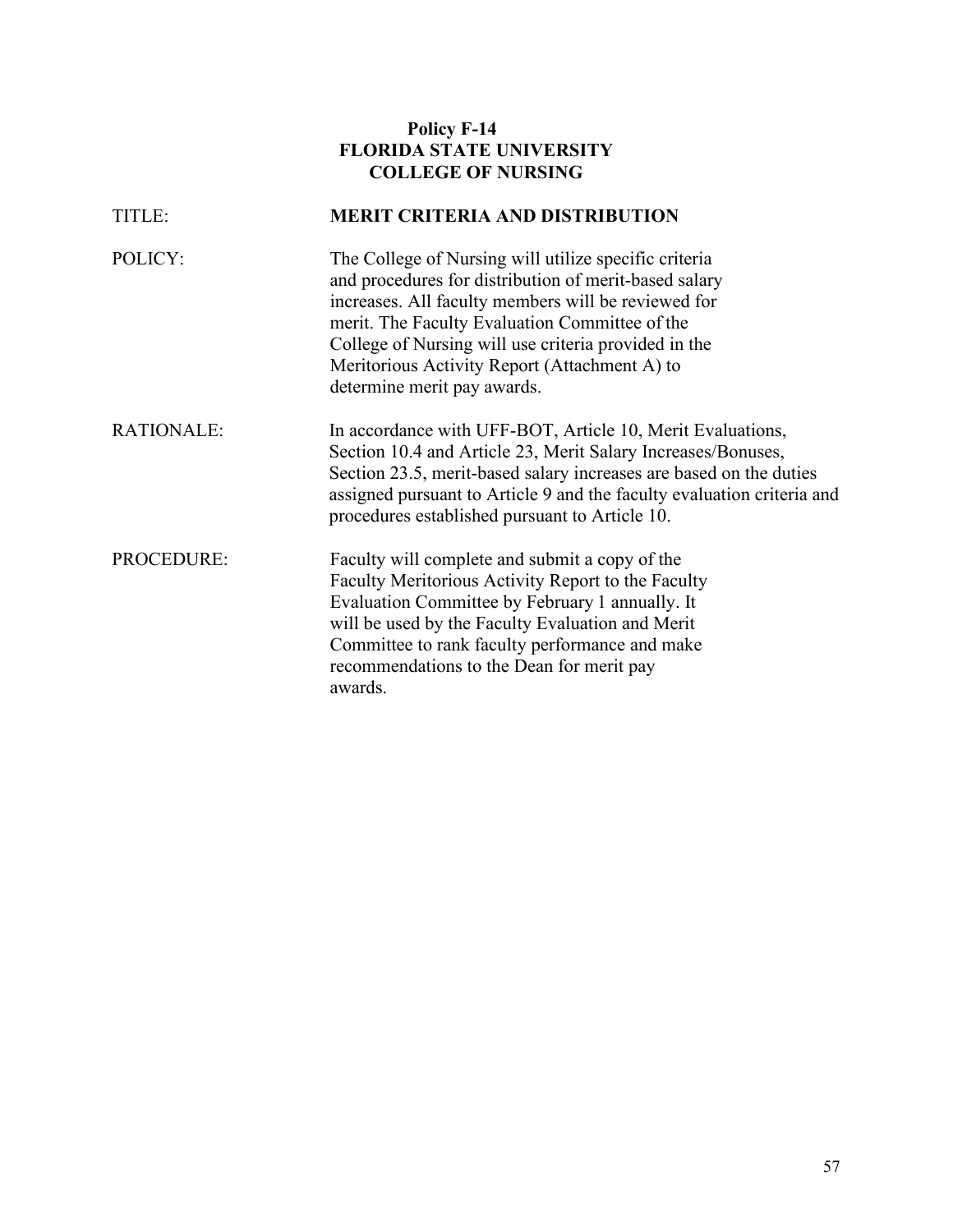| Attachment A |  |
|--------------|--|
|--------------|--|

**Faculty Name**

#### **Meritorious Activity Report for Year**

Faculty members must have evaluations in each of the areas of teaching, research, scholarship of teaching and service that meet FSU's high expectations before being considered for Merit. In addition, the peer teaching evaluation must be completed with a ranking that **meets, exceeds, or substantially exceeds** FSU's high expectations.

To be considered meritorious, activities must exceed your assigned duties as specified in your College of Nursing Assignment of Responsibility (AOR). This report is to be completed and submitted to the Faculty Evaluation Committee.

#### **Assignment of Responsibility**:

| $\mathbf{r}$<br>leaching: | $\sqrt{a}$ | Research: | 0/2 | Service: |  |
|---------------------------|------------|-----------|-----|----------|--|
|---------------------------|------------|-----------|-----|----------|--|

Summer Teaching: \_\_\_\_\_\_\_%

| <b>Meritorious Activity</b>                                                                   | Points per<br>Occurrence<br>of Activity | <b>Occurrence</b><br>of Activity<br>$(\text{\#}/\text{hours})$ | <b>Total</b><br><b>Points</b> | Evidence             |
|-----------------------------------------------------------------------------------------------|-----------------------------------------|----------------------------------------------------------------|-------------------------------|----------------------|
| Teaching (40 points maximum for tenure; 50 points maximum for non-                            |                                         |                                                                |                               |                      |
| tenure)                                                                                       |                                         |                                                                |                               |                      |
| Teaches a Directed Individual Study (DIS) Course                                              | 3                                       |                                                                |                               | Syllabus             |
| Supervises an Undergraduate Honors Thesis                                                     | 4                                       |                                                                |                               | Honors contract      |
| Guest lecture per hour in nursing course(s) per hour                                          |                                         |                                                                |                               | Memo from<br>faculty |
| Guest lecture per hour in another college or<br>department                                    | $\overline{2}$                          |                                                                |                               | Memo from<br>faculty |
| Serves as a preceptor for a non-FSU<br>Graduate student (unless you were paid)<br>per student | 3                                       |                                                                |                               | Preceptor letter     |
| Serves as a DNP project major professor (if<br>not already included in AOR)                   | 3                                       |                                                                |                               |                      |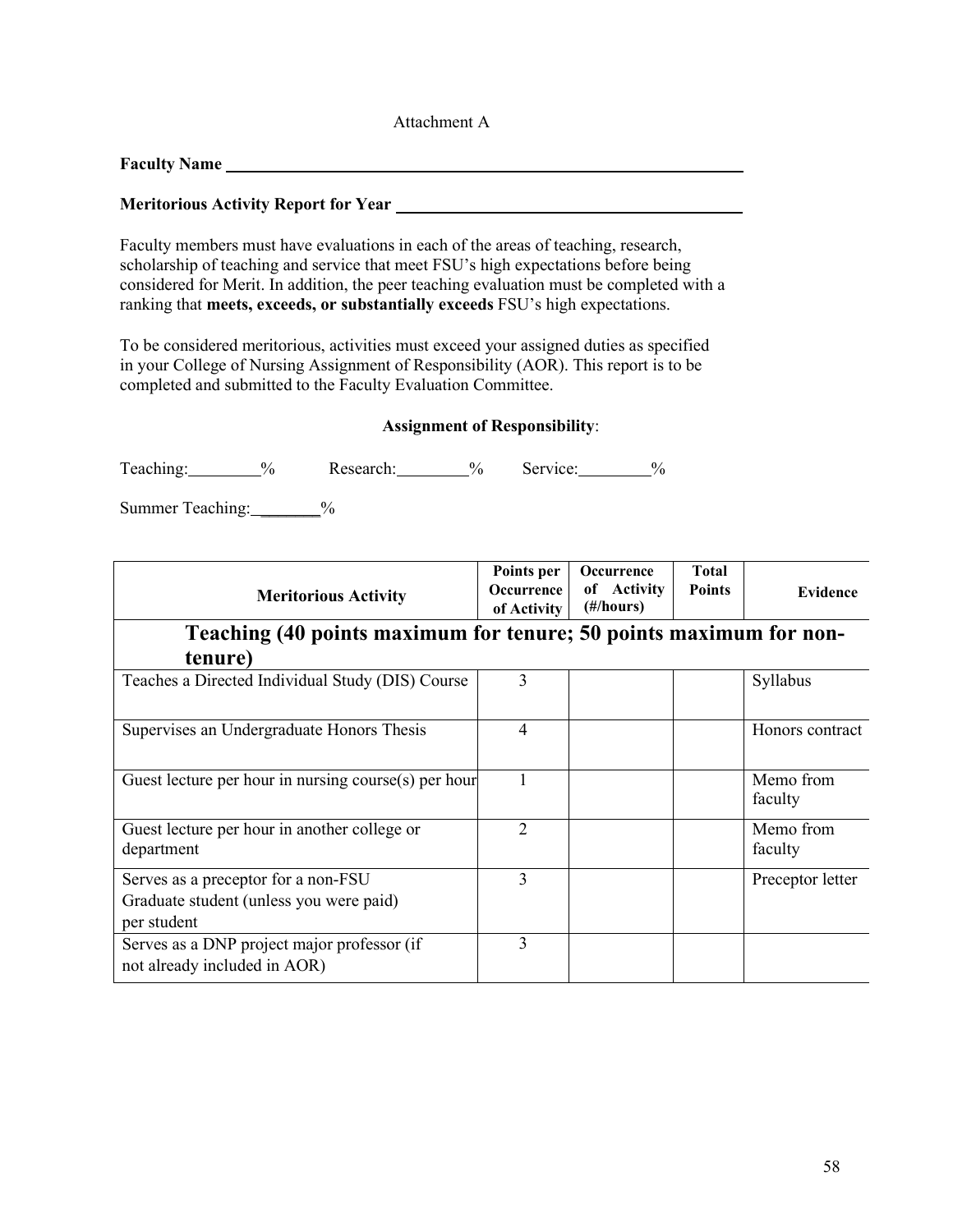| Serves as a preceptor for an FSU Graduate student                                                                                                                         | 3                                              |                                               |                               |                       |
|---------------------------------------------------------------------------------------------------------------------------------------------------------------------------|------------------------------------------------|-----------------------------------------------|-------------------------------|-----------------------|
| Serves as a faculty mentor for Undergraduate<br>Research Opportunity Student/BRIDGE                                                                                       | $\overline{3}$                                 |                                               |                               | <b>UROP</b> contract  |
| Nominated for an FSU Teaching Award or<br>upper 90% in course evaluations for all<br>courses taught                                                                       | $\overline{2}$                                 |                                               |                               | Nomination<br>letter  |
| <b>Meritorious Activity</b>                                                                                                                                               | Points per<br><b>Occurrence</b><br>of Activity | <b>Occurrence</b><br>of Activity<br>(#/hours) | <b>Total</b><br><b>Points</b> | <b>Evidence</b>       |
| Received an FSU Teaching Award                                                                                                                                            | 5                                              |                                               |                               | Award letter          |
| Received a Guardian of the Flame Faculty<br>Award, DAISY Award, or Graduate Student<br>Mentor Award                                                                       | 3                                              |                                               |                               | Award letter          |
| Received a National Nursing Award (Teaching<br>award)                                                                                                                     | 5                                              |                                               |                               | Award letter          |
| Develops a new course syllabus (if not already<br>included in AOR)                                                                                                        | 3                                              |                                               |                               | Syllabus              |
| Develops a new course and teaches course first<br>time (if not already included in AOR)                                                                                   | 5                                              |                                               |                               | Assignment?           |
| Teaching course first time online (must be<br>included in AOR)                                                                                                            | 3                                              |                                               |                               | <b>AOR</b>            |
| Teaching course first time face-to-face (must be<br>included in AOR)                                                                                                      | $\overline{2}$                                 |                                               |                               | <b>AOR</b>            |
| <b>Teaching</b><br><b>Points Earned</b>                                                                                                                                   | 50                                             |                                               |                               |                       |
| <b>Research/Clinical Scholarship of</b>                                                                                                                                   |                                                |                                               |                               |                       |
| Submits an article for publication in a                                                                                                                                   | <b>Teaching</b>                                |                                               |                               | Email                 |
| professional journal (non-refereed). Attach<br>email confirmation of submission                                                                                           |                                                |                                               |                               | confirmation          |
| First author of an article for publication in a<br>professional journal (non-refereed) in press or<br>published. Attach email confirmation of<br>submission               | $\overline{3}$                                 |                                               |                               | Email<br>confirmation |
| Author (other than first) of an article for<br>publication in a professional journal (non-<br>refereed) in press or published. Attach email<br>confirmation of submission | $\overline{2}$                                 |                                               |                               | Email<br>confirmation |
| Submits an editorial to professional journal<br>(non-referred). Attach email conformation of<br>submission                                                                | $\mathbf{1}$                                   |                                               |                               | Email<br>confirmation |
| First author of an editorial to professional journal<br>in press or published. Attach email confirmation<br>of submission                                                 | $\overline{2}$                                 |                                               |                               | Email<br>confirmation |
|                                                                                                                                                                           |                                                |                                               |                               | 59                    |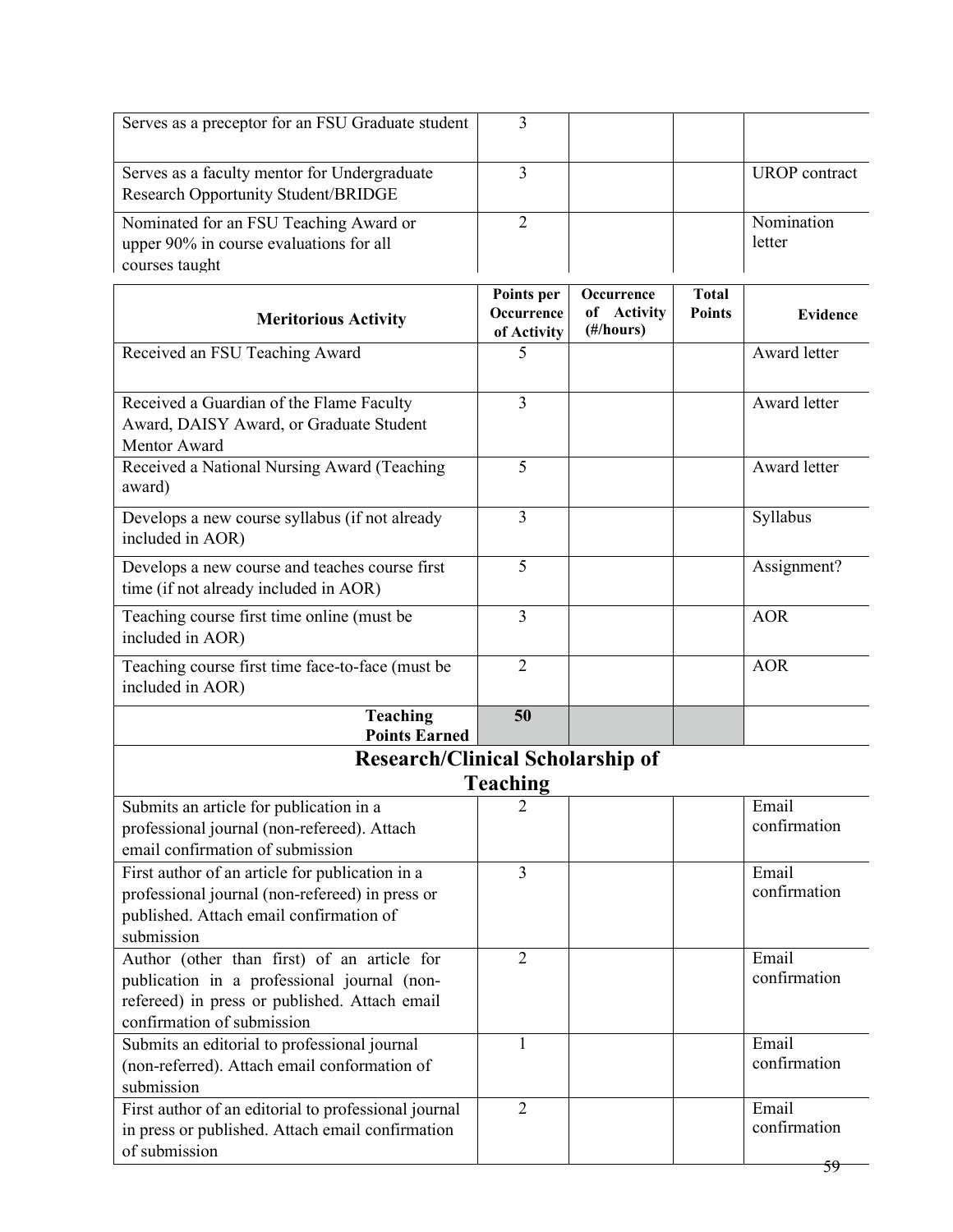| Author (other than first) of an editorial to<br>professional journal in press or published. Attach |  | Email<br>confirmation |
|----------------------------------------------------------------------------------------------------|--|-----------------------|
| email                                                                                              |  |                       |
| confirmation of submission                                                                         |  |                       |
| Authors an article for submission with student to                                                  |  | Email                 |
| professional journal (non-refereed). Attach email                                                  |  | confirmation          |
| confirmation of submission                                                                         |  |                       |
| Article with student to professional journal (non-                                                 |  | Email                 |
| refereed) in press or published. Attach email                                                      |  | confirmation          |
| confirmation of submission                                                                         |  |                       |

|                                                      | Points per              | Occurrence  | <b>Total</b>  |                 |
|------------------------------------------------------|-------------------------|-------------|---------------|-----------------|
| <b>Meritorious Activity</b>                          | Occurrence              | of Activity | <b>Points</b> | <b>Evidence</b> |
|                                                      | of Activity             | (#/hours)   |               |                 |
| Submits Interprofessional article to                 | 2                       |             |               | Email           |
| professional journal (non-refereed). Attach          |                         |             |               | confirmation    |
| email confirmation of submission                     |                         |             |               |                 |
| Interprofessional article to professional            | 3                       |             |               | Email           |
| journal (non-refereed) in press or                   |                         |             |               | confirmation    |
| published. Attach email confirmation of              |                         |             |               |                 |
| submission                                           |                         |             |               |                 |
| Delivers presentation to a community organization    | $\mathbf{1}$            |             |               | Provide         |
|                                                      |                         |             |               | references and  |
|                                                      |                         |             |               | outline of      |
|                                                      |                         |             |               | presentation    |
| Delivers presentation to a local group               | $\overline{2}$          |             |               | Provide         |
|                                                      |                         |             |               | references and  |
|                                                      |                         |             |               | outline of      |
|                                                      |                         |             |               | presentation    |
| Delivers presentation to a regional group            | 3                       |             |               | Provide         |
|                                                      |                         |             |               | references and  |
|                                                      |                         |             |               | outline of      |
|                                                      |                         |             |               | presentation    |
| Submits an article to refereed journal. *This does   | $\overline{\mathbf{3}}$ |             |               | Email           |
| not refer to editorials                              |                         |             |               | confirmation    |
| First author of a clinical or theoretical article in | 6                       |             |               | .pdf of         |
| press or published in refereed journal               |                         |             |               | article/link    |
| Author (other than first author) of a clinical or    | $\overline{3}$          |             |               | .pdf of         |
| theoretical article in press or published in         |                         |             |               | article/link    |
| refereed journal                                     |                         |             |               |                 |
| First author of an integrative review article        | 8                       |             |               | .pdf of         |
| in press or published in refereed journal            |                         |             |               | article/link    |
| Author (other than first) of an integrative          | $\overline{4}$          |             |               | .pdf of         |
| review article in press or published in refereed     |                         |             |               | article/link    |
| journal                                              |                         |             |               |                 |
| First author of a research article in press or       | $\mathbf{1}$            |             |               | .pdf of         |
| published in a refereed journal (accepted with       | $\boldsymbol{0}$        |             |               | article/link    |
| revisions does not count)                            |                         |             |               |                 |
|                                                      |                         |             |               | 60              |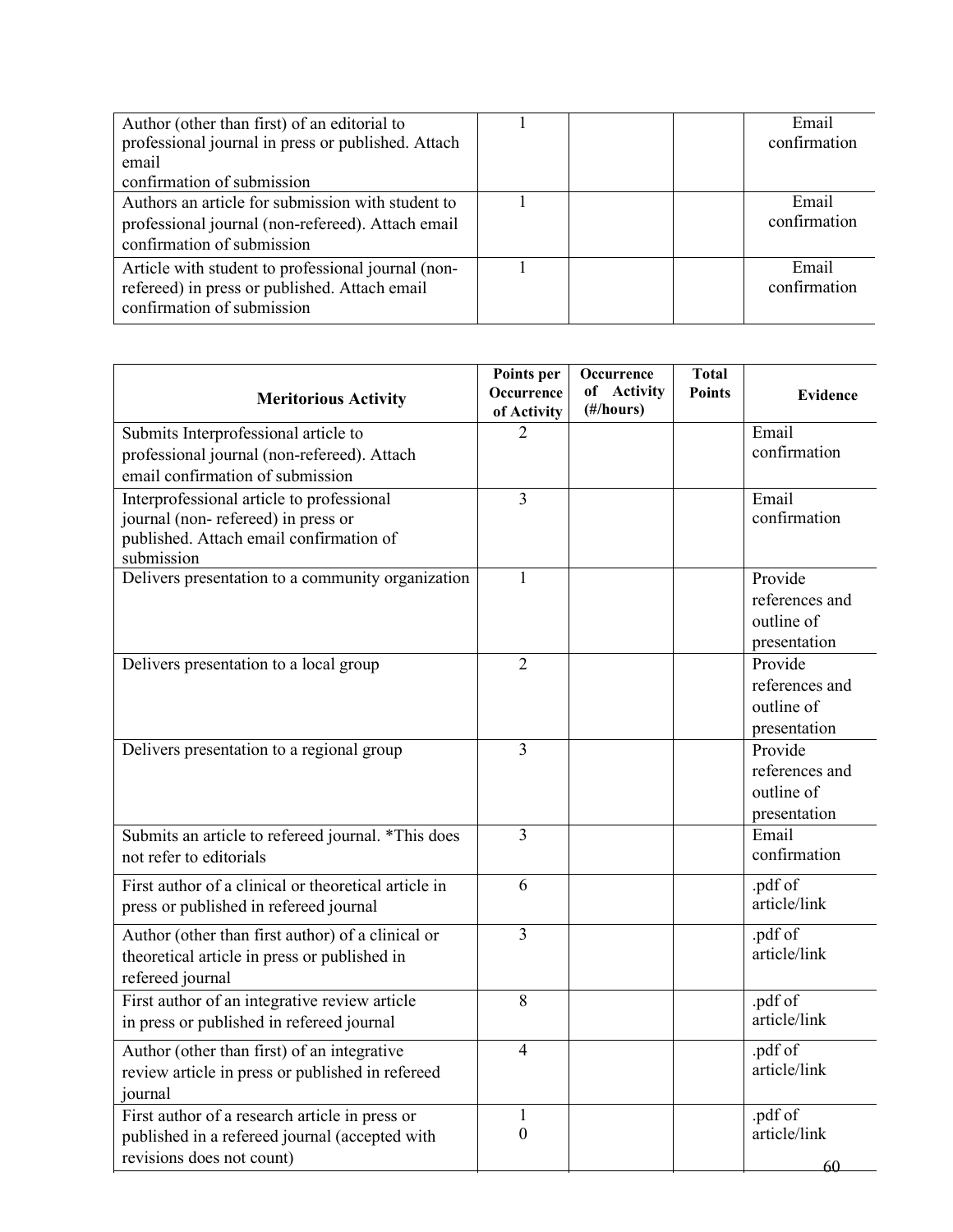| Submits Interprofessional article for refereed<br>professional journal                           |              | Email<br>confirmation |
|--------------------------------------------------------------------------------------------------|--------------|-----------------------|
| Interprofessional article to a refereed<br>professional journal in press or published            |              | Email<br>confirmation |
| First author of a book chapter published or in<br>press (accepted with revisions does not count) | 6            | Email<br>confirmation |
| Shared authorship of a book chapter published or in<br>press                                     | $\mathbf{3}$ | Email<br>confirmation |

| <b>Meritorious Activity</b>                                 | Points per<br>Occurrence | Occurrence<br><b>Activity</b><br>of | <b>Total</b><br><b>Points</b> | <b>Evidence</b>    |
|-------------------------------------------------------------|--------------------------|-------------------------------------|-------------------------------|--------------------|
|                                                             | of Activity              | (#/hours)                           |                               |                    |
| Single author for a book that is in press or                |                          |                                     |                               | Attach             |
| published                                                   | 0                        |                                     |                               | publication will   |
|                                                             |                          |                                     |                               | be returned        |
| Shared authorship for a book that is in press or            | 5                        |                                     |                               | Attach             |
| published                                                   |                          |                                     |                               | publication will   |
|                                                             |                          |                                     |                               | be returned        |
| Provides poster presentation at                             | 6                        |                                     |                               | Provide            |
| national/international conference                           |                          |                                     |                               | conference pro-    |
|                                                             |                          |                                     |                               | gram and letter of |
|                                                             |                          |                                     |                               | acceptance         |
| Provides podium presentation at                             | 8                        |                                     |                               | Provide            |
| national/international conference                           |                          |                                     |                               | conference pro-    |
|                                                             |                          |                                     |                               | gram and letter of |
|                                                             |                          |                                     |                               | acceptance         |
| Poster presentation at state conference                     | $\overline{2}$           |                                     |                               | Provide            |
|                                                             |                          |                                     |                               | conference pro-    |
|                                                             |                          |                                     |                               | gram and letter of |
|                                                             |                          |                                     |                               | acceptance         |
| Poster presentation at regional conference                  | 3                        |                                     |                               | Provide            |
|                                                             |                          |                                     |                               | conference pro-    |
|                                                             |                          |                                     |                               | gram and letter of |
|                                                             |                          |                                     |                               | acceptance         |
| Podium presentation at state conference                     | $\overline{3}$           |                                     |                               | Provide            |
|                                                             |                          |                                     |                               | conference pro-    |
|                                                             |                          |                                     |                               | gram and letter of |
|                                                             |                          |                                     |                               | acceptance         |
| Podium presentation at regional conference                  | $\overline{4}$           |                                     |                               | Provide            |
|                                                             |                          |                                     |                               | conference pro-    |
|                                                             |                          |                                     |                               | gram and letter of |
|                                                             |                          |                                     |                               | acceptance         |
| Authors or co-authors program grant that is                 | 1                        |                                     |                               | Cover sheet        |
| funded for more than \$50,000                               | $\boldsymbol{0}$         |                                     |                               | of proposal        |
| Authors or co-authors a program grant that is<br>funded for | $\overline{7}$           |                                     |                               | Award letter       |
| \$50,000 or less                                            |                          |                                     |                               |                    |
| As PI or Co-PI, submits internal research grant             | 6                        |                                     |                               | Cover sheet        |
| for \$50,000 or less                                        |                          |                                     |                               | of proposal        |
|                                                             |                          |                                     |                               |                    |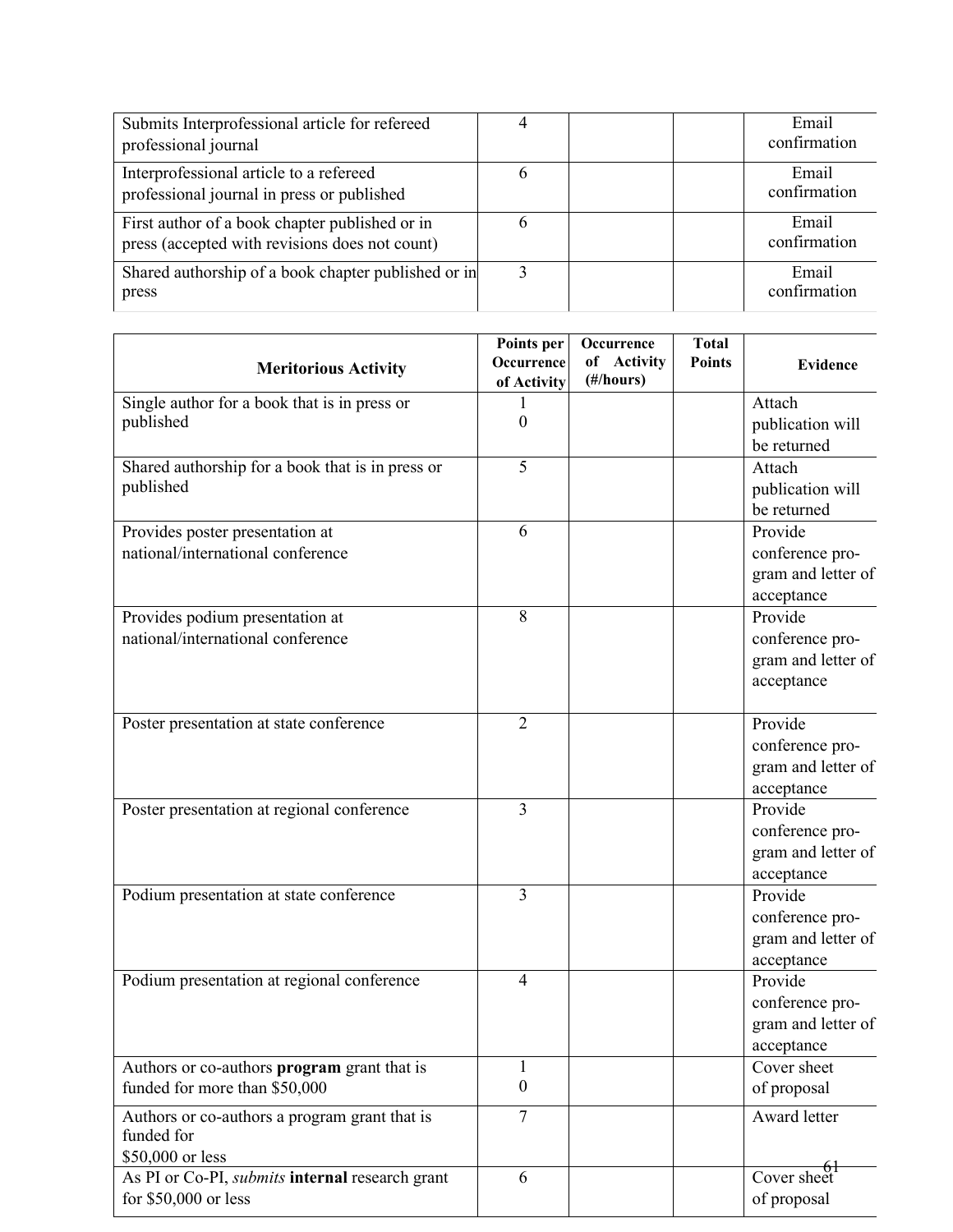| As PI or Co-PI, submits external research grant<br>for \$50,000 or less             | 8                                       |                                        |                               | Cover sheet<br>of proposal            |
|-------------------------------------------------------------------------------------|-----------------------------------------|----------------------------------------|-------------------------------|---------------------------------------|
| As PI or Co-PI, funded for external research grant<br>for<br>\$50,000 or less       | $\mathbf{1}$<br>0                       |                                        |                               | Award letter                          |
| As PI or Co-PI, submits internal research grant for<br>more than<br>\$50,000        | $\tau$                                  |                                        |                               | Cover sheet<br>of proposal            |
| As PI or Co-PI, <i>funded</i> for internal research<br>grant for more than \$50,000 | 8                                       |                                        |                               | Award letter                          |
| As PI or Co-PI, submits external research grant for<br>more than<br>\$50,000        | 9                                       |                                        |                               | Cover sheet<br>of proposal            |
| <b>Meritorious Activity</b>                                                         | Points per<br>Occurrence<br>of Activity | Occurrence<br>of Activity<br>(#/hours) | <b>Total</b><br><b>Points</b> | <b>Evidence</b>                       |
| As PI or Co-PI, funded for external research<br>grant for more than \$50,000        | 12                                      |                                        |                               | Award letter                          |
| Serves as reviewer for external or federal grant                                    | $\overline{5}$                          |                                        |                               | Email<br>confirmation                 |
| Reviews article for nursing journal (per article)                                   | $\overline{2}$                          |                                        |                               | Report or email                       |
| Reviews article for professional journal (per<br>article)                           | $\overline{2}$                          |                                        |                               | Report or email                       |
| <b>Research/Clinical Scholarship</b><br><b>Points Earned</b>                        | 21<br>6                                 |                                        |                               |                                       |
|                                                                                     | <b>Service</b>                          |                                        |                               |                                       |
| Directs undergraduate Garnet and Gold Scholar<br>(per student)                      | 3                                       |                                        |                               | Contract                              |
| Coordinates student volunteer project (report<br>hours)                             | $\overline{2}$                          |                                        |                               | Documentation                         |
| Serves as sponsor of student service<br>project/organization                        | 5                                       |                                        |                               |                                       |
| Chairs CON committee                                                                | $\overline{4}$                          |                                        |                               | <b>CON</b><br>committee<br>assignment |
| Serves on more than two (2) CON committees                                          | $\overline{2}$                          |                                        |                               | <b>CON</b><br>committee<br>assignment |
| Member of University committee                                                      | $\overline{2}$                          |                                        |                               | Committee<br>minute                   |
| Chairs University committee                                                         | 5                                       |                                        |                               | Committee<br>minute                   |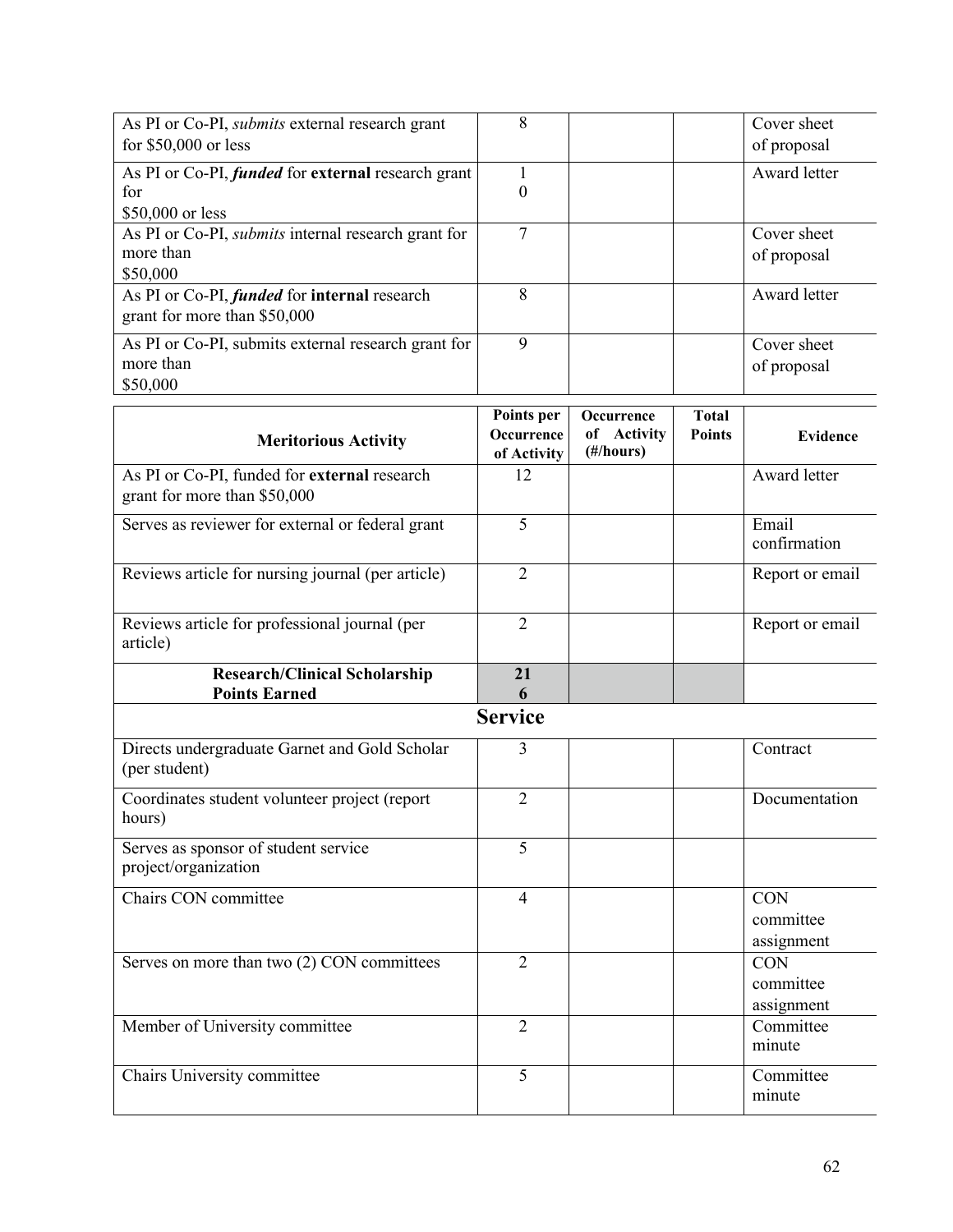| Serves on Honors Thesis for CON or                                                                                                                   | $\overline{2}$                                             |                                        |                               |                      |
|------------------------------------------------------------------------------------------------------------------------------------------------------|------------------------------------------------------------|----------------------------------------|-------------------------------|----------------------|
| Thesis/Dissertation committee outside the CON                                                                                                        |                                                            |                                        |                               |                      |
| (non-tenured track not eligible)                                                                                                                     |                                                            |                                        |                               |                      |
| Serves as an officer of a volunteer community<br>board                                                                                               | $\overline{2}$                                             |                                        |                               | Committee<br>minutes |
| Leads/Organizes a community or state-wide project                                                                                                    | 3                                                          |                                        |                               |                      |
| Serves as office/board member of local or<br>state nursing organization                                                                              | 3                                                          |                                        |                               | Committee<br>minute  |
| Serves as officer/board member of national or<br>international nursing or professional<br>organization                                               | 5                                                          |                                        |                               | Committee<br>minute  |
| Received National Nursing Award (not teaching)                                                                                                       | $\overline{3}$                                             |                                        |                               |                      |
| <b>Meritorious Activity</b>                                                                                                                          | Points per<br>Occurrence<br>of Activity                    | Occurrence<br>of Activity<br>(#/hours) | <b>Total</b><br><b>Points</b> | Evidence             |
| Participation in activates to promote and/or<br>represent FSU programs and FSUCON in service<br>related activities                                   | 3                                                          |                                        |                               | Per event/day        |
|                                                                                                                                                      |                                                            |                                        |                               |                      |
| Participation in activated to foster collaboration<br>with other FSU colleges that enhances<br>educational/service opportunities for CON<br>students | $\overline{3}$                                             |                                        |                               | Per event/day        |
| Facilitate or organize a scholarly research<br>activity (Sigma Theta Tau Research<br>Dinner, CAPN speakers, TMH/CRMC<br>presentations, etc.)         | $\overline{2}$                                             |                                        |                               | Committee<br>minute  |
| <b>CCNE/NLN Evaluator</b>                                                                                                                            | 5                                                          |                                        |                               |                      |
| <b>Service</b><br><b>Points</b><br><b>Earned</b>                                                                                                     | 54                                                         |                                        |                               |                      |
|                                                                                                                                                      |                                                            |                                        |                               |                      |
|                                                                                                                                                      | <b>Teaching Points Earned</b>                              |                                        |                               |                      |
| Research/ Clinical Scholarship<br>Points Earned                                                                                                      |                                                            |                                        |                               |                      |
|                                                                                                                                                      | <b>Service Points Earned</b><br><b>Total Points Earned</b> |                                        |                               |                      |

Note below anything you believe is worthy of merit, which is not on the merit form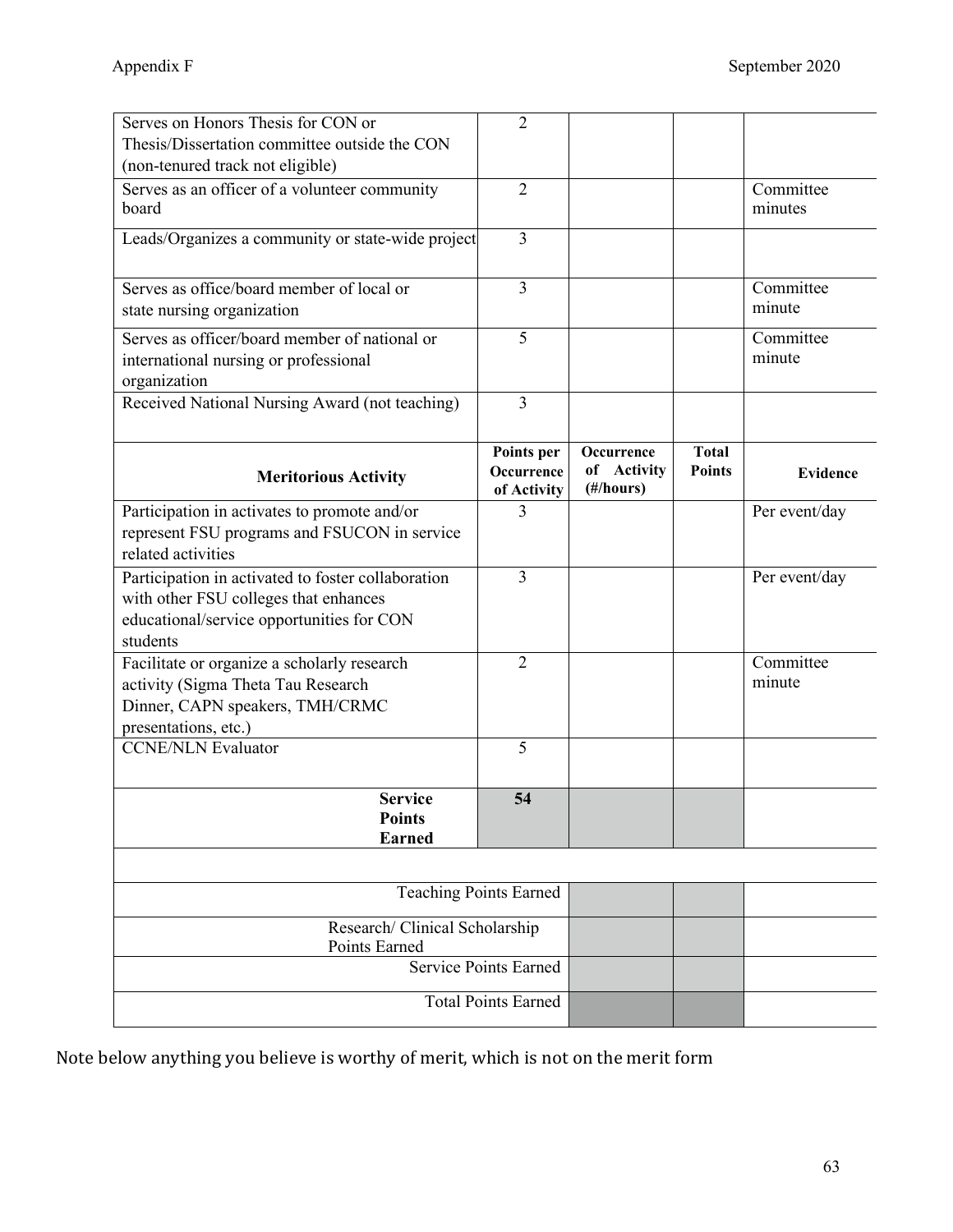### Florida State University College of Nursing Appendix G Academic Program Review – Program Evaluation Plan

| Table of Contents                                                     | Page Number |
|-----------------------------------------------------------------------|-------------|
| I: Context Evaluation: Mission and Governance                         | 60          |
| II: Input Evaluation: Institutional Commitment and Resources          | 61          |
| III: Process Component: Curriculum and Teaching-Learning Practices    | 63          |
| IV: Product Component: Assessment and Achievement of Program Outcomes | -68         |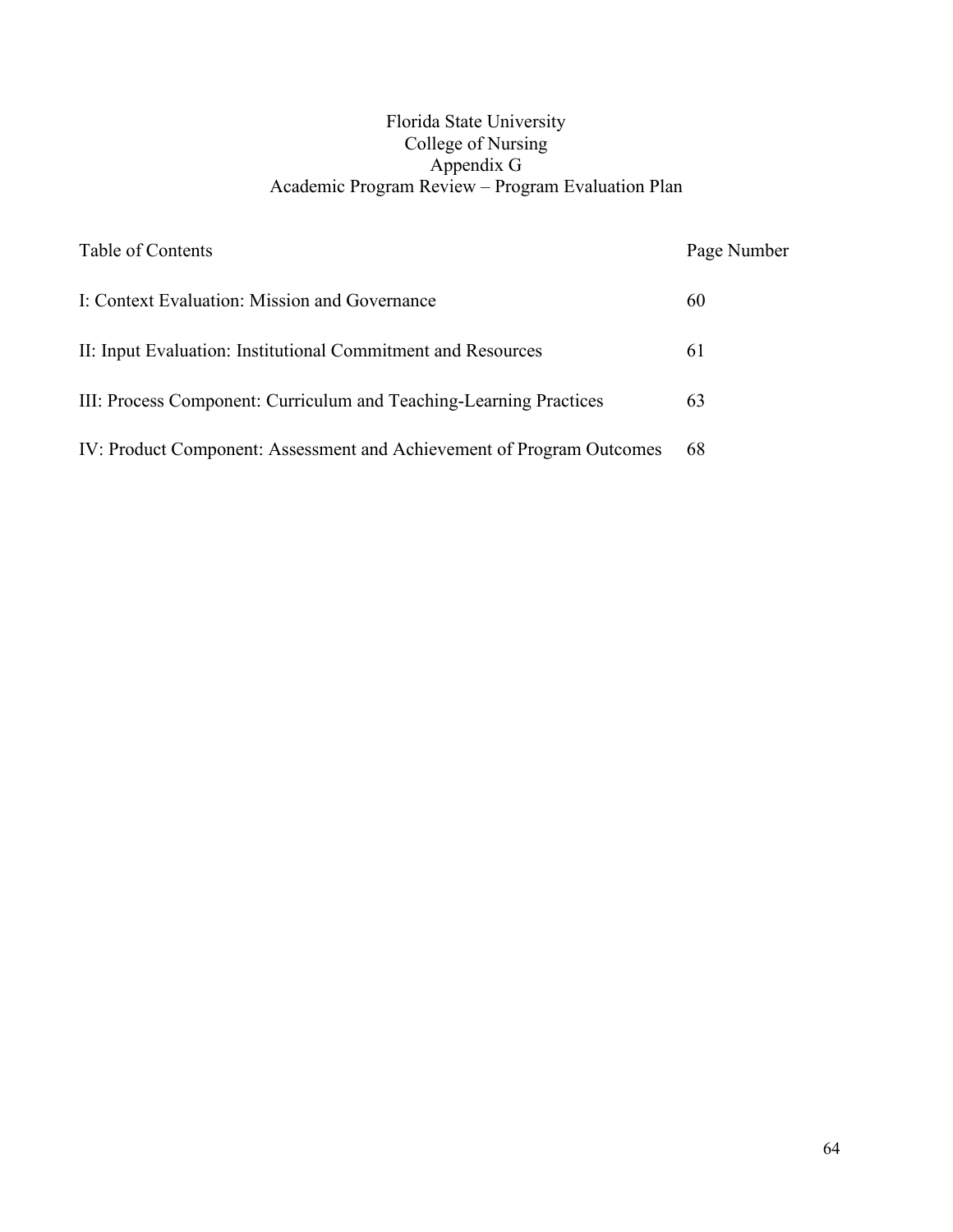| <b>Level of Achievement</b><br>(Goals and Objectives with<br><b>Corresponding CCNE</b><br><b>Element Numbers)</b>                                                                                                                                                       | <b>Assessment Method</b>                                                                                               | <b>Data Source</b>                                                                                                                                                                                                                                                                                                                                    | <b>Assigned</b><br><b>Responsibility/Frequency</b><br>of Assessment                                                                                       |
|-------------------------------------------------------------------------------------------------------------------------------------------------------------------------------------------------------------------------------------------------------------------------|------------------------------------------------------------------------------------------------------------------------|-------------------------------------------------------------------------------------------------------------------------------------------------------------------------------------------------------------------------------------------------------------------------------------------------------------------------------------------------------|-----------------------------------------------------------------------------------------------------------------------------------------------------------|
| I-A, I-B, I-F<br>The mission, goals, policies,<br>and expected student<br>outcomes are congruent with<br>those of the University and<br>consistent with relevant<br>professional nursing standards<br>and guidelines for the<br>preparation of nursing<br>professionals | Compare the CON and<br>University mission,<br>goals, policies, and<br>expected student<br>outcomes                     | University website<br>$\bullet$<br>Organizations<br>$\bullet$<br>learning<br>management<br>system<br><b>CON Faculty</b><br>٠<br>Handbook<br><b>SACS Outcomes</b><br>$\bullet$<br><b>CCNE</b> and <b>NONOF</b><br>$\bullet$<br>Accreditation<br><b>Standards</b><br>CON Strategic Plan<br>$\bullet$<br>Community<br>$\bullet$<br><b>Advisory Board</b> | Program Evaluation and<br>Curriculum committees<br>every five (5) years unless<br>there is a change in the<br>University mission (Next<br>review in 2020) |
| $I-C$<br>Expected faculty outcomes in<br>teaching, scholarship, service,<br>and practice are congruent<br>with the mission, goals, and<br>expected student outcomes                                                                                                     | Analyze faculty annual<br>reports                                                                                      | Faculty annual reports                                                                                                                                                                                                                                                                                                                                | Faculty Evaluation<br>Committee annually in the<br>fall semester                                                                                          |
| $I-D$<br>Faculty and students<br>participate in program<br>governance                                                                                                                                                                                                   | Document annual<br>committee reports for<br>distribution of faculty<br>and number of students<br>serving on committees | <b>Committee Annual</b><br>Reports/Membership<br>Lists                                                                                                                                                                                                                                                                                                | Annual committee reports<br>and meeting minutes<br>submitted by the<br>committee chairperson                                                              |
| $I-E$<br>Documents and publications<br>related to the program offerings<br>are accurate                                                                                                                                                                                 | Review documents for<br>accuracy                                                                                       | <b>CON Faculty</b><br>$\bullet$<br>Handbook<br><b>Student Handbook</b><br>$\bullet$<br>Marketing materials<br>Website                                                                                                                                                                                                                                 | Administrative team* and<br>advisors annually                                                                                                             |

## **I: Context Evaluation – Mission and Governance**

\*Administrative Team: The Dean, the Associate Deans, and the Assistant Deans of the College of Nursing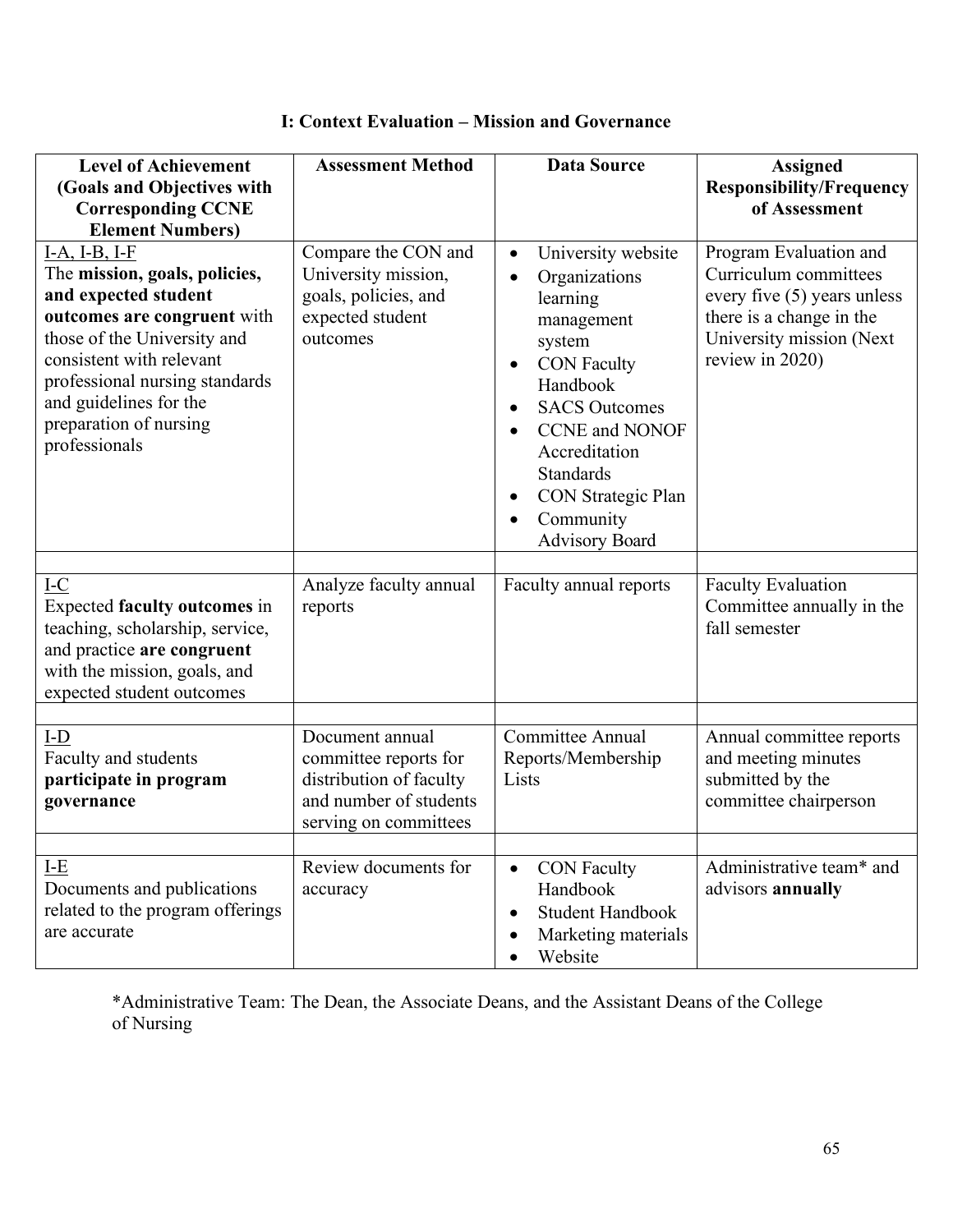## **II: Input Evaluation – Institutional Commitment and Resources**

| <b>Level of Achievement</b>                                                                                                                                                                                                                                                                                                                     | <b>Assessment Method</b>                                                                                                    | <b>Data Source</b>                                                                                                                                                                                                                          | <b>Assigned</b>                                                                                                                                                                                                                                                                                         |
|-------------------------------------------------------------------------------------------------------------------------------------------------------------------------------------------------------------------------------------------------------------------------------------------------------------------------------------------------|-----------------------------------------------------------------------------------------------------------------------------|---------------------------------------------------------------------------------------------------------------------------------------------------------------------------------------------------------------------------------------------|---------------------------------------------------------------------------------------------------------------------------------------------------------------------------------------------------------------------------------------------------------------------------------------------------------|
| (Goals and Objectives with<br><b>Corresponding CCNE</b><br><b>Element Numbers)</b>                                                                                                                                                                                                                                                              |                                                                                                                             |                                                                                                                                                                                                                                             | <b>Responsibility/Frequency</b><br>of Assessment                                                                                                                                                                                                                                                        |
| $II-A$<br><b>Fiscal and physical resources</b><br>are sufficient to enable the<br>program to fulfill its mission,<br>goals, and expected outcomes                                                                                                                                                                                               | Review budget reports                                                                                                       | <b>Budget reports</b>                                                                                                                                                                                                                       | Dean, Associate Dean of<br>Academic Affairs,<br>Assistant Dean of<br>Graduate Programs,<br>Assistant Dean of<br>Undergraduate Programs,<br>IT Manager, and Financial<br>Specialist (annually)                                                                                                           |
| $II-B$<br><b>Academic support services</b><br>(Student Services, Library<br><b>Services, Computer Lab,</b><br><b>Technology, Distance</b><br><b>Education, Research</b><br>Support) are sufficient to<br>ensure quality and are evaluated<br>on a regular basis to meet<br>program and student needs                                            | Analyze student<br>satisfaction ratings on<br>surveys (Analyze<br>faculty surveys when<br>implemented)                      | <b>DNP</b> Student<br>$\bullet$<br><b>Current Annual</b><br>Survey<br>(Blackboard)<br>Undergraduate<br>$\bullet$<br><b>Student Exit Survey</b><br>(EBI)<br>Graduate Exit<br>$\bullet$<br>Survey<br>University<br>$\bullet$<br><b>COACHE</b> | Assistant Dean of<br>$\bullet$<br>Graduate Program,<br>Assistant Dean of<br>Undergraduate<br>Programs (annually)<br>Program Evaluation<br>Committee will<br>review and present<br>student survey data<br>annually to the faculty<br>in the fall semester<br>for the preceding year<br><b>COACHE TBA</b> |
| $II-C, II-D$<br>100% of faculty (including<br>the Dean, Associate Dean of<br><b>Academic Affairs, Assistant</b><br><b>Dean of Undergraduate</b><br><b>Programs, and Assistant</b><br><b>Dean of Graduate Programs)</b><br>have the proper credentials<br>and experience to teach and/or<br>administer in their particular<br>areas or positions | Review educational,<br>licensure, and<br>certification status of<br>teaching faculty and<br>specialty-track<br>coordinators | Faculty Annual<br>$\bullet$<br>Report and Vitae<br>Faculty Expertise<br>$\bullet$<br>and Advancement<br>System (FEAS)                                                                                                                       | Associate Dean of<br>Academic Affairs,<br>Assistant Dean of<br>Graduate Programs, and<br>Assistant Dean of<br><b>Undergraduate Programs</b><br>review faculty/preceptor<br>credentials, student/faculty<br>ratios, and evaluate<br>adequacy annually                                                    |
| $II-D$<br><b>Student/Faculty ratios across</b><br>clinical sites and courses are<br>adequate and meet FLBON<br>regulations and professional                                                                                                                                                                                                     | <b>Review FLBON</b><br>professional<br>organizations and CON<br>Standards to compare<br>student/faculty ratios for          | Faculty teaching<br>assignments and<br>workload reports                                                                                                                                                                                     | Associate Dean of<br>Academic Affairs,<br>Assistant Dean of<br>Graduate Programs, and<br>Assistant Dean of                                                                                                                                                                                              |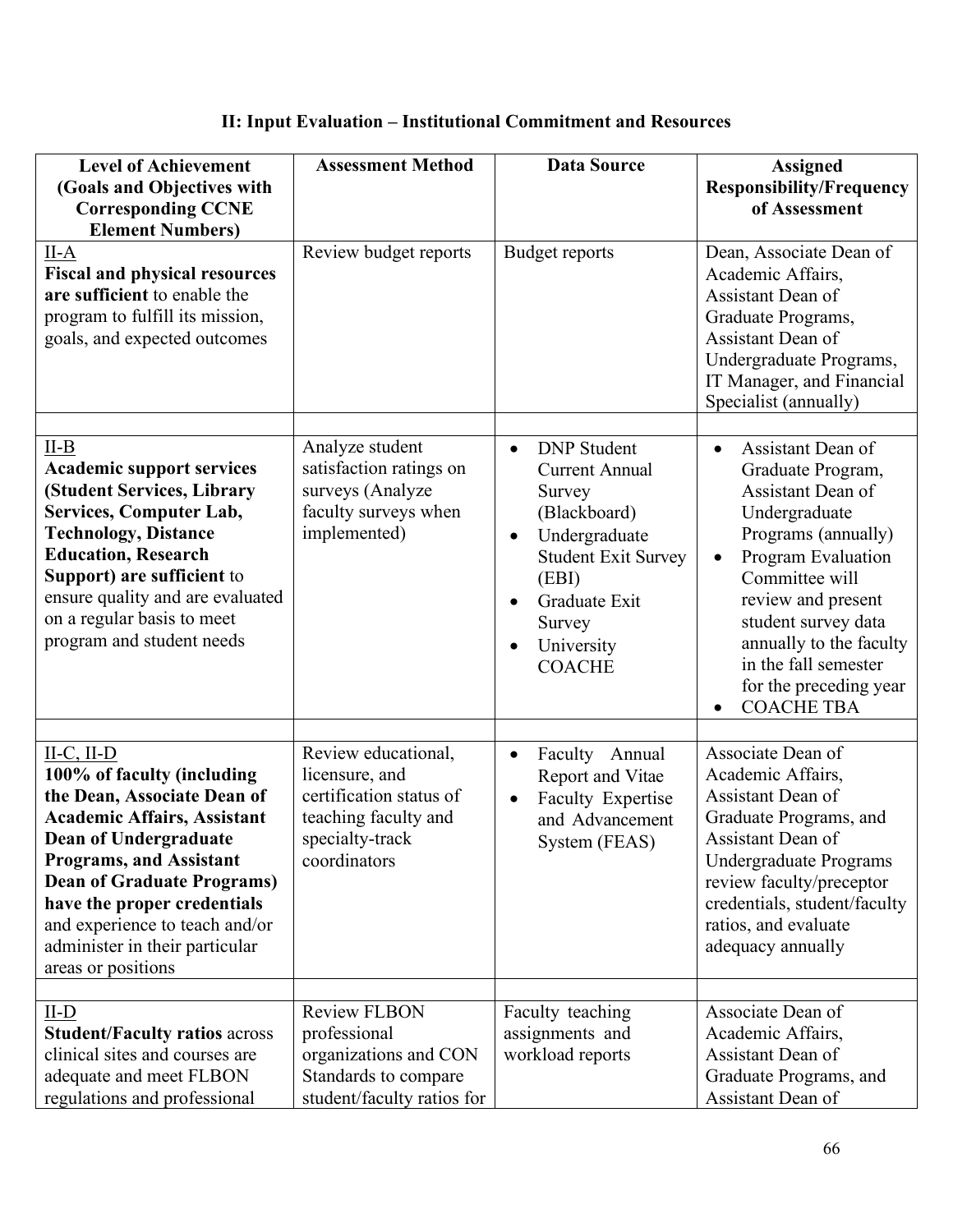| <b>Level of Achievement</b><br>(Goals and Objectives with<br><b>Corresponding CCNE</b>                                         | <b>Assessment Method</b>                                                                         | <b>Data Source</b>                                                               | <b>Assigned</b><br><b>Responsibility/Frequency</b><br>of Assessment                                                                                                                                                                                                                                                                                                                                                         |
|--------------------------------------------------------------------------------------------------------------------------------|--------------------------------------------------------------------------------------------------|----------------------------------------------------------------------------------|-----------------------------------------------------------------------------------------------------------------------------------------------------------------------------------------------------------------------------------------------------------------------------------------------------------------------------------------------------------------------------------------------------------------------------|
| <b>Element Numbers)</b>                                                                                                        |                                                                                                  |                                                                                  |                                                                                                                                                                                                                                                                                                                                                                                                                             |
| standards                                                                                                                      | clinical sites and<br>courses                                                                    |                                                                                  | Undergraduate Programs<br>review faculty/preceptor<br>credentials, student/faculty<br>ratios, and evaluate<br>adequacy annually                                                                                                                                                                                                                                                                                             |
| $II-E$<br>100% of preceptors have the<br>appropriate credentials for<br>their role and are oriented to<br>program expectations | Review educational,<br>licensure, and<br>certification status of<br>preceptors                   | Preceptor database                                                               | Associate Dean of<br>Academic Affairs,<br>Assistant Dean of<br>Graduate Programs, and<br>Assistant Dean of<br>Undergraduate Programs<br>review preceptor<br>credentials annually<br>Associate Dean of<br>Academic Affairs,<br>Assistant Dean of<br>Graduate Programs, and<br>Assistant Dean of<br>Undergraduate Programs<br>maintain and annually<br>update the preceptor<br>databases to document<br>preceptor credentials |
| $II-F$<br>FSU and the CON provide<br>and support an environment<br>that encourages faculty                                     | Compare faculty ratings<br>on satisfaction<br>indicators to standards<br>set by the CON          | <b>COACHE</b>                                                                    | Program Evaluation<br>Committee                                                                                                                                                                                                                                                                                                                                                                                             |
| teaching, scholarship, service,<br>and practice in keeping with<br>the mission, goals, and<br>expected faculty outcomes        | <b>Review Faculty Annual</b><br>Reports and compiled<br>Faculty<br>Travel/Presentation<br>Report | <b>Faculty Annual Report</b><br>Faculty<br><b>Travel/Presentations</b><br>Report | <b>CON</b> Administrators<br>report annually the number<br>of faculty                                                                                                                                                                                                                                                                                                                                                       |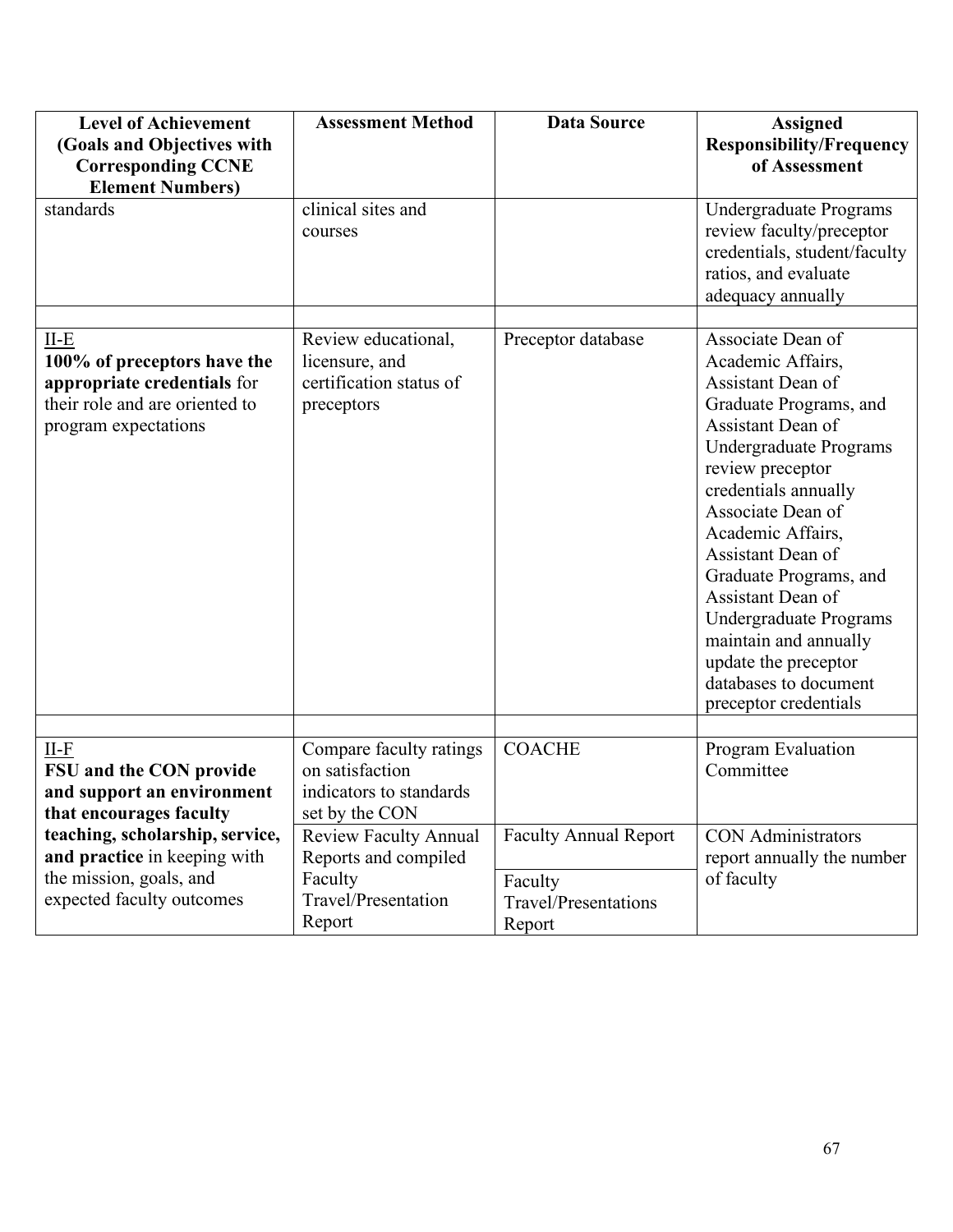| <b>Level of Achievement</b><br>(Goals and Objectives with                                                                                                                                                                                                                                                                                          | <b>Assessment Method</b>                                                                                                                                                                                 | <b>Data Source</b>                                         | <b>Assigned</b><br><b>Responsibility/Frequency</b>                                                                                                                               |
|----------------------------------------------------------------------------------------------------------------------------------------------------------------------------------------------------------------------------------------------------------------------------------------------------------------------------------------------------|----------------------------------------------------------------------------------------------------------------------------------------------------------------------------------------------------------|------------------------------------------------------------|----------------------------------------------------------------------------------------------------------------------------------------------------------------------------------|
| <b>Corresponding CCNE</b><br><b>Element Numbers)</b>                                                                                                                                                                                                                                                                                               |                                                                                                                                                                                                          |                                                            | of Assessment                                                                                                                                                                    |
| III-A, III-B, III-C, III-F, III-G,<br>$III-H$<br>The curriculum is developed,<br>implemented, and revised to<br>reflect clear statements of<br>expected student learning<br>outcomes, professional<br>standards and guidelines, and<br>community needs. The<br>curriculum is logically<br>structured with each level<br>building on the underlying | Analysis of Curriculum<br>Cross-Walks of:<br>Course Objectives<br>$\bullet$<br>Program Outcomes<br>٠<br><b>AACN</b> Essentials<br>Criteria for<br><b>Evaluation of Nurse</b><br>Practitioner<br>programs | Course reports<br>Course Syllabi                           | Lead instructors and<br>Associate Dean of<br>Academic Affairs<br>Lead instructors and<br>Curriculum Committee                                                                    |
| level<br>100% of newly developed<br>$\bullet$<br>courses will have a<br>completed Course<br>Approval Form on file<br>100% of course syllabi will<br>$\bullet$<br>be reviewed on a five (5)<br>year cycle<br>100% of courses will have<br>$\bullet$<br>defined links between<br>professional standards and<br>course and programmatic<br>outcomes   |                                                                                                                                                                                                          | Curriculum Cross-Walk<br><b>Conceptual Framework</b>       | Curriculum Committee<br>Curriculum Committee                                                                                                                                     |
| Annual review of course<br>reports                                                                                                                                                                                                                                                                                                                 |                                                                                                                                                                                                          |                                                            |                                                                                                                                                                                  |
| III-D, III-E<br><b>Curriculum and Teaching-</b><br><b>Learning practices and</b><br>environments are evaluated at                                                                                                                                                                                                                                  | Analysis of instructional<br>methods, classroom<br>environments, and<br>clinical environments in                                                                                                         | <b>Course Reports</b>                                      | Curriculum Committee                                                                                                                                                             |
| regularly scheduled intervals<br>and support the achievement of<br>expected individual student<br>learning outcomes<br>100% of faculty submit a<br>course report for each course                                                                                                                                                                   | relation to course<br>objectives                                                                                                                                                                         | Student Perception of<br>Courses and Instructors<br>(SPCI) | Individual faculty and<br>$\bullet$<br>administration (every<br>semester)<br>Associate Dean of<br>$\bullet$<br>Academic Affairs to<br>review and bring<br>actionable date to the |

# **III: Process Component – Curriculum and Teaching-Learning Practices**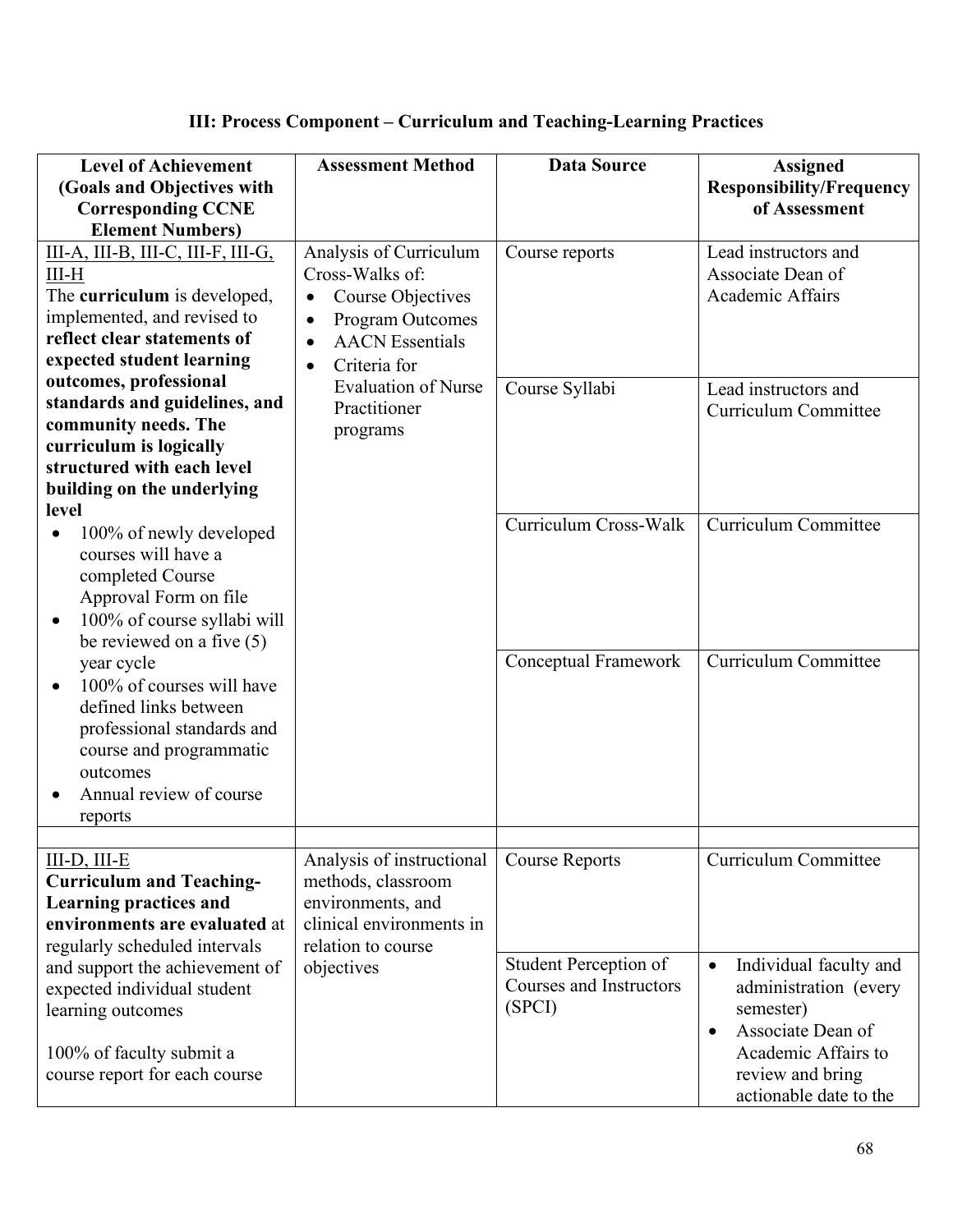| <b>Level of Achievement</b>                                                                                                                                                                                                                                                                                                                                                                          | <b>Assessment Method</b>                                                                                                                                                                                      | <b>Data Source</b>                                                                                                                                                                                                                                                                                                                     | <b>Assigned</b>                                                                                                                                                                                                                                                                                                                            |
|------------------------------------------------------------------------------------------------------------------------------------------------------------------------------------------------------------------------------------------------------------------------------------------------------------------------------------------------------------------------------------------------------|---------------------------------------------------------------------------------------------------------------------------------------------------------------------------------------------------------------|----------------------------------------------------------------------------------------------------------------------------------------------------------------------------------------------------------------------------------------------------------------------------------------------------------------------------------------|--------------------------------------------------------------------------------------------------------------------------------------------------------------------------------------------------------------------------------------------------------------------------------------------------------------------------------------------|
| (Goals and Objectives with<br><b>Corresponding CCNE</b>                                                                                                                                                                                                                                                                                                                                              |                                                                                                                                                                                                               |                                                                                                                                                                                                                                                                                                                                        | <b>Responsibility/Frequency</b><br>of Assessment                                                                                                                                                                                                                                                                                           |
| <b>Element Numbers)</b>                                                                                                                                                                                                                                                                                                                                                                              |                                                                                                                                                                                                               |                                                                                                                                                                                                                                                                                                                                        |                                                                                                                                                                                                                                                                                                                                            |
| taught each semester that<br>addresses the adequacy of:<br>Physical environment for<br>teaching and learning<br>Resources and learning<br>materials<br>Clinical facilities<br>Interprofessional learning<br>opportunities                                                                                                                                                                            |                                                                                                                                                                                                               | <b>Student Exit Surveys</b><br><b>Clinical Agency Report</b>                                                                                                                                                                                                                                                                           | Program Evaluation<br>Committee<br>Assistant Dean of<br>$\bullet$<br>Graduate Programs,<br>Assistant Dean of<br>Undergraduate<br>Programs, and<br>Program Evaluation<br>Committee (annually)<br>Assistant Dean of<br>Graduate Programs and<br>Assistant Dean of<br>Undergraduate Programs<br>(every semester)                              |
|                                                                                                                                                                                                                                                                                                                                                                                                      |                                                                                                                                                                                                               |                                                                                                                                                                                                                                                                                                                                        |                                                                                                                                                                                                                                                                                                                                            |
| $III-G$<br><b>Individual student</b><br>performance is evaluated by<br>the faculty and reflects<br>achievement of expected<br>individual student learning<br>outcomes<br>All students:<br>100% of course syllabi<br>1.<br>provide policies and<br>procedures for individual<br>student performance<br>2. 90% of students achieve a<br>B or higher in nursing<br>courses<br><b>BSN Students (SACS</b> | Analysis of individual<br>student performance in<br>relation to admissions<br>criteria, course<br>objectives, program<br>outcomes, and<br>evaluation methods used<br>in courses (Classroom,<br>Lab, Clinical) | <b>Course Grades</b><br>$\bullet$<br>Course Syllabi<br>$\bullet$<br>Clinical<br>$\bullet$<br>Evaluations<br>Standardized<br>$\bullet$<br>Testing<br><b>NCLEX Scores</b><br>$\bullet$<br>Grade Roster and<br>$\bullet$<br><b>Distribution Sheet</b><br>Course Report<br>$\bullet$<br>National<br>$\bullet$<br><b>Certification Exam</b> | Associate Dean of<br>Academic Affairs reviews<br>syllabi template changes,<br>policy changes, and<br>wording<br><b>Faculty Senator informs</b><br>the faculty of<br>communicating policy<br>changes/syllabi wording<br><b>Curriculum Committee</b><br>reviews Course Reports<br>and provides faculty with<br>updated templates<br>annually |
| Indicators):<br>1. Pass rate of BSN graduates<br>will be higher or equal to<br>the national average                                                                                                                                                                                                                                                                                                  |                                                                                                                                                                                                               |                                                                                                                                                                                                                                                                                                                                        |                                                                                                                                                                                                                                                                                                                                            |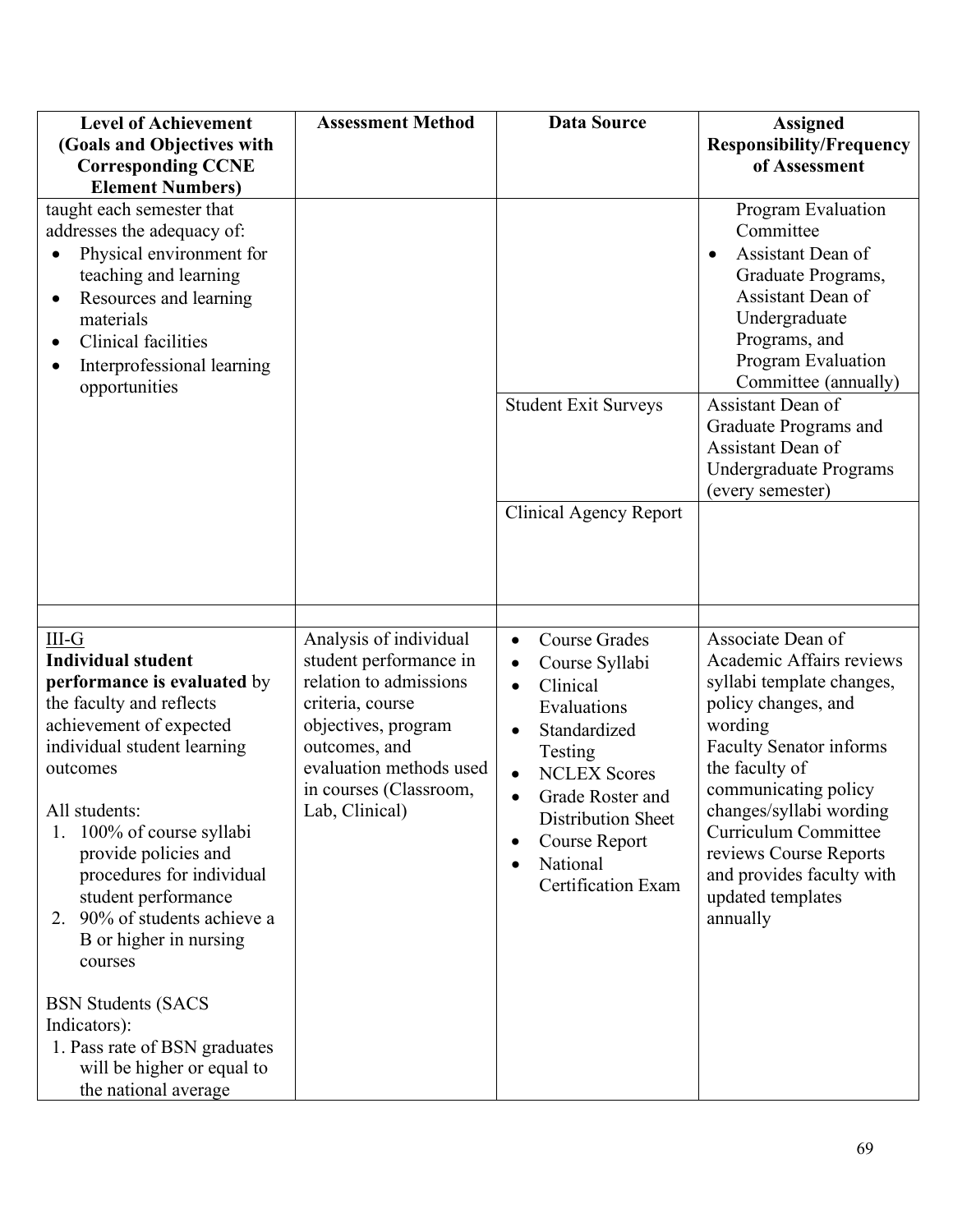|                            | <b>Level of Achievement</b>                   | <b>Assessment Method</b> | <b>Data Source</b> | <b>Assigned</b>                 |
|----------------------------|-----------------------------------------------|--------------------------|--------------------|---------------------------------|
| (Goals and Objectives with |                                               |                          |                    | <b>Responsibility/Frequency</b> |
|                            | <b>Corresponding CCNE</b>                     |                          |                    | of Assessment                   |
|                            | <b>Element Numbers)</b>                       |                          |                    |                                 |
|                            | passing rate on the                           |                          |                    |                                 |
|                            | NCLEX-RN examination                          |                          |                    |                                 |
| 2.                         | 90% of BSN students will                      |                          |                    |                                 |
|                            | demonstrate beginning                         |                          |                    |                                 |
|                            | scholarship and analytical                    |                          |                    |                                 |
|                            | methods for evidence                          |                          |                    |                                 |
|                            | based nursing practices as                    |                          |                    |                                 |
|                            | evidenced by a score of                       |                          |                    |                                 |
|                            | 75% or better on an NUR                       |                          |                    |                                 |
|                            | 4828 assignment (Weekly                       |                          |                    |                                 |
|                            | Analysis Questions)                           |                          |                    |                                 |
|                            | 3. 90% of BSN students will                   |                          |                    |                                 |
|                            | use Interprofessional                         |                          |                    |                                 |
|                            | communication and                             |                          |                    |                                 |
|                            | collaboration skills to                       |                          |                    |                                 |
|                            | optimize patient health                       |                          |                    |                                 |
|                            | outcomes as evidenced by                      |                          |                    |                                 |
|                            | a satisfactory score on the                   |                          |                    |                                 |
|                            | NUR 4945L Professional                        |                          |                    |                                 |
|                            | Nursing Internship Course                     |                          |                    |                                 |
|                            | Evaluation                                    |                          |                    |                                 |
|                            | 4. 90% of BSN students will                   |                          |                    |                                 |
|                            | provide safe, effective, and                  |                          |                    |                                 |
|                            | compassionate nursing care                    |                          |                    |                                 |
|                            | guided by a scientific base                   |                          |                    |                                 |
|                            | of knowledge as evidenced                     |                          |                    |                                 |
|                            | by a satisfactory score on<br>their NUR 4945L |                          |                    |                                 |
|                            | Professional Nursing                          |                          |                    |                                 |
|                            | <b>Internship Course</b>                      |                          |                    |                                 |
|                            | Evaluation                                    |                          |                    |                                 |
|                            |                                               |                          |                    |                                 |
|                            | <b>MSN Students (SACS</b>                     |                          |                    |                                 |
|                            | Indicators):                                  |                          |                    |                                 |
|                            | 1.90% of MSN graduates                        |                          |                    |                                 |
|                            | will report that they are                     |                          |                    |                                 |
|                            | employed in an advanced                       |                          |                    |                                 |
|                            | practice or leadership                        |                          |                    |                                 |
|                            | position within one (1)                       |                          |                    |                                 |
|                            | year of graduation as                         |                          |                    |                                 |
|                            | evidenced by department                       |                          |                    |                                 |
|                            | assessment (Alumni                            |                          |                    |                                 |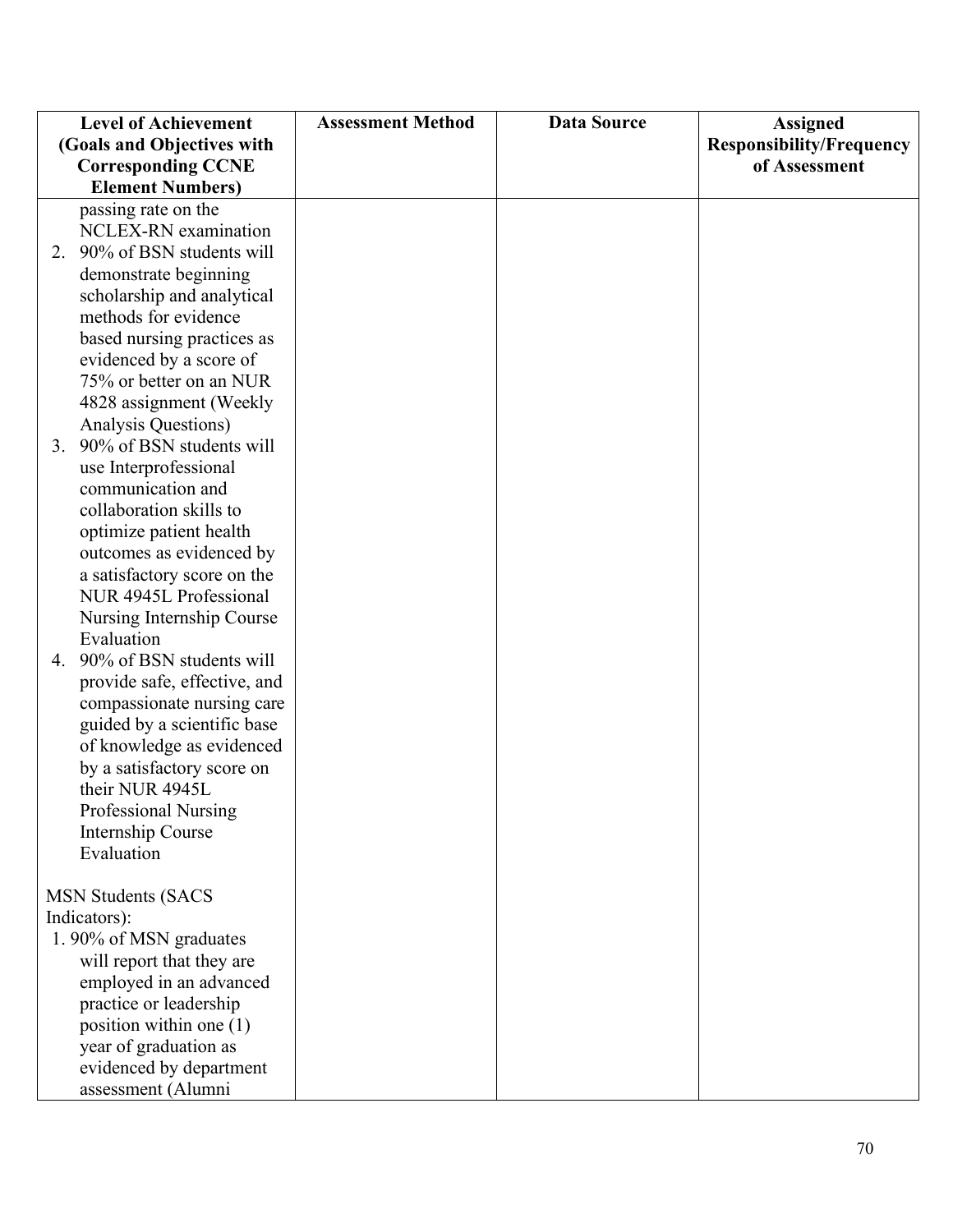| <b>Level of Achievement</b>      | <b>Assessment Method</b> | <b>Data Source</b> | <b>Assigned</b>                 |
|----------------------------------|--------------------------|--------------------|---------------------------------|
| (Goals and Objectives with       |                          |                    | <b>Responsibility/Frequency</b> |
| <b>Corresponding CCNE</b>        |                          |                    | of Assessment                   |
| <b>Element Numbers)</b>          |                          |                    |                                 |
| Survey)                          |                          |                    |                                 |
| 2. 95% or more of MSN            |                          |                    |                                 |
| students will demonstrate        |                          |                    |                                 |
| critical thinking skills and     |                          |                    |                                 |
| knowledge of nursing             |                          |                    |                                 |
| theory and research as a         |                          |                    |                                 |
| basis for specialized            |                          |                    |                                 |
| advanced practice as             |                          |                    |                                 |
| evidenced by successful          |                          |                    |                                 |
| completion of an evidence        |                          |                    |                                 |
| based paper in the MSN           |                          |                    |                                 |
| <b>Capstone Course</b>           |                          |                    |                                 |
| 3. 90% of MSN graduates          |                          |                    |                                 |
| will report that they are        |                          |                    |                                 |
| practicing in collaboration      |                          |                    |                                 |
| with professionals from          |                          |                    |                                 |
| other disciplines (Alumni        |                          |                    |                                 |
| Survey)                          |                          |                    |                                 |
|                                  |                          |                    |                                 |
| <b>DNP Students (SACS</b>        |                          |                    |                                 |
| Indicators):                     |                          |                    |                                 |
| 1. 90% or more of DNP            |                          |                    |                                 |
| <b>Family Nurse Practitioner</b> |                          |                    |                                 |
| (FNP) students will              |                          |                    |                                 |
| successfully pass the            |                          |                    |                                 |
| national certification           |                          |                    |                                 |
| examinations for Nurse           |                          |                    |                                 |
| Practitioners                    |                          |                    |                                 |
| 90% or more of DNP               |                          |                    |                                 |
| students enrolled in NGR         |                          |                    |                                 |
| 6912C will demonstrate           |                          |                    |                                 |
| analytical methods to            |                          |                    |                                 |
| evaluate clinical practice,      |                          |                    |                                 |
| health outcomes, and             |                          |                    |                                 |
| health policy affecting          |                          |                    |                                 |
| programs of clinical             |                          |                    |                                 |
| prevention and population        |                          |                    |                                 |
| health as evidenced by a         |                          |                    |                                 |
| passing score on their DNP       |                          |                    |                                 |
| Project                          |                          |                    |                                 |
| 3. 90% or more of DNP            |                          |                    |                                 |
| students enrolled in NGR         |                          |                    |                                 |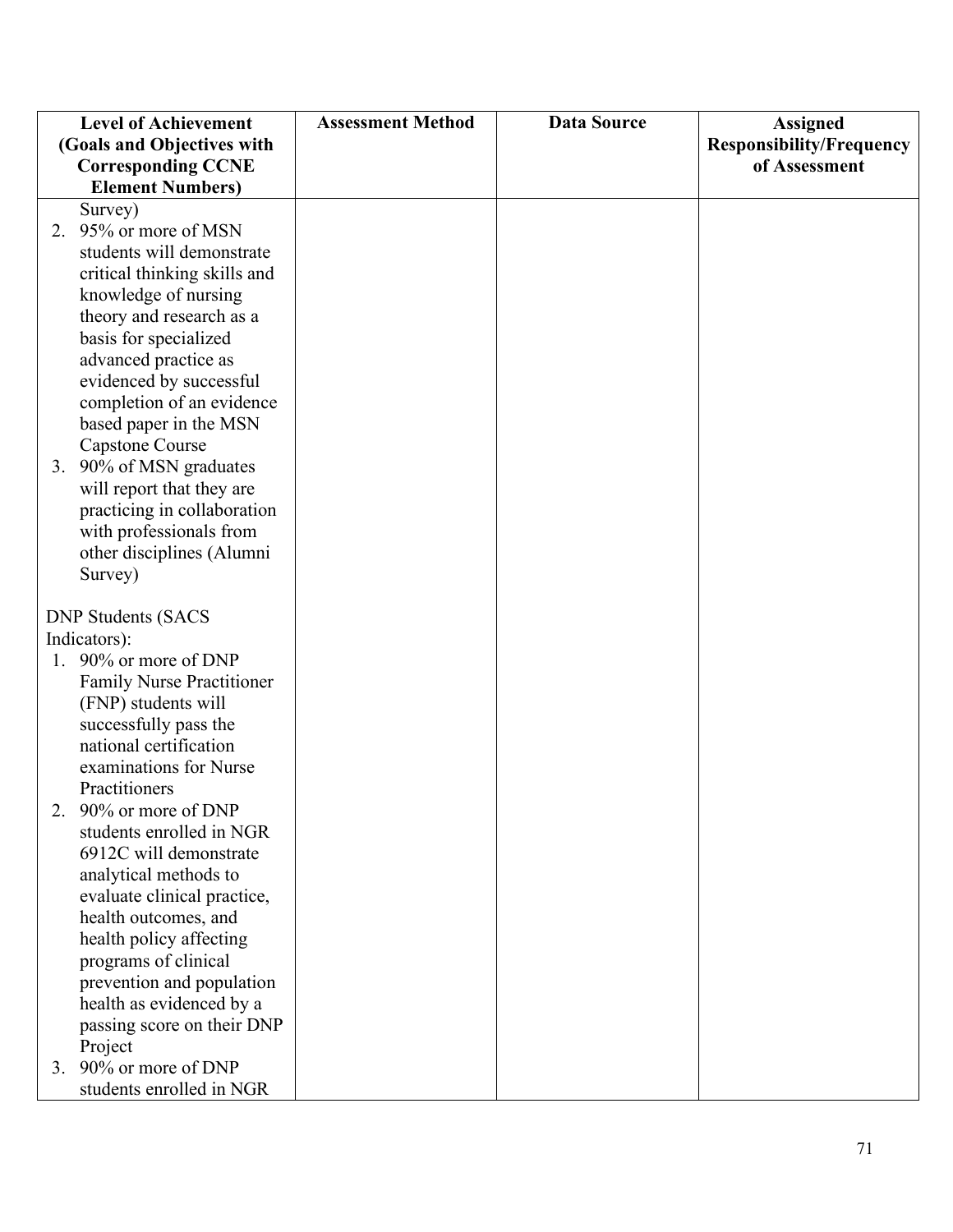| <b>Level of Achievement</b> | <b>Assessment Method</b> | <b>Data Source</b> | <b>Assigned</b>                 |
|-----------------------------|--------------------------|--------------------|---------------------------------|
| (Goals and Objectives with  |                          |                    | <b>Responsibility/Frequency</b> |
| <b>Corresponding CCNE</b>   |                          |                    | of Assessment                   |
| <b>Element Numbers)</b>     |                          |                    |                                 |
| 6942L will provide          |                          |                    |                                 |
| leadership in working with  |                          |                    |                                 |
| Interprofessional teams to  |                          |                    |                                 |
| meet the health care needs  |                          |                    |                                 |
| of diverse individuals and  |                          |                    |                                 |
| populations as evidenced    |                          |                    |                                 |
| by scoring 80% or better    |                          |                    |                                 |
| on Clinical Evaluations     |                          |                    |                                 |
| 4.90% or more of DNP        |                          |                    |                                 |
| students enrolled in NGR    |                          |                    |                                 |
| 6942L will be able to       |                          |                    |                                 |
| utilize technological       |                          |                    |                                 |
| information systems to      |                          |                    |                                 |
| evaluate outcomes of care,  |                          |                    |                                 |
| health care delivery, and   |                          |                    |                                 |
| quality improvement as      |                          |                    |                                 |
| evidenced by scoring 80%    |                          |                    |                                 |
| or better on Clinical       |                          |                    |                                 |
| Evaluations                 |                          |                    |                                 |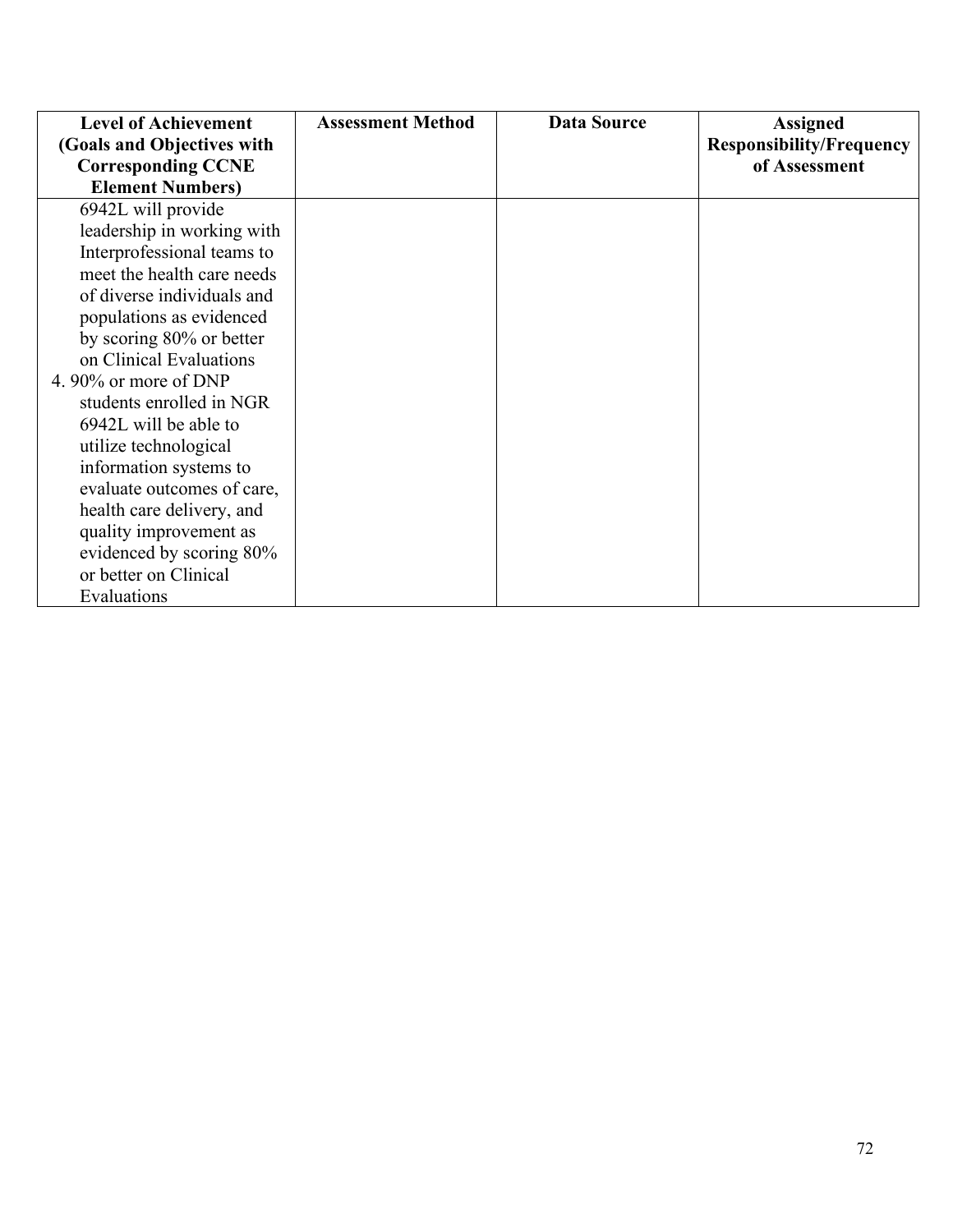## **IV: Product Component – Assessment and Achievement of Program Outcomes**

| <b>Level of Achievement</b>                            | <b>Assessment Method</b>        | <b>Data Source</b>             | <b>Assigned</b>                           |
|--------------------------------------------------------|---------------------------------|--------------------------------|-------------------------------------------|
| (Goals and Objectives with                             |                                 |                                | <b>Responsibility/Frequency</b>           |
| <b>Corresponding CCNE</b>                              |                                 |                                | of Assessment                             |
| <b>Element Numbers)</b>                                |                                 |                                |                                           |
| $IV-A, IV-B, IV-C, IV-D, IV-E,$                        | Analyze results of<br>$\bullet$ | Alumni Survey                  | The Associate Dean of<br>$\bullet$        |
| IV-H                                                   | designated surveys              | <b>Employer Survey Exit</b>    | Academic Affairs will                     |
| <b>Aggregate student outcome</b>                       | Analyze results of              | Survey NCLEX and               | collect data and bring                    |
| data provide evidence of the                           | designated                      | <b>Specialty Certification</b> | to the Program                            |
| program's effectiveness in                             | examination                     | Data Student                   | <b>Evaluation Committee</b>               |
| achieving its mission, goals,                          | Revise internal                 | Matriculation and              | The Program<br>$\bullet$                  |
| and expected outcomes                                  | survey as needed                | Program Completion             | <b>Evaluation Committee</b>               |
| 90% of graduates are<br>1.                             |                                 | Data                           | will present data                         |
| employed within 12                                     |                                 |                                | annually to the faculty                   |
| months of completing the<br>program for those actively |                                 |                                | in the fall semester for                  |
| seeking employment                                     |                                 |                                | the preceding year                        |
| (Alumni) 2                                             |                                 |                                | CON Office of Student                     |
| 2. 85% of graduate students                            |                                 |                                | Services provides                         |
| will complete the DNP                                  |                                 |                                | matriculation and                         |
| Program within seven (7)                               |                                 |                                | program completion<br>data to the Program |
| years of matriculation                                 |                                 |                                | <b>Evaluation Committee</b>               |
| (Student Matriculation                                 |                                 |                                | (time)                                    |
| Data)                                                  |                                 |                                | Program Evaluation                        |
| 90% of MSN and DNP<br>3.                               |                                 |                                | Committee reviews                         |
| graduates responding to an                             |                                 |                                | results of all data and                   |
| alumni survey will report                              |                                 |                                | submits to the                            |
| that they are practicing in                            |                                 |                                | <b>Operations Team</b>                    |
| collaboration with                                     |                                 |                                | Exit Surveys every fall<br>$\bullet$      |
| professionals from other                               |                                 |                                | and spring                                |
| disciplines (SACS)                                     |                                 |                                | Alumni and Employer<br>$\bullet$          |
| (Alumni)                                               |                                 |                                | Surveys every four (4)                    |
| 4. 90% of MSN and DNP                                  |                                 |                                | years                                     |
| graduates responding to an                             |                                 |                                | <b>CON Student</b>                        |
| alumni survey will report                              |                                 |                                | Matriculation Data                        |
| that they are employed in                              |                                 |                                | every year in the fall                    |
| an advanced practice or                                |                                 |                                | (frequency)                               |
| leadership position                                    |                                 |                                |                                           |
| (Alumni)<br>5. Less than 80% of                        |                                 |                                |                                           |
|                                                        |                                 |                                |                                           |
| employers express<br>satisfaction with overall         |                                 |                                |                                           |
| performance of Florida                                 |                                 |                                |                                           |
| <b>State University CON</b>                            |                                 |                                |                                           |
| graduates (Employer)                                   |                                 |                                |                                           |
| Greater than 80% of<br>6.                              |                                 |                                |                                           |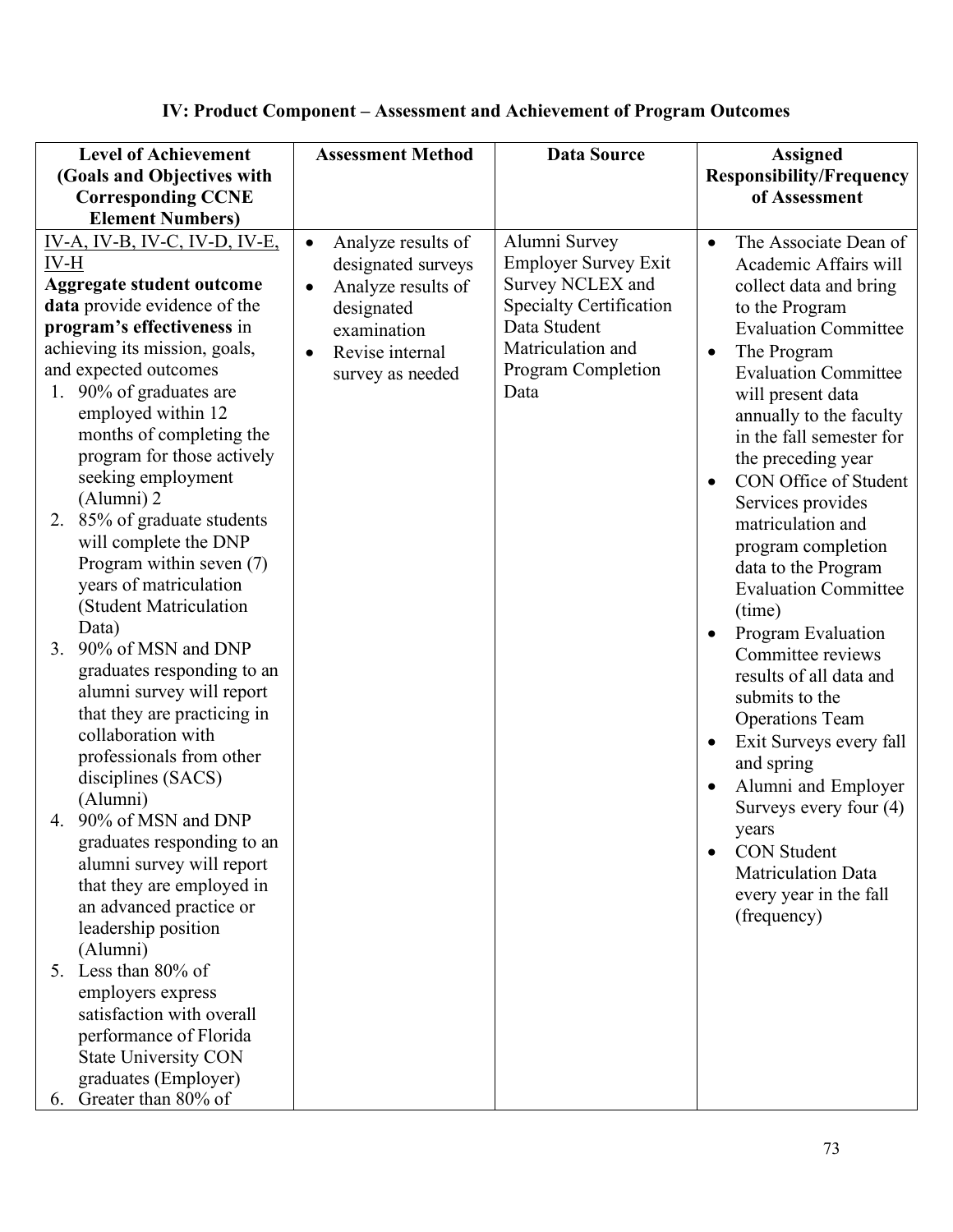| <b>Level of Achievement</b>                                       | <b>Assessment Method</b>         | <b>Data Source</b>                     | <b>Assigned</b>                                     |
|-------------------------------------------------------------------|----------------------------------|----------------------------------------|-----------------------------------------------------|
| (Goals and Objectives with                                        |                                  |                                        | <b>Responsibility/Frequency</b>                     |
| <b>Corresponding CCNE</b>                                         |                                  |                                        | of Assessment                                       |
| <b>Element Numbers)</b>                                           |                                  |                                        |                                                     |
| students are satisfied or                                         |                                  |                                        |                                                     |
| very satisfied with the                                           |                                  |                                        |                                                     |
| graduate program at                                               |                                  |                                        |                                                     |
| Florida State University                                          |                                  |                                        |                                                     |
| (Exit)                                                            |                                  |                                        |                                                     |
| 7. BSN graduates will                                             |                                  |                                        |                                                     |
| achieve NCLEX-RN                                                  |                                  |                                        |                                                     |
| passing rates that is equal                                       |                                  |                                        |                                                     |
| to or greater than the                                            |                                  |                                        |                                                     |
| national average passing                                          |                                  |                                        |                                                     |
| rate (NCLEX)                                                      |                                  |                                        |                                                     |
| 8. 90% of BSN graduates will                                      |                                  |                                        |                                                     |
| complete the BSN Program                                          |                                  |                                        |                                                     |
| within 24 months of                                               |                                  |                                        |                                                     |
| matriculation (Student                                            |                                  |                                        |                                                     |
| Matriculation Data)                                               |                                  |                                        |                                                     |
| 9. 85% of graduate students                                       |                                  |                                        |                                                     |
| will complete the MSN<br>Program within 24 months                 |                                  |                                        |                                                     |
| of Matriculation (Student                                         |                                  |                                        |                                                     |
| Matriculation Data)                                               |                                  |                                        |                                                     |
| 10.85% of DNP graduates will                                      |                                  |                                        |                                                     |
| complete the DNP                                                  |                                  |                                        |                                                     |
| Program within five $(5)$                                         |                                  |                                        |                                                     |
| years                                                             |                                  |                                        |                                                     |
| 11.85% of DNP-FNP                                                 |                                  |                                        |                                                     |
| graduates will achieve a                                          |                                  |                                        |                                                     |
| passing score on national                                         |                                  |                                        |                                                     |
| certification examinations                                        |                                  |                                        |                                                     |
| (Student Matriculation                                            |                                  |                                        |                                                     |
| Data)                                                             |                                  |                                        |                                                     |
|                                                                   |                                  |                                        |                                                     |
| $IV-F, IV-H$                                                      | Analysis of faculty<br>$\bullet$ | <b>Student Perception</b><br>$\bullet$ | The Associate Dean of<br>$\bullet$                  |
| <b>Aggregate faculty outcomes</b>                                 | <b>Student Perception</b>        | of Courses and                         | Academic Affairs will                               |
| are consistent with and                                           | of Courses and                   | <b>Instructors (SPCI)</b>              | collect data and bring                              |
| contribute to achievement of                                      | Instructors (SPCI)               | <b>Annual Faculty</b><br>٠             | to the Program                                      |
| the program's mission, goals,                                     | completed for each               | Report                                 | <b>Evaluation Committee</b>                         |
| and expected student outcomes.                                    | course taught                    |                                        | The Program<br>$\bullet$                            |
| The mean score for nursing                                        | Analysis of Annual               |                                        | <b>Evaluation Committee</b>                         |
| undergraduate, master's, and<br>doctoral courses are at the level | <b>Faculty Reports</b>           |                                        | will present data                                   |
| or greater than the mean for the                                  |                                  |                                        | annually to the faculty<br>in the fall semester for |
| University SPCI scores                                            |                                  |                                        | the preceding year                                  |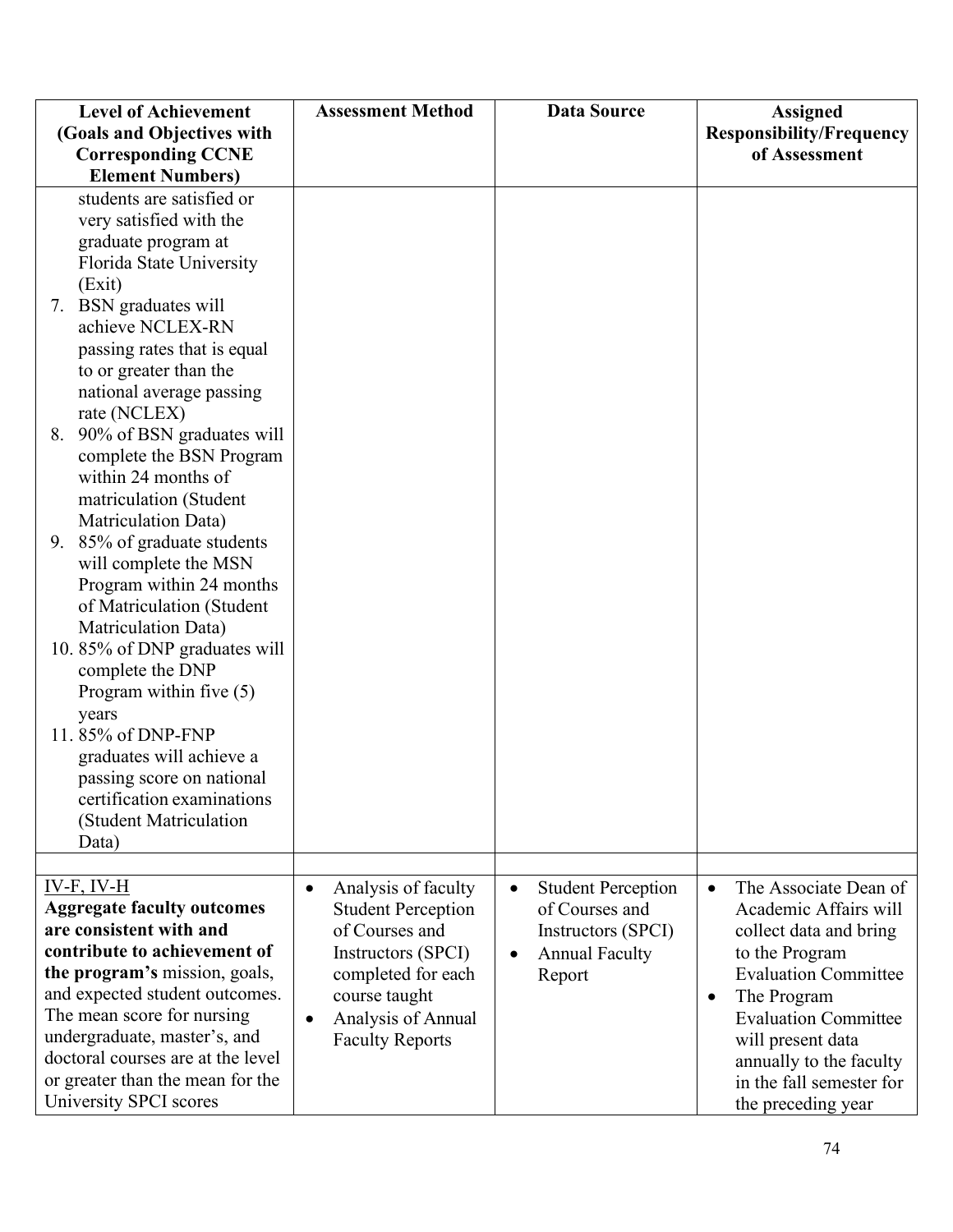| <b>Level of Achievement</b>                                                                                                                                                                                                                                            | <b>Assessment Method</b>                             | <b>Data Source</b>                                                                  | <b>Assigned</b>                                                                                |
|------------------------------------------------------------------------------------------------------------------------------------------------------------------------------------------------------------------------------------------------------------------------|------------------------------------------------------|-------------------------------------------------------------------------------------|------------------------------------------------------------------------------------------------|
| (Goals and Objectives with                                                                                                                                                                                                                                             |                                                      |                                                                                     | <b>Responsibility/Frequency</b>                                                                |
| <b>Corresponding CCNE</b>                                                                                                                                                                                                                                              |                                                      |                                                                                     | of Assessment                                                                                  |
| <b>Element Numbers)</b>                                                                                                                                                                                                                                                |                                                      |                                                                                     |                                                                                                |
| 80% of faculty in tenure-<br>earning positions publish<br>one (1) or more refereed<br>articles per year<br>80% of faculty in tenure-<br>earning positions make one<br>(1) or more peer reviewed                                                                        |                                                      |                                                                                     |                                                                                                |
| presentations at regional or<br>national conference each<br>year<br>50% of faculty in tenure-<br>earning positions apply for<br>internal or external grants<br>each year<br>100% of faculty licensed<br>and certified as ARNPs are<br>involved in clinical<br>practice |                                                      |                                                                                     |                                                                                                |
|                                                                                                                                                                                                                                                                        |                                                      |                                                                                     |                                                                                                |
| IV-G<br><b>Information from formal</b><br>complaints is used, as<br>appropriate, to foster ongoing<br>program improvement 100% of<br>CON decisions on grade<br>appeals and/or grievances will<br>be supported by the University<br><b>SARC</b> Committee               | Comparative analysis of<br>CON and SARC<br>decisions | Grade Appeals and<br><b>Grievance Reports</b>                                       | Associate Dean of<br>Academic Affairs will<br>report number of grade<br>appeals and grievances |
| $IV-G, IV-H$<br>There are established policies<br>for formal complaints and a<br>process for review of these<br>complaints                                                                                                                                             | Review of formal<br>complaints                       | <b>CON Faculty</b><br>$\bullet$<br>Handbook<br><b>Student Handbook</b><br>$\bullet$ | Associate Dean of<br>Academic Affairs                                                          |

Based on the 2013 CCNE Standards for Accreditation of Baccalaureate and Graduate Nursing Degree Programs, the National Task Force on Quality Nurse Practitioner Education Criterion for Evaluation of Nurse Practitioner Programs (2012), and SACS Outcomes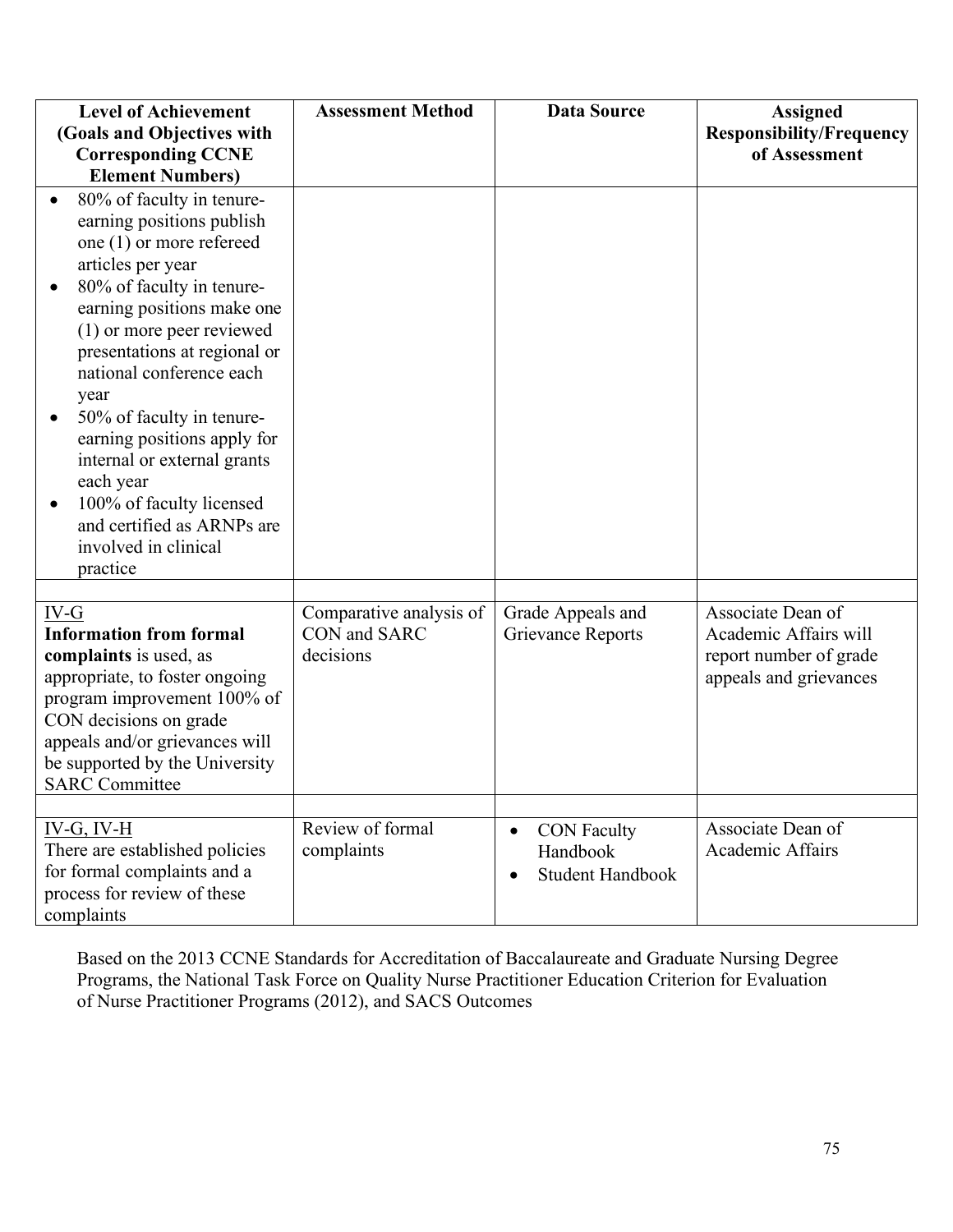#### Florida State University College of Nursing Appendix H Course Approval Policies

The following policies should be followed when developing or revising courses in any of the Graduate or Undergraduate nursing courses associated with the CON:

#### Policies

#### **Required Nursing Courses in the Major**

1. Faculty can modify instructional strategies, methods of evaluation, and course schedule without going through the Curriculum Committee.

**Areas of the syllabus that cannot be changed without College of Nursing Curriculum Committee and Faculty and University Curriculum Committee approval include: Course Title, Course Description, Course Objectives, and the removal of some aspect of either the content outline, credit hours, or those areas required by the University**

- 1. Faculty who wish to develop an elective course may do so and submit it to the chair of the Curriculum Committee.
- 2. For all course development or revision, the faculty member should use the syllabus templates provided in the Nursing Communication Blackboard site under *course syllabi*.
- 3. Any course that needs to come before the Curriculum Committee (i.e. proposed elective courses, requested major revision of a course, or new program courses) must be submitted at least one (1 year prior to the semester in which it will be taught. Courses will not be reviewed during the summer semester as neither the Curriculum Committee nor the faculty meet during the summer. Therefore, a course to be taught in the fall semester must be submitted to the Curriculum Committee at the beginning of the fall semester.

#### Process

- 1. Curriculum Committee approval
- 2. Faculty approval
- 3. Required program courses must also go to University for approval
- 4. Elective courses can be taught three (3) times as a *special topics* course before being submitted to University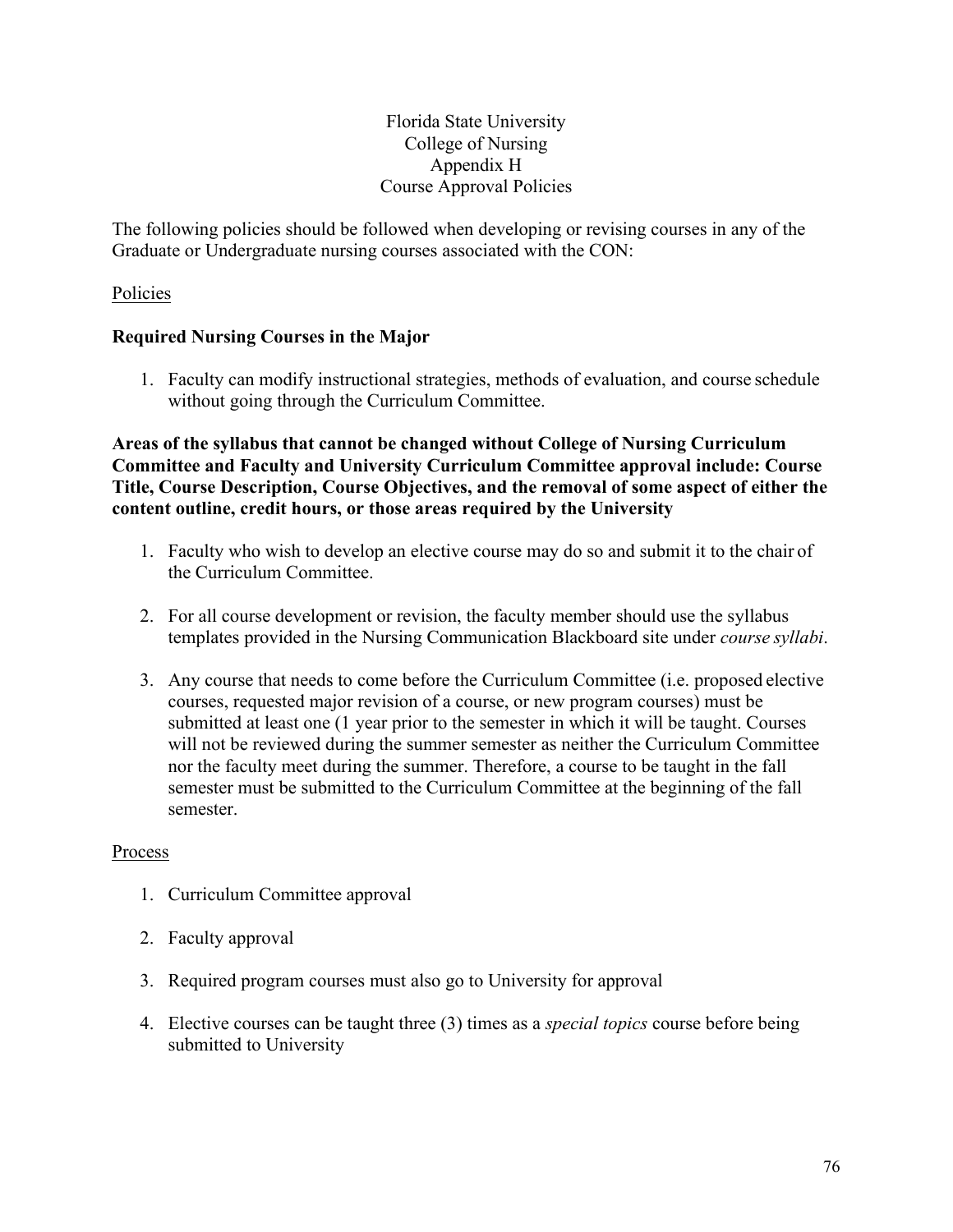#### Florida State University College of Nursing Appendix I Substantive Change Policy <https://sacs.fsu.edu/documents/University-Substantive-Change-Policy.pdf>

The president of Florida State University is required to notify its accrediting organization of any proposed modification of its essential characteristics as an educational institution. The University's faculty and staff are obliged to assist him in recognizing and reporting such substantive changes.

"Substantive Change", as it is termed by the Commission on Colleges of the Southern Association of Colleges and Schools (SACS) includes:

- Initiation of an off-campus site at which a degree or certificate program is made available
- Creation of a program representing a significant departure from others in place
- Establishment of a consortial relationship with another institution to offer a degree program
- Termination of a degree program in which students are enrolled
- Alteration of the institutions declared educational mission

Failure of the President to report these and other planned substantive changes (described in the table below) can result in loss of accreditation of the University's degree and certificate programs. For that reason, and to preclude the possibility of the quality of the University's programs being called into question, the following procedures for recognizing and reporting substantive change are hereby established.

The Administrative heads of both Academic and Non-Academic units are responsible for being attentive to what SACS considers a "significant modification or expansion of the nature and scope of an accredited institution" and for being aware of related information resources concerning accreditation (see [http://www.sacscoc.org\)](http://www.sacscoc.org/).

It is the duty of the Provost, Vice-Presidents, Deans, Chairs, Directors, and like administrators to ensure that the University's SACS liaison is notified of planning for a modification that may prove substantive and that the President be informed of the determination of its status as soon as possible. Implementation of a change that clearly is or may be substantive cannot occur until the University notifies SACS of its intention and receives approval.

SACS's specifications of timelines for notification and means of requesting approval appear in the table below. There then follows a list of links for the FSU and SACS procedural directives and the proposal forms designed to ensure appropriate review of compliance with substantive change policy.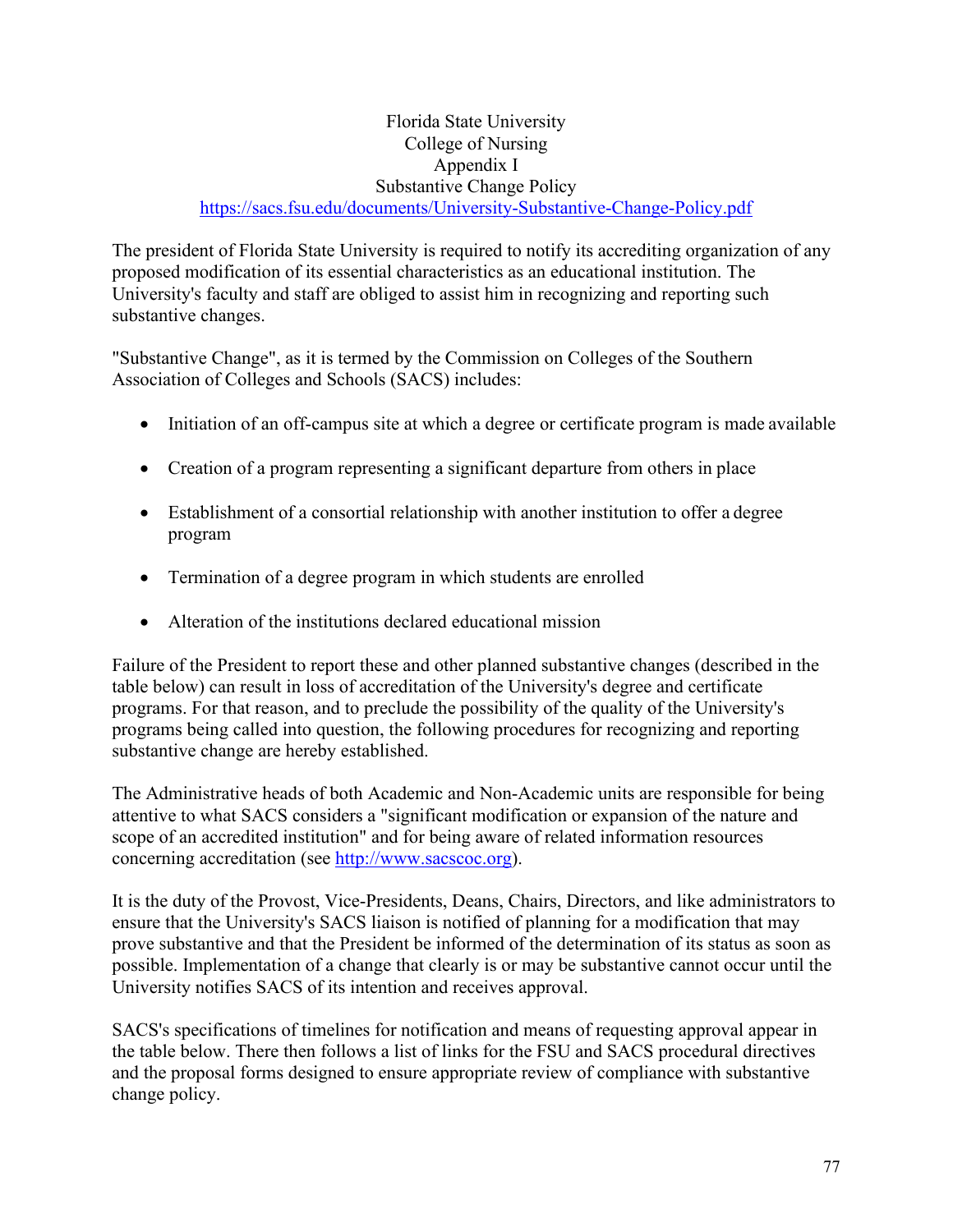This University policy established by the Board of Trustees at its 24 September 2010 meeting shall appear on the Provost's website, and following annual review at the beginnings of each fall semester, be distributed electronically by the University's SACS liaison to all Vice-Presidents, Deans, and Chairs.

| <b>Type of Change</b>                                                                                                                                                                                                           | <b>Notification of</b><br><b>SACS Prior to</b><br>Implementation<br>is Required | <b>Approval by</b><br><b>SACS Prior to</b><br><b>Implementation is</b><br><b>Required</b> | <b>Change is</b><br><b>Reported to the</b><br>University's<br><b>SACS Liaison by</b> | <b>Mode of</b><br><b>Notification of</b><br><b>SACS</b> and<br><b>Timeline for</b><br><b>Submission of</b><br><b>Notification Prior</b><br>to Planned<br>Implementation | <b>Documentation</b><br><b>Prepared by</b> |
|---------------------------------------------------------------------------------------------------------------------------------------------------------------------------------------------------------------------------------|---------------------------------------------------------------------------------|-------------------------------------------------------------------------------------------|--------------------------------------------------------------------------------------|-------------------------------------------------------------------------------------------------------------------------------------------------------------------------|--------------------------------------------|
| Initiating coursework<br>or programs at a more<br>advanced level than<br>currently approved                                                                                                                                     | Yes                                                                             | Yes                                                                                       | Vice-President for<br>Academic Affairs                                               | Application for<br>Level Change 12<br>months in advance<br>and/or by either<br>April $15th$ or by<br>October 1st                                                        | Department Chair                           |
| Expanding at current<br>degree level<br>(significant departure<br>from current<br>program, e.g.,<br>number of faculty,<br>new courses, learning<br>resources, equipment<br>and facilities, and<br>other funded<br>requirements) | Yes                                                                             | Yes                                                                                       | Dean of the<br>Faculties                                                             | Prospectus six $(6)$<br>months in advance                                                                                                                               | Department Chair                           |
| Initiating a branch<br>campus                                                                                                                                                                                                   | Yes                                                                             | Yes                                                                                       | Provost                                                                              | Prospectus six $(6)$<br>months in advance                                                                                                                               | <b>SACS</b> Liaison                        |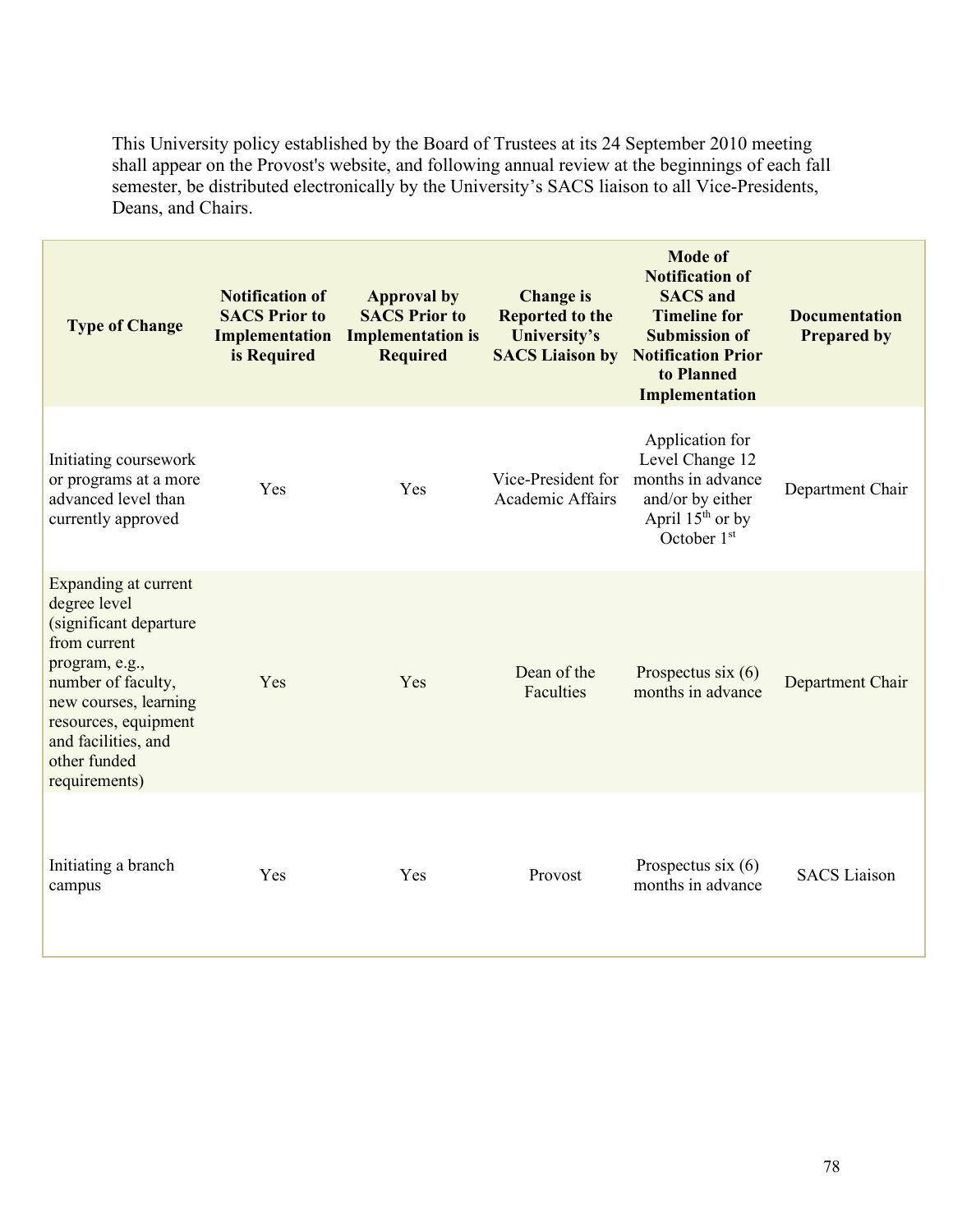| <b>Type of Change</b>                                                           | <b>Notification of</b><br><b>SACS Prior to</b><br>Implementation<br>is Required | <b>Approval by</b><br><b>SACS Prior to</b><br><b>Implementation is</b><br><b>Required</b> | <b>Change is</b><br><b>Reported to the</b><br>University's | <b>Mode of</b><br><b>Notification of</b><br><b>SACS</b> and<br><b>Timeline for</b><br><b>Submission of</b><br><b>SACS Liaison by Notification Prior</b><br>to Planned<br>Implementation | <b>Documentation</b><br><b>Prepared by</b> |
|---------------------------------------------------------------------------------|---------------------------------------------------------------------------------|-------------------------------------------------------------------------------------------|------------------------------------------------------------|-----------------------------------------------------------------------------------------------------------------------------------------------------------------------------------------|--------------------------------------------|
| Initiating joint<br>degrees with another<br>institution                         | Yes                                                                             | Yes                                                                                       | Vice-President for<br>Academic Affairs                     | Prospectus six $(6)$<br>months in advance                                                                                                                                               | Department Chair                           |
| Initiating a certificate<br>program (typically<br>for workforce<br>development) |                                                                                 |                                                                                           |                                                            |                                                                                                                                                                                         |                                            |
| using existing<br>approved courses                                              | <b>NA</b>                                                                       | NA                                                                                        | <b>NA</b>                                                  | None                                                                                                                                                                                    | <b>NA</b>                                  |
| at a new off-<br>campus site<br>(previously approved<br>program)                | Yes                                                                             | Yes                                                                                       | Dean of the<br>Faculties                                   | Modified<br>prospectus prior to<br>implementation                                                                                                                                       | Department Chair                           |
| that is a significant<br>departure from<br>previously approved<br>programs      | Yes                                                                             | Yes                                                                                       | Dean of the<br>Faculties                                   | Modified<br>prospectus prior to<br>implementation                                                                                                                                       | Department Chair                           |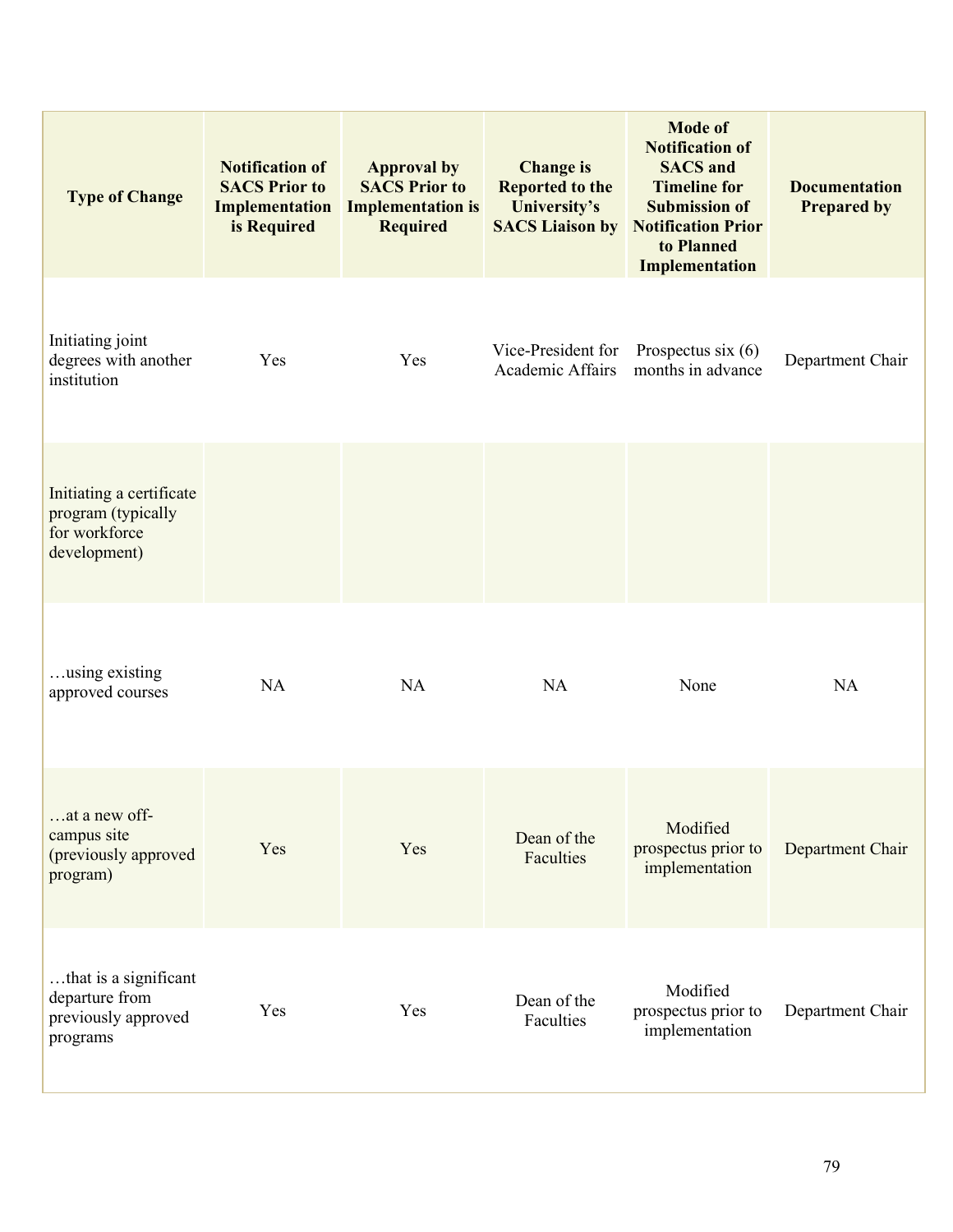| <b>Type of Change</b>                                                                                                     | <b>Notification of</b><br><b>SACS Prior to</b><br>Implementation<br>is Required | <b>Approval by</b><br><b>SACS Prior to</b><br><b>Implementation is</b><br><b>Required</b> | <b>Change is</b><br><b>Reported to the</b><br>University's<br><b>SACS Liaison by</b> | <b>Mode of</b><br><b>Notification of</b><br><b>SACS</b> and<br><b>Timeline for</b><br><b>Submission of</b><br><b>Notification Prior</b><br>to Planned<br><b>Implementation</b> | <b>Documentation</b><br><b>Prepared by</b> |
|---------------------------------------------------------------------------------------------------------------------------|---------------------------------------------------------------------------------|-------------------------------------------------------------------------------------------|--------------------------------------------------------------------------------------|--------------------------------------------------------------------------------------------------------------------------------------------------------------------------------|--------------------------------------------|
| Initiating off-campus<br>sites (including Early<br>College/High School<br>programs offered at<br>the high school<br>where |                                                                                 |                                                                                           |                                                                                      |                                                                                                                                                                                |                                            |
| Student can obtain<br>50 percent or more<br>credits toward<br>program                                                     | Yes                                                                             | Yes                                                                                       | Department Chair                                                                     | Prospectus six $(6)$<br>months in advance                                                                                                                                      | Department Chair                           |
| Student can obtain<br>25-49 percent of<br>credit                                                                          | Yes                                                                             | N <sub>o</sub>                                                                            |                                                                                      | Letter of<br>Department Chair notification prior to<br>implementation                                                                                                          | Department Chair                           |
| Student can obtain<br>24 percent or less                                                                                  | NA                                                                              | NA                                                                                        | NA                                                                                   | None                                                                                                                                                                           | NA                                         |
| Expanding program<br>offerings at<br>previously approved<br>off-campus sites                                              |                                                                                 |                                                                                           |                                                                                      |                                                                                                                                                                                |                                            |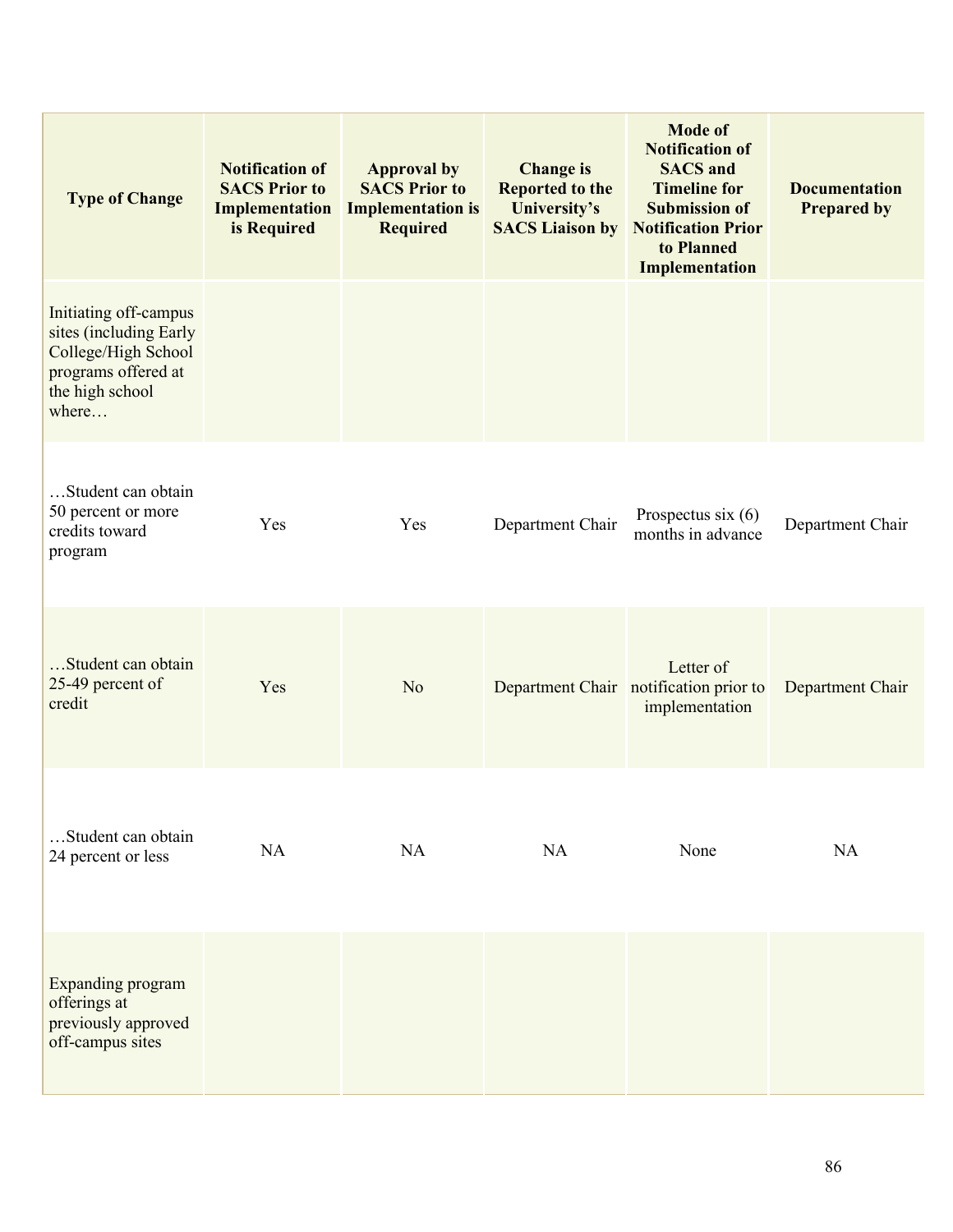| <b>Type of Change</b>                                                                                                                                                     | <b>Notification of</b><br><b>SACS Prior to</b><br>Implementation<br>is Required | <b>Approval by</b><br><b>SACS Prior to</b><br><b>Implementation is</b><br><b>Required</b> | <b>Change is</b><br><b>Reported to the</b><br>University's<br><b>SACS Liaison by</b> | <b>Mode of</b><br><b>Notification of</b><br><b>SACS</b> and<br><b>Timeline for</b><br><b>Submission of</b><br><b>Notification Prior</b><br>to Planned<br>Implementation | <b>Documentation</b><br><b>Prepared by</b> |
|---------------------------------------------------------------------------------------------------------------------------------------------------------------------------|---------------------------------------------------------------------------------|-------------------------------------------------------------------------------------------|--------------------------------------------------------------------------------------|-------------------------------------------------------------------------------------------------------------------------------------------------------------------------|--------------------------------------------|
| Adding programs<br>that are significantly<br>different from current<br>programs                                                                                           | Yes                                                                             | N <sub>o</sub>                                                                            |                                                                                      | Letter of<br>Department Chair notification prior to<br>implementation                                                                                                   | <b>SACS</b> Liaison                        |
| Adding programs<br>that are NOT<br>significantly different<br>from current<br>programs                                                                                    | <b>NA</b>                                                                       | NA                                                                                        | <b>NA</b>                                                                            | <b>NA</b>                                                                                                                                                               | <b>NA</b>                                  |
| Altering significantly<br>the educational<br>mission of the<br>institution (see the<br><b>FSU</b> Mission<br>Statement, p. 7)                                             | Yes                                                                             | Yes                                                                                       | Vice-President for<br>Academic Affairs                                               | Prospectus six $(6)$<br>months in advance                                                                                                                               | <b>SACS</b> Liaison                        |
| Initiating distance<br>learning                                                                                                                                           |                                                                                 |                                                                                           |                                                                                      |                                                                                                                                                                         |                                            |
| Offering 50<br>percent or more of a<br>program (Adding<br>subsequent programs<br>requires advance<br>notification only for<br>programs that are<br>significant departures | Yes                                                                             | Yes                                                                                       | Department Chair                                                                     | Prospectus six $(6)$<br>months in advance                                                                                                                               | Department Chair                           |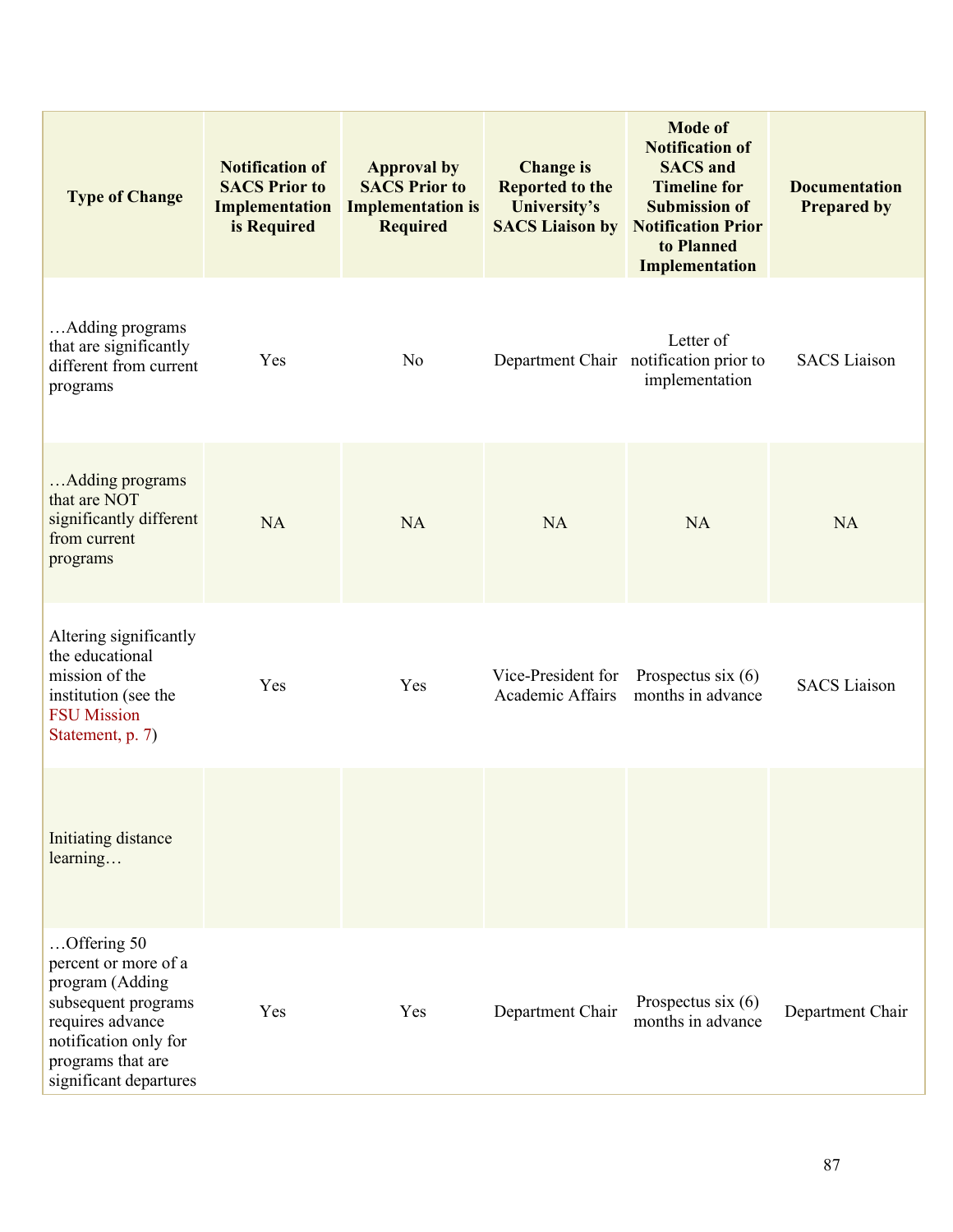| <b>Type of Change</b>                                                                       | <b>Notification of</b><br><b>SACS Prior to</b><br>Implementation<br>is Required | <b>Approval by</b><br><b>SACS Prior to</b><br><b>Implementation is</b><br><b>Required</b> | <b>Change is</b><br><b>Reported to the</b><br>University's | <b>Mode of</b><br><b>Notification of</b><br><b>SACS</b> and<br><b>Timeline for</b><br><b>Submission of</b><br><b>SACS Liaison by Notification Prior</b><br>to Planned<br>Implementation | <b>Documentation</b><br><b>Prepared by</b> |
|---------------------------------------------------------------------------------------------|---------------------------------------------------------------------------------|-------------------------------------------------------------------------------------------|------------------------------------------------------------|-----------------------------------------------------------------------------------------------------------------------------------------------------------------------------------------|--------------------------------------------|
| from the originally<br>approved programs)                                                   |                                                                                 |                                                                                           |                                                            |                                                                                                                                                                                         |                                            |
| Offering 25-49<br>percent                                                                   | Yes                                                                             | N <sub>o</sub>                                                                            |                                                            | Letter of<br>Department Chair notification prior to<br>implementation                                                                                                                   | Department Chair                           |
| Offering 24<br>percent or less                                                              | <b>NA</b>                                                                       | <b>NA</b>                                                                                 | <b>NA</b>                                                  | None                                                                                                                                                                                    | <b>NA</b>                                  |
| Initiating<br>programs/courses<br>offered through<br>contractual agreement<br>or consortium | Yes                                                                             | N <sub>o</sub>                                                                            | Vice-President for<br>Academic Affairs                     | Letter of<br>notification and<br>copy of signed<br>agreement prior to<br>implementation                                                                                                 | Department Chair                           |
| Initiating a<br>merger/consolidation<br>with another<br>institution                         | Yes                                                                             | Yes                                                                                       | Provost                                                    | Prospectus six $(6)$<br>months in advance<br>and either by April<br>$15th$ or by October<br>1 <sup>st</sup>                                                                             | <b>SACS</b> Liaison                        |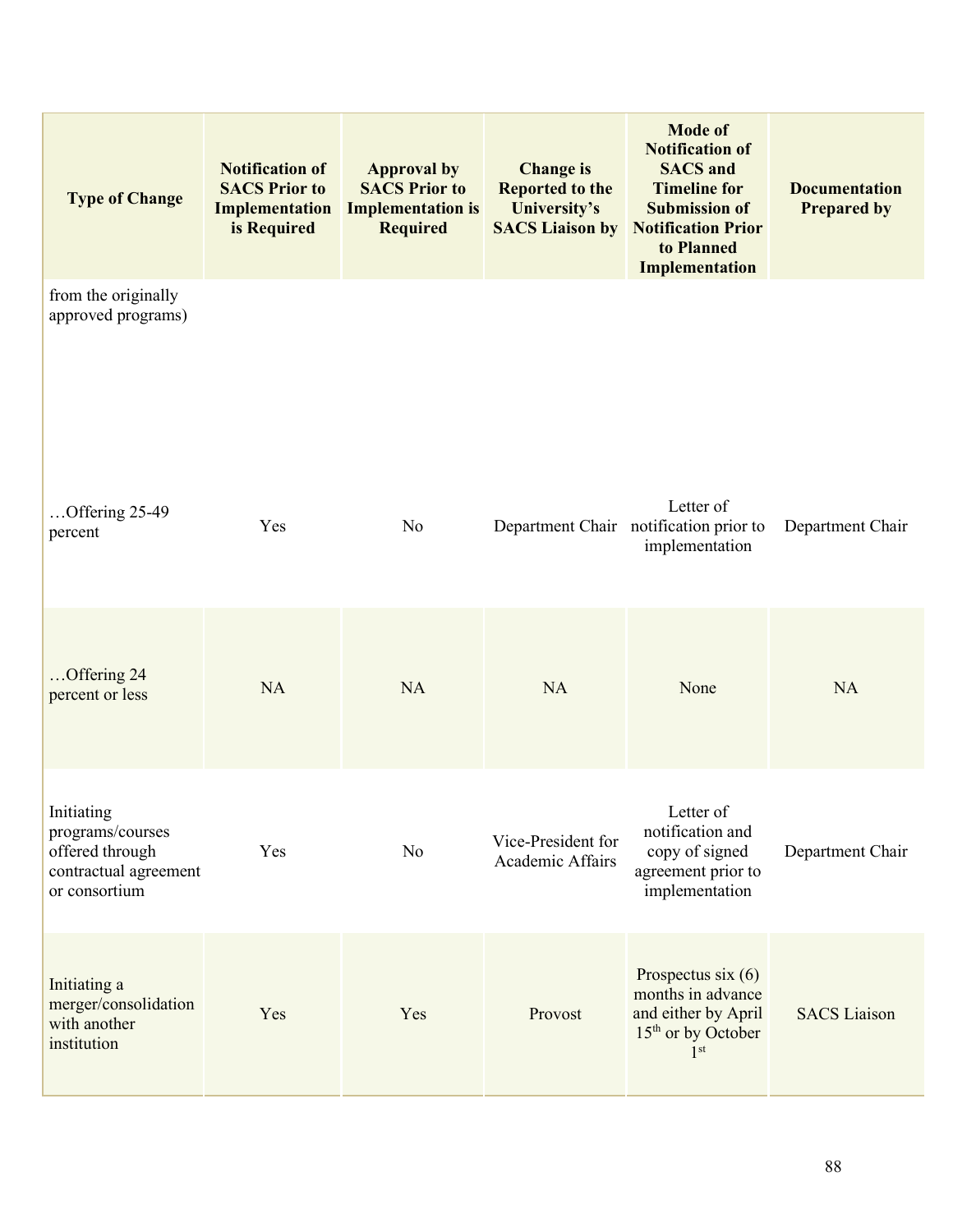| <b>Type of Change</b>                                                                                                                 | <b>Notification of</b><br><b>SACS Prior to</b><br>Implementation<br>is Required | <b>Approval by</b><br><b>SACS Prior to</b><br><b>Implementation is</b><br><b>Required</b> | <b>Change is</b><br><b>Reported to the</b><br>University's<br><b>SACS Liaison by</b> | <b>Mode of</b><br><b>Notification of</b><br><b>SACS</b> and<br><b>Timeline for</b><br><b>Submission of</b><br><b>Notification Prior</b><br>to Planned<br>Implementation | <b>Documentation</b><br><b>Prepared by</b>          |
|---------------------------------------------------------------------------------------------------------------------------------------|---------------------------------------------------------------------------------|-------------------------------------------------------------------------------------------|--------------------------------------------------------------------------------------|-------------------------------------------------------------------------------------------------------------------------------------------------------------------------|-----------------------------------------------------|
| Relocating a main or<br>branch campus                                                                                                 | Yes                                                                             | Yes                                                                                       | Provost                                                                              | Prospectus six $(6)$<br>months in advance                                                                                                                               | <b>SACS</b> Liaison                                 |
| Relocating an off-<br>campus instructional<br>site                                                                                    | Yes                                                                             | No                                                                                        | Vice-President for<br>Academic Affairs                                               | Letter of<br>notification prior to<br>implementation                                                                                                                    | <b>SACS</b> Liaison                                 |
| Changing<br>governance,<br>ownership, control, or<br>legal status of an<br>institution                                                | Yes                                                                             | Yes                                                                                       | Provost                                                                              | Prospectus six $(6)$<br>months in advance                                                                                                                               | <b>SACS</b> Liaison                                 |
| Changing from clock<br>hours to credit hours                                                                                          | Yes                                                                             | Yes                                                                                       | Registrar                                                                            | Prospectus Six (6)<br>months in advance                                                                                                                                 | Department Chair or<br>Program Director<br>and Dean |
| Altering significantly<br>the length of a<br>program (changes in<br>program length with a<br>noticeable impact on<br>completion time) | Yes                                                                             | Yes                                                                                       | Department Chair                                                                     | Prospectus six $(6)$<br>months in advance                                                                                                                               | Department Chair                                    |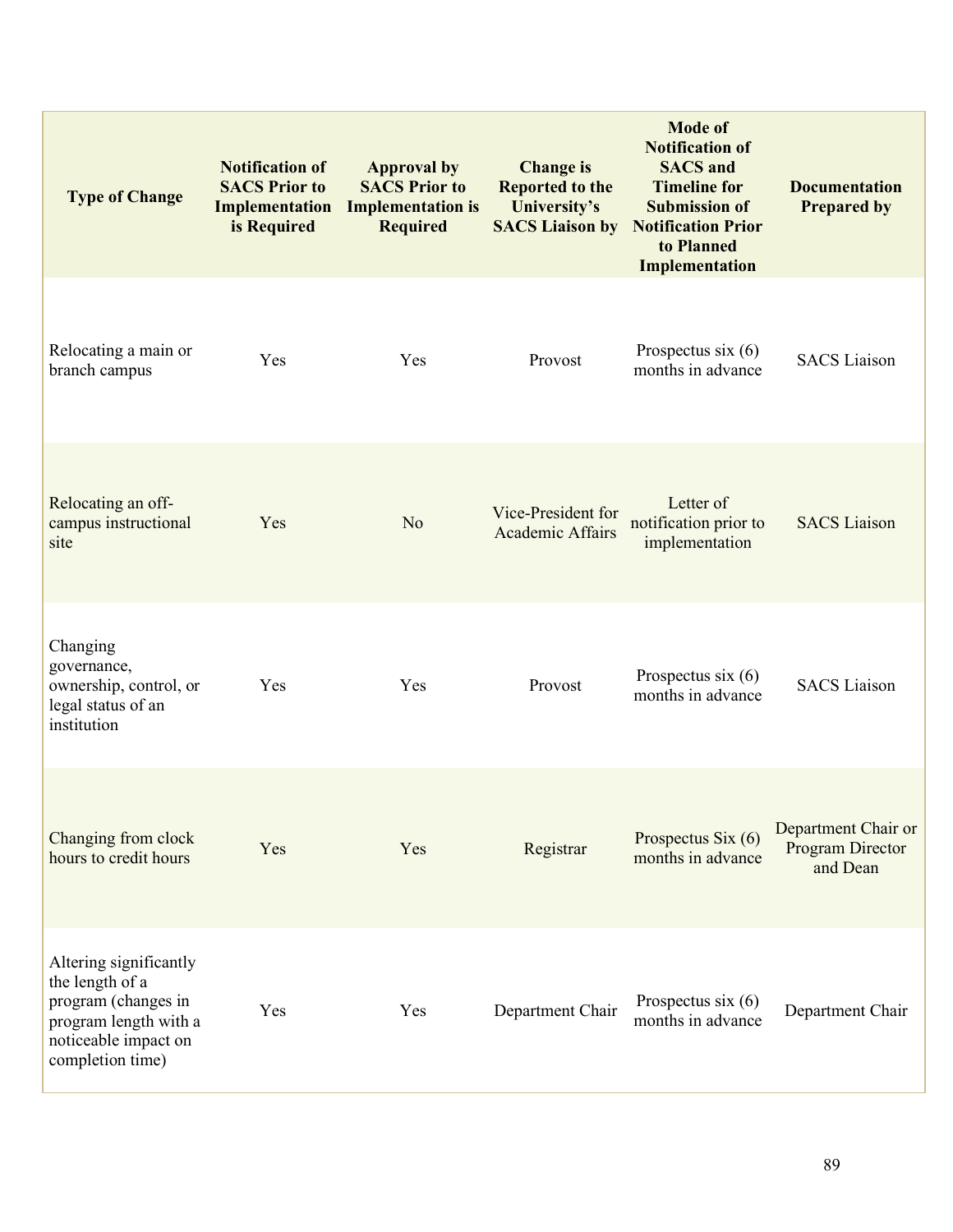| <b>Type of Change</b>                                                                                                            | <b>Notification of</b><br><b>SACS Prior to</b><br>Implementation<br>is Required | <b>Approval by</b><br><b>SACS Prior to</b><br><b>Implementation is</b><br><b>Required</b> | <b>Change is</b><br><b>Reported to the</b><br>University's<br><b>SACS Liaison by</b> | <b>Mode of</b><br><b>Notification of</b><br><b>SACS</b> and<br><b>Timeline for</b><br><b>Submission of</b><br><b>Notification Prior</b><br>to Planned<br>Implementation | <b>Documentation</b><br><b>Prepared by</b> |
|----------------------------------------------------------------------------------------------------------------------------------|---------------------------------------------------------------------------------|-------------------------------------------------------------------------------------------|--------------------------------------------------------------------------------------|-------------------------------------------------------------------------------------------------------------------------------------------------------------------------|--------------------------------------------|
| Initiating degree<br>completion programs                                                                                         | Yes                                                                             | Yes                                                                                       | Dean of College                                                                      | Prospectus six $(6)$<br>months in advance                                                                                                                               | Department Chair                           |
| Closing an institution<br>or program: (see<br>Commission policy<br>"Closing a Program<br>or Institution,"<br>http://sacscoc.org) |                                                                                 |                                                                                           |                                                                                      |                                                                                                                                                                         |                                            |
| closing a program<br>with internal teach-<br>out protocol                                                                        | Yes                                                                             | Yes                                                                                       | Vice-President for<br>Academic Affairs                                               | Description of plan<br>prior to<br>implementation                                                                                                                       | Department Chair                           |
| closing a program<br>with a teach-out<br>agreement with<br>another institution                                                   | Yes                                                                             | Yes                                                                                       | Vice-President for<br>Academic Affairs                                               | Copy of teach out<br>agreement prior to<br>implementation                                                                                                               | Department Chair or<br>Program Director    |
| closing an<br>institution                                                                                                        | Yes                                                                             | Yes                                                                                       | Provost                                                                              | Description of plan<br>prior to<br>implementation                                                                                                                       | <b>SACS</b> Liaison                        |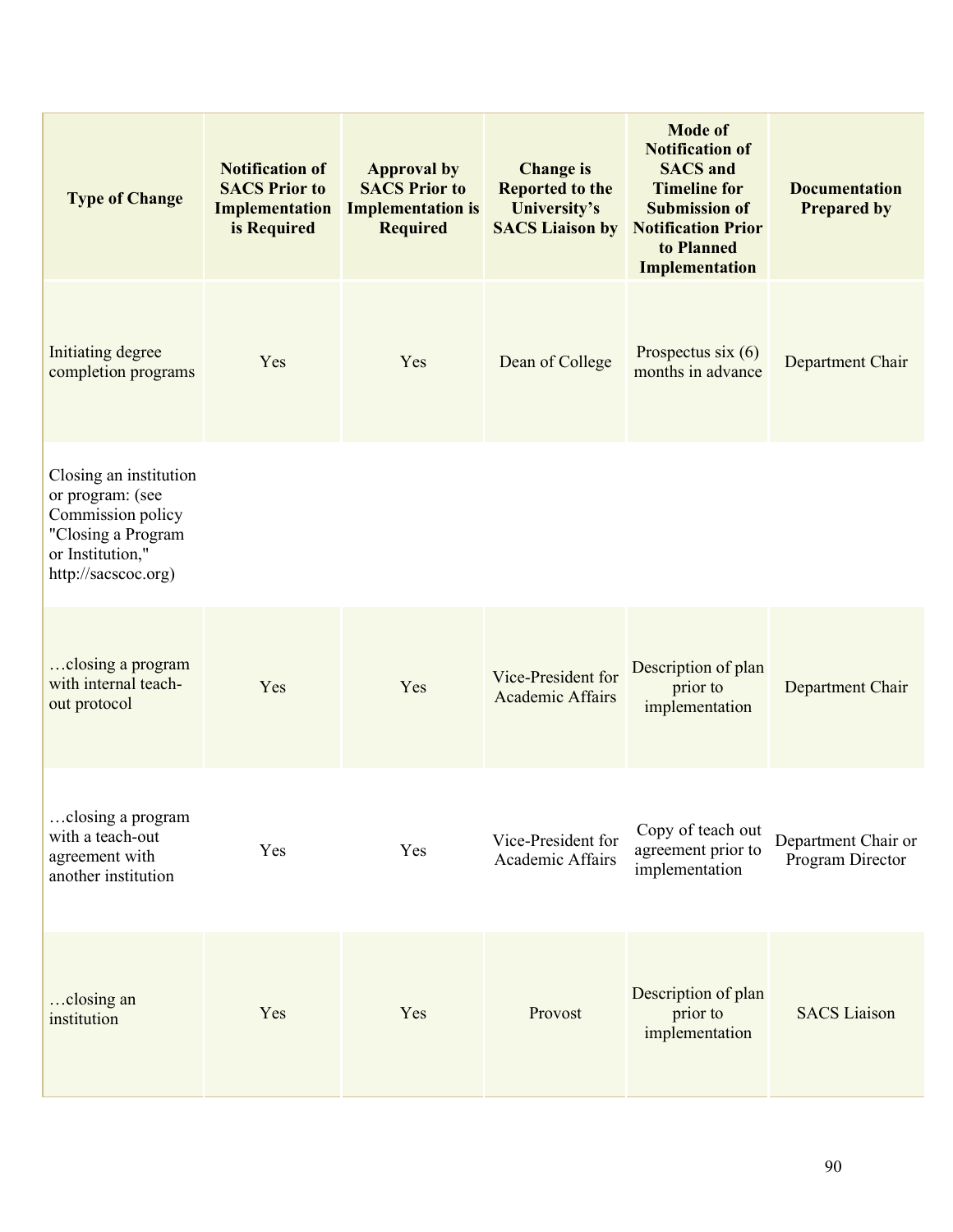#### **Linked Forms and Instructions** *(PDF downloads)*

#### *FSU- All Including SACS Liaison Review and Approval Signature Lines*

- [Certificate Programs](http://provost.fsu.edu/sacs/graduate_certificate_program.pdf) (Graduate)
- [Certificate Programs](http://provost.fsu.edu/sacs/undergraduate_certificate_program.pdf) (Undergraduate)
- [Online Degree Programs](http://provost.fsu.edu/sacs/online_graduate_degree.pdf) (Graduate)
- [Online Degree Programs](http://provost.fsu.edu/sacs/online_undergrad_degree.pdf) (Undergraduate)
- [New Degree](http://provost.fsu.edu/sacs/New_Degree_Proposal_Form.pdf) Program
- [New Major within Existing](http://provost.fsu.edu/sacs/New_Major_Proposal.pdf) Degree
- [Major Status Change](http://provost.fsu.edu/sacs/MajorStatusChangeRequestForm.pdf) Request
- [Intent to Establish an International Exchange](http://provost.fsu.edu/sacs/international_exchange_agreement.pdf) Agreement

#### *Southern Association of Colleges and Schools (SACS)*

- [Substantive Change Letter of](http://provost.fsu.edu/sacs/Substantive_Change_Letter_of_Notification.pdf) Notification
- [Substantive Change](http://provost.fsu.edu/sacs/Substantive_change_policy.pdf) Policy
- [Content of the Substantive Change](http://provost.fsu.edu/sacs/Content_of_Substative_Change_Prospectus.pdf) Prospectus
- [Procedure One: Requiring Notification and Approval Prior to](http://provost.fsu.edu/sacs/Procedure_One_Requiring_Notification_and_Approval.pdf) Implementation
- [Procedure Two: Requiring Only Notification Prior to](http://provost.fsu.edu/sacs/Procedure_Two_Requiring_Only_Notification.pdf) Implementation
- [Off-Campus Sites, Documentation for the Substantive Change](http://provost.fsu.edu/sacs/Off_Campus_Sites_Documentation.pdf) Committee
- [Accreditation at a More Advanced Degree Level](http://provost.fsu.edu/sacs/Accreditation_at_a_More_Advanced_Degree_Level.pdf)
- [Closing an Institution or Program: Teach-Out](http://provost.fsu.edu/sacs/Closing_an_Institution_or_Program_Teach_Out_Arrangement.pdf) Arrangement
- [Directions for Reports Submitted for Committee or Commission](http://provost.fsu.edu/sacs/Dirctions_for_Committee_or_Commission_Review_Reports.pdf) Review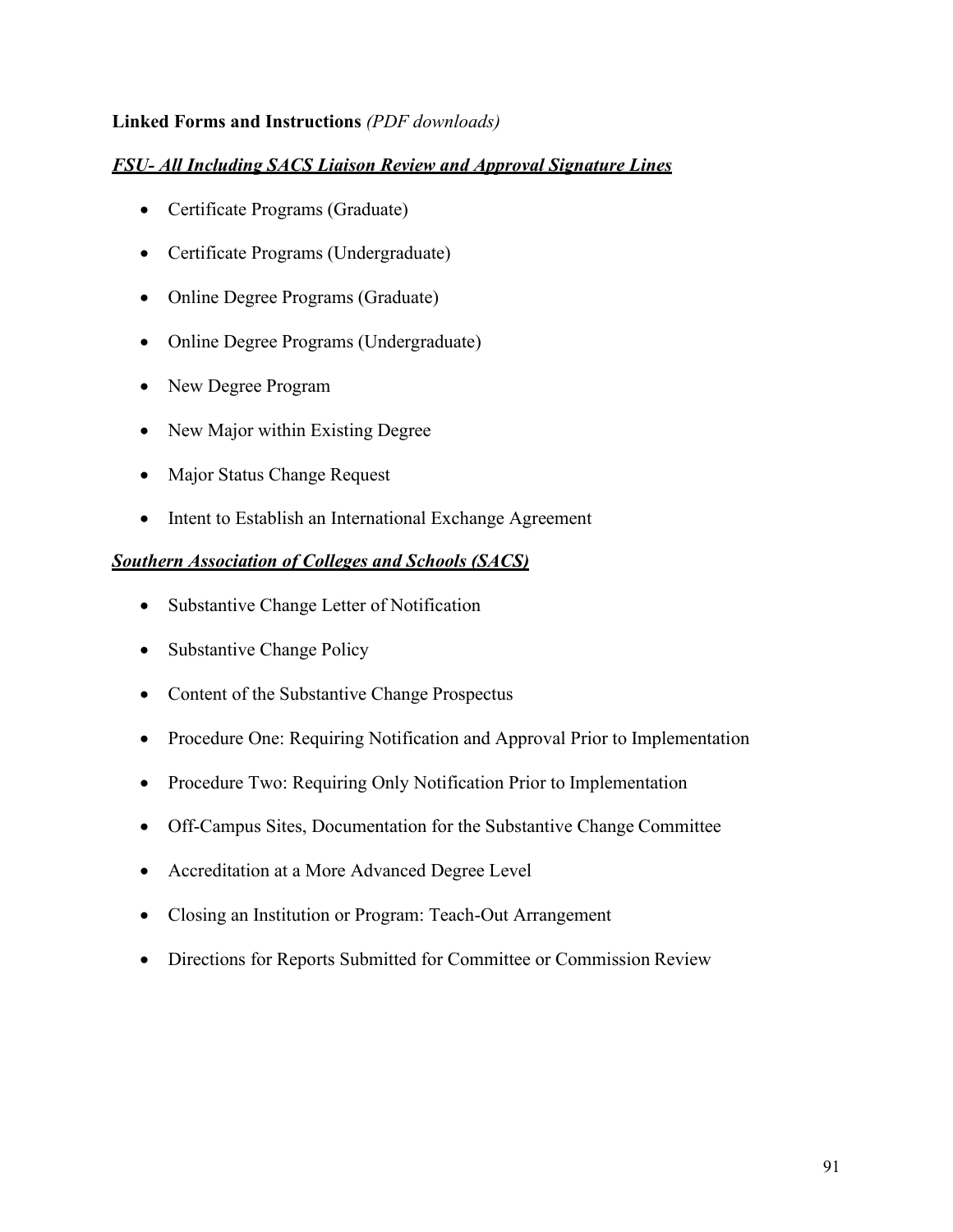#### Florida State University College of Nursing Appendix J College of Nursing Initial Applicant Screening Form

| Position:   | Applicant's Name: |       |
|-------------|-------------------|-------|
|             |                   |       |
| Evaluators: |                   | Date: |

## **REQUIRED QUALIFICATIONS:**

| 1. Academic preparation in area specified in<br>position description | <b>YES</b><br>$N$ O<br>Comments: |
|----------------------------------------------------------------------|----------------------------------|
|                                                                      |                                  |
| 2. Relevant teaching experience in specific<br>area                  | <b>YES</b><br>NO.<br>Comments:   |

#### **RESEARCH/SCHOLARSHIP [REQUIRED FOR TENURED/TENURE TRACK POSITIONS]:**<br>(5=Strong 1=Weak U=Unknown) **(5=Strong 1=Weak U=Unknown)**

| 3. Evidence of academic productivity    | 54321U<br>Comments: |
|-----------------------------------------|---------------------|
| 4. Evidence of active research program  | 54321U<br>Comments: |
| 5. Evidence of grant writing experience | 54321U<br>Comments: |